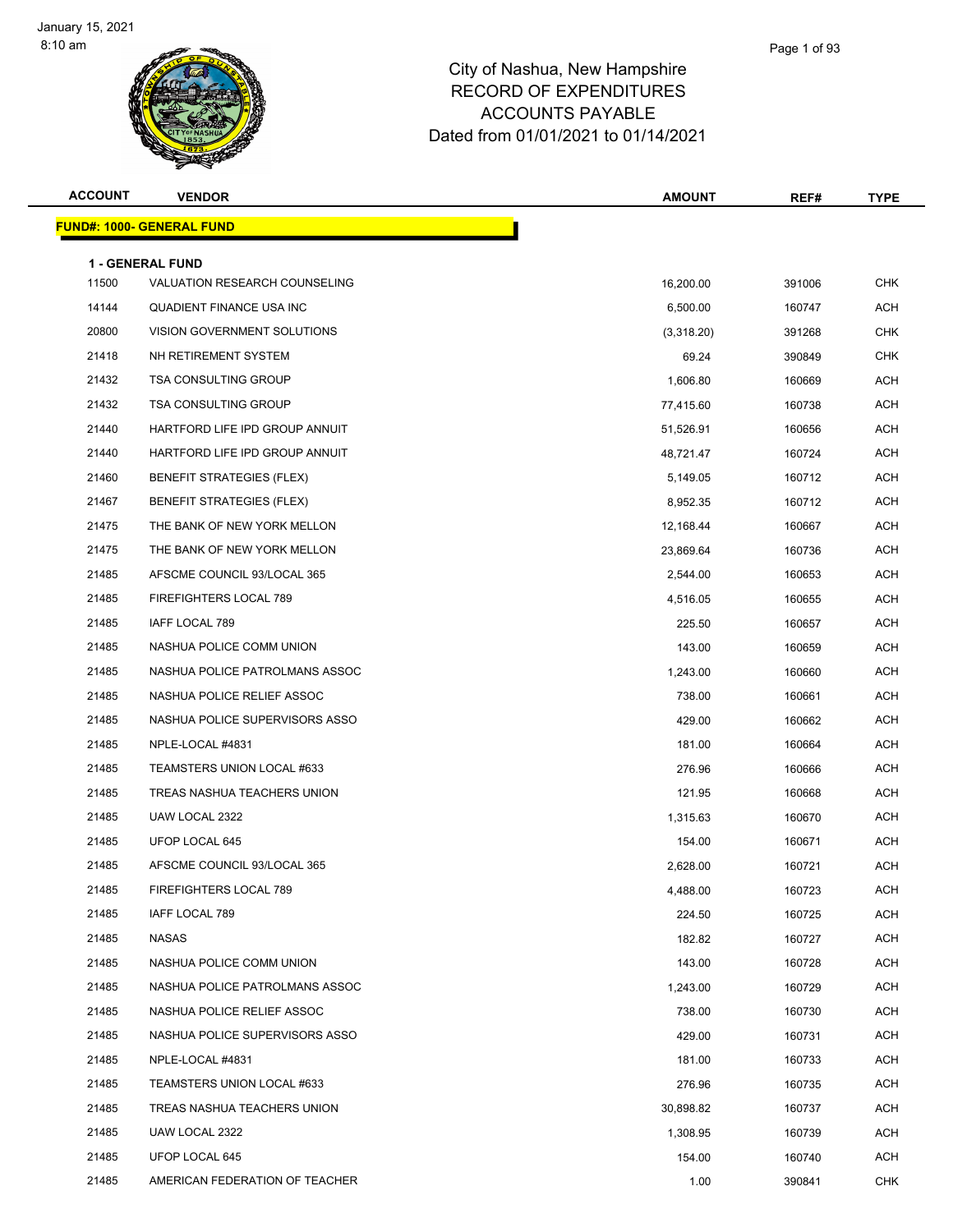

| <b>ACCOUNT</b> | <b>VENDOR</b>                                             | <b>AMOUNT</b> | REF#   | <b>TYPE</b> |
|----------------|-----------------------------------------------------------|---------------|--------|-------------|
|                | <u> FUND#: 1000- GENERAL FUND</u>                         |               |        |             |
|                |                                                           |               |        |             |
| 21485          | <b>1 - GENERAL FUND</b><br>AMERICAN FEDERATION OF TEACHER | 164.00        | 391122 | <b>CHK</b>  |
| 21490          | UNITED WAY OF GREATER NASHUA                              | 43.00         | 160672 | <b>ACH</b>  |
| 21490          | UNITED WAY OF GREATER NASHUA                              | 218.06        | 160741 | <b>ACH</b>  |
| 21495          | <b>WAGE ASSIGNMENT</b>                                    | 300.00        | 160658 | <b>ACH</b>  |
| 21495          | <b>WAGE ASSIGNMENT</b>                                    | 259.00        | 160665 | <b>ACH</b>  |
| 21495          | <b>WAGE ASSIGNMENT</b>                                    | 300.00        | 160726 | <b>ACH</b>  |
| 21495          | <b>WAGE ASSIGNMENT</b>                                    | 259.00        | 160734 | <b>ACH</b>  |
| 21495          | <b>WAGE ASSIGNMENT</b>                                    | 1,024.00      | 390842 | <b>CHK</b>  |
| 21495          | <b>WAGE ASSIGNMENT</b>                                    | 100.00        | 390843 | <b>CHK</b>  |
| 21495          | <b>WAGE ASSIGNMENT</b>                                    | 155.00        | 390844 | <b>CHK</b>  |
| 21495          | <b>WAGE ASSIGNMENT</b>                                    | 104.00        | 390845 | <b>CHK</b>  |
| 21495          | <b>WAGE ASSIGNMENT</b>                                    | 25.00         | 390846 | <b>CHK</b>  |
| 21495          | <b>WAGE ASSIGNMENT</b>                                    | 145.00        | 390847 | <b>CHK</b>  |
| 21495          | <b>WAGE ASSIGNMENT</b>                                    | 1,120.31      | 390848 | <b>CHK</b>  |
| 21495          | <b>WAGE ASSIGNMENT</b>                                    | 11.54         | 390850 | <b>CHK</b>  |
| 21495          | <b>WAGE ASSIGNMENT</b>                                    | 1,024.00      | 391123 | <b>CHK</b>  |
| 21495          | <b>WAGE ASSIGNMENT</b>                                    | 100.00        | 391124 | <b>CHK</b>  |
| 21495          | <b>WAGE ASSIGNMENT</b>                                    | 479.00        | 391125 | <b>CHK</b>  |
| 21495          | WAGE ASSIGNMENT                                           | 155.00        | 391126 | <b>CHK</b>  |
| 21495          | <b>WAGE ASSIGNMENT</b>                                    | 104.00        | 391127 | <b>CHK</b>  |
| 21495          | <b>WAGE ASSIGNMENT</b>                                    | 145.00        | 391128 | <b>CHK</b>  |
| 21495          | <b>WAGE ASSIGNMENT</b>                                    | 1,308.21      | 391129 | <b>CHK</b>  |
| 21495          | <b>WAGE ASSIGNMENT</b>                                    | 11.54         | 391130 | <b>CHK</b>  |
| 21538          | NASHUA TEACHERS UNION                                     | 32.14         | 160663 | <b>ACH</b>  |
| 21538          | NASHUA TEACHERS UNION                                     | 2,509.76      | 160732 | <b>ACH</b>  |
| 21780          | CABRAL, KERRI L &                                         | 969.00        | 391094 | <b>CHK</b>  |
| 21780          | <b>GENTLE, WILLIAM SR</b>                                 | 2,240.48      | 391095 | <b>CHK</b>  |
| 21780          | PRESSED CAFE COMMISSARY LLC                               | 1,529.59      | 391096 | <b>CHK</b>  |
| 21780          | CARTER, JOSHUA                                            | 2,707.29      | 391353 | <b>CHK</b>  |
| 21780          | MANGANELLO, JENNIFER M                                    | 2,984.11      | 391354 | <b>CHK</b>  |
| 21780          | MCMAHON, LEWIS A                                          | 2,808.16      | 391355 | <b>CHK</b>  |
| 21780          | PATEL, TUSHAR &                                           | 5,537.73      | 391356 | <b>CHK</b>  |
| 21780          | PSNH D/B/A EVERSOURCE ENERGY                              | 920,736.01    | 391357 | <b>CHK</b>  |
| 21780          | PSNH D/B/A EVERSOURCE ENERGY                              | 73,962.24     | 391358 | <b>CHK</b>  |
| 21780          | RUIZ, HECTOR H &                                          | 2,430.45      | 391359 | CHK         |
| 21921          | STATE OF NH-MV                                            | 20,314.82     | 160648 | <b>ACH</b>  |
| 21921          | STATE OF NH -MV                                           | 30,364.72     | 160651 | <b>ACH</b>  |
| 21921          | STATE OF NH-MV                                            | 19,307.71     | 160652 | <b>ACH</b>  |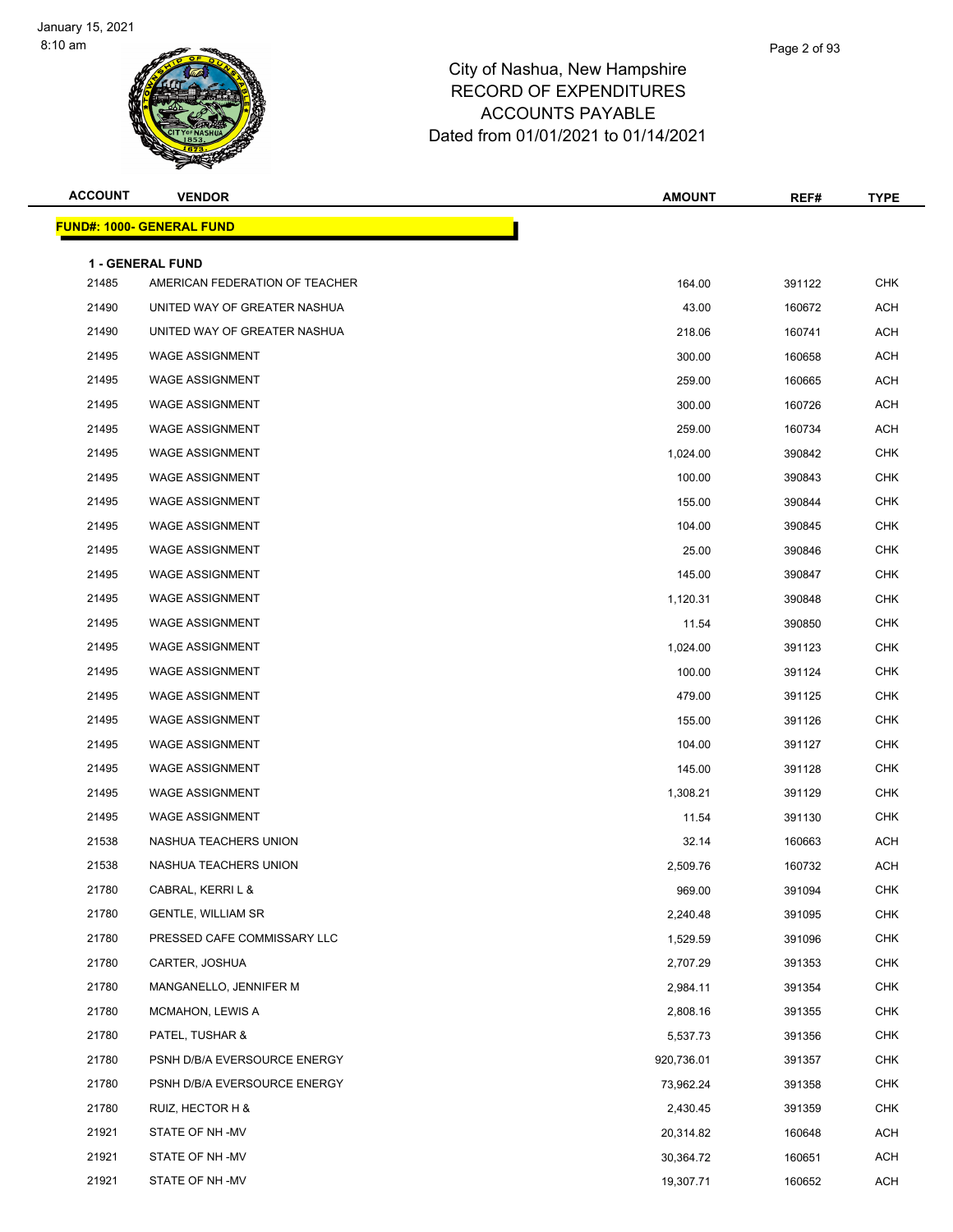| <b>ACCOUNT</b>     | <b>VENDOR</b>                                                               | <b>AMOUNT</b>  | REF#   | <b>TYPE</b> |
|--------------------|-----------------------------------------------------------------------------|----------------|--------|-------------|
|                    | <b>FUND#: 1000- GENERAL FUND</b>                                            |                |        |             |
|                    | 1 - GENERAL FUND                                                            |                |        |             |
| 21921              | STATE OF NH-MV                                                              | 20,767.57      | 160673 | ACH         |
| 21921              | STATE OF NH-MV                                                              | 15,811.65      | 160710 | ACH         |
| 21921              | STATE OF NH-MV                                                              | 16,170.96      | 160714 | <b>ACH</b>  |
| 21921              | STATE OF NH-MV                                                              | 27,436.71      | 160715 | <b>ACH</b>  |
| 21921              | STATE OF NH-MV                                                              | 18,459.96      | 160716 | <b>ACH</b>  |
| 21921              | STATE OF NH-MV                                                              | 16,616.41      | 160748 | <b>ACH</b>  |
|                    | TOTAL 1 - GENERAL FUND                                                      | \$1,514,898.57 |        |             |
| <b>103 - LEGAL</b> |                                                                             |                |        |             |
| 55614              | HILLSBOROUGH COUNTY REGISTRY                                                | 28.00          | 390947 | <b>CHK</b>  |
| 55614              | HILLSBOROUGH COUNTY REGISTRY                                                | 4.00           | 391208 | <b>CHK</b>  |
| 61100              | WB MASON CO INC                                                             | 102.83         | 391008 | <b>CHK</b>  |
| 61807              | MATTHEW BENDER & CO INC                                                     | 109.43         | 390961 | <b>CHK</b>  |
| 61807              | MATTHEW BENDER & CO INC                                                     | 180.10         | 391226 | <b>CHK</b>  |
| 61807              | THOMPSON-REUTERS                                                            | 10.37          | 391259 | CHK         |
|                    | TOTAL 103 - LEGAL                                                           | \$434.73       |        |             |
|                    | 107 - CITY CLERK                                                            |                |        |             |
| 55200              | THOMPSON-REUTERS                                                            | 215.69         | 391259 | <b>CHK</b>  |
| 55699              | DEBORAH FELCH                                                               | 30.00          | 391200 | <b>CHK</b>  |
| 61299              | J P COOKE CO                                                                | 2,180.80       | 391217 | <b>CHK</b>  |
|                    | <b>TOTAL 107 - CITY CLERK</b>                                               | \$2,426.49     |        |             |
|                    |                                                                             |                |        |             |
| 56214              | <b>109 - CIVIC &amp; COMMUNITY ACTIVITIES</b><br>HUMANE SOCIETY FOR GREATER | 8,256.75       | 391213 | <b>CHK</b>  |
|                    |                                                                             |                |        |             |
|                    | <b>TOTAL 109 - CIVIC &amp; COMMUNITY ACTIVITIES</b>                         | \$8,256.75     |        |             |
|                    | <b>110 - ARLINGTON ST COMMUNITY CENTER</b>                                  |                |        |             |
| 61100              | WB MASON CO INC                                                             | 195.42         | 391270 | <b>CHK</b>  |
|                    | <b>TOTAL 110 - ARLINGTON ST COMMUNITY CENTER</b>                            | \$195.42       |        |             |
|                    | <b>111 - HUMAN RESOURCES</b>                                                |                |        |             |
| 55421              | TREASURER STATE OF NH                                                       | 75.00          | 390880 | <b>CHK</b>  |
| 55421              | TREASURER STATE OF NH                                                       | 75.00          | 391149 | <b>CHK</b>  |
| 61100              | WB MASON CO INC                                                             | 74.85          | 391270 | <b>CHK</b>  |
| 61235              | <b>BRAND ADVANTAGE GROUP</b>                                                | 700.36         | 391179 | CHK         |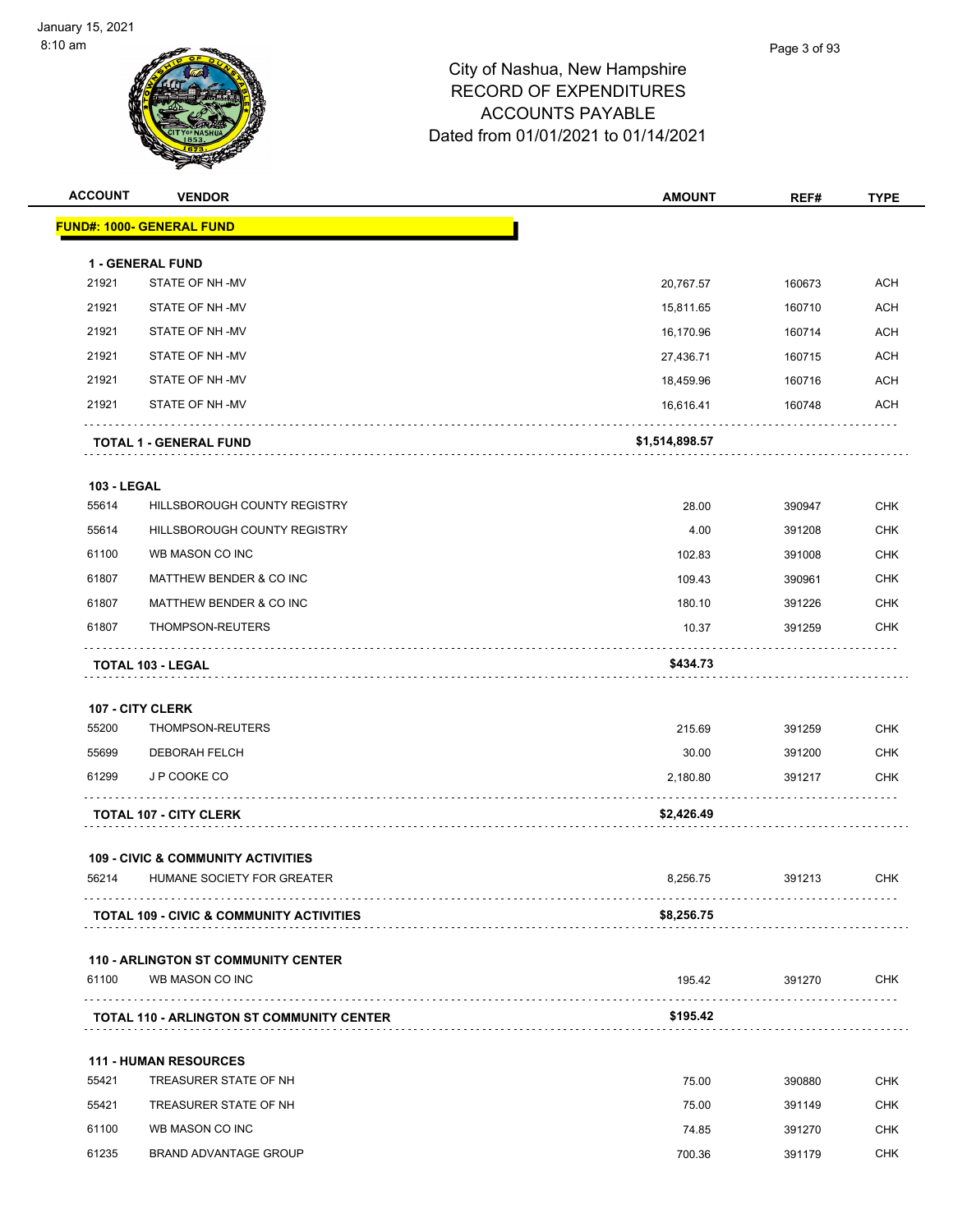

| <b>ACCOUNT</b> | <b>VENDOR</b>                             | <b>AMOUNT</b> | REF#   | <b>TYPE</b> |
|----------------|-------------------------------------------|---------------|--------|-------------|
|                | <b>FUND#: 1000- GENERAL FUND</b>          |               |        |             |
|                | <b>TOTAL 111 - HUMAN RESOURCES</b>        | \$925.21      |        |             |
|                | <b>120 - TELECOMMUNICATIONS</b>           |               |        |             |
| 55109          | CONSOLIDATED COMMUNICATIONS               | 575.02        | 390862 | <b>CHK</b>  |
| 55109          | <b>WINDSTREAM</b>                         | 642.67        | 390886 | <b>CHK</b>  |
| 55109          | <b>WINDSTREAM</b>                         | 2,328.99      | 390887 | <b>CHK</b>  |
| 55109          | PACIFIC TELEMANAGEMENT SERVICE            | 75.00         | 390975 | <b>CHK</b>  |
| 55118          | AT & T MOBILITY                           | 129.69        | 390859 | <b>CHK</b>  |
| 55118          | <b>COMCAST</b>                            | 300.75        | 390861 | <b>CHK</b>  |
| 55118          | VERIZON WIRELESS 342053899-001            | 1,036.31      | 391154 | <b>CHK</b>  |
|                | <b>TOTAL 120 - TELECOMMUNICATIONS</b>     | \$5,088.43    |        |             |
|                | <b>122 - INFORMATION TECHNOLOGY</b>       |               |        |             |
| 53142          | <b>ADMINS INC</b>                         | 2,750.00      | 160749 | <b>ACH</b>  |
| 54400          | JOHNSON CONTROLS SECURITY                 | 192.00        | 391218 | <b>CHK</b>  |
| 54407          | <b>KRONOS INCORPORATED</b>                | 4,564.83      | 160690 | ACH         |
| 54428          | <b>CLEARSKY</b>                           | 7,500.00      | 391187 | CHK         |
| 54487          | JOHNSON CONTROLS SECURITY                 | 1,934.33      | 390954 | <b>CHK</b>  |
| 61100          | AMAZON CAPITAL SERV (CITY ACH)            | 58.98         | 160674 | <b>ACH</b>  |
| 61100          | PETTY CASH                                | 9.79          | 391135 | <b>CHK</b>  |
| 71221          | AMAZON CAPITAL SERV (CITY ACH)            | 509.40        | 160674 | <b>ACH</b>  |
| 71221          | <b>ITSAVVY LLC</b>                        | 1,072.00      | 160687 | <b>ACH</b>  |
| 71221          | AMAZON CAPITAL SERV (CITY ACH)            | 263.89        | 160751 | <b>ACH</b>  |
| 71221          | <b>BEST BUY BUSINESS ADVANTAGE</b>        | 299.99        | 390903 | CHK         |
| 71221          | <b>VERIZON WIRELESS 342053899-001</b>     | 3,149.97      | 391154 | <b>CHK</b>  |
| 71221          | <b>DELL MARKETING LP</b>                  | 7,709.52      | 391191 | <b>CHK</b>  |
|                | <b>TOTAL 122 - INFORMATION TECHNOLOGY</b> | \$30,014.70   |        |             |
|                | <b>126 - FINANCIAL SERVICES</b>           |               |        |             |
| 41307          | HILLSBOROUGH COUNTY REGISTRY              | 40.50         | 390947 | <b>CHK</b>  |
| 42200          | ADAM COLLIER                              | 29.60         | 390920 | <b>CHK</b>  |
| 42200          | <b>JARRETT LLC</b>                        | 419.00        | 390953 | CHK         |
| 42200          | <b>JOSEPH KELLY</b>                       | 20.00         | 390955 | <b>CHK</b>  |
| 42200          | NAPLETON'S PALM BEACH ACURA               | 78.40         | 390967 | <b>CHK</b>  |
| 42200          | ROBERT PELLETIER                          | 40.00         | 390976 | CHK         |
| 42200          | <b>BAE SYSTEMS INC</b>                    | 200.40        | 391170 | <b>CHK</b>  |
| 42200          | ELIZABETH LARREA                          | 5.00          | 391197 | <b>CHK</b>  |
| 42200          | KHRYSTYNE A FAHEY                         | 52.00         | 391198 | <b>CHK</b>  |
| 42200          | <b>MARK A ROLLINS</b>                     | 20.00         | 391248 | <b>CHK</b>  |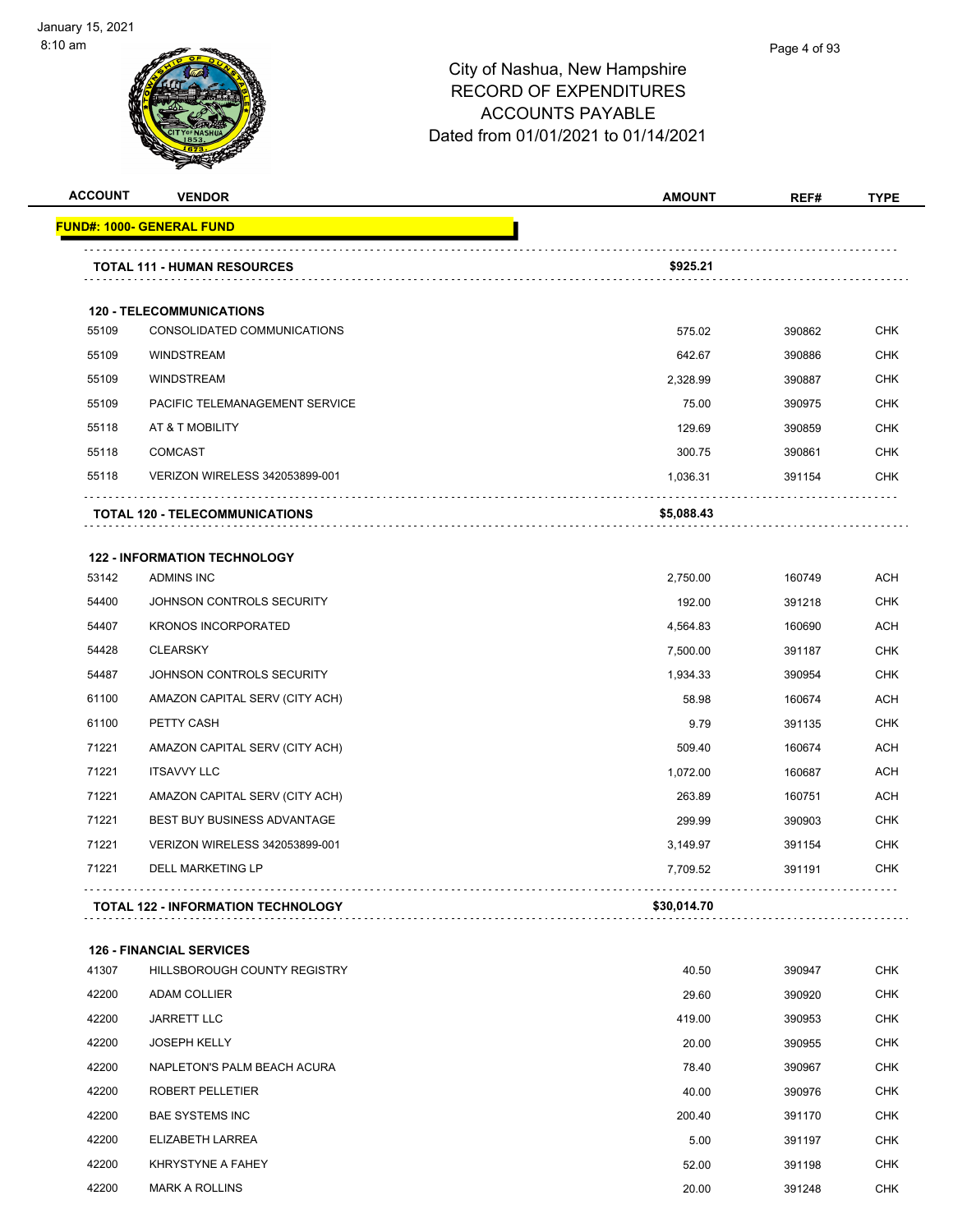| <b>ACCOUNT</b> | <b>VENDOR</b>                         | <b>AMOUNT</b> | REF#   | <b>TYPE</b> |
|----------------|---------------------------------------|---------------|--------|-------------|
|                | FUND#: 1000- GENERAL FUND             |               |        |             |
|                | <b>126 - FINANCIAL SERVICES</b>       |               |        |             |
| 42200          | ALEXANDER SERENA                      | 70.00         | 391251 | <b>CHK</b>  |
| 42200          | DOUGLAS TOULOTTE                      | 6.00          | 391260 | <b>CHK</b>  |
| 42200          | UNITED LEASING INC                    | 68.40         | 391265 | <b>CHK</b>  |
| 53452          | <b>LEDDY GROUP</b>                    | 888.00        | 160691 | <b>ACH</b>  |
| 53452          | <b>LEDDY GROUP</b>                    | 3,258.00      | 160768 | <b>ACH</b>  |
| 55200          | GOVERNMENT FINANCE OFFCRS ASSN        | 640.00        | 391140 | <b>CHK</b>  |
| 55607          | <b>MAILINGS UNLIMITED</b>             | 2,120.00      | 160695 | <b>ACH</b>  |
| 55607          | PETTY CASH                            | 33.00         | 391135 | <b>CHK</b>  |
| 55607          | UNITED PARCEL SERVICE                 | 5.49          | 391150 | <b>CHK</b>  |
| 61100          | WB MASON CO INC                       | 195.29        | 391008 | <b>CHK</b>  |
| 61100          | PETTY CASH                            | 38.98         | 391135 | CHK         |
| 61100          | WB MASON CO INC                       | 174.80        | 391270 | <b>CHK</b>  |
| 61235          | FREEDOM PRINTERS LLC                  | 679.80        | 390934 | <b>CHK</b>  |
| 61235          | <b>BRAND ADVANTAGE GROUP</b>          | 135.00        | 391179 | <b>CHK</b>  |
| 61807          | TREASURER STATE OF NH                 | 9.75          | 390878 | <b>CHK</b>  |
|                | <b>TOTAL 126 - FINANCIAL SERVICES</b> | \$9,227.41    |        |             |
|                | <b>129 - CITY BUILDINGS</b>           |               |        |             |
| 54100          | EVERSOUCE-POWER SUPPLY                | 5,948.96      | 390864 | <b>CHK</b>  |
| 54100          | <b>EVERSOURCE</b>                     | 2,743.78      | 391139 | <b>CHK</b>  |
| 54141          | PENNICHUCK WATER WORKS INC            | 759.68        | 390876 | <b>CHK</b>  |
| 54141          | PENNICHUCK WATER WORKS INC            | 1,145.22      | 391146 | <b>CHK</b>  |
| 54228          | BAIN PEST CONTROL SERVICE INC         | 82.00         | 391172 | <b>CHK</b>  |
| 54280          | REXEL USA INC                         | 107.60        | 160780 | ACH         |
| 54280          | F W WEBB COMPANY                      | 12.57         | 390930 | <b>CHK</b>  |
| 54280          | <b>HAJOCA CORPORATION</b>             | 12.58         | 390942 | <b>CHK</b>  |
| 54280          | DMS PLUMBING & HEATING LLC            | 1,200.00      | 391193 | <b>CHK</b>  |
| 54280          | <b>GRANITE GROUP</b>                  | 6.24          | 391204 | <b>CHK</b>  |
| 54280          | HOME DEPOT CREDIT SERVICE 3065        | 52.37         | 391209 | CHK         |
|                | <b>TOTAL 129 - CITY BUILDINGS</b>     | \$12,071.00   |        |             |
|                | 130 - PURCHASING                      |               |        |             |
| 55607          | QUADIENT FINANCE USA INC              | 25.00         | 160747 | <b>ACH</b>  |
| 55607          | UNITED PARCEL SERVICE                 | 33.01         | 390881 | <b>CHK</b>  |

61100 AMAZON CAPITAL SERV (CITY ACH) **160751** ACH 61242 AMAZON CAPITAL SERV (CITY ACH) 13.99 160751 ACH PRINT FACTORY 922.27 390979 CHK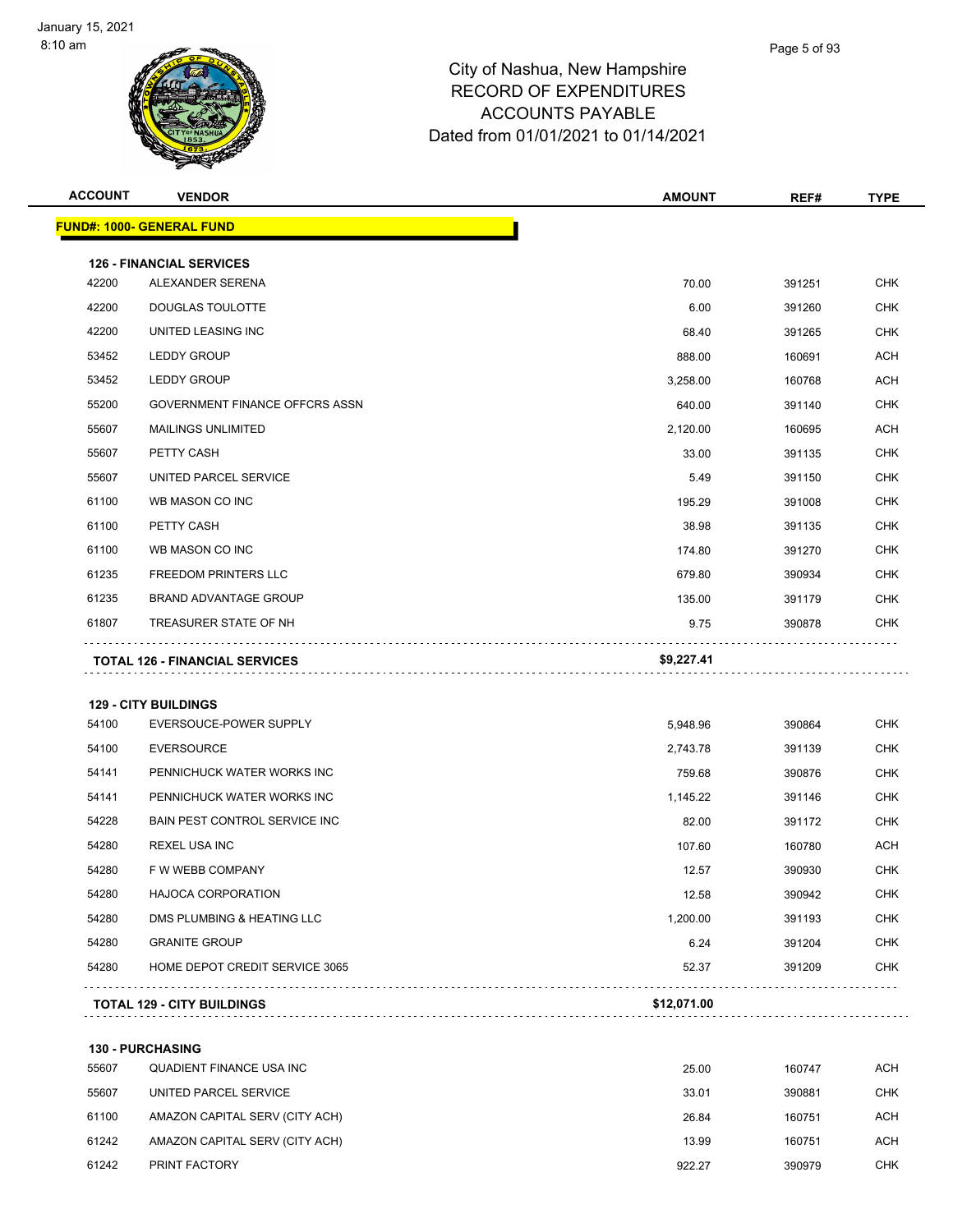

| <b>ACCOUNT</b> | <b>VENDOR</b>                                         | <b>AMOUNT</b> | REF#   | <b>TYPE</b> |
|----------------|-------------------------------------------------------|---------------|--------|-------------|
|                | <u> FUND#: 1000- GENERAL FUND</u>                     |               |        |             |
|                | <b>TOTAL 130 - PURCHASING</b>                         | \$1,021.11    |        |             |
|                | 132 - ASSESSING                                       |               |        |             |
| 53142          | REX NORMAN CAE LLC                                    | 7,560.00      | 391245 | <b>CHK</b>  |
| 55100          | VERIZON WIRELESS-342053899-004                        | 200.05        | 391157 | <b>CHK</b>  |
| 55307          | <b>GARY TURGISS</b>                                   | 40.25         | 160746 | <b>ACH</b>  |
| 61100          | WB MASON CO INC                                       | 58.06         | 391008 | <b>CHK</b>  |
| 61100          | WB MASON CO INC                                       | 24.66         | 391270 | <b>CHK</b>  |
|                | <b>TOTAL 132 - ASSESSING</b>                          | \$7,883.02    |        |             |
|                | <b>142 - WOODLAWN CEMETERY</b>                        |               |        |             |
| 54100          | <b>EVERSOURCE</b>                                     | 271.63        | 391139 | <b>CHK</b>  |
| 54107          | <b>MCLAUGHLIN OIL CO</b>                              | 295.35        | 391229 | <b>CHK</b>  |
| 54114          | <b>LIBERTY UTILITIES - NH</b>                         | 355.46        | 390870 | <b>CHK</b>  |
| 54280          | F W WEBB COMPANY                                      | 38.65         | 390930 | <b>CHK</b>  |
| 54399          | <b>CINTAS</b>                                         | 99.00         | 390918 | <b>CHK</b>  |
| 54487          | UNITED AG & TURF NE                                   | 26.99         | 391264 | <b>CHK</b>  |
| 54600          | <b>BEST FORD</b>                                      | 68.03         | 391177 | <b>CHK</b>  |
| 61100          | WB MASON CO INC                                       | 7.59          | 391008 | <b>CHK</b>  |
| 61300          | GLOBAL MONTELLO GROUP CORP                            | 314.00        | 390938 | <b>CHK</b>  |
| 61499          | NASHUA WALLPAPER CO INC                               | 72.45         | 391235 | <b>CHK</b>  |
| 61799          | <b>SANEL NAPA</b>                                     | 10.23         | 390990 | <b>CHK</b>  |
|                | TOTAL 142 - WOODLAWN CEMETERY                         | \$1,559.38    |        |             |
|                | <b>144 - EDGEWOOD &amp; SUBURBAN CEMETERIES</b>       |               |        |             |
| 54100          | <b>EVERSOURCE</b>                                     | 128.64        | 391139 | <b>CHK</b>  |
| 54280          | PETTY CASH                                            | 94.24         | 391135 | <b>CHK</b>  |
| 54487          | UNITED AG & TURF NE                                   | 38.22         | 391002 | <b>CHK</b>  |
| 54487          | PETTY CASH                                            | 32.00         | 391135 | <b>CHK</b>  |
| 61428          | PETTY CASH                                            | 9.99          | 391135 | <b>CHK</b>  |
| 61799          | AMAZON CAPITAL SERV (CITY ACH)                        | 119.58        | 160674 | <b>ACH</b>  |
|                | <b>TOTAL 144 - EDGEWOOD &amp; SUBURBAN CEMETERIES</b> | \$422.67      |        |             |
| 150 - POLICE   |                                                       |               |        |             |
| 53135          | ADVANCED WORKPLACE STRATEGIES                         | 60.00         | 160750 | ACH         |
| 53149          | <b>BROOKLINE ANIMAL HOSPITAL</b>                      | 376.25        | 391182 | <b>CHK</b>  |
| 53999          | AAA CREDIT SCREENING SERV LLC                         | 150.00        | 391160 | <b>CHK</b>  |
| 54100          | <b>EVERSOURCE</b>                                     | 433.51        | 391139 | <b>CHK</b>  |
| 54107          | SHATTUCK MALONE OIL CO                                | 229.48        | 391252 | <b>CHK</b>  |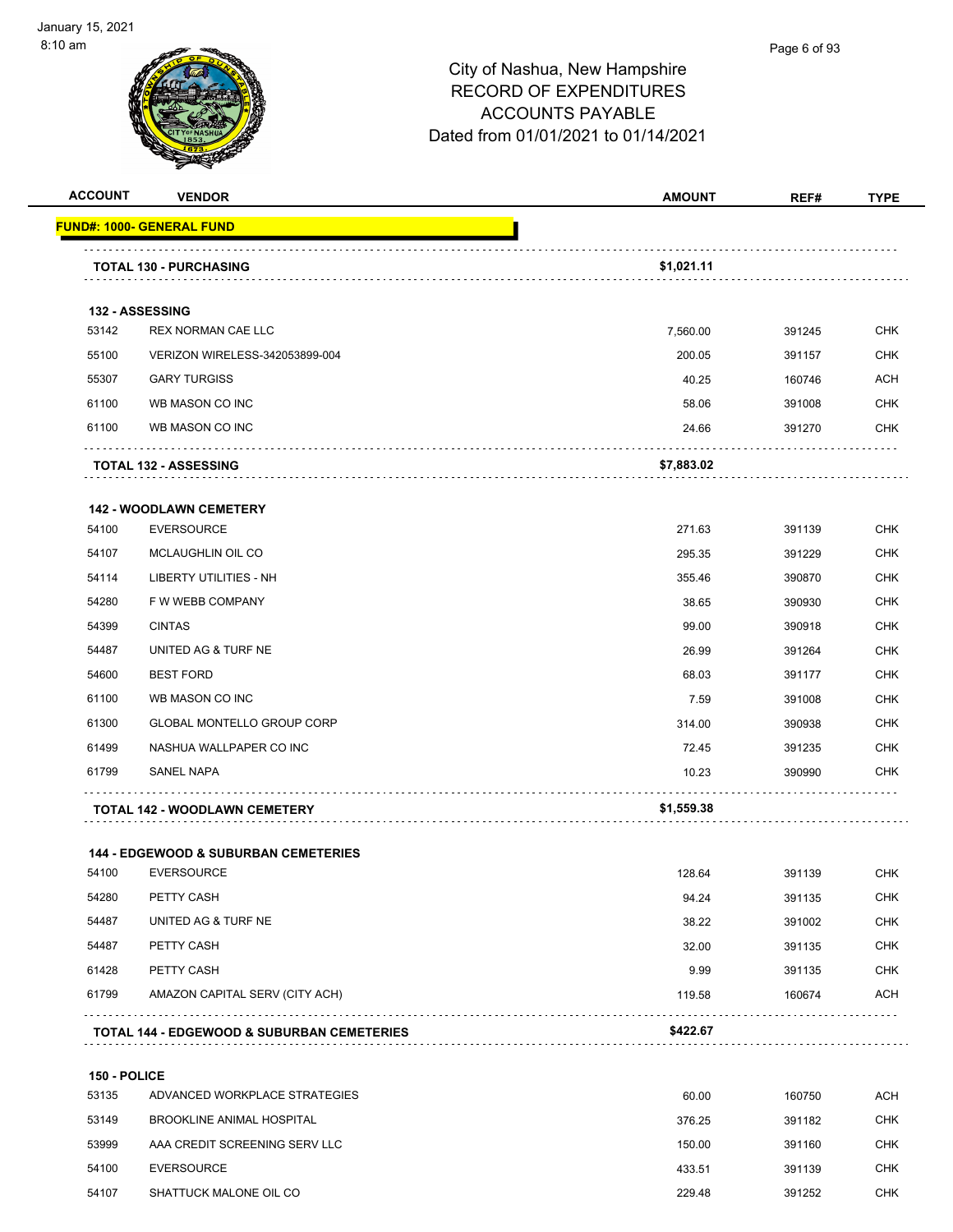| <b>ACCOUNT</b> | <b>VENDOR</b>                    | <b>AMOUNT</b> | REF#   | <b>TYPE</b> |
|----------------|----------------------------------|---------------|--------|-------------|
|                | <b>FUND#: 1000- GENERAL FUND</b> |               |        |             |
| 150 - POLICE   |                                  |               |        |             |
| 54114          | <b>LIBERTY UTILITIES - NH</b>    | 93.01         | 390868 | <b>CHK</b>  |
| 54114          | <b>LIBERTY UTILITIES - NH</b>    | 90.16         | 390871 | <b>CHK</b>  |
| 54141          | PENNICHUCK WATER WORKS INC       | 636.36        | 390876 | <b>CHK</b>  |
| 54280          | REXEL USA INC                    | 109.91        | 160780 | ACH         |
| 54280          | <b>FIMBEL GARAGE DOORS</b>       | 432.00        | 390932 | <b>CHK</b>  |
| 54407          | RELX INC DBA LEXISNEXIS          | 172.00        | 391244 | <b>CHK</b>  |
| 54487          | ASAP FIRE & SAFETY CORP          | 150.00        | 390898 | <b>CHK</b>  |
| 54600          | MACMULKIN CHEVROLET INC          | 158.05        | 390960 | <b>CHK</b>  |
| 54600          | <b>GRANITE STATE GLASS</b>       | 250.00        | 391205 | <b>CHK</b>  |
| 54600          | <b>IRWIN MARINE</b>              | 241.65        | 391216 | <b>CHK</b>  |
| 54842          | PITNEY BOWES INC                 | 153.00        | 391147 | <b>CHK</b>  |
| 54849          | <b>CAITLIN BOUCHER</b>           | 45.96         | 390851 | <b>CHK</b>  |
| 54849          | PETER CINFO                      | 45.96         | 390852 | <b>CHK</b>  |
| 54849          | <b>COMCAST</b>                   | 184.85        | 390861 | <b>CHK</b>  |
| 54849          | CONSOLIDATED COMMUNICATIONS      | 40.68         | 390863 | <b>CHK</b>  |
| 54849          | <b>JOSHUA ST ONGE</b>            | 45.96         | 391136 | <b>CHK</b>  |
| 54849          | VERIZON WIRELESS-286546928       | 1,094.94      | 391153 | <b>CHK</b>  |
| 55109          | <b>WINDSTREAM</b>                | 224.17        | 390886 | <b>CHK</b>  |
| 55200          | MICHAEL BOULAY                   | 210.00        | 391133 | <b>CHK</b>  |
| 55400          | JOHN COLANGELO                   | 85.05         | 390853 | <b>CHK</b>  |
| 55400          | A CHILD IS MISSING               | 500.00        | 391159 | <b>CHK</b>  |
| 55699          | 1ST PRIORITY TOWING & RECOVERY   | 450.00        | 390888 | <b>CHK</b>  |
| 55699          | ABSOLUTE DATA DESTRUCTION        | 143.10        | 390890 | <b>CHK</b>  |
| 55699          | NASHUA MILLYARD ASSOC INC        | 388.46        | 391234 | <b>CHK</b>  |
| 61100          | <b>OWLSTAMP VISUAL SOLUTIONS</b> | 48.95         | 390974 | <b>CHK</b>  |
| 61100          | WB MASON CO INC                  | 789.90        | 391270 | <b>CHK</b>  |
| 61107          | <b>BEN'S UNIFORMS</b>            | 236.50        | 390901 | <b>CHK</b>  |
| 61107          | <b>BEN'S UNIFORMS</b>            | 342.95        | 391175 | <b>CHK</b>  |
| 61107          | <b>MERRIMACK FIREARMS LLC</b>    | 129.99        | 391232 | <b>CHK</b>  |
| 61110          | ATLANTIC TACTICAL INC            | 3,220.00      | 390899 | <b>CHK</b>  |
| 61110          | <b>BEN'S UNIFORMS</b>            | 236.00        | 390901 | CHK         |
| 61110          | ALECS SHOE STORE INC             | 334.90        | 391163 | <b>CHK</b>  |
| 61110          | ATLANTIC TACTICAL INC            | 2,511.25      | 391168 | CHK         |
| 61110          | <b>BEN'S UNIFORMS</b>            | 767.00        | 391175 | <b>CHK</b>  |
| 61121          | LAW ENFORCEMENT TARGETS INC      | 375.83        | 390956 | <b>CHK</b>  |
| 61121          | <b>BROWNELLS INC</b>             | 393.13        | 391183 | <b>CHK</b>  |
| 61185          | TRITECH FORENSICS INC            | 144.54        | 391263 | <b>CHK</b>  |
| 61299          | <b>GUIDO MARCHIONDA</b>          | 165.25        | 390855 | <b>CHK</b>  |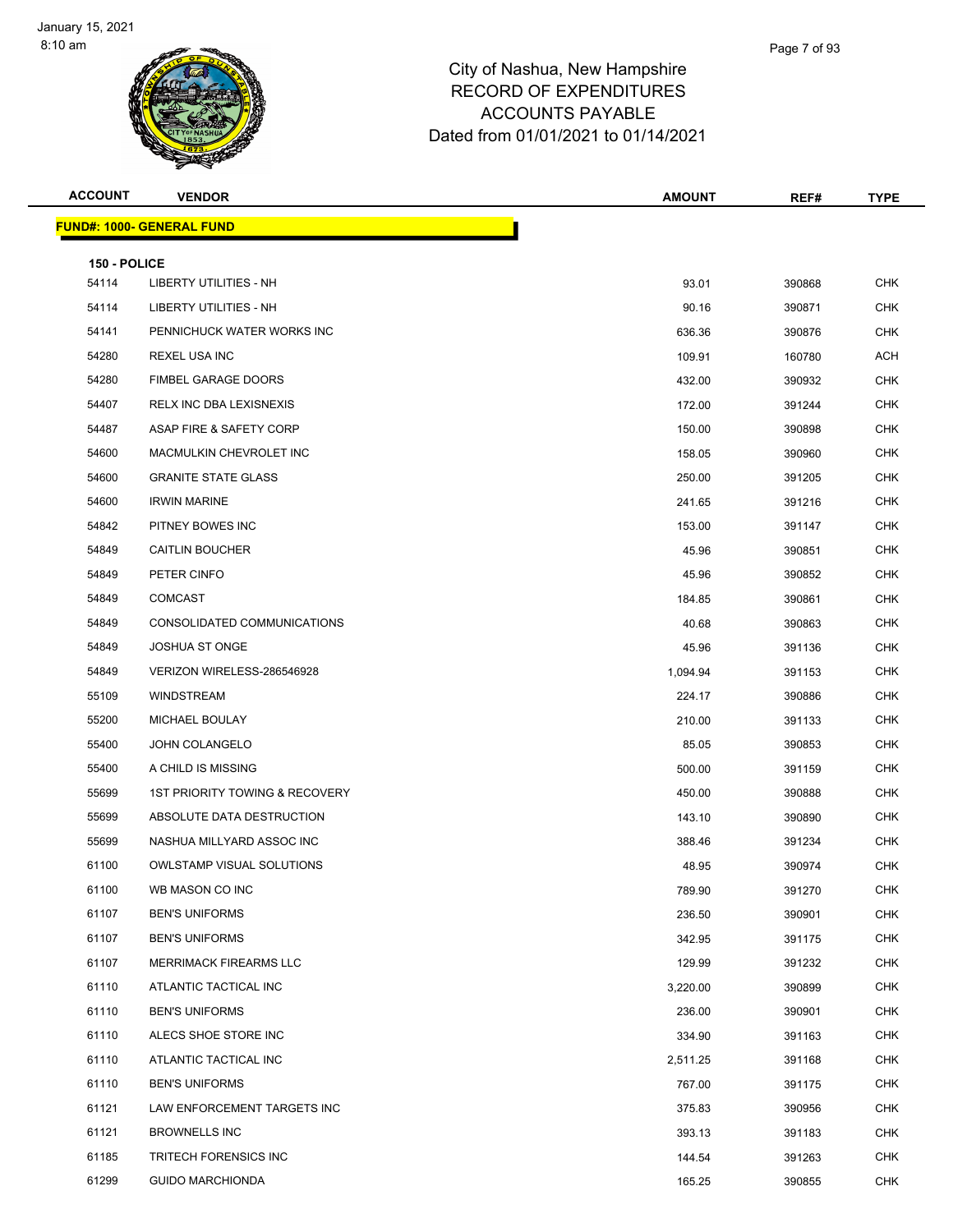

| <b>ACCOUNT</b> | <b>VENDOR</b>                             | <b>AMOUNT</b> | REF#   | <b>TYPE</b> |
|----------------|-------------------------------------------|---------------|--------|-------------|
|                | <u> FUND#: 1000- GENERAL FUND</u>         |               |        |             |
| 150 - POLICE   |                                           |               |        |             |
| 61299          | <b>1ST PRIORITY TOWING &amp; RECOVERY</b> | 145.00        | 390888 | <b>CHK</b>  |
| 61428          | HOME DEPOT CREDIT SERVICE 3073            | 91.29         | 390949 | <b>CHK</b>  |
| 61428          | THE DURKIN CO INC                         | 657.96        | 391196 | <b>CHK</b>  |
| 61607          | HOME DEPOT CREDIT SERVICE 3073            | 24.38         | 391210 | <b>CHK</b>  |
| 61650          | WB MASON CO INC                           | 315.50        | 391270 | <b>CHK</b>  |
| 61705          | <b>MAYNARD &amp; LESIEUR INC</b>          | 1,755.00      | 390963 | <b>CHK</b>  |
| 61799          | FACTORY MOTOR PARTS                       | 615.39        | 160683 | <b>ACH</b>  |
| 61799          | <b>MHQ INC</b>                            | 197.50        | 160697 | <b>ACH</b>  |
| 61799          | <b>BEST FORD</b>                          | 373.63        | 390904 | <b>CHK</b>  |
| 61799          | CARPARTS DISTRIBUTION CENTER,             | (135.08)      | 390910 | <b>CHK</b>  |
| 61799          | NORTHERN FOREIGN CAR PARTS INC            | 202.41        | 390972 | <b>CHK</b>  |
| 61799          | O'REILLY AUTO PARTS                       | 35.75         | 390973 | <b>CHK</b>  |
| 61799          | SAFETY-KLEEN SYSTEMS INC                  | 282.50        | 390983 | <b>CHK</b>  |
| 61799          | SNAP-ON CREDIT LLC                        | 124.91        | 390993 | <b>CHK</b>  |
| 61799          | <b>BEST FORD</b>                          | 376.19        | 391177 | <b>CHK</b>  |
| 61799          | BRENNTAG LUBRICANTS NORTHEAST             | 1,138.19      | 391180 | <b>CHK</b>  |
| 61799          | CARPARTS DISTRIBUTION CENTER,             | 79.60         | 391184 | <b>CHK</b>  |
| 61799          | HOME DEPOT CREDIT SERVICE 3073            | 97.91         | 391210 | <b>CHK</b>  |
| 61799          | LOWE'S - 3502                             | 73.47         | 391221 | <b>CHK</b>  |
| 61799          | MACMULKIN CHEVROLET INC                   | 22.89         | 391222 | <b>CHK</b>  |
| 61799          | <b>MAYNARD &amp; LESIEUR INC</b>          | 68.50         | 391227 | <b>CHK</b>  |
| 61799          | NORTHERN FOREIGN CAR PARTS INC            | 202.41        | 391239 | <b>CHK</b>  |
| 61799          | SAM'S CLUB DIRECT-0860                    | 46.82         | 391250 | <b>CHK</b>  |
| 71221          | <b>GOVCONNECTION INC</b>                  | 1,494.12      | 160684 | <b>ACH</b>  |
| 71221          | <b>GOVCONNECTION INC</b>                  | 1,510.00      | 160759 | <b>ACH</b>  |
| 71221          | <b>DELL MARKETING LP</b>                  | 309.58        | 391191 | <b>CHK</b>  |
| 71407          | USIQ INC                                  | 1,410.00      | 391004 | <b>CHK</b>  |
| 71407          | <b>MERRIMACK FIREARMS LLC</b>             | 457.83        | 391232 | <b>CHK</b>  |
|                | <b>TOTAL 150 - POLICE</b>                 | \$28,864.35   |        |             |
|                |                                           |               |        |             |

#### **152 - FIRE**

| 54100 | <b>EVERSOURCE</b>          | 7.143.19 | 391139 | <b>CHK</b> |
|-------|----------------------------|----------|--------|------------|
| 54114 | LIBERTY UTILITIES - NH     | 1.262.12 | 390866 | <b>CHK</b> |
| 54114 | LIBERTY UTILITIES - NH     | 267.48   | 390867 | <b>CHK</b> |
| 54114 | LIBERTY UTILITIES - NH     | 343.18   | 390873 | <b>CHK</b> |
| 54141 | PENNICHUCK WATER WORKS INC | 263.19   | 390876 | <b>CHK</b> |
| 54141 | PENNICHUCK WATER WORKS INC | 1.429.98 | 391146 | <b>CHK</b> |
| 54228 | JP PEST SERVICES LLC       | 158.00   | 160766 | <b>ACH</b> |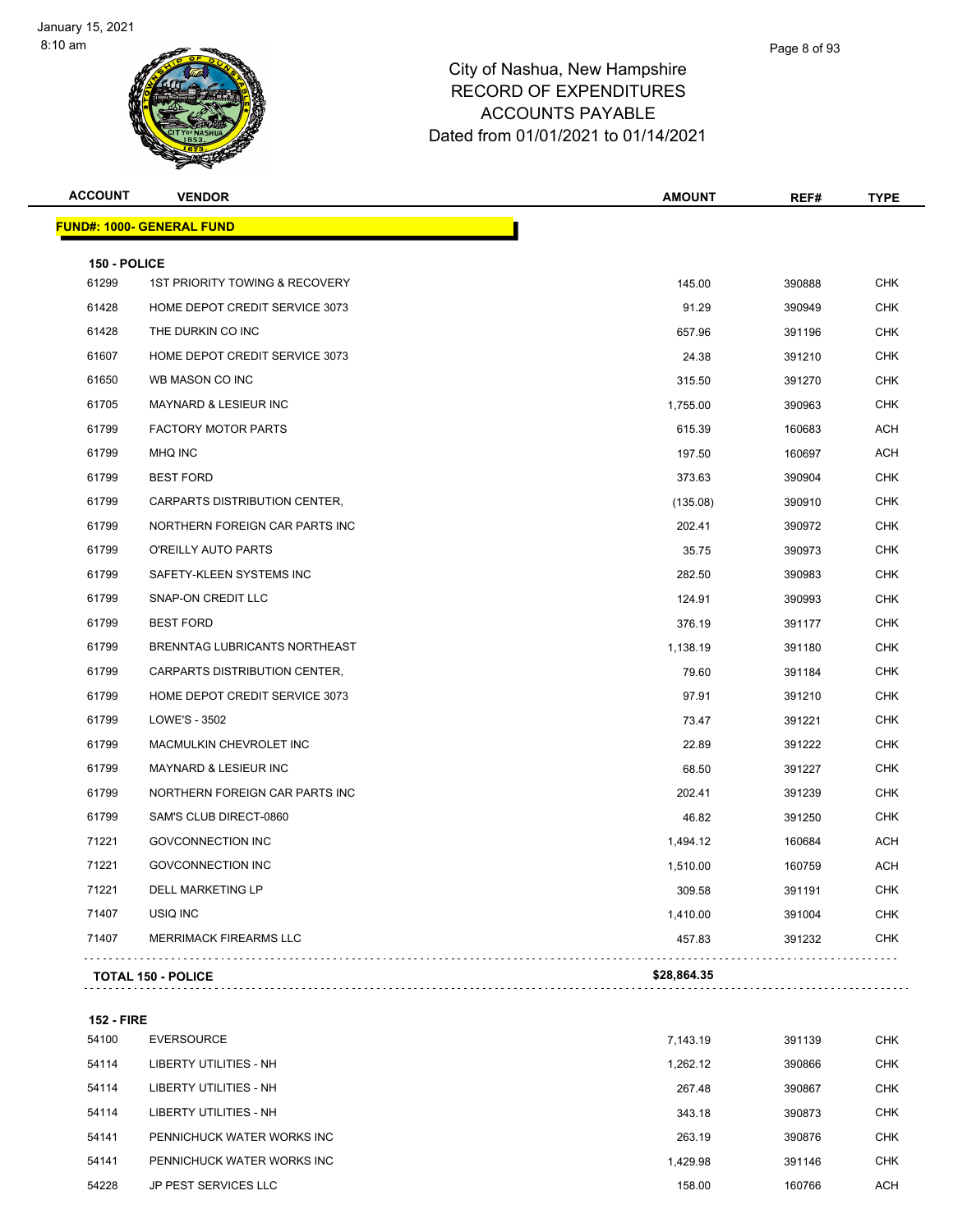| <b>ACCOUNT</b>    | <b>VENDOR</b>                           | <b>AMOUNT</b> | REF#   | <b>TYPE</b> |
|-------------------|-----------------------------------------|---------------|--------|-------------|
|                   | <b>FUND#: 1000- GENERAL FUND</b>        |               |        |             |
| <b>152 - FIRE</b> |                                         |               |        |             |
| 54243             | AE MECHANICAL INC                       | 2,230.98      | 390893 | <b>CHK</b>  |
| 54243             | AE MECHANICAL INC                       | 2,814.71      | 391161 | <b>CHK</b>  |
| 54280             | CHICK BEAULIEU INC                      | 190.00        | 390917 | <b>CHK</b>  |
| 54280             | CHELMSFORD AUTO ELECTRIC                | 139.00        | 391186 | <b>CHK</b>  |
| 54280             | HOME DEPOT CREDIT SERVICE 3065          | 429.64        | 391209 | <b>CHK</b>  |
| 54600             | <b>FACTORY MOTOR PARTS</b>              | 97.17         | 160683 | <b>ACH</b>  |
| 54600             | CHELMSFORD AUTO ELECTRIC                | 3,367.00      | 390915 | <b>CHK</b>  |
| 54600             | LIBERTY INTNL TRUCKS OF NH LLC          | 797.33        | 390957 | <b>CHK</b>  |
| 54600             | SANEL NAPA                              | 89.04         | 390989 | <b>CHK</b>  |
| 54600             | SSV TOOLS LLC (SNAP-ON TOOLS)           | 57.30         | 390995 | <b>CHK</b>  |
| 54600             | NORTHERN FOREIGN CAR PARTS INC          | 412.08        | 391239 | <b>CHK</b>  |
| 55200             | <b>IAFC MEMBERSHIP</b>                  | 230.00        | 391141 | <b>CHK</b>  |
| 55699             | TRUE BLUE CLEANERS                      | 204.50        | 390999 | <b>CHK</b>  |
| 61100             | AMAZON CAPITAL SERV (CITY ACH)          | 35.98         | 160751 | <b>ACH</b>  |
| 61100             | WB MASON CO INC                         | 394.81        | 391270 | <b>CHK</b>  |
| 61107             | ALECS SHOE STORE INC                    | 142.95        | 391163 | <b>CHK</b>  |
| 61110             | BERGERON PROTECTIVE CLOTHING            | 40.76         | 390902 | <b>CHK</b>  |
| 61110             | BERGERON PROTECTIVE CLOTHING            | 399.00        | 391176 | <b>CHK</b>  |
| 61142             | PETROCELLI MARKETING GROUP              | 1,455.03      | 391242 | <b>CHK</b>  |
| 61428             | NEW ENGLAND PAPER & SUPPLY              | 556.93        | 390970 | <b>CHK</b>  |
| 61428             | WB MASON CO INC                         | 81.98         | 391008 | <b>CHK</b>  |
| 61428             | NEW ENGLAND PAPER & SUPPLY              | 79.99         | 391237 | <b>CHK</b>  |
| 61428             | WB MASON CO INC                         | 32.98         | 391270 | <b>CHK</b>  |
| 61499             | HOME DEPOT CREDIT SERVICE 3065          | 49.99         | 391209 | <b>CHK</b>  |
| 61699             | <b>CUSTOM TRUCK &amp; EQUIPMENT LLC</b> | 447.00        | 160681 | <b>ACH</b>  |
| 61705             | MAYNARD & LESIEUR INC                   | 114.70        | 390964 | <b>CHK</b>  |
| 61705             | <b>MAYNARD &amp; LESIEUR INC</b>        | 5,183.76      | 391228 | <b>CHK</b>  |
| 61799             | DONOVAN EQUIPMENT CO INC                | 114.80        | 390927 | <b>CHK</b>  |
| 61799             | LIBERTY INTNL TRUCKS OF NH LLC          | (262.64)      | 390957 | CHK         |
| 61799             | NORTHERN FOREIGN CAR PARTS INC          | (10.00)       | 390972 | <b>CHK</b>  |
| 61799             | <b>BATTERIES PLUS</b>                   | 85.95         | 391174 | <b>CHK</b>  |
| 61799             | UNITED AG & TURF NE                     | 70.56         | 391264 | CHK         |
| 71400             | FIRE TECH & SAFETY OF NEW ENGL          | 1,229.50      | 160757 | <b>ACH</b>  |
| 71432             | FIRE TECH & SAFETY OF NEW ENGL          | 4,126.00      | 160757 | <b>ACH</b>  |
| 71432             | FIREMATIC SUPPLY CO INC                 | 666.48        | 390933 | <b>CHK</b>  |
|                   | <b>TOTAL 152 - FIRE</b>                 | \$36,962.40   |        |             |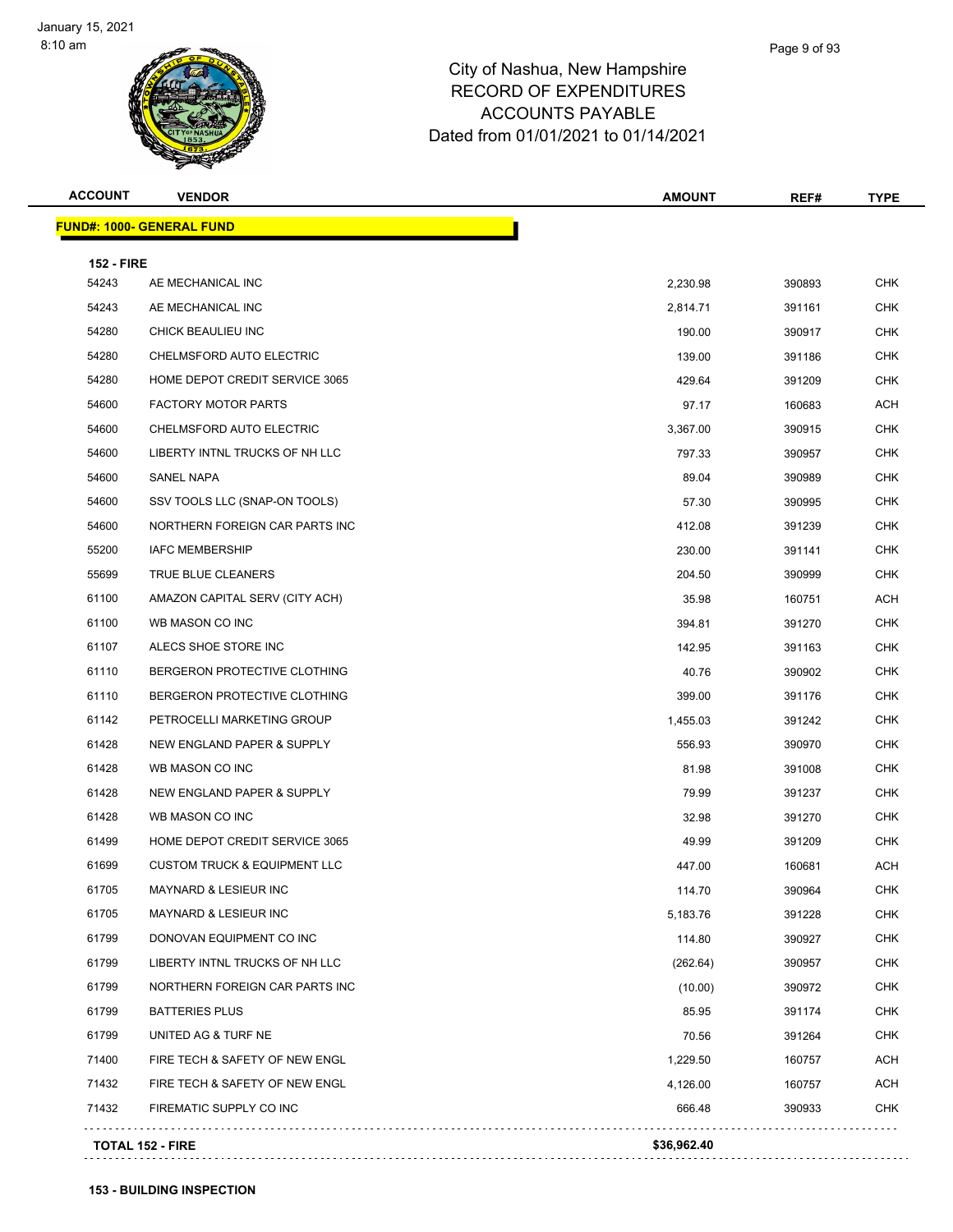| <b>ACCOUNT</b> | <b>VENDOR</b>                                                           | <b>AMOUNT</b> | REF#   | <b>TYPE</b> |
|----------------|-------------------------------------------------------------------------|---------------|--------|-------------|
|                | <b>FUND#: 1000- GENERAL FUND</b>                                        |               |        |             |
|                | <b>153 - BUILDING INSPECTION</b>                                        |               |        |             |
| 55100          | VERIZON WIRELESS-642044677                                              | 160.04        | 390883 | <b>CHK</b>  |
| 55307          | <b>RUSS MARCUM</b>                                                      | 243.86        | 390856 | <b>CHK</b>  |
| 55307          | DAWN MICHAUD                                                            | 190.33        | 390857 | <b>CHK</b>  |
|                | <b>TOTAL 153 - BUILDING INSPECTION</b>                                  | \$594.23      |        |             |
|                | <b>155 - CODE ENFORCEMENT</b>                                           |               |        |             |
| 55100          | VERIZON WIRELESS 542313821-001                                          | 120.03        | 391155 | <b>CHK</b>  |
| 55307          | LAWRENCE PHILLIPS JR                                                    | 311.08        | 390854 | <b>CHK</b>  |
|                | <b>TOTAL 155 - CODE ENFORCEMENT</b>                                     | \$431.11      | .      |             |
|                |                                                                         |               |        |             |
| 55118          | <b>156 - EMERGENCY MANAGEMENT</b><br><b>JUSTIN KATES</b>                | 180.00        | 160767 | <b>ACH</b>  |
| 55421          | <b>JUSTIN KATES</b>                                                     | 1,159.00      | 160767 | ACH         |
| 68325          | <b>JUSTIN KATES</b>                                                     | 231.95        | 160767 | <b>ACH</b>  |
|                | TOTAL 156 - EMERGENCY MANAGEMENT                                        | \$1,570.95    |        |             |
|                |                                                                         |               |        |             |
|                | <b>157 - CITYWIDE COMMUNICATIONS</b>                                    |               |        |             |
| 54100          | <b>EVERSOURCE</b>                                                       | 507.23        | 390865 | <b>CHK</b>  |
|                | <b>TOTAL 157 - CITYWIDE COMMUNICATIONS</b>                              | \$507.23      |        |             |
|                | <b>158 - PARKING ENFORCEMENT</b>                                        |               |        |             |
| 54625          | 1ST PRIORITY TOWING & RECOVERY                                          | 1,475.00      | 390888 | <b>CHK</b>  |
| 54625          | <b>D &amp; R TOWING INC</b>                                             | 865.00        | 390926 | <b>CHK</b>  |
| 61100          | <b>M &amp; N SPORTS LLC</b>                                             | 413.40        | 160693 | ACH         |
| 61107          | WORK N GEAR LLC                                                         | 82.44         | 391009 | CHK         |
|                | <b>TOTAL 158 - PARKING ENFORCEMENT</b>                                  | \$2,835.84    |        |             |
|                |                                                                         |               |        |             |
| 54835          | <b>159 - HYDRANT FEES-FIRE PROTECTION</b><br>PENNICHUCK WATER WORKS INC | 269,080.33    | 390876 | <b>CHK</b>  |
|                | <b>TOTAL 159 - HYDRANT FEES-FIRE PROTECTION</b>                         | \$269,080.33  |        |             |
|                | <b>160 - PW-ADMIN &amp; ENGINEERING</b>                                 |               |        |             |
| 54100          | <b>EVERSOURCE</b>                                                       | 633.77        | 391139 | <b>CHK</b>  |
| 54141          | PENNICHUCK WATER WORKS INC                                              | 115.80        | 390876 | <b>CHK</b>  |
| 54141          | PENNICHUCK WATER WORKS INC                                              | 114.66        | 391146 | <b>CHK</b>  |
| 55200          | PETER KOHALMI                                                           | 270.00        | 160689 | <b>ACH</b>  |
| 55200          | NATIONAL SOCIETY OF                                                     | 299.00        | 390875 | <b>CHK</b>  |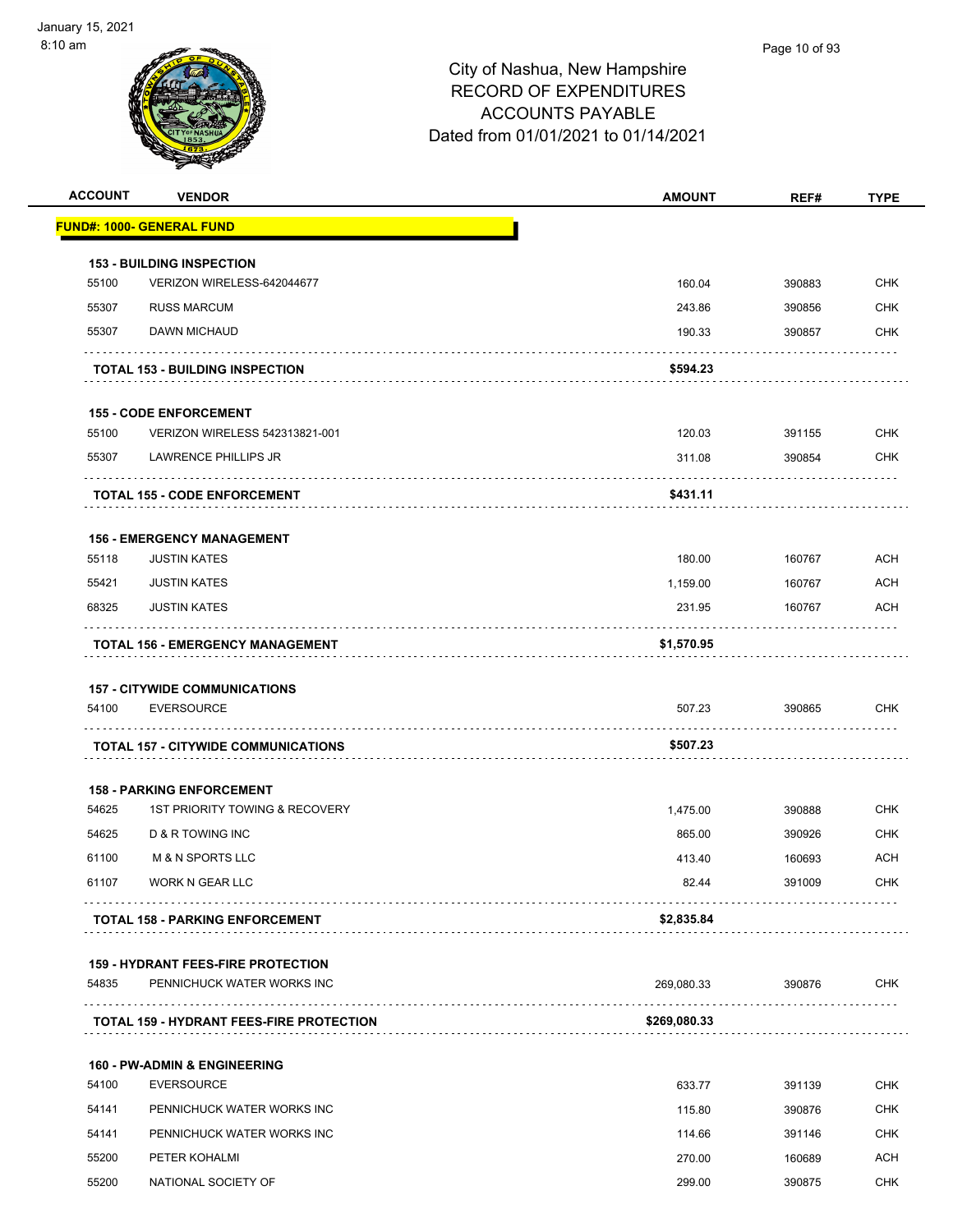

| <b>ACCOUNT</b> | <b>VENDOR</b>                                                             | <b>AMOUNT</b> | REF#   | <b>TYPE</b> |
|----------------|---------------------------------------------------------------------------|---------------|--------|-------------|
|                | <u> FUND#: 1000- GENERAL FUND</u>                                         |               |        |             |
|                |                                                                           |               |        |             |
| 55200          | <b>160 - PW-ADMIN &amp; ENGINEERING</b><br>INSTITUTE OF TRNSPRTN ENGINEER | 290.00        | 391143 | <b>CHK</b>  |
| 55307          | <b>ROBERT MEUNIER</b>                                                     | 195.50        | 390981 | <b>CHK</b>  |
| 61100          | AMAZON CAPITAL SERV (CITY ACH)                                            | 113.21        | 160674 | <b>ACH</b>  |
| 61100          | AMAZON CAPITAL SERV (CITY ACH)                                            | 24.20         | 160751 | ACH         |
| 61100          | WB MASON CO INC                                                           | 37.80         | 391270 | CHK         |
|                |                                                                           |               |        |             |
|                | TOTAL 160 - PW-ADMIN & ENGINEERING                                        | \$2,093.94    |        |             |
| 161 - STREETS  |                                                                           |               |        |             |
| 54100          | <b>EVERSOURCE</b>                                                         | 3,177.83      | 390865 | <b>CHK</b>  |
| 54100          | <b>EVERSOURCE</b>                                                         | 65.54         | 391139 | <b>CHK</b>  |
| 54141          | PENNICHUCK WATER WORKS INC                                                | 973.95        | 390876 | <b>CHK</b>  |
| 54207          | LYDIA E BELTRAN                                                           | 276.25        | 390860 | <b>CHK</b>  |
| 54207          | <b>METRO WEST LANDSCAPE</b>                                               | 276.25        | 390874 | <b>CHK</b>  |
| 54280          | <b>BLAKE GROUP</b>                                                        | 4,989.00      | 390906 | <b>CHK</b>  |
| 54280          | STEVE SHUMSKY UNLIMITED DOOR                                              | 775.00        | 391255 | <b>CHK</b>  |
| 54600          | <b>FACTORY MOTOR PARTS</b>                                                | 449.34        | 160683 | <b>ACH</b>  |
| 54600          | HOWARD P FAIRFIELD LLC                                                    | 1,599.64      | 160685 | ACH         |
| 54600          | MCDEVITT TRUCKS INC                                                       | 629.93        | 160696 | ACH         |
| 54600          | <b>MHQ INC</b>                                                            | 2,473.84      | 160697 | <b>ACH</b>  |
| 54600          | W D MATTHEWS MACHINERY CO                                                 | 500.64        | 160703 | ACH         |
| 54600          | ELITE HYDRAULICS LLC                                                      | 400.00        | 160756 | <b>ACH</b>  |
| 54600          | HOWARD P FAIRFIELD LLC                                                    | 3,145.70      | 160762 | <b>ACH</b>  |
| 54600          | <b>CHADWICK BAROSS INC</b>                                                | 557.78        | 390913 | <b>CHK</b>  |
| 54600          | <b>FASTENAL CO</b>                                                        | 48.46         | 390931 | <b>CHK</b>  |
| 54600          | LIBERTY INTNL TRUCKS OF NH LLC                                            | 3,692.22      | 390957 | <b>CHK</b>  |
| 54600          | SANEL NAPA                                                                | 190.37        | 390988 | <b>CHK</b>  |
| 54600          | SOUTHWORTH-MILTON INC                                                     | 426.06        | 390994 | <b>CHK</b>  |
| 54600          | CARPARTS DISTRIBUTION CENTER,                                             | 567.21        | 391184 | <b>CHK</b>  |
| 54600          | CHAPPELL TRACTOR SALES INC                                                | 30.00         | 391185 | <b>CHK</b>  |
| 54600          | SOUTHWORTH-MILTON INC                                                     | 2,070.74      | 391254 | <b>CHK</b>  |
| 54600          | USP OF NEW ENGLAND                                                        | 615.84        | 391266 | <b>CHK</b>  |
| 54625          | 1ST PRIORITY TOWING & RECOVERY                                            | 2,300.00      | 391158 | <b>CHK</b>  |
| 54625          | BROADSIDE COLLISION LLC                                                   | 3,910.00      | 391181 | <b>CHK</b>  |
| 55118          | <b>SPOK INC</b>                                                           | 183.68        | 391148 | <b>CHK</b>  |
| 55421          | IMSA                                                                      | 100.00        | 391142 | <b>CHK</b>  |
| 55607          | UNITED PARCEL SERVICE                                                     | 4.85          | 391150 | <b>CHK</b>  |
| 55699          | COMMTANK, INC.                                                            | 1,497.70      | 391188 | <b>CHK</b>  |
| 61100          | AMAZON CAPITAL SERV (CITY ACH)                                            | 12.99         | 160674 | ACH         |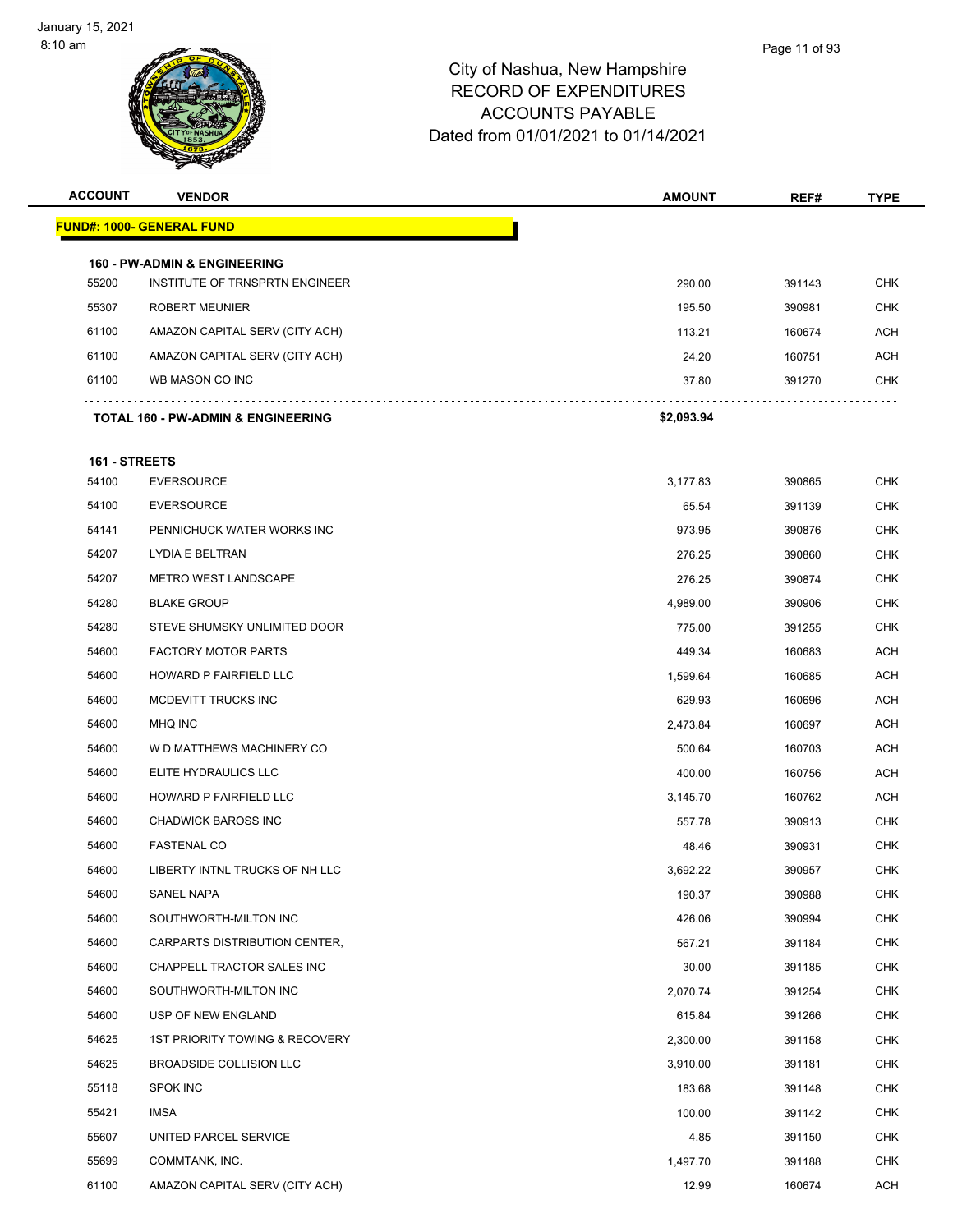

| <b>ACCOUNT</b> | <b>VENDOR</b>                    | AMOUNT       | REF#   | <b>TYPE</b> |
|----------------|----------------------------------|--------------|--------|-------------|
|                | <b>FUND#: 1000- GENERAL FUND</b> |              |        |             |
| 161 - STREETS  |                                  |              |        |             |
| 61100          | WB MASON CO INC                  | 143.62       | 391008 | <b>CHK</b>  |
| 61166          | <b>BOT L GAS INC</b>             | 74.25        | 390908 | <b>CHK</b>  |
| 61299          | MAGID GLOVE & SAFETY MFG CO.     | 159.68       | 160694 | ACH         |
| 61299          | <b>CRYSTAL ROCK</b>              | 12.99        | 391138 | <b>CHK</b>  |
| 61299          | <b>FASTENAL CO</b>               | 77.27        | 391199 | CHK         |
| 61300          | GLOBAL MONTELLO GROUP CORP       | 10,204.81    | 391203 | <b>CHK</b>  |
| 61307          | SHATTUCK MALONE OIL CO           | 12,042.88    | 390992 | <b>CHK</b>  |
| 61507          | <b>BROX INDUSTRIES INC</b>       | 1,735.00     | 160754 | ACH         |
| 61507          | CONTINENTAL PAVING INC           | 124.87       | 391189 | <b>CHK</b>  |
| 61514          | <b>EASTERN MINERALS INC</b>      | 11,278.60    | 160682 | ACH         |
| 61514          | <b>EASTERN MINERALS INC</b>      | 58,468.49    | 160755 | <b>ACH</b>  |
| 61535          | <b>BROX INDUSTRIES INC</b>       | 70.88        | 160754 | <b>ACH</b>  |
| 61556          | M & M ELECTRICAL SUPPLY CO INC   | 160.02       | 160769 | ACH         |
| 61709          | BRENNTAG LUBRICANTS NORTHEAST    | 1,229.40     | 390909 | <b>CHK</b>  |
| 61799          | <b>FACTORY MOTOR PARTS</b>       | (25.00)      | 160683 | ACH         |
| 61799          | AIRGAS USA LLC                   | 13.05        | 390895 | <b>CHK</b>  |
| 61799          | <b>GRAINGER</b>                  | 78.50        | 390939 | <b>CHK</b>  |
| 61799          | CARPARTS DISTRIBUTION CENTER,    | (4.60)       | 391184 | CHK         |
| 61799          | USP OF NEW ENGLAND               | 198.85       | 391266 | <b>CHK</b>  |
| 71025          | AMAZON CAPITAL SERV (CITY ACH)   | 245.00       | 160751 | ACH         |
| 71025          | USP OF NEW ENGLAND               | 144.69       | 391266 | <b>CHK</b>  |
| 71999          | AMAZON CAPITAL SERV (CITY ACH)   | 1,375.54     | 160751 | ACH         |
|                | <b>TOTAL 161 - STREETS</b>       | \$133,749.60 |        |             |
|                |                                  |              |        |             |
|                | <b>162 - STREET LIGHTING</b>     |              |        |             |
| 54100          | <b>EVERSOURCE</b>                | 381.07       | 390865 | <b>CHK</b>  |
| 54100          | <b>EVERSOURCE</b>                | 335.50       | 391139 | <b>CHK</b>  |
|                | TOTAL 162 - STREET LIGHTING      | \$716.57     |        |             |
|                |                                  |              |        |             |
|                | <b>166 - PARKING OPERATIONS</b>  |              |        |             |
| 44521          | <b>WILLIAM FOKAS</b>             | 140.00       | 391201 | CHK         |
| 54100          | <b>EVERSOURCE</b>                | 899.76       | 391139 | CHK         |
| 54141          | PENNICHUCK WATER WORKS INC       | 101.54       | 391146 | <b>CHK</b>  |
| 54207          | THE DOTY GROUP INC               | 1,900.00     | 390928 | CHK         |
| 54207          | THE DOTY GROUP INC               | 3,300.00     | 391195 | <b>CHK</b>  |
| 55600          | PRINT FACTORY                    | 499.00       | 390979 | <b>CHK</b>  |
| 55600          | <b>RAINBOW PRINTING</b>          | 524.00       | 390980 | CHK         |
| 55607          | UNITED PARCEL SERVICE            | 4.34         | 391150 | <b>CHK</b>  |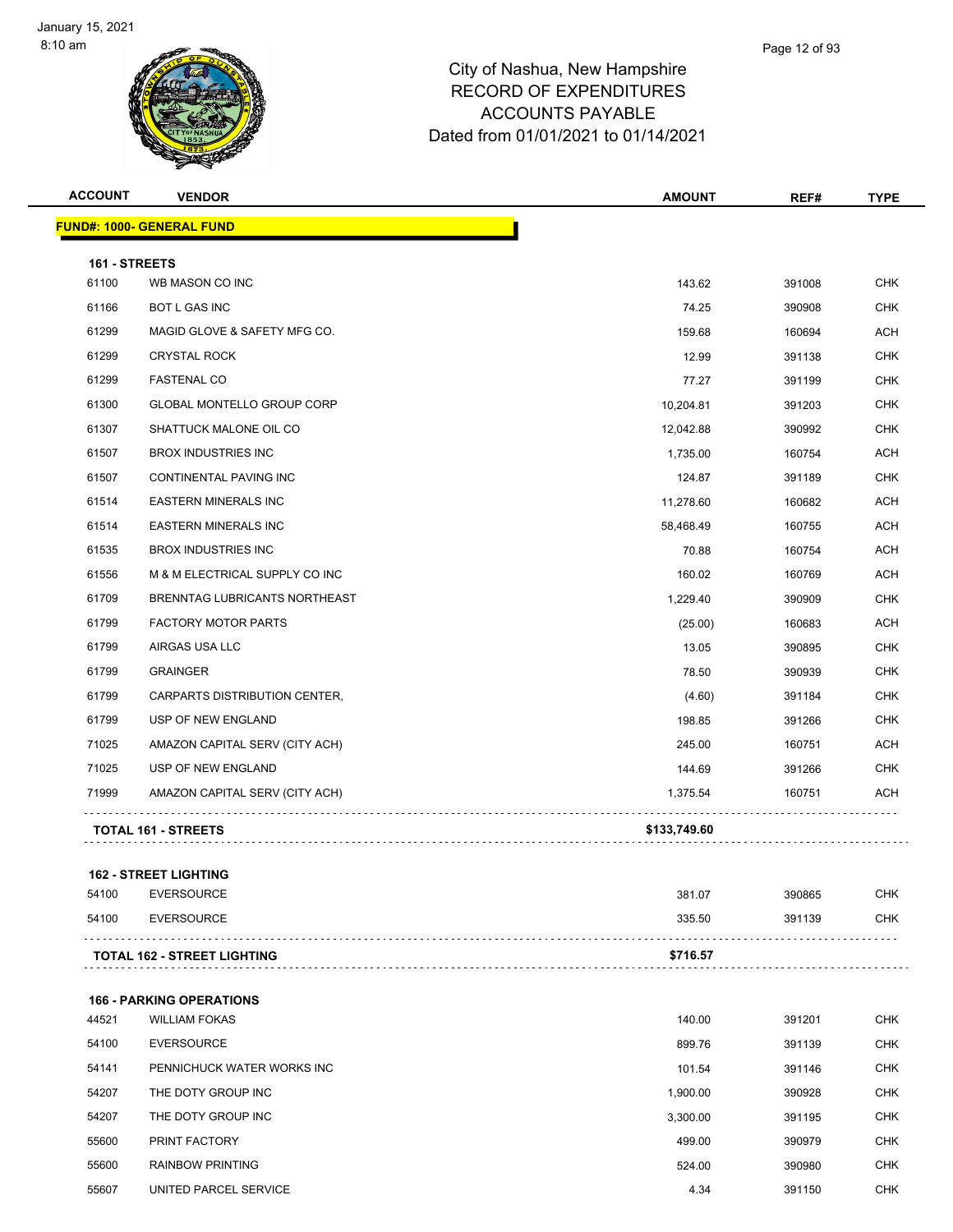| <b>ACCOUNT</b> | <b>VENDOR</b>                                                   | <b>AMOUNT</b> | REF#   | <b>TYPE</b> |
|----------------|-----------------------------------------------------------------|---------------|--------|-------------|
|                | <b>FUND#: 1000- GENERAL FUND</b>                                |               |        |             |
|                | <b>166 - PARKING OPERATIONS</b>                                 |               |        |             |
| 61100          | <b>M &amp; N SPORTS LLC</b>                                     | 528.80        | 160693 | <b>ACH</b>  |
| 61107          | WORK N GEAR LLC                                                 | 91.77         | 391009 | <b>CHK</b>  |
|                | <b>TOTAL 166 - PARKING OPERATIONS</b>                           | \$7,989.21    |        |             |
|                | <b>170 - HYDROELECTRIC OPERATIONS</b>                           |               |        |             |
| 54221          | CHARLES GEORGE COMPANIES INC                                    | 260.78        | 390914 | <b>CHK</b>  |
| 54821          | TRIANGLE PORTABLE SERVICES INC                                  | 176.00        | 391262 | <b>CHK</b>  |
| 55109          | CONSOLIDATED COMMUNICATIONS                                     | 202.13        | 390862 | <b>CHK</b>  |
| 55109          | <b>COMCAST</b>                                                  | 128.39        | 391137 | <b>CHK</b>  |
| 55200          | LOW IMPACT HYDROPOWR INSTITUTE                                  | 2,000.00      | 391220 | CHK         |
|                | <b>TOTAL 170 - HYDROELECTRIC OPERATIONS</b>                     | \$2,767.30    |        |             |
|                | <b>171 - COMMUNITY SERVICES</b>                                 |               |        |             |
| 54141          | PENNICHUCK WATER WORKS INC                                      | 178.75        | 390876 | <b>CHK</b>  |
| 54141          | PENNICHUCK WATER WORKS INC                                      | 112.40        | 391146 | <b>CHK</b>  |
| 61100          | WB MASON CO INC                                                 | 230.69        | 391008 | <b>CHK</b>  |
|                | <b>TOTAL 171 - COMMUNITY SERVICES</b>                           | \$521.84      |        |             |
|                | <b>172 - COMMUNITY HEALTH</b>                                   |               |        |             |
| 55118          | VERIZON - 342053899-005                                         | 40.05         | 391151 | <b>CHK</b>  |
|                | <b>TOTAL 172 - COMMUNITY HEALTH</b>                             | \$40.05       |        |             |
|                |                                                                 |               |        |             |
| 55100          | <b>173 - ENVIRONMENTAL HEALTH</b><br>VERIZON WIRELESS-642274605 | 120.03        | 390885 | <b>CHK</b>  |
| 55200          | NH HEALTH OFFICERS ASSOCIATION                                  | 90.00         | 391145 | <b>CHK</b>  |
|                | <b>TOTAL 173 - ENVIRONMENTAL HEALTH</b>                         | \$210.03      |        |             |
|                |                                                                 |               |        |             |
|                | <b>174 - WELFARE ADMINISTRATION</b>                             |               |        |             |
| 55699          | AMAZON CAPITAL SERV (CITY ACH)                                  | 159.99        | 160751 | <b>ACH</b>  |
|                | <b>TOTAL 174 - WELFARE ADMINISTRATION</b>                       | \$159.99      |        |             |
|                | <b>175 - WELFARE ASSISTANCE</b>                                 |               |        |             |
| 55810          | 188 CONCORD ST LLC                                              | 1,355.04      | 391097 | <b>CHK</b>  |
| 55810          | <b>KEENAN AUGUSTUS</b>                                          | 1,400.00      | 391098 | <b>CHK</b>  |
| 55810          | <b>BCAD PROPERTIES</b>                                          | 725.00        | 391099 | <b>CHK</b>  |
| 55810          | CANTERBURY APARTMENTS                                           | 1,100.00      | 391100 | <b>CHK</b>  |
| 55810          | DANA DRURY                                                      | 1,050.00      | 391101 | <b>CHK</b>  |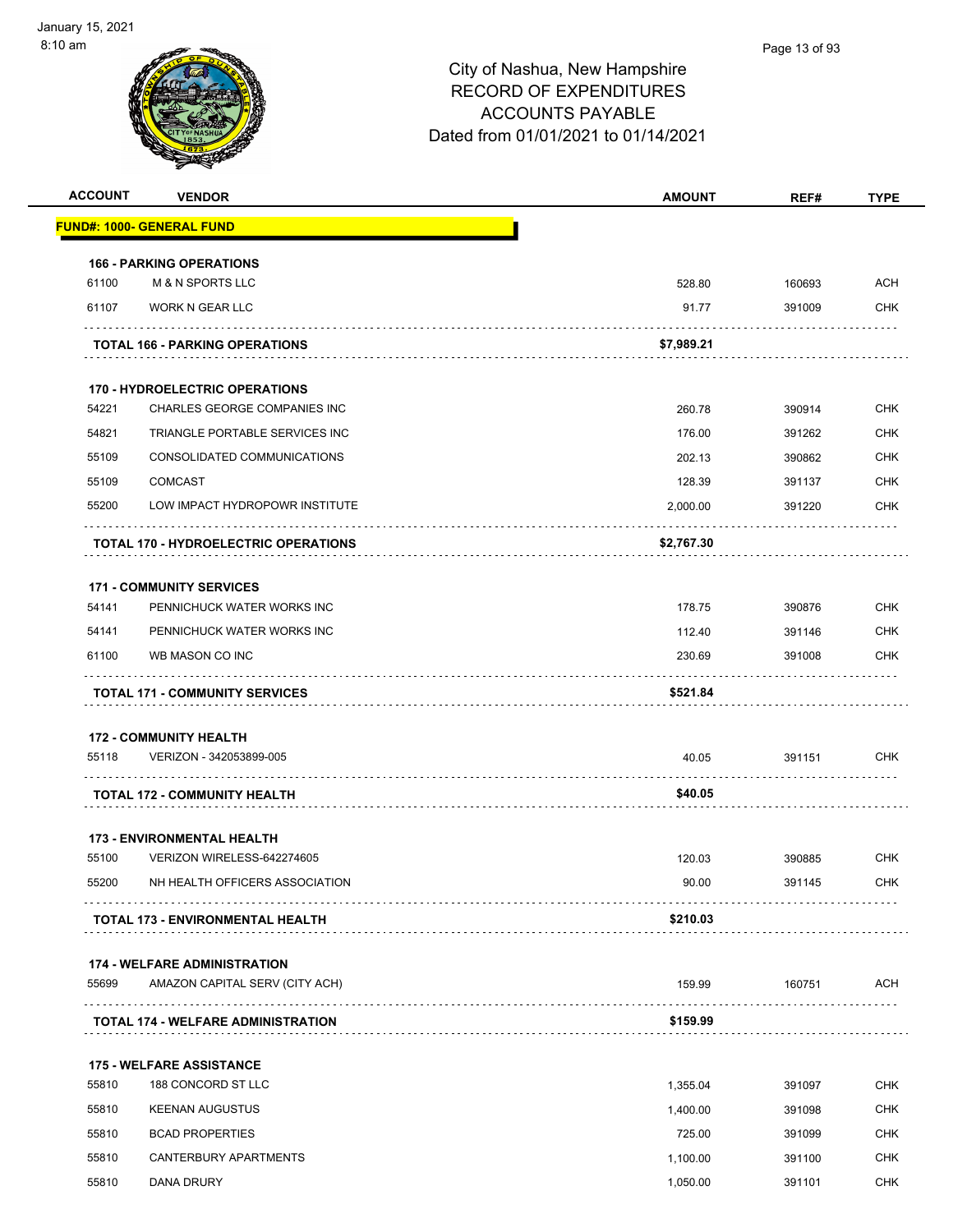| <b>ACCOUNT</b> | <b>VENDOR</b>                       | <b>AMOUNT</b> | REF#   | <b>TYPE</b> |
|----------------|-------------------------------------|---------------|--------|-------------|
|                | <b>FUND#: 1000- GENERAL FUND</b>    |               |        |             |
|                | <b>175 - WELFARE ASSISTANCE</b>     |               |        |             |
| 55810          | <b>LAMERAND ENTERPRISES</b>         | 880.00        | 391102 | <b>CHK</b>  |
| 55810          | NASHUA HOUSING AND                  | 470.00        | 391103 | <b>CHK</b>  |
| 55810          | JIAN M ZHAO                         | 550.00        | 391104 | <b>CHK</b>  |
| 55810          | 188 CONCORD ST LLC                  | 687.16        | 391360 | <b>CHK</b>  |
| 55810          | AIMCO ROYCAL CREST NASHUA LLC       | 500.00        | 391361 | <b>CHK</b>  |
| 55810          | CANTERBURY APARTMENTS               | 1,530.00      | 391362 | <b>CHK</b>  |
| 55810          | <b>EMILY DRURY</b>                  | 1,025.00      | 391364 | <b>CHK</b>  |
| 55810          | <b>JOHN R KENYON</b>                | 1,000.00      | 391365 | <b>CHK</b>  |
| 55810          | <b>MGQ PROPERTIES LLC</b>           | 1,100.00      | 391366 | <b>CHK</b>  |
| 55810          | <b>WILLIAM G PSALEDAKIS</b>         | 875.00        | 391367 | CHK         |
| 55810          | <b>WELCOMING LIGHT INC</b>          | 1,000.00      | 391368 | <b>CHK</b>  |
| 55820          | <b>CREMATION SOCIETY OF NH</b>      | 400.00        | 391363 | <b>CHK</b>  |
|                | TOTAL 175 - WELFARE ASSISTANCE      | \$15,647.20   |        |             |
|                |                                     |               |        |             |
|                | <b>177 - PARKS &amp; RECREATION</b> |               |        |             |
| 54100          | <b>EVERSOURCE</b>                   | 3,099.96      | 390865 | CHK         |
| 54114          | LIBERTY UTILITIES - NH              | 396.89        | 390872 | <b>CHK</b>  |
| 54141          | PENNICHUCK WATER WORKS INC          | 4,691.09      | 390876 | <b>CHK</b>  |
| 54141          | PENNICHUCK WATER WORKS INC          | 491.10        | 391146 | <b>CHK</b>  |
| 54280          | M & M ELECTRICAL SUPPLY CO INC      | 580.44        | 160692 | <b>ACH</b>  |
| 54280          | AMAZON CAPITAL SERV (CITY ACH)      | 149.88        | 160751 | ACH         |
| 54280          | <b>JP PEST SERVICES LLC</b>         | 192.60        | 160766 | <b>ACH</b>  |
| 54280          | M & M ELECTRICAL SUPPLY CO INC      | 45.68         | 160769 | ACH         |
| 54280          | AFFILIATED HVAC SERVICES LLC        | 2,287.04      | 390894 | <b>CHK</b>  |
| 54280          | <b>COUNTRYBROOK FARMS LLC</b>       | 114.00        | 390921 | <b>CHK</b>  |
| 54280          | <b>FASTENAL CO</b>                  | 17.44         | 390931 | <b>CHK</b>  |
| 54280          | GATE CITY FENCE CO INC              | 490.00        | 390935 | <b>CHK</b>  |
| 54280          | <b>GLENN KOHL</b>                   | 5,600.00      | 390937 | <b>CHK</b>  |
| 54280          | TURF DEPOT                          | 167.52        | 391001 | <b>CHK</b>  |
| 54280          | <b>BOT L GAS INC</b>                | 61.48         | 391178 | <b>CHK</b>  |
| 54280          | <b>FASTENAL CO</b>                  | 54.35         | 391199 | <b>CHK</b>  |
| 54280          | ID VIDEO SOLUTIONS                  | 1,140.00      | 391215 | <b>CHK</b>  |
| 54280          | JOHNSONS ELECTRIC SUPPLY INC        | 6,345.48      | 391219 | <b>CHK</b>  |
| 61100          | WB MASON CO INC                     | 3.03          | 391270 | <b>CHK</b>  |
| 61110          | ALECS SHOE STORE INC                | 110.00        | 391163 | <b>CHK</b>  |
| 61299          | <b>B &amp; S LOCKSMITHS INC</b>     | 16.85         | 391169 | <b>CHK</b>  |
| 61300          | GLOBAL MONTELLO GROUP CORP          | 1,255.97      | 391203 | <b>CHK</b>  |
| 61705          | MAYNARD & LESIEUR INC               | 500.00        | 390965 | CHK         |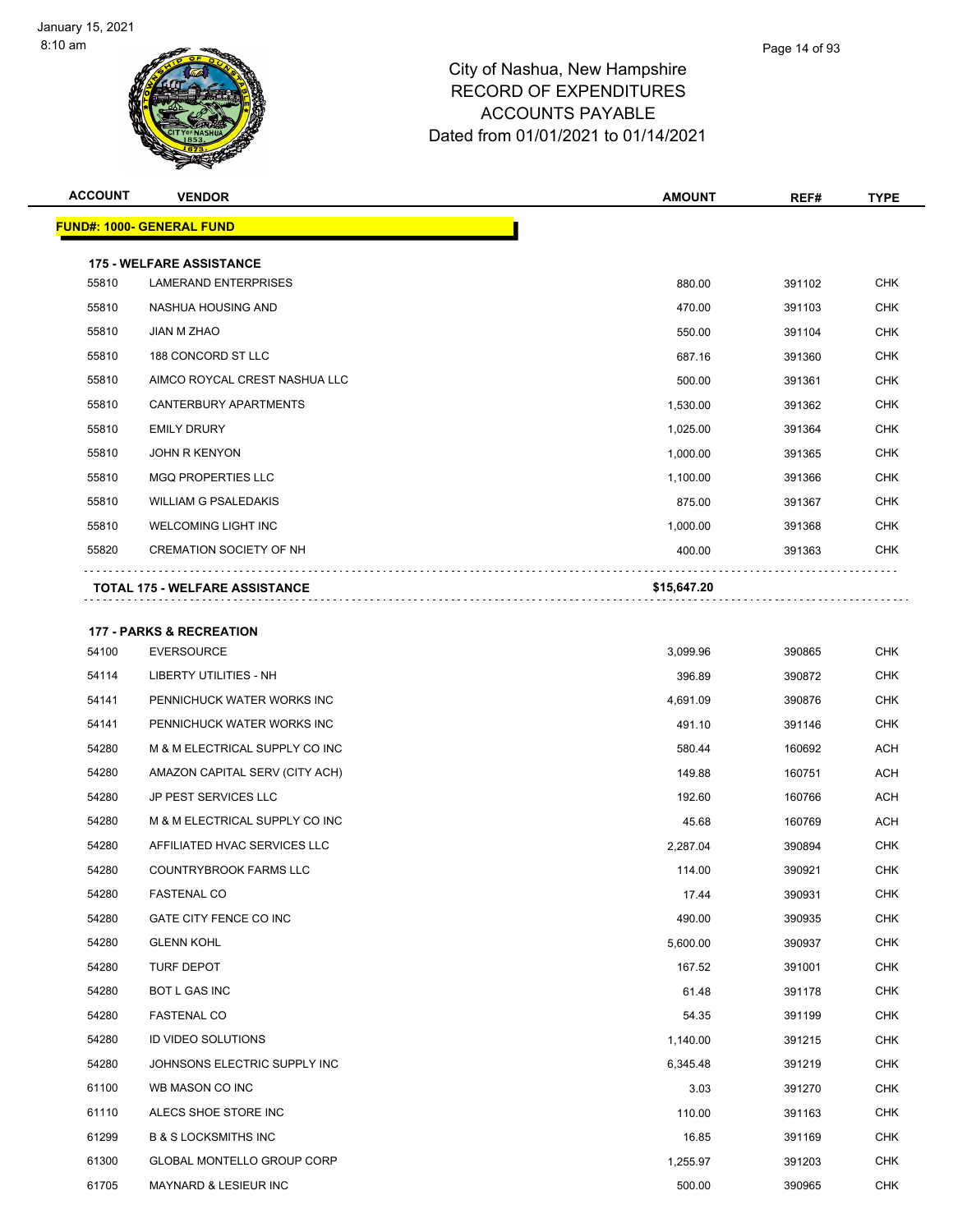

| <b>ACCOUNT</b> | <b>VENDOR</b>                             | <b>AMOUNT</b> | REF#   | <b>TYPE</b> |
|----------------|-------------------------------------------|---------------|--------|-------------|
|                | <b>FUND#: 1000- GENERAL FUND</b>          |               |        |             |
|                | <b>177 - PARKS &amp; RECREATION</b>       |               |        |             |
| 61799          | <b>FACTORY MOTOR PARTS</b>                | 412.08        | 160683 | <b>ACH</b>  |
| 61799          | THE HOPE GROUP                            | 105.13        | 160761 | ACH         |
| 61799          | CARPARTS DISTRIBUTION CENTER,             | 474.82        | 390910 | <b>CHK</b>  |
| 61799          | <b>D &amp; R TOWING INC</b>               | 150.00        | 390926 | <b>CHK</b>  |
| 61799          | DONOVAN EQUIPMENT CO INC                  | 2,159.14      | 390927 | <b>CHK</b>  |
| 61799          | LIBERTY INTNL TRUCKS OF NH LLC            | 200.59        | 390957 | <b>CHK</b>  |
| 61799          | <b>SANEL NAPA</b>                         | 553.10        | 390985 | <b>CHK</b>  |
| 61799          | <b>TST HYDRAULICS INC</b>                 | 1,404.34      | 391000 | <b>CHK</b>  |
| 61799          | CARPARTS DISTRIBUTION CENTER,             | 128.05        | 391184 | <b>CHK</b>  |
| 61799          | <b>CHAPPELL TRACTOR SALES INC</b>         | 185.15        | 391185 | <b>CHK</b>  |
| 61799          | DONOVAN EQUIPMENT CO INC                  | 714.21        | 391194 | <b>CHK</b>  |
|                | <b>TOTAL 177 - PARKS &amp; RECREATION</b> | \$34,297.41   |        |             |
| 179 - LIBRARY  |                                           |               |        |             |
| 54141          | PENNICHUCK WATER WORKS INC                | 293.31        | 390876 | <b>CHK</b>  |

| 54141 | PENNICHUCK WATER WORKS INC         | 293.31 | 390876 | CHK        |
|-------|------------------------------------|--------|--------|------------|
| 54428 | <b>COMCAST</b>                     | 243.35 | 390861 | <b>CHK</b> |
| 54428 | <b>LIBRARICA LLC</b>               | 788.55 | 390958 | <b>CHK</b> |
| 54428 | VERIZON WIRELESS-742348471-001     | 40.01  | 391156 | <b>CHK</b> |
| 54487 | NEVERETTS SEW & VAC INC            | 50.00  | 390968 | <b>CHK</b> |
| 55307 | <b>LARRY CASE</b>                  | 50.60  | 390911 | <b>CHK</b> |
| 61100 | WB MASON CO INC                    | 39.32  | 391270 | <b>CHK</b> |
| 61299 | AMAZON CAPITAL SERV (CITY ACH)     | 108.74 | 160674 | <b>ACH</b> |
| 61428 | WB MASON CO INC                    | 141.68 | 391270 | <b>CHK</b> |
| 61650 | WB MASON CO INC                    | 54.89  | 391270 | <b>CHK</b> |
| 61807 | <b>INGRAM LIBRARY SERVICES LLC</b> | 471.46 | 160763 | <b>ACH</b> |
| 61807 | <b>ACTRACE</b>                     | 500.00 | 390892 | <b>CHK</b> |
| 61807 | <b>BAKER &amp; TAYLOR</b>          | 302.10 | 390900 | <b>CHK</b> |
| 61807 | BLUE360 MEDIA LLC                  | 85.75  | 390907 | <b>CHK</b> |
| 61807 | HARPER COLLINS PUBLISHERS LLC      | 38.97  | 390945 | <b>CHK</b> |
| 61807 | <b>BAKER &amp; TAYLOR</b>          | 772.08 | 391173 | <b>CHK</b> |
| 61807 | MATTHEW BENDER & CO INC            | 109.43 | 391226 | <b>CHK</b> |
| 61814 | MIDWEST TAPE LLC                   | 605.24 | 160698 | <b>ACH</b> |
| 61814 | <b>MIDWEST TAPE LLC</b>            | 521.58 | 160774 | <b>ACH</b> |
| 61814 | <b>BAKER &amp; TAYLOR</b>          | 63.23  | 391173 | <b>CHK</b> |
| 68322 | AMAZON CAPITAL SERV (CITY ACH)     | 27.98  | 160751 | <b>ACH</b> |
| 68322 | <b>LIZ BARBOUR</b>                 | 250.00 | 390959 | <b>CHK</b> |
| 71221 | <b>GOVCONNECTION INC</b>           | 770.00 | 160684 | <b>ACH</b> |
|       |                                    |        |        |            |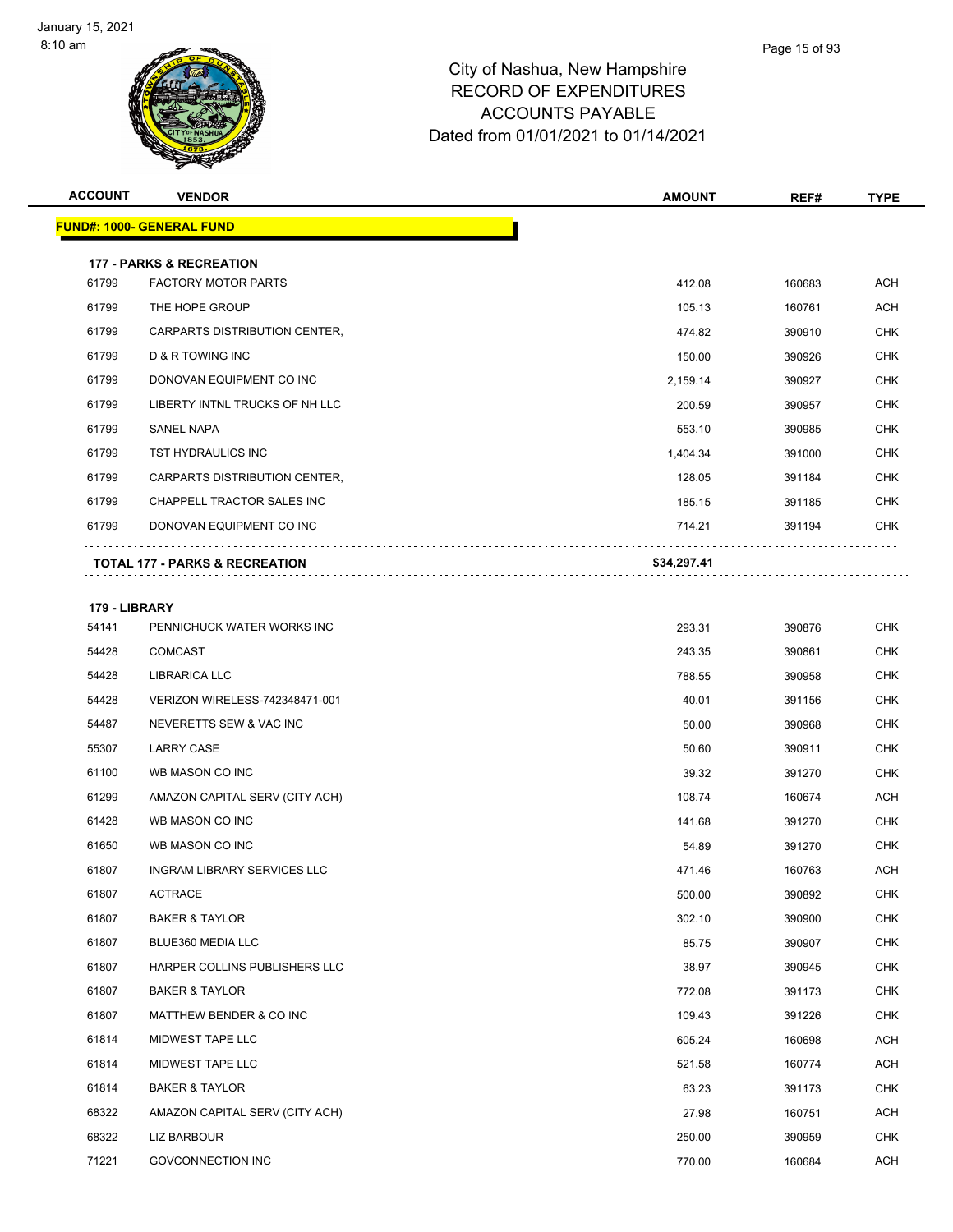

#### Page 16 of 93

| <b>ACCOUNT</b>      | <b>VENDOR</b>                                         | <b>AMOUNT</b> | REF#   | <b>TYPE</b> |
|---------------------|-------------------------------------------------------|---------------|--------|-------------|
|                     | <b>FUND#: 1000- GENERAL FUND</b>                      |               |        |             |
|                     | <b>TOTAL 179 - LIBRARY</b>                            | \$6,328.27    |        |             |
|                     |                                                       |               |        |             |
| 61100               | <b>181 - COMMUNITY DEVELOPMENT</b><br>WB MASON CO INC | 75.19         | 391008 | <b>CHK</b>  |
| 61100               | WB MASON CO INC                                       | 48.92         | 391270 | CHK         |
|                     | <b>TOTAL 181 - COMMUNITY DEVELOPMENT</b>              | \$124.11      |        |             |
|                     | <b>183 - ECONOMIC DEVELOPMENT</b>                     |               |        |             |
| 53142               | <b>WILLIAM C CANNON</b>                               | 4,027.29      | 160679 | ACH         |
| 55200               | NASHUA MILLYARD ASSOC INC                             | 746.26        | 391234 | CHK         |
|                     | <b>TOTAL 183 - ECONOMIC DEVELOPMENT</b>               | \$4,773.55    |        |             |
| <b>191 - SCHOOL</b> |                                                       |               |        |             |
| 52300               | SUN LIFE ASSURANCE CO OF CANAD                        | 2,600.12      | 160709 | <b>ACH</b>  |
| 53128               | <b>JACKSON LEWIS LLP</b>                              | 4,000.00      | 160744 | <b>ACH</b>  |
| 53128               | MATTHEW & LEAH DONAHUE                                | 1,770.00      | 391038 | CHK         |
| 53614               | STATE OF NH CRIMINAL RECORDS                          | 58.25         | 391021 | <b>CHK</b>  |
| 53614               | <b>CLARK ASSOC</b>                                    | 34,137.20     | 391035 | <b>CHK</b>  |
| 53614               | HAMPSTEAD HOSPITAL                                    | 450.00        | 391052 | <b>CHK</b>  |
| 53614               | AMY MCCARTNEY                                         | 12,240.00     | 391284 | <b>CHK</b>  |
| 53614               | NORTHEAST DEAF&HARD OF HEARING                        | 55.00         | 391328 | CHK         |
| 53628               | STATE OF NH CRIMINAL RECORDS                          | 384.50        | 391021 | <b>CHK</b>  |
| 53628               | EDUCATION HEALTH SERVICES LLC                         | 6,310.00      | 391040 | CHK         |
| 53628               | <b>MARISSA FORREST</b>                                | 100.00        | 391046 | <b>CHK</b>  |
| 53628               | <b>CADEN HEDQUIST</b>                                 | 70.00         | 391055 | <b>CHK</b>  |
| 53628               | I.T. INSIDERS                                         | 412.50        | 391058 | CHK         |
| 53628               | DANIEL MENDEZ                                         | 150.00        | 391070 | <b>CHK</b>  |
| 53628               | PERFORMANCE REHAB INC                                 | 5,869.84      | 391079 | <b>CHK</b>  |
| 53628               | I.T. INSIDERS                                         | 8,953.50      | 391308 | <b>CHK</b>  |
| 53628               | METRO GROUP INC                                       | 695.00        | 391322 | <b>CHK</b>  |
| 53628               | PROFISHANT INC                                        | 1,003.00      | 391334 | <b>CHK</b>  |
| 54100               | <b>EVERSOURCE</b>                                     | 5,970.03      | 391012 | <b>CHK</b>  |
| 54100               | <b>EVERSOURCE</b>                                     | 21,463.65     | 391273 | <b>CHK</b>  |
| 54114               | <b>LIBERTY UTILITIES - NH</b>                         | 1,769.87      | 391013 | <b>CHK</b>  |
| 54114               | <b>LIBERTY UTILITIES - NH</b>                         | 1,615.79      | 391014 | <b>CHK</b>  |
| 54114               | LIBERTY UTILITIES - NH                                | 2,472.10      | 391015 | <b>CHK</b>  |
| 54114               | LIBERTY UTILITIES - NH                                | 1,856.06      | 391016 | <b>CHK</b>  |
| 54114               | <b>LIBERTY UTILITIES - NH</b>                         | 1,635.64      | 391017 | <b>CHK</b>  |
| 54114               | LIBERTY UTILITIES - NH                                | 1,453.78      | 391018 | <b>CHK</b>  |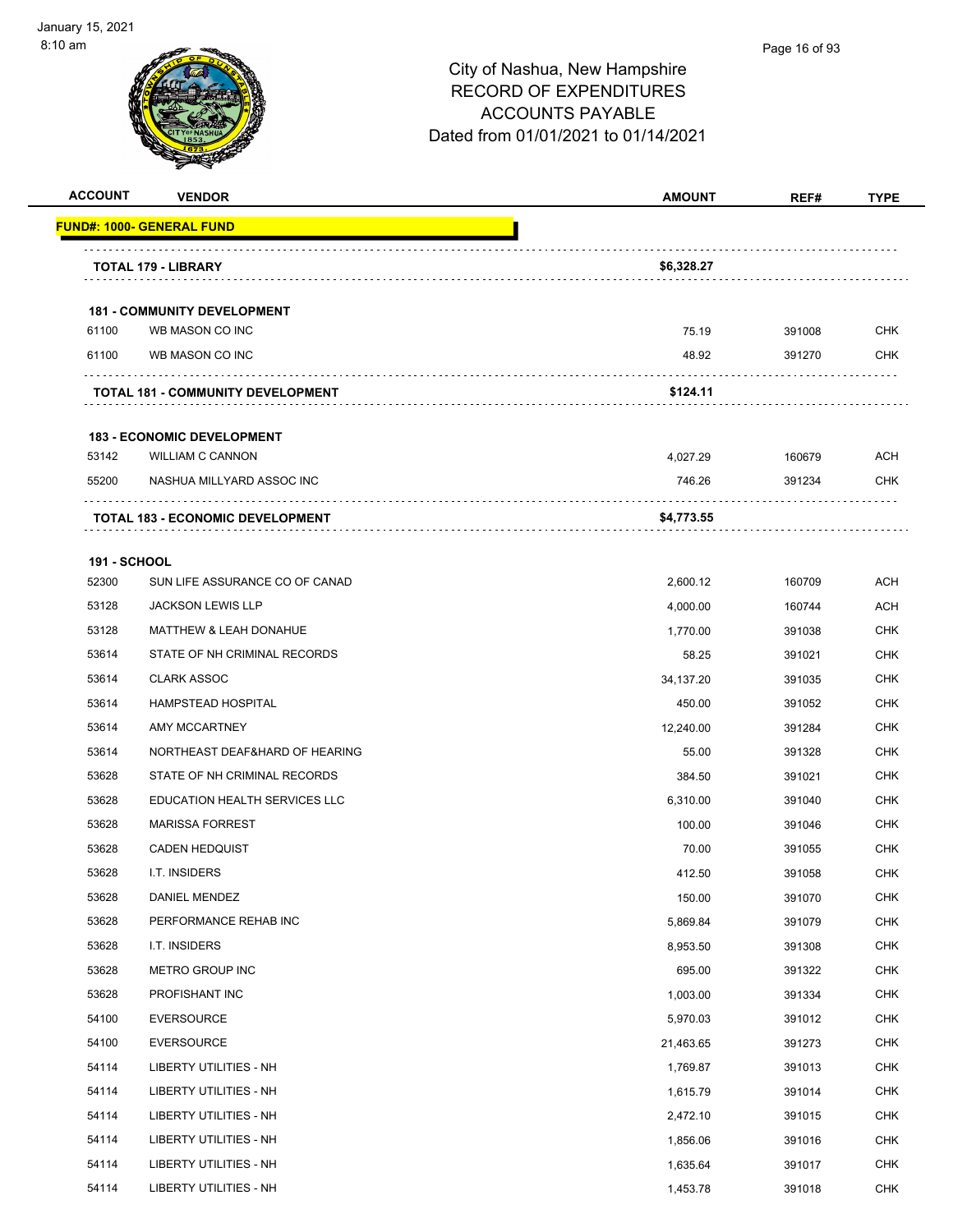| <b>ACCOUNT</b>      | <b>VENDOR</b>                    | <b>AMOUNT</b> | REF#   | <b>TYPE</b> |
|---------------------|----------------------------------|---------------|--------|-------------|
|                     | <b>FUND#: 1000- GENERAL FUND</b> |               |        |             |
| <b>191 - SCHOOL</b> |                                  |               |        |             |
| 54114               | LIBERTY UTILITIES - NH           | 1,582.93      | 391019 | <b>CHK</b>  |
| 54114               | SPRAGUE RESOURCES LP             | 256.26        | 391087 | <b>CHK</b>  |
| 54114               | LIBERTY UTILITIES - NH           | 6,563.14      | 391274 | <b>CHK</b>  |
| 54114               | LIBERTY UTILITIES - NH           | 6,891.67      | 391275 | <b>CHK</b>  |
| 54114               | LIBERTY UTILITIES - NH           | 3,125.38      | 391276 | <b>CHK</b>  |
| 54114               | AMERIGAS                         | 492.37        | 391283 | <b>CHK</b>  |
| 54114               | SPRAGUE RESOURCES LP             | 42,811.23     | 391344 | <b>CHK</b>  |
| 54141               | PENNICHUCK WATER WORKS INC       | 6,214.11      | 391020 | <b>CHK</b>  |
| 54141               | PENNICHUCK WATER WORKS INC       | 3,425.92      | 391277 | <b>CHK</b>  |
| 54280               | <b>BELLETETES INC</b>            | 207.75        | 391025 | <b>CHK</b>  |
| 54280               | <b>FIMBEL GARAGE DOORS</b>       | 420.00        | 391043 | <b>CHK</b>  |
| 54280               | NASHUA WALLPAPER CO INC          | 1,036.70      | 391072 | <b>CHK</b>  |
| 54280               | TREASURER STATE OF NH            | 285.00        | 391279 | <b>CHK</b>  |
| 54280               | <b>BELLETETES INC</b>            | 29.23         | 391287 | <b>CHK</b>  |
| 54280               | NASHUA WALLPAPER CO INC          | 828.00        | 391326 | <b>CHK</b>  |
| 54280               | <b>SPRAGUE RESOURCES LP</b>      | 32,638.75     | 391344 | <b>CHK</b>  |
| 54421               | SPECIALIZED PURCHASING CONSULT   | 62,330.80     | 391343 | <b>CHK</b>  |
| 54487               | HOWARD P FAIRFIELD LLC           | 1,349.46      | 160743 | <b>ACH</b>  |
| 54487               | CLEAN-O-RAMA                     | 220.00        | 391036 | <b>CHK</b>  |
| 54487               | BEAUREGARD EQUIPMENT INC         | 128.02        | 391286 | <b>CHK</b>  |
| 54487               | CLEAN-O-RAMA                     | 994.40        | 391296 | <b>CHK</b>  |
| 54600               | CARPARTS OF NASHUA               | 81.98         | 391032 | <b>CHK</b>  |
| 54600               | DONOVAN EQUIPMENT CO INC         | 1,173.75      | 391039 | <b>CHK</b>  |
| 54600               | O'REILLY AUTO PARTS              | 363.65        | 391077 | <b>CHK</b>  |
| 54600               | <b>5 STAR TOWING LLC</b>         | 200.00        | 391281 | CHK         |
| 54600               | DONOVAN EQUIPMENT CO INC         | 341.25        | 391297 | <b>CHK</b>  |
| 54600               | LIBERTY INTNL TRUCKS OF NH LLC   | 508.17        | 391317 | <b>CHK</b>  |
| 54600               | O'REILLY AUTO PARTS              | 193.83        | 391331 | <b>CHK</b>  |
| 54600               | SANEL NAPA                       | 121.95        | 391337 | CHK         |
| 54899               | GIRL'S INC OF NEW HAMPSHIRE      | 1,170.00      | 391302 | <b>CHK</b>  |
| 55109               | <b>COMCAST</b>                   | 515.94        | 391010 | <b>CHK</b>  |
| 55109               | CONSOLIDATED COMMUNICATIONS      | 1,603.34      | 391011 | CHK         |
| 55109               | CONSOLIDATED COMMUNICATIONS      | 65.20         | 391272 | <b>CHK</b>  |
| 55109               | <b>WINDSTREAM</b>                | 1,004.72      | 391280 | CHK         |
| 55200               | <b>JAMIE LAVOIE</b>              | 88.00         | 391062 | <b>CHK</b>  |
| 55200               | CARA-KRISTEN D MCINTIRE          | 98.00         | 391069 | CHK         |
| 55200               | <b>NHASP</b>                     | 810.00        | 391327 | CHK         |
| 55200               | <b>JENNA RINALDI</b>             | 88.00         | 391336 | <b>CHK</b>  |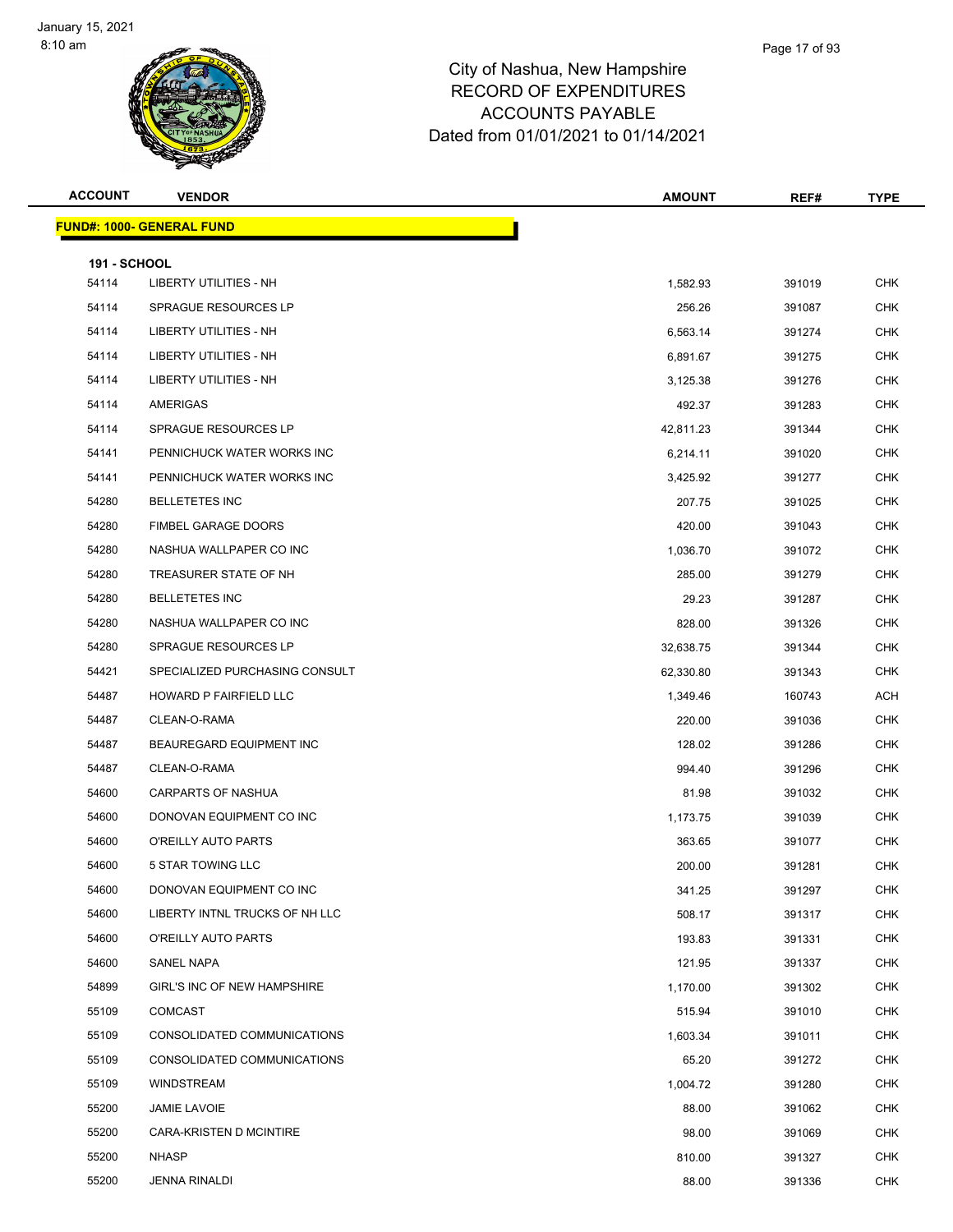Page 18 of 93

| <b>ACCOUNT</b>      | <b>VENDOR</b>                            | <b>AMOUNT</b> | REF#   | <b>TYPE</b> |
|---------------------|------------------------------------------|---------------|--------|-------------|
|                     | <b>FUND#: 1000- GENERAL FUND</b>         |               |        |             |
| <b>191 - SCHOOL</b> |                                          |               |        |             |
| 55307               | <b>LISA GINGRAS</b>                      | 43.67         | 391048 | <b>CHK</b>  |
| 55307               | <b>ANTHONY PARKER</b>                    | 29.03         | 391078 | CHK         |
| 55400               | ANGELA BARTLETT                          | 139.00        | 391285 | <b>CHK</b>  |
| 55400               | <b>MICHELE BORIS</b>                     | 139.00        | 391291 | <b>CHK</b>  |
| 55600               | <b>JOSTENS INC</b>                       | 25.88         | 391313 | <b>CHK</b>  |
| 55607               | PETTY CASH                               | 11.00         | 391278 | <b>CHK</b>  |
| 55607               | US POSTAL SERVICE                        | 99.00         | 391349 | CHK         |
| 55649               | NIHOA - NH INC                           | 130.00        | 391076 | <b>CHK</b>  |
| 55690               | FIRST STUDENT INC                        | 532,920.59    | 391301 | <b>CHK</b>  |
| 55691               | <b>JESSICA FLAGLER</b>                   | 690.00        | 391045 | <b>CHK</b>  |
| 55691               | DURHAM SCHOOL SERVICES                   | 53,827.49     | 391298 | <b>CHK</b>  |
| 55691               | FIRST STUDENT INC                        | 507,456.77    | 391301 | <b>CHK</b>  |
| 55694               | <b>REGIONAL SERVICES &amp; EDUCATION</b> | 8,018.06      | 391081 | <b>CHK</b>  |
| 55694               | SPAULDING ACADEMY & FAMILY SER           | 109.34        | 391086 | <b>CHK</b>  |
| 55694               | <b>CEDARCREST INC</b>                    | 4,998.00      | 391294 | <b>CHK</b>  |
| 55694               | MOUNT PROSPECT ACADEMY INC               | 9,446.40      | 391324 | <b>CHK</b>  |
| 61100               | (SCHOOL ACH) AMAZON CAPITAL SE           | 313.88        | 160705 | <b>ACH</b>  |
| 61100               | (SCHOOL ACH) AMAZON CAPITAL SE           | 498.03        | 160742 | <b>ACH</b>  |
| 61100               | WB MASON CO INC                          | 1,204.71      | 391092 | <b>CHK</b>  |
| 61100               | PETTY CASH                               | 76.96         | 391278 | <b>CHK</b>  |
| 61100               | WB MASON CO INC                          | 144.75        | 391351 | <b>CHK</b>  |
| 61135               | (SCHOOL ACH) AMAZON CAPITAL SE           | 43.98         | 160705 | <b>ACH</b>  |
| 61135               | (SCHOOL ACH) AMAZON CAPITAL SE           | 1,110.78      | 160742 | <b>ACH</b>  |
| 61135               | HOME DEPOT CREDIT SERVICES               | 163.52        | 391056 | CHK         |
| 61135               | COMPUTER HUT dba IT INSIDERS             | 1,198.30      | 391059 | <b>CHK</b>  |
| 61135               | KONICA MINOLTA BUSINESS                  | 46.35         | 391060 | CHK         |
| 61135               | LAKESHORE LEARNING MATERIALS             | 240.27        | 391061 | CHK         |
| 61135               | MARKET BASKET ACCT 2589096               | 90.97         | 391066 | <b>CHK</b>  |
| 61135               | JOHANNA MARSTON                          | 134.00        | 391067 | CHK         |
| 61135               | <b>NCS PEARSON</b>                       | 556.50        | 391075 | <b>CHK</b>  |
| 61135               | SCHOOL SPECIALTY                         | 737.76        | 391083 | CHK         |
| 61135               | WB MASON CO INC                          | 1,024.03      | 391092 | CHK         |
| 61135               | <b>BELLETETES INC</b>                    | 49.80         | 391287 | <b>CHK</b>  |
| 61135               | CAROLINA BIOLOGICAL SUPPLY CO            | 65.61         | 391293 | <b>CHK</b>  |
| 61135               | NEIL CLAFFEY                             | 100.00        | 391295 | <b>CHK</b>  |
| 61135               | MARKET BASKET ACCT 2589096               | 113.57        | 391319 | CHK         |
| 61135               | NORTHEAST MAILING SYSTEMS LLC            | 21.97         | 391329 | CHK         |
| 61135               | PERFECTION LEARNING CORP                 | 497.56        | 391332 | <b>CHK</b>  |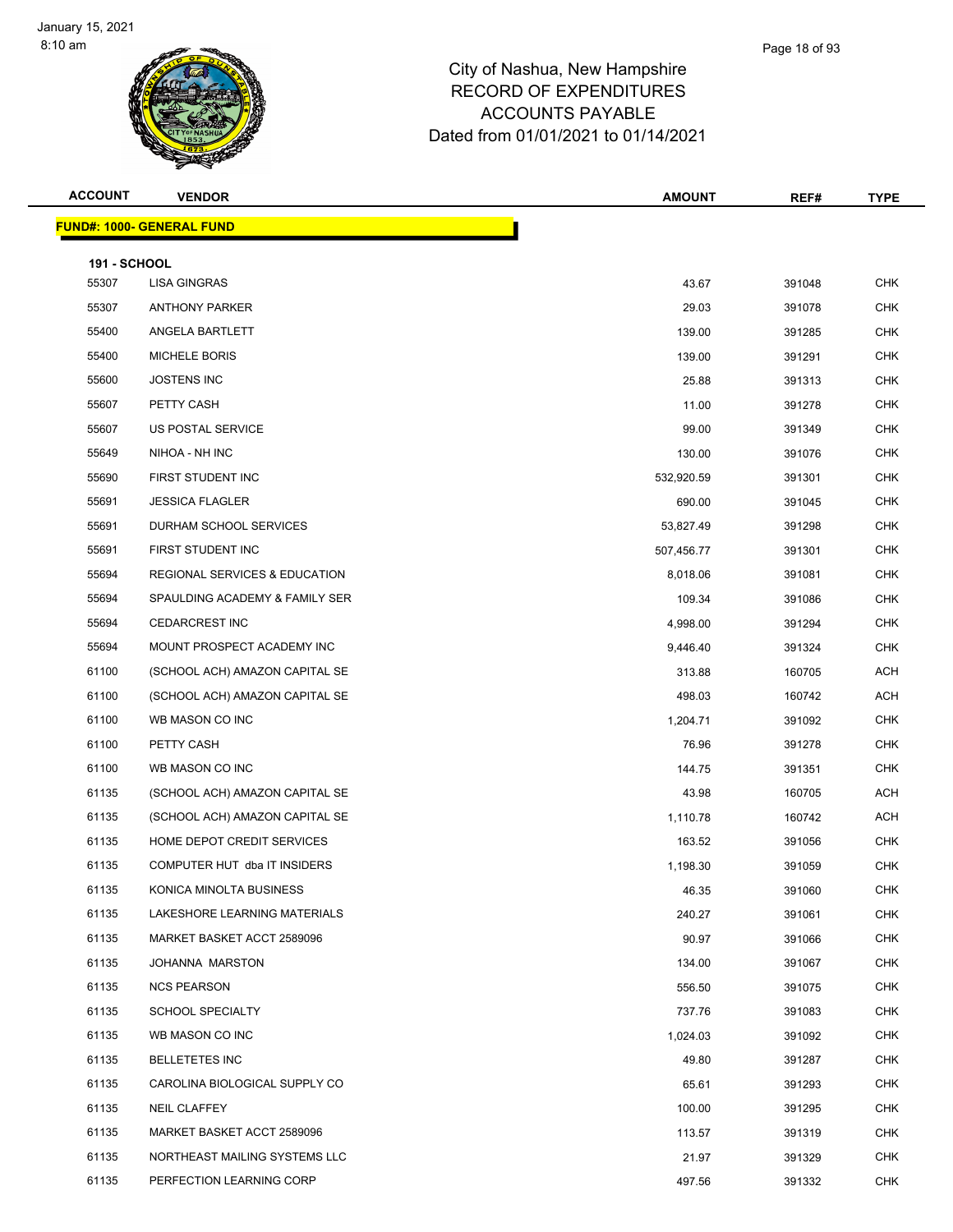| <b>ACCOUNT</b>               | <b>VENDOR</b>                         | <b>AMOUNT</b> | REF#   | <b>TYPE</b> |
|------------------------------|---------------------------------------|---------------|--------|-------------|
|                              | <b>FUND#: 1000- GENERAL FUND</b>      |               |        |             |
|                              |                                       |               |        |             |
| <b>191 - SCHOOL</b><br>61135 | PITSCO INC                            | 685.50        | 391333 | <b>CHK</b>  |
| 61135                        | <b>SARGENT WELCH</b>                  | 126.26        | 391338 | <b>CHK</b>  |
| 61135                        | SCHOOL SPECIALTY                      | 780.68        | 391340 | <b>CHK</b>  |
| 61135                        | <b>TEACHER SYNERGY LLC</b>            | 78.47         | 391345 | <b>CHK</b>  |
| 61135                        | <b>WAL-MART</b>                       | 45.99         | 391350 | <b>CHK</b>  |
| 61135                        | WB MASON CO INC                       | 110.85        | 391351 | CHK         |
| 61142                        | MEDCO SUPPLY INC                      | 1,240.45      | 160707 | ACH         |
| 61142                        | WB MASON CO INC                       | 80.45         | 391351 | <b>CHK</b>  |
| 61299                        | <b>B &amp; S LOCKSMITHS INC</b>       | 35.30         | 391022 | CHK         |
| 61299                        | BUDGET 1 HR. SIGN CTR., INC.          | 2,125.00      | 391030 | <b>CHK</b>  |
| 61299                        | <b>FASTENAL CO</b>                    | 352.78        | 391042 | <b>CHK</b>  |
| 61299                        | HOME DEPOT CREDIT SERVICES            | 315.72        | 391056 | CHK         |
| 61299                        | <b>SCHOOL SPECIALTY</b>               | 44.02         | 391083 | <b>CHK</b>  |
| 61299                        | WB MASON CO INC                       | 141.87        | 391092 | <b>CHK</b>  |
| 61299                        | <b>FASTENAL CO</b>                    | 400.08        | 391300 | <b>CHK</b>  |
| 61299                        | HOME DEPOT CREDIT SERVICES            | 386.22        | 391306 | CHK         |
| 61299                        | MONADNOCK MTN SPRING WATER            | 11.50         | 391323 | CHK         |
| 61407                        | M & M ELECTRICAL SUPPLY CO INC        | 5,262.76      | 160706 | ACH         |
| 61407                        | REXEL USA INC                         | 243.17        | 160708 | ACH         |
| 61407                        | M & M ELECTRICAL SUPPLY CO INC        | 45.20         | 160745 | ACH         |
| 61407                        | <b>GRAINGER</b>                       | 491.70        | 391050 | <b>CHK</b>  |
| 61407                        | <b>WILLIAMS COMMUNICATIONS SERVIC</b> | 375.00        | 391093 | CHK         |
| 61407                        | <b>GRAINGER</b>                       | 848.10        | 391303 | <b>CHK</b>  |
| 61407                        | INTERSTATE ALL BATTERY CENTER         | 329.74        | 391310 | <b>CHK</b>  |
| 61414                        | F W WEBB COMPANY                      | 192.50        | 391041 | <b>CHK</b>  |
| 61414                        | HAJOCA CORPORATION                    | 53.36         | 391051 | CHK         |
| 61414                        | F W WEBB COMPANY                      | 1,673.64      | 391299 | <b>CHK</b>  |
| 61414                        | <b>HAJOCA CORPORATION</b>             | 560.38        | 391304 | <b>CHK</b>  |
| 61421                        | CAPP INC                              | 2,105.00      | 391031 | CHK         |
| 61421                        | DAIKIN APPLIED                        | 29.70         | 391037 | <b>CHK</b>  |
| 61421                        | TOTAL AIR SUPPLY INC                  | 4.34          | 391090 | CHK         |
| 61428                        | CLEAN-O-RAMA                          | 971.18        | 391036 | CHK         |
| 61428                        | <b>GRAINGER</b>                       | 613.34        | 391050 | <b>CHK</b>  |
| 61428                        | NASHUA WALLPAPER CO INC               | 4,503.90      | 391072 | CHK         |
| 61428                        | NATIONWIDE SALES & SERVICE            | 610.14        | 391073 | CHK         |
| 61428                        | <b>GRAINGER</b>                       | 57.69         | 391303 | CHK         |
| 61428                        | NASHUA WALLPAPER CO INC               | 639.25        | 391326 | CHK         |
| 61599                        | UNITED AG & TURF NE                   | 150.56        | 391091 | <b>CHK</b>  |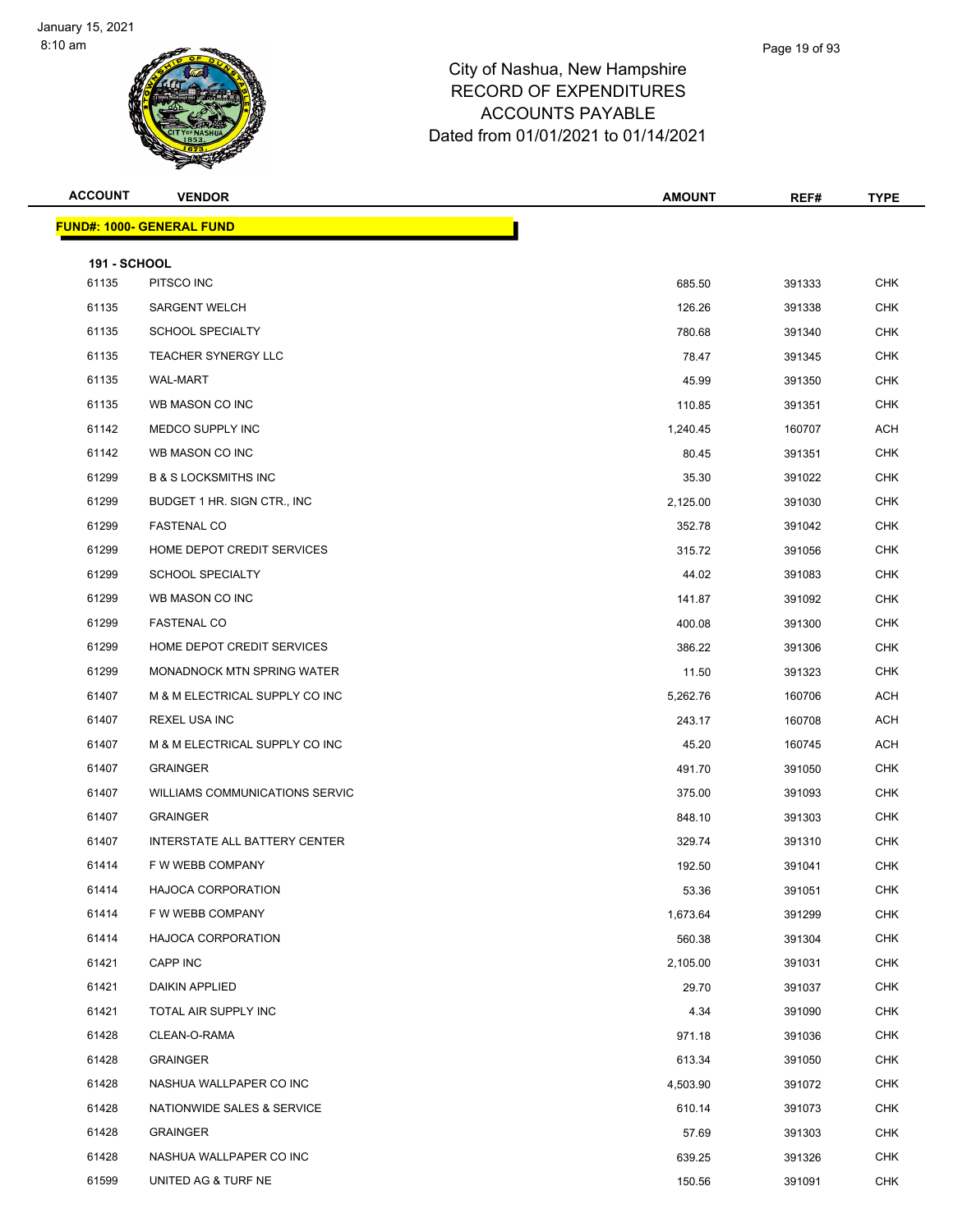| <b>ACCOUNT</b>      | <b>VENDOR</b>                               | <b>AMOUNT</b>                  | REF#   | <b>TYPE</b> |
|---------------------|---------------------------------------------|--------------------------------|--------|-------------|
|                     | <b>FUND#: 1000- GENERAL FUND</b>            |                                |        |             |
| <b>191 - SCHOOL</b> |                                             |                                |        |             |
| 61599               | UNITED AG & TURF NE                         | 24.33                          | 391348 | <b>CHK</b>  |
| 61607               | WB MASON CO INC                             | 332.47                         | 391092 | <b>CHK</b>  |
| 61607               | I.T. INSIDERS                               | 2,978.50                       | 391308 | <b>CHK</b>  |
| 61607               | COMPUTER HUT dba IT INSIDERS                | 38.95                          | 391312 | <b>CHK</b>  |
| 61650               | KONICA MINOLTA BUSINESS                     | 84.14                          | 391316 | <b>CHK</b>  |
| 61814               | <b>JUNIOR LIBRARY GUILD</b>                 | 488.65                         | 391314 | <b>CHK</b>  |
| 61814               | <b>TOADSTOOL BOOKSHOP</b>                   | 28.78                          | 391346 | <b>CHK</b>  |
| 61875               | (SCHOOL ACH) AMAZON CAPITAL SE              | 327.82                         | 160742 | <b>ACH</b>  |
| 71221               | HP INC                                      | 629.50                         | 391307 | <b>CHK</b>  |
| 71228               | I.T. INSIDERS                               | 417.00                         | 391058 | <b>CHK</b>  |
| 71800               | <b>SCHOOL FURNISHINGS</b>                   | 3,315.80                       | 391339 | <b>CHK</b>  |
| 71999               | (SCHOOL ACH) AMAZON CAPITAL SE              | 1,251.02                       | 160705 | <b>ACH</b>  |
| 71999               | <b>BLAKE GROUP</b>                          | 290.00                         | 391026 | <b>CHK</b>  |
| 71999               | WB MASON CO INC                             | 1,089.65                       | 391092 | <b>CHK</b>  |
| 71999               | HP INC                                      | 607.00                         | 391307 | <b>CHK</b>  |
|                     | <b>TOTAL 191 - SCHOOL</b>                   | \$1,462,896.66                 |        |             |
|                     | <b>193 - DEBT SERVICE</b>                   |                                |        |             |
| 75200               | US BANK (091000022)                         | 443,800.00                     | 160719 | <b>ACH</b>  |
| 75200               | US BANK N.A. (091000022)                    | 18,725.00                      | 160720 | <b>ACH</b>  |
| 75300               | UNITED PARCEL SERVICE                       | 13.58                          | 390881 | <b>CHK</b>  |
|                     | <b>TOTAL 193 - DEBT SERVICE</b>             | \$462,538.58                   |        |             |
|                     |                                             |                                |        |             |
|                     | <b>TOTAL FUND 1000 - GENERAL FUND</b>       | \$4,070,125.64                 |        |             |
|                     | <b>FUND#: 1001- GF-CAPITAL IMPROVEMENTS</b> |                                |        |             |
| 161 - STREETS       |                                             |                                |        |             |
| 81100               | CONTINENTAL PAVING INC                      | 1071.77.20.30<br>4,075.63<br>. | 391189 | <b>CHK</b>  |
|                     | <b>TOTAL 161 - STREETS</b>                  | \$4,075.63                     |        |             |
|                     | <b>181 - COMMUNITY DEVELOPMENT</b>          |                                |        |             |
| 81100               | <b>SAMBA HALKOSE</b>                        | 1280.81.21.01<br>72.00         | 391207 | <b>CHK</b>  |
|                     | TOTAL 181 - COMMUNITY DEVELOPMENT           | \$72.00                        |        |             |
| <b>191 - SCHOOL</b> |                                             |                                |        |             |
| 81100               | <b>HARRIMAN ASSOCIATES</b>                  | 1075.91.20.01<br>600.00        | 391053 | <b>CHK</b>  |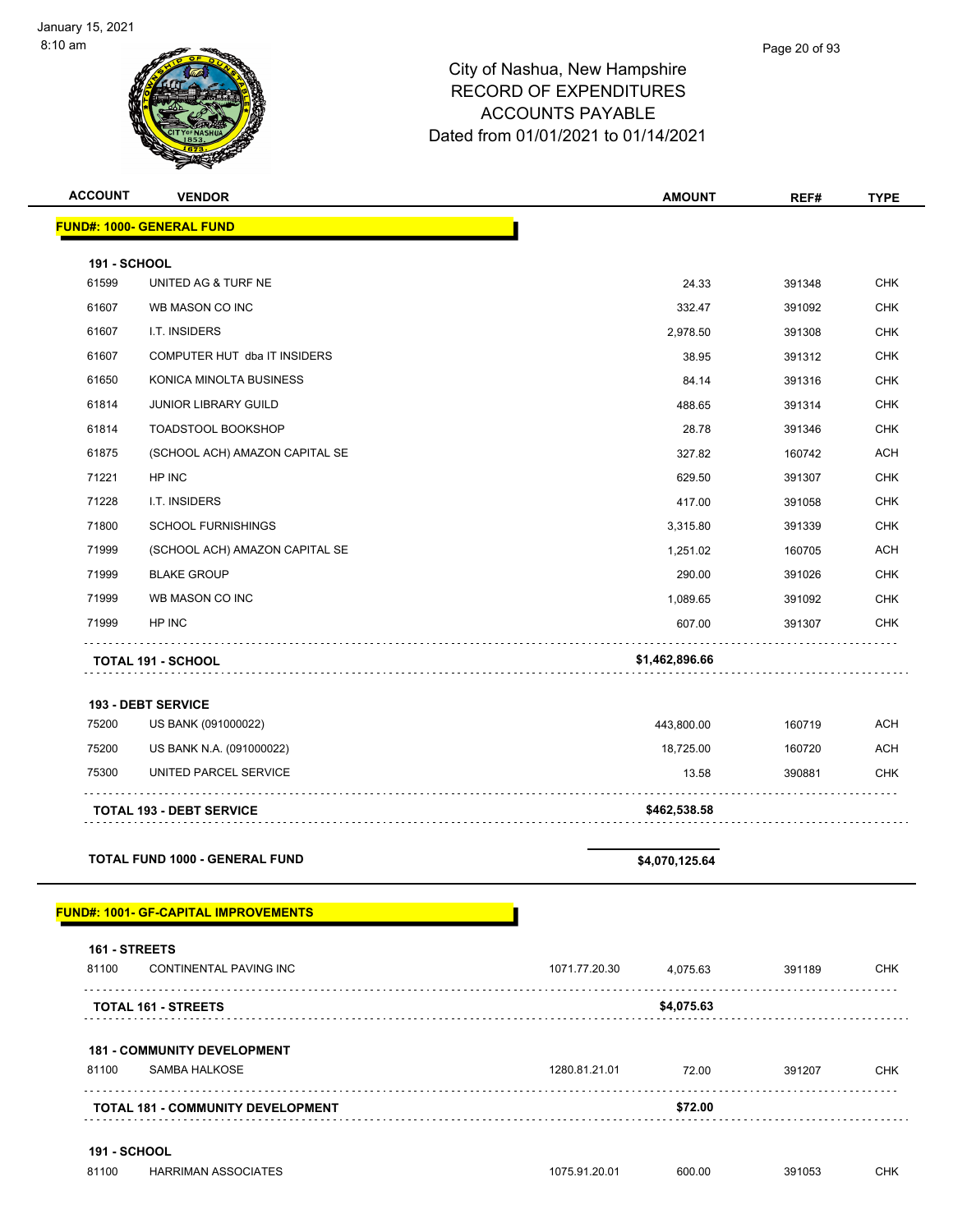| January 15, 2021<br>8:10 am |                                                     | City of Nashua, New Hampshire<br><b>RECORD OF EXPENDITURES</b><br><b>ACCOUNTS PAYABLE</b><br>Dated from 01/01/2021 to 01/14/2021 |               |        |             |
|-----------------------------|-----------------------------------------------------|----------------------------------------------------------------------------------------------------------------------------------|---------------|--------|-------------|
| <b>ACCOUNT</b>              | <b>VENDOR</b>                                       |                                                                                                                                  | <b>AMOUNT</b> | REF#   | <b>TYPE</b> |
|                             | <b>FUND#: 1001- GF-CAPITAL IMPROVEMENTS</b>         |                                                                                                                                  |               |        |             |
|                             | <b>TOTAL 191 - SCHOOL</b>                           |                                                                                                                                  | \$600.00      |        |             |
|                             | <b>TOTAL FUND 1001 - GF-CAPITAL IMPROVEMENTS</b>    |                                                                                                                                  | \$4,747.63    |        |             |
|                             | <b>FUND#: 1010- GF-PRIOR YEAR ENC &amp; ESCROWS</b> |                                                                                                                                  |               |        |             |
|                             | <b>109 - CIVIC &amp; COMMUNITY ACTIVITIES</b>       |                                                                                                                                  |               |        |             |
| 56200                       | HUDSON TROPHY COMPANY                               |                                                                                                                                  | 75.00         | 390951 | <b>CHK</b>  |
|                             | <b>TOTAL 109 - CIVIC &amp; COMMUNITY ACTIVITIES</b> |                                                                                                                                  | \$75.00       |        |             |
|                             | <b>129 - CITY BUILDINGS</b>                         |                                                                                                                                  |               |        |             |
| 61428                       | AMAZON CAPITAL SERV (CITY ACH)<br>WB MASON CO INC   |                                                                                                                                  | 167.68        | 160751 | <b>ACH</b>  |
| 61428                       |                                                     |                                                                                                                                  | 33.87         | 391008 | <b>CHK</b>  |
|                             | <b>TOTAL 129 - CITY BUILDINGS</b>                   |                                                                                                                                  | \$201.55      |        |             |
| 134 - GIS<br>53142          | <b>CDM SMITH INC</b>                                |                                                                                                                                  | 1,515.75      | 390912 | <b>CHK</b>  |
|                             | <b>TOTAL 134 - GIS</b>                              |                                                                                                                                  | \$1,515.75    |        |             |
|                             |                                                     |                                                                                                                                  |               |        |             |
| 150 - POLICE<br>55400       | AXON ENTERPRISE INC                                 |                                                                                                                                  | 1,500.00      | 160676 | <b>ACH</b>  |
| 55400                       | LONG RANGE RANCH                                    |                                                                                                                                  | 450.00        | 391134 | <b>CHK</b>  |
| 61110                       | ATLANTIC TACTICAL INC                               |                                                                                                                                  | 5,465.00      | 390899 | <b>CHK</b>  |
|                             | <b>TOTAL 150 - POLICE</b>                           |                                                                                                                                  | \$7,415.00    |        |             |
| 161 - STREETS               |                                                     |                                                                                                                                  |               |        |             |
| 55699                       | COMMTANK, INC.                                      |                                                                                                                                  | 110.05        | 391188 | <b>CHK</b>  |
| 61556                       | OCEAN STATE SIGNAL CO                               |                                                                                                                                  | 5,200.00      | 391240 | <b>CHK</b>  |
|                             | TOTAL 161 - STREETS                                 |                                                                                                                                  | \$5,310.05    |        |             |
|                             | <b>177 - PARKS &amp; RECREATION</b>                 |                                                                                                                                  |               |        |             |
| 71625                       | <b>GROW NASHUA</b>                                  | 1071.77.19.10                                                                                                                    | 801.82        | 391384 | <b>CHK</b>  |
|                             | <b>TOTAL 177 - PARKS &amp; RECREATION</b>           |                                                                                                                                  | \$801.82      |        |             |
| <b>191 - SCHOOL</b>         |                                                     |                                                                                                                                  |               |        |             |
| 53628                       | MSB CONSULTING GROUP LLC                            |                                                                                                                                  | 27,837.70     | 391071 | <b>CHK</b>  |
| 53628                       | MSB CONSULTING GROUP LLC                            |                                                                                                                                  | 293.71        | 391325 | CHK         |
| 55600                       | <b>IRON MOUNTAIN</b>                                |                                                                                                                                  | 181.85        | 391311 | <b>CHK</b>  |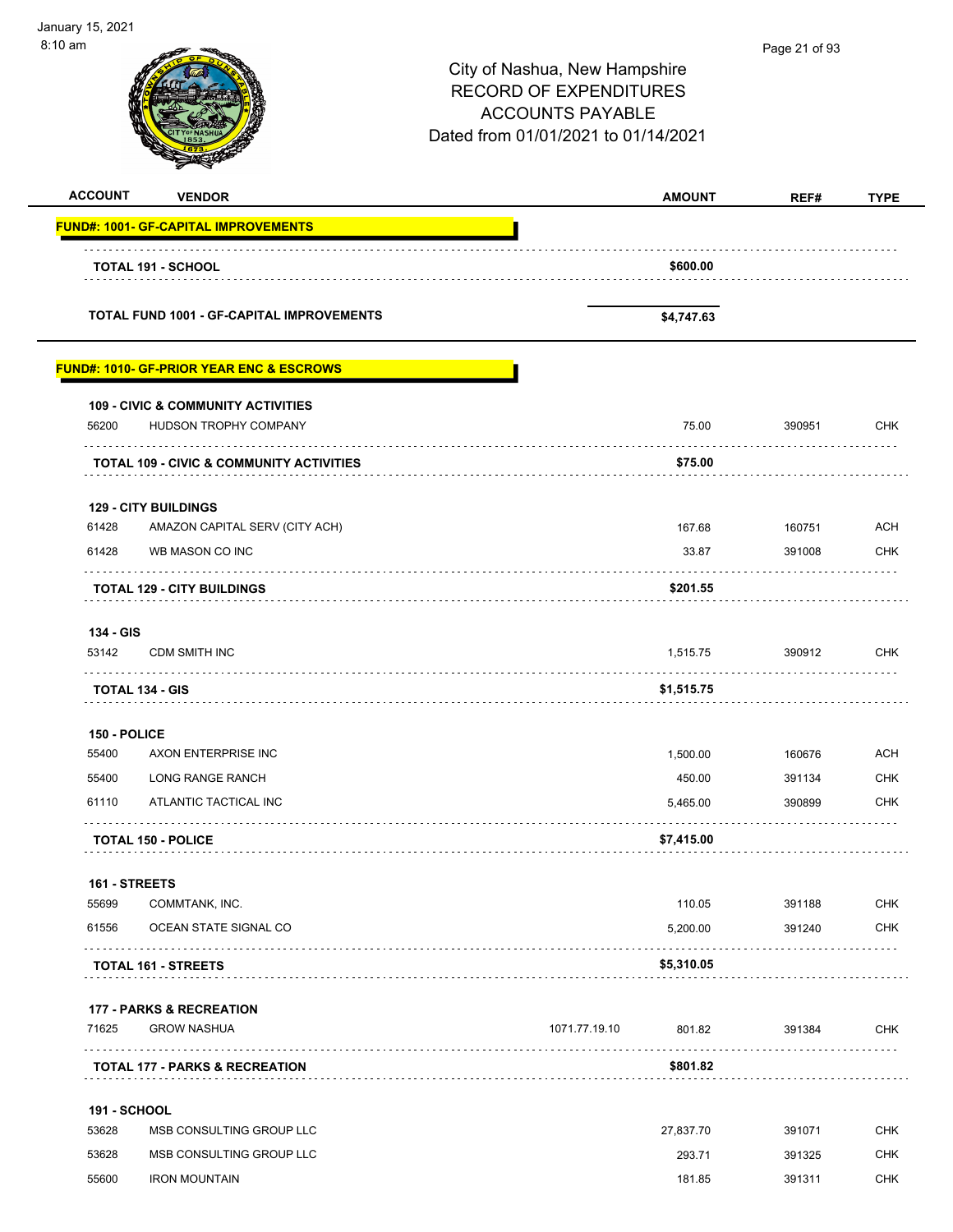e so

|                                                          | City of Nashua, New Hampshire<br><b>RECORD OF EXPENDITURES</b><br><b>ACCOUNTS PAYABLE</b><br>Dated from 01/01/2021 to 01/14/2021 |        |             |
|----------------------------------------------------------|----------------------------------------------------------------------------------------------------------------------------------|--------|-------------|
| <b>ACCOUNT</b><br><b>VENDOR</b>                          | <b>AMOUNT</b>                                                                                                                    | REF#   | <b>TYPE</b> |
| <b>FUND#: 1010- GF-PRIOR YEAR ENC &amp; ESCROWS</b>      |                                                                                                                                  |        |             |
| <b>191 - SCHOOL</b>                                      |                                                                                                                                  |        |             |
| <b>SCHOOL SPECIALTY</b><br>61135                         | 44.02                                                                                                                            | 391083 | <b>CHK</b>  |
| 61135<br><b>SCHOOL SPECIALTY</b>                         | 180.80                                                                                                                           | 391340 | <b>CHK</b>  |
| <b>TOTAL 191 - SCHOOL</b>                                | \$28,538.08                                                                                                                      |        |             |
| <b>TOTAL FUND 1010 - GF-PRIOR YEAR ENC &amp; ESCROWS</b> | \$43,857.25                                                                                                                      |        |             |
| <b>FUND#: 2201- DRIVERS EDUCATION FUND</b>               |                                                                                                                                  |        |             |
| 61799<br><b>BEST FORD</b>                                | 162.25                                                                                                                           | 391288 | <b>CHK</b>  |
| <b>TOTAL FUND 2201 - DRIVERS EDUCATION FUND</b>          | \$162.25                                                                                                                         |        |             |
| <b>FUND#: 2505- PEG ACCESS CHANNELS FUND</b>             |                                                                                                                                  |        |             |
| 54100<br><b>EVERSOURCE</b>                               | 176.05                                                                                                                           | 391139 | <b>CHK</b>  |
| 54141<br>PENNICHUCK WATER WORKS INC                      | 31.58                                                                                                                            | 390876 | <b>CHK</b>  |
| 54141<br>PENNICHUCK WATER WORKS INC                      | 31.27                                                                                                                            | 391146 | <b>CHK</b>  |
| COMMUNITY MEDIA SERVICES GRP L<br>55699                  | 21,000.00                                                                                                                        | 160680 | <b>ACH</b>  |
| 55699<br><b>COMCAST</b>                                  | 10.40                                                                                                                            | 390861 | <b>CHK</b>  |
| 55699<br>AARDVARK THE DEAN OF CLEAN                      | 195.00                                                                                                                           | 390889 | <b>CHK</b>  |
| 81100<br><b>JEFF POEHNERT</b>                            | 143.98                                                                                                                           | 160701 | <b>ACH</b>  |
| <b>TOTAL FUND 2505 - PEG ACCESS CHANNELS FUND</b>        | \$21,588.28                                                                                                                      |        |             |
| <b>FUND#: 2506- HUNT BLDG FACILITY RENTAL FUND</b>       |                                                                                                                                  |        |             |
| 54100<br><b>EVERSOURCE</b>                               | 567.13                                                                                                                           | 391139 | <b>CHK</b>  |
| 54141<br>PENNICHUCK WATER WORKS INC                      | 89.91                                                                                                                            | 391146 | <b>CHK</b>  |
| 54200<br><b>HOMEPLUS CLEANING</b>                        | 125.00                                                                                                                           | 391211 | CHK         |
| 61100<br>WB MASON CO INC                                 | 67.60                                                                                                                            | 391270 | <b>CHK</b>  |
| TOTAL FUND 2506 - HUNT BLDG FACILITY RENTAL FUND         | \$849.64                                                                                                                         |        |             |
| FUND#: 2510- PENNICHUCK BOND FUND                        |                                                                                                                                  |        |             |
| 75100<br>US BANK (091000022)                             | 3,690,000.00                                                                                                                     | 160718 | <b>ACH</b>  |
| 75200<br>US BANK (091000022)                             | 2,538,295.77                                                                                                                     | 160718 | <b>ACH</b>  |
| <b>TOTAL FUND 2510 - PENNICHUCK BOND FUND</b>            | \$6,228,295.77                                                                                                                   |        |             |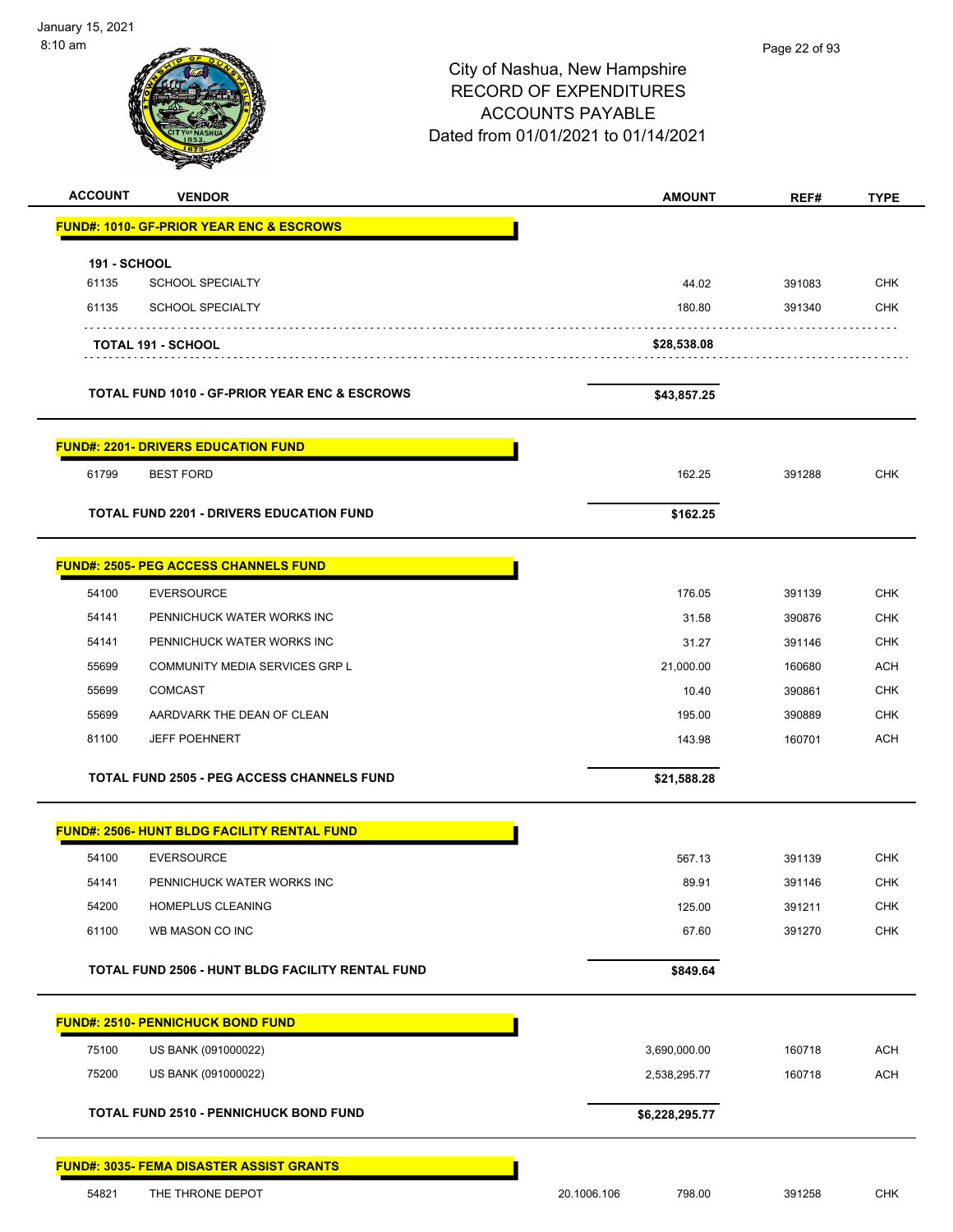| <b>ACCOUNT</b> | <b>VENDOR</b>                                        |                | <b>AMOUNT</b> | REF#   | <b>TYPE</b> |
|----------------|------------------------------------------------------|----------------|---------------|--------|-------------|
|                | <b>FUND#: 3035- FEMA DISASTER ASSIST GRANTS</b>      |                |               |        |             |
| 61100          | PETTY CASH                                           | 20.1010.107    | 90.00         | 391135 | <b>CHK</b>  |
|                | <b>TOTAL FUND 3035 - FEMA DISASTER ASSIST GRANTS</b> |                | \$888.00      |        |             |
|                | <b>FUND#: 3050- POLICE GRANTS FUND</b>               |                |               |        |             |
| 55400          | <b>RAD SYSTEMS</b>                                   | 50.1001.19.06  | 75.00         | 390877 | <b>CHK</b>  |
| 61110          | ATLANTIC TACTICAL INC                                | 50.1005.19.01  | 8,452.50      | 390899 | <b>CHK</b>  |
| 61110          | ATLANTIC TACTICAL INC                                | 50.1005.19.01  | 2,511.25      | 391168 | <b>CHK</b>  |
| 71221          | <b>GOVCONNECTION INC</b>                             | 50.1001.20.01  | 2,925.00      | 160684 | <b>ACH</b>  |
|                | <b>TOTAL FUND 3050 - POLICE GRANTS FUND</b>          |                | \$13,963.75   |        |             |
|                | <b>FUND#: 3068- COMMUNITY SERVICES GRANTS FUND</b>   |                |               |        |             |
| 55118          | VERIZON - 342053899-005                              | 71.1004.20.11  | 41.18         | 391151 | <b>CHK</b>  |
| 55600          | <b>ALPHAGRAPHICS</b>                                 | 71.1004.20.11  | 106.35        | 391164 | <b>CHK</b>  |
| 61142          | <b>NICOLE CHUTE</b>                                  | 71.1004.20.11  | 28.97         | 390971 | <b>CHK</b>  |
| 61250          | <b>OUTFRONT MEDIA LLC</b>                            | 71.1004.21.06  | 1,666.00      | 160779 | <b>ACH</b>  |
| 61917          | LISA VASQUEZ                                         | 71.1099.19.01  | 70.00         | 390858 | <b>CHK</b>  |
| 68332          | PALMERS CLEANERS INC                                 | 71.1004.21.01  | 54.25         | 391241 | <b>CHK</b>  |
| 68350          | <b>BOBBIE BAGLEY</b>                                 | 71.1004.20.11  | 100.00        | 391171 | <b>CHK</b>  |
| 68350          | <b>BOBBIE BAGLEY</b>                                 | 71.1004.21.01  | 344.84        | 391171 | <b>CHK</b>  |
|                | TOTAL FUND 3068 - COMMUNITY SERVICES GRANTS FUND     |                | \$2,411.59    |        |             |
|                | <b>FUND#: 3070- COMMUNITY HEALTH GRANTS FUND</b>     |                |               |        |             |
| 53628          | ALEXANDER GRANOK MD                                  | 72.1009.21.02  | 3,600.00      | 391206 | CHK         |
| 61142          | AMAZON CAPITAL SERV (CITY ACH)                       | 72.1009.21.01  | 152.96        | 160674 | ACH         |
|                | TOTAL FUND 3070 - COMMUNITY HEALTH GRANTS FUND       |                | \$3,752.96    |        |             |
|                | <b>FUND#: 3080- COMMUNITY DEVELOPMENT GRANTS</b>     |                |               |        |             |
| 54285          | SOLITUDE LAKE MANAGEMENT LLC                         | 2136.81.20.01  | 1,100.00      | 391253 | <b>CHK</b>  |
|                | TOTAL FUND 3080 - COMMUNITY DEVELOPMENT GRANTS       |                | \$1,100.00    |        |             |
|                | <b>FUND#: 3090- URBAN PROGRAM GRANTS FUND</b>        |                |               |        |             |
| 54225          | ALCHEMY LEAD MANAGMENT                               | 1092.18.20.60  | 995.00        | 391162 | <b>CHK</b>  |
| 55514          | TDA CONSULTING INC                                   | 8410.21.10.100 | 145.00        | 390998 | CHK         |
| 55614          | HILLSBOROUGH COUNTY REGISTRY                         | 8400.21.10.100 | 16.50         | 391208 | <b>CHK</b>  |
| 69025          | MUNOZ CONSTRUCTION INC                               | 8400.21.60.602 | 11,000.00     | 160776 | <b>ACH</b>  |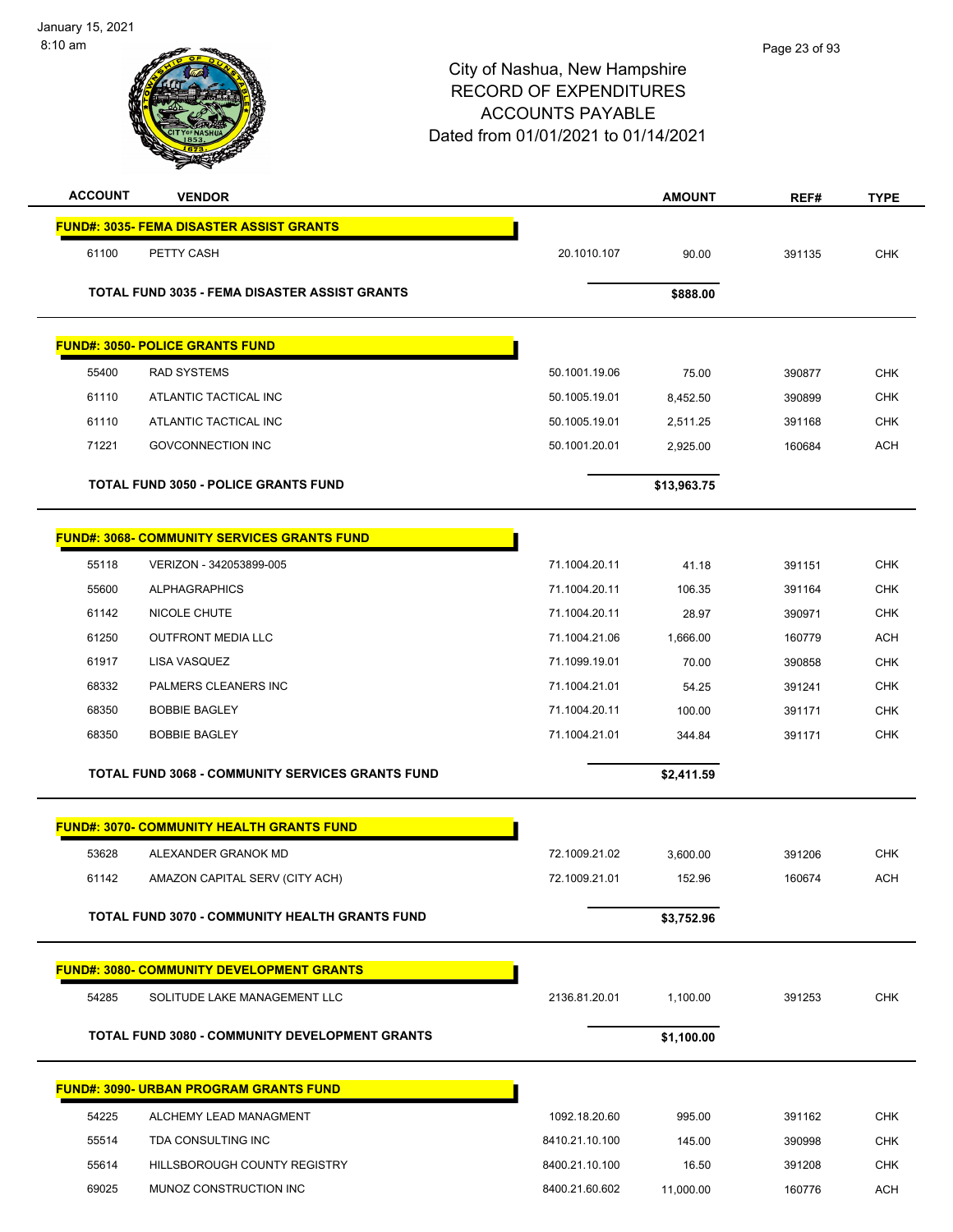| <b>ACCOUNT</b> | <b>VENDOR</b>                                      |                | <b>AMOUNT</b> | REF#   | <b>TYPE</b> |
|----------------|----------------------------------------------------|----------------|---------------|--------|-------------|
|                | <b>FUND#: 3090- URBAN PROGRAM GRANTS FUND</b>      |                |               |        |             |
| 69025          | MUNOZ CONSTRUCTION INC                             | 8400.21.80.801 | 12,200.00     | 160777 | <b>ACH</b>  |
| 69075          | NASHUA SOUP KITCHEN & SHELTER                      | 8400.20.90.900 | 5,129.70      | 160699 | <b>ACH</b>  |
|                |                                                    |                |               |        |             |
|                | <b>TOTAL FUND 3090 - URBAN PROGRAM GRANTS FUND</b> |                | \$29,486.20   |        |             |
|                | <b>FUND#: 3120- TRANSIT GRANTS FUND</b>            |                |               |        |             |
|                |                                                    |                |               |        |             |
| 54100          | <b>EVERSOURCE</b>                                  | 5307.21.10.17  | 651.38        | 391139 | <b>CHK</b>  |
| 54100          | <b>EVERSOURCE</b>                                  | 5307.21.10.19  | 294.94        | 391139 | <b>CHK</b>  |
| 54141          | PENNICHUCK WATER WORKS INC                         | 5307.21.10.17  | 115.81        | 390876 | <b>CHK</b>  |
| 54141          | PENNICHUCK WATER WORKS INC                         | 5307.21.10.17  | 114.67        | 391146 | <b>CHK</b>  |
| 54141          | PENNICHUCK WATER WORKS INC                         | 5307.21.10.18  | 242.77        | 391146 | <b>CHK</b>  |
| 54141          | PENNICHUCK WATER WORKS INC                         | 5307.21.10.19  | 51.93         | 391146 | <b>CHK</b>  |
| 54280          | BILLS WORLD CLASS CLEANING SER                     | 5307.21.40.20  | 1,450.00      | 390905 | <b>CHK</b>  |
| 54600          | POWER PRODUCTS SYSTEMS LLC                         | 5307.21.40.35  | 537.79        | 160702 | <b>ACH</b>  |
| 55109          | CONSOLIDATED COMMUNICATIONS                        | 5307.21.10.10  | 70.00         | 390862 | <b>CHK</b>  |
| 55600          | <b>ALPHAGRAPHICS</b>                               | 5307.21.10.30  | 59.52         | 390896 | <b>CHK</b>  |
| 61100          | PETTY CASH                                         | 5307.21.10.30  | 21.99         | 391135 | <b>CHK</b>  |
| 61100          | WB MASON CO INC                                    | 5307.21.10.30  | 61.64         | 391270 | <b>CHK</b>  |
| 61107          | CINTAS#016                                         | 5307.21.40.20  | 285.85        | 390919 | <b>CHK</b>  |
| 61299          | PETTY CASH                                         | 5307.21.10.30  | 59.50         | 391135 | <b>CHK</b>  |
| 61299          | WB MASON CO INC                                    | 5307.21.10.30  | 68.04         | 391270 | <b>CHK</b>  |
| 61299          | HOME DEPOT CREDIT SERVICE 3065                     | 5307.21.40.50  | 7.94          | 390948 | CHK         |
| 61299          | SANEL NAPA                                         | 5307.21.40.50  | 295.53        | 390987 | <b>CHK</b>  |
| 61299          | HOME DEPOT CREDIT SERVICE 3065                     | 5307.21.40.50  | 15.93         | 391209 | <b>CHK</b>  |
| 61428          | HOME DEPOT CREDIT SERVICE 3065                     | 5307.21.10.30  | 151.47        | 391209 | CHK         |
| 61705          | <b>MAYNARD &amp; LESIEUR INC</b>                   | 5307.21.10.35  | 3,480.00      | 390966 | <b>CHK</b>  |
| 61705          | STRATHAM TIRE                                      | 5307.21.10.40  | 664.00        | 390996 | CHK         |
| 61705          | PETE'S TIRE BARNS INC                              | 5307.21.10.50  | 253.48        | 390977 | <b>CHK</b>  |
| 61799          | <b>CUMMINS NORTHEAST LLC</b>                       | 5307.21.40.35  | 2,076.39      | 390924 | <b>CHK</b>  |
| 61799          | <b>GILLIG LLC</b>                                  | 5307.21.40.35  | 556.18        | 390936 | <b>CHK</b>  |
| 61799          | NEW ENGLAND KENWORTH                               | 5307.21.40.35  | 374.60        | 390969 | <b>CHK</b>  |
| 61799          | SANEL NAPA                                         | 5307.21.40.35  | 273.14        | 390987 | <b>CHK</b>  |
| 61799          | <b>CUMMINS NORTHEAST LLC</b>                       | 5307.21.40.35  | 272.92        | 391190 | <b>CHK</b>  |
| 61799          | GILLIG LLC                                         | 5307.21.40.35  | 232.36        | 391202 | <b>CHK</b>  |
| 61799          | SANEL NAPA                                         | 5307.21.40.40  | 42.59         | 390987 | <b>CHK</b>  |
| 61799          | SANEL NAPA                                         | 5307.21.40.55  | 18.52         | 390987 | <b>CHK</b>  |
| 68240          | PETTY CASH                                         | 5307.21.10.10  | 8.00          | 391135 | <b>CHK</b>  |
|                |                                                    |                |               |        |             |

**TOTAL FUND 3120 - TRANSIT GRANTS FUND \$12,808.88**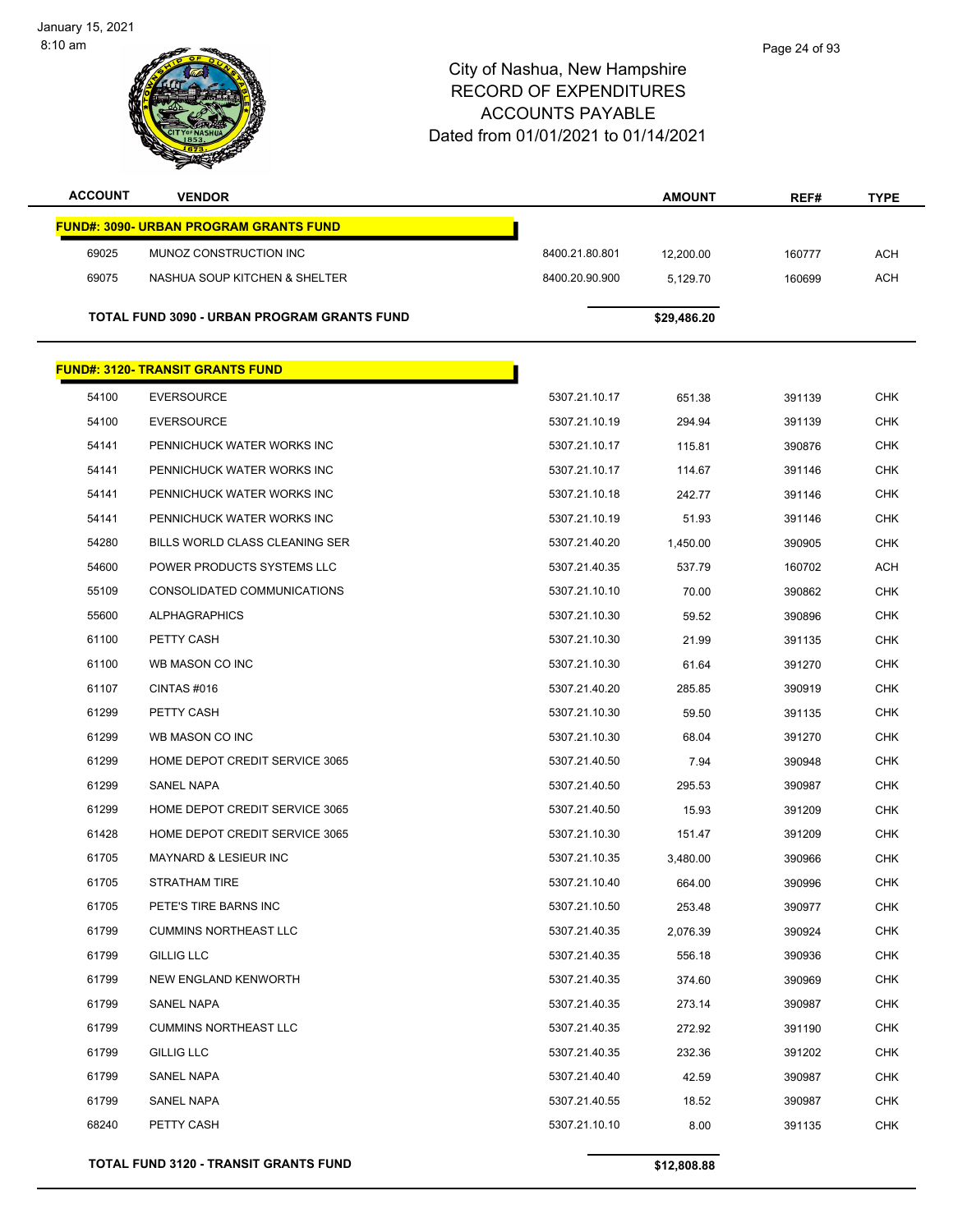

| <b>ACCOUNT</b> | <b>VENDOR</b>                          |                 | <b>AMOUNT</b> | REF#   | <b>TYPE</b> |
|----------------|----------------------------------------|-----------------|---------------|--------|-------------|
|                | <b>FUND#: 3800- SCHOOL GRANTS FUND</b> |                 |               |        |             |
| 53628          | CASSIE YACKLEY, PSY.D PLLC             | 91.03499.992212 | 400.00        | 391034 | <b>CHK</b>  |
| 53628          | <b>BOOTHBY THERAPY SERVICES LLC</b>    | 91.03950.022190 | 20.00         | 391028 | <b>CHK</b>  |
| 53628          | THE CARROLL CENTER FOR THE BLI         | 91.03950.022190 | 2,465.00      | 391033 | <b>CHK</b>  |
| 53628          | <b>GATEWAYS COMMUNITY SERVICES</b>     | 91.03950.022190 | 354.20        | 391047 | CHK         |
| 53628          | <b>BOOTHBY THERAPY SERVICES LLC</b>    | 91.03950.022190 | 1,588.78      | 391290 | <b>CHK</b>  |
| 53628          | INTERIM HEALTH CARE                    | 91.03950.022190 | 1,656.00      | 391309 | <b>CHK</b>  |
| 53628          | NORTHEAST REHABILITATION HOSP          | 91.03950.022190 | 771.20        | 391330 | <b>CHK</b>  |
| 53628          | <b>SOLIANT</b>                         | 91.30021.021210 | 2,275.00      | 391085 | <b>CHK</b>  |
| 53628          | <b>SOLIANT</b>                         | 91.30021.021210 | 1,365.00      | 391342 | CHK         |
| 53628          | REGENERATIVE ROOTS ASSOCIATION         | 91.30820.991490 | 5,000.00      | 391080 | <b>CHK</b>  |
| 53628          | UNH-INSTITUTE ON DISABILITY            | 91.31120.162200 | 300.00        | 391347 | <b>CHK</b>  |
| 53628          | <b>STEVE BLUNT</b>                     | 91.37621.231249 | 200.00        | 391027 | CHK         |
| 53628          | <b>STEVE BLUNT</b>                     | 91.37621.231249 | 200.00        | 391289 | <b>CHK</b>  |
| 53628          | LTR TUTORING ASSOCIATES LLC            | 91.37621.232212 | 2,200.00      | 391065 | <b>CHK</b>  |
| 53628          | <b>BAY STATE INTERPRETING</b>          | 91.37720.991265 | 52.50         | 391024 | <b>CHK</b>  |
| 53628          | LITERACY LEARNING SOLUTIONS            | 91.39521.022190 | 1,921.70      | 391064 | <b>CHK</b>  |
| 53628          | <b>SERESC</b>                          | 91.39521.022190 | 10,416.00     | 391084 | <b>CHK</b>  |
| 53628          | LITERACY LEARNING SOLUTIONS            | 91.39521.022190 | 1,633.36      | 391318 | <b>CHK</b>  |
| 53628          | <b>SERESC</b>                          | 91.39521.022190 | 13,276.61     | 391341 | CHK         |
| 53628          | <b>BRIGHTSTAR CARE</b>                 | 91.39821.991210 | 969.00        | 391029 | <b>CHK</b>  |
| 53628          | HEAVEN SENT HOME CARE LLC              | 91.39821.991210 | 580.00        | 391054 | <b>CHK</b>  |
| 53628          | <b>BRIGHTSTAR CARE</b>                 | 91.39821.991210 | 1,564.00      | 391292 | CHK         |
| 53628          | HEAVEN SENT HOME CARE LLC              | 91.39821.991210 | 1,450.00      | 391305 | <b>CHK</b>  |
| 53628          | I.T. INSIDERS                          | 91.39821.991210 | 1,293.75      | 391308 | CHK         |
| 54807          | <b>FIRST CHURCH</b>                    | 91.37621.231240 | 4,114.00      | 391044 | <b>CHK</b>  |
| 55200          | <b>NCES</b>                            | 91.39021.041300 | 18,477.55     | 391074 | <b>CHK</b>  |
| 55300          | <b>LAURIE ROTHHAUS</b>                 | 91.35321.991600 | 55.77         | 391082 | CHK         |
| 61135          | HP INC                                 | 91.34621.991490 | 3,147.50      | 391057 | <b>CHK</b>  |
| 61135          | <b>SCHOOL SPECIALTY</b>                | 91.34920.991102 | 8.769.47      | 391340 | <b>CHK</b>  |
| 61135          | <b>BARNES &amp; NOBLE INC</b>          | 91.35020.992210 | 550.05        | 391023 | <b>CHK</b>  |
| 61135          | WB MASON CO INC                        | 91.37621.231249 | 124.56        | 391092 | <b>CHK</b>  |
| 61135          | MCINTIRE BUSINESS PRODUCTS INC         | 91.37621.231249 | 76.45         | 391321 | <b>CHK</b>  |
| 61299          | (SCHOOL ACH) AMAZON CAPITAL SE         | 91.03959.021210 | 91.90         | 160742 | <b>ACH</b>  |
| 61299          | LEARNING WITHOUT TEARS                 | 91.03959.021210 | 1,087.91      | 391063 | CHK         |
| 61299          | ABLENET INC                            | 91.03959.021210 | 875.00        | 391282 | <b>CHK</b>  |
| 61299          | eSPECIAL NEEDS LLC                     | 91.03959.021210 | 109.95        | 391352 | <b>CHK</b>  |
| 61299          | <b>BARNES &amp; NOBLE INC</b>          | 91.35321.991600 | 127.60        | 391023 | CHK         |
| 61299          | (SCHOOL ACH) AMAZON CAPITAL SE         | 91.39821.992130 | 1,439.91      | 160705 | <b>ACH</b>  |
| 61299          | TIMROON GROUP LLC                      | 91.39821.992130 | 180.00        | 391089 | <b>CHK</b>  |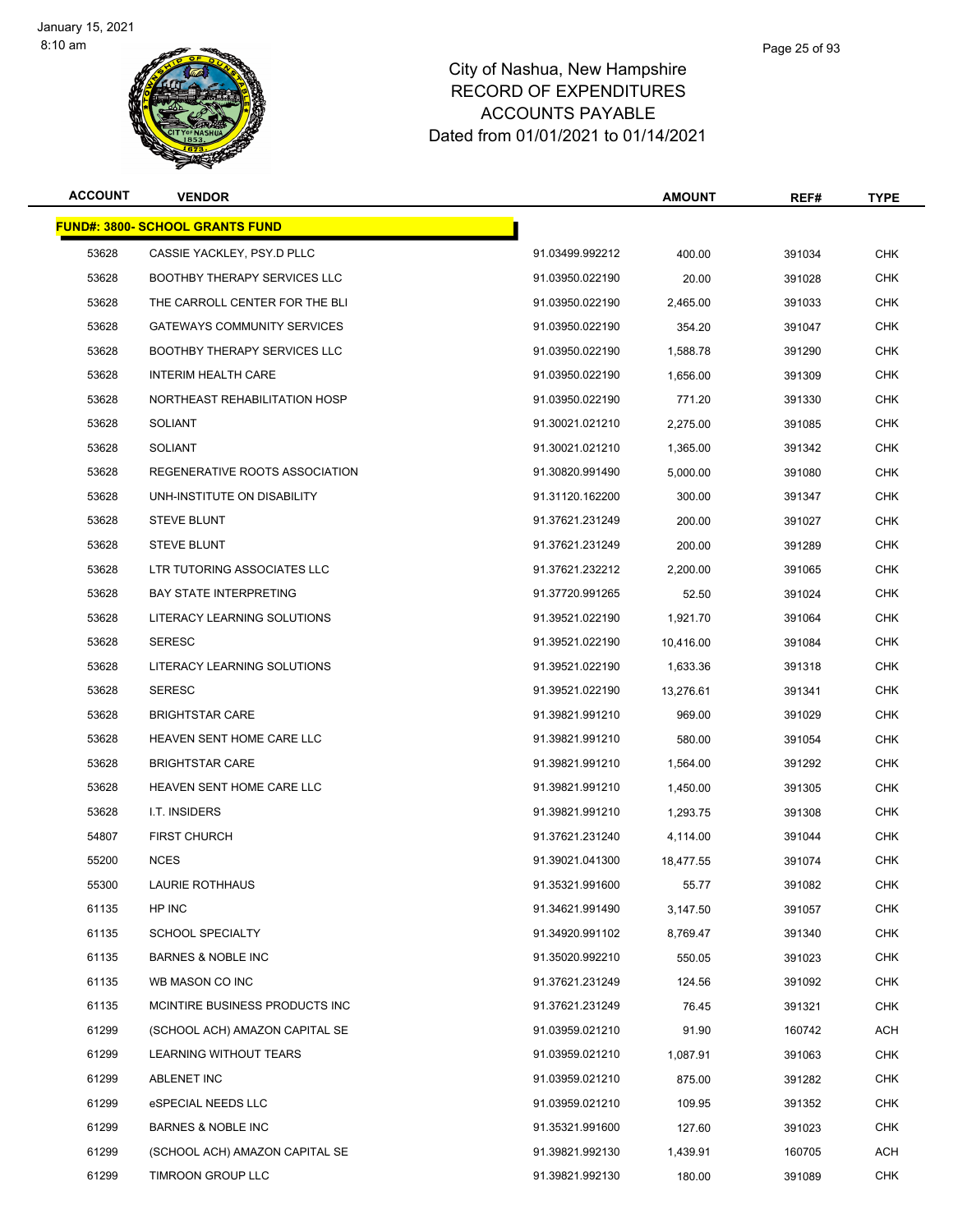

| <b>ACCOUNT</b> | <b>VENDOR</b>                                     |                 | <b>AMOUNT</b> | REF#   | <b>TYPE</b> |
|----------------|---------------------------------------------------|-----------------|---------------|--------|-------------|
|                | <b>FUND#: 3800- SCHOOL GRANTS FUND</b>            |                 |               |        |             |
| 61299          | PROMOCENTRIC LLC                                  | 91.39821.992130 | 66,150.00     | 391335 | <b>CHK</b>  |
| 61875          | MCGRAW HILL SCHOOL EDUCATION                      | 91.03959.021210 | 390.92        | 391068 | <b>CHK</b>  |
| 61875          | THERAPY SHOPPE INC                                | 91.03959.021210 | 59.97         | 391088 | <b>CHK</b>  |
| 61875          | KAPLAN EARLY LEARNING CO                          | 91.03959.021210 | 57.22         | 391315 | <b>CHK</b>  |
| 61875          | MCGRAW HILL SCHOOL EDUCATION                      | 91.03959.021210 | 27,893.06     | 391320 | <b>CHK</b>  |
| 71221          | HP INC                                            | 91.03959.021210 | 3,777.00      | 391307 | <b>CHK</b>  |
| 71221          | HP INC                                            | 91.03969.021220 | 3,170.00      | 391307 | <b>CHK</b>  |
| 71221          | HP INC                                            | 91.37621.231249 | 629.50        | 391057 | <b>CHK</b>  |
| 71221          | COMPUTER HUT dba IT INSIDERS                      | 91.37621.231249 | 81.00         | 391059 | <b>CHK</b>  |
| 71228          | <b>GRACENOTES LLC</b>                             | 91.34920.991112 | 1,044.00      | 391049 | <b>CHK</b>  |
| 71228          | COMPUTER HUT dba IT INSIDERS                      | 91.39021.041300 | 5,589.00      | 391059 | <b>CHK</b>  |
| 71999          | PROMOCENTRIC LLC                                  | 91.39821.992690 | 4,014.70      | 391335 | <b>CHK</b>  |
|                | <b>TOTAL FUND 3800 - SCHOOL GRANTS FUND</b>       |                 |               |        |             |
|                |                                                   |                 | \$204,036.09  |        |             |
|                | <b>FUND#: 4025- DOJ DRUG FORFEITURE FUND</b>      |                 |               |        |             |
| 55118          | VERIZON WIRELESS-785728687                        |                 | 764.63        | 391152 | <b>CHK</b>  |
| 55699          | <b>COMCAST</b>                                    |                 | 355.35        | 391137 | <b>CHK</b>  |
| 55699          | TRANSUNION RISK & ALTERNATIVE                     |                 | 175.90        | 391261 | <b>CHK</b>  |
| 61799          | <b>MAYNARD &amp; LESIEUR INC</b>                  |                 | 378.76        | 390963 | <b>CHK</b>  |
| 61799          | CARPARTS DISTRIBUTION CENTER,                     |                 | 875.65        | 391184 | <b>CHK</b>  |
| 61799          | DEPENDABLE LOCK SERVICE INC                       |                 | 325.00        | 391192 | <b>CHK</b>  |
| 71000          | AMERICAN SECURITY & FIRE PROTE                    |                 | 216.00        | 391165 | <b>CHK</b>  |
| 71000          | RHODE ISLAND K-9 ACADEMY INC                      |                 | 8,500.00      | 391246 | <b>CHK</b>  |
|                |                                                   |                 |               |        |             |
|                | TOTAL FUND 4025 - DOJ DRUG FORFEITURE FUND        |                 | \$11,591.29   |        |             |
|                |                                                   |                 |               |        |             |
|                | <b>FUND#: 4053- FIRE REGIONAL HAZMAT FUND</b>     |                 |               |        |             |
| 71000          | MCKESSON MEDICAL-SURGICAL                         |                 | 2,858.57      | 160772 | <b>ACH</b>  |
| 71000          | VERIZON WIRELESS-842015493                        |                 | 80.02         | 390882 | <b>CHK</b>  |
|                | TOTAL FUND 4053 - FIRE REGIONAL HAZMAT FUND       |                 | \$2,938.59    |        |             |
|                |                                                   |                 |               |        |             |
|                | <b>FUND#: 4080- NASHUA CONSERVATION FUND</b>      |                 |               |        |             |
| 54214          | MIGUEL'S LANDSCAPE LLC                            |                 | 1,545.00      | 391233 | <b>CHK</b>  |
|                | <b>TOTAL FUND 4080 - NASHUA CONSERVATION FUND</b> |                 | \$1,545.00    |        |             |
|                | <b>FUND#: 4085- RIVERFRONT PROMENADE TIF FUND</b> |                 |               |        |             |
| 53107          | VANASSE HANGEN BRUSTLIN INC                       |                 | 118,605.55    | 391267 | <b>CHK</b>  |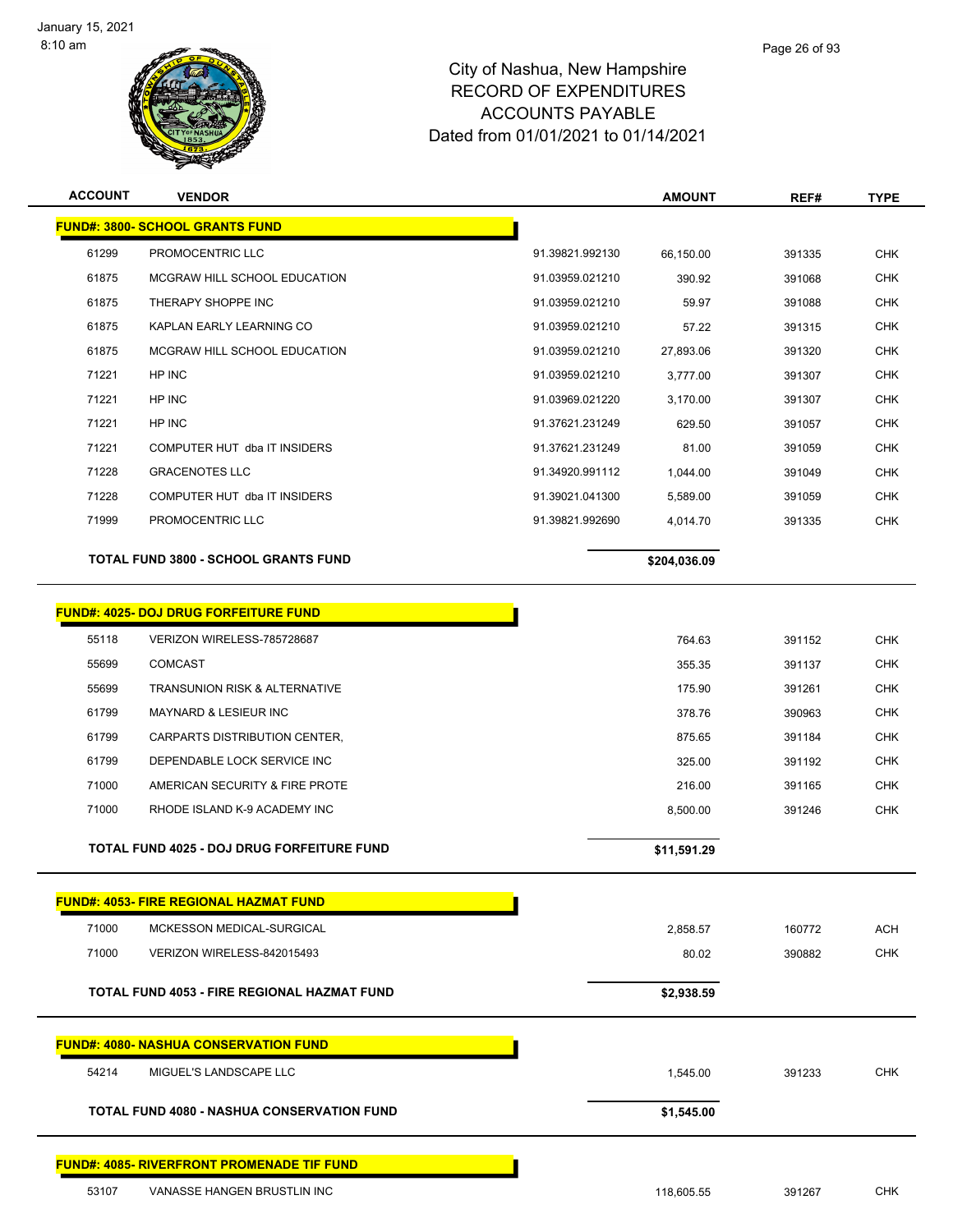



| <b>ACCOUNT</b> | <b>VENDOR</b>                                       |               | <b>AMOUNT</b> | REF#   | <b>TYPE</b> |
|----------------|-----------------------------------------------------|---------------|---------------|--------|-------------|
|                | <b>FUND#: 4085- RIVERFRONT PROMENADE TIF FUND</b>   |               |               |        |             |
| 54280          | THE DOTY GROUP INC                                  |               | 2,290.00      | 391195 | <b>CHK</b>  |
|                | TOTAL FUND 4085 - RIVERFRONT PROMENADE TIF FUND     |               | \$120,895.55  |        |             |
|                | FUND#: 4090- LIB-LOST/DAMAGED BOOK FINES            |               |               |        |             |
| 61807          | YAVAPAI COLLEGE LIBRARY                             |               | 268.82        | 391271 | <b>CHK</b>  |
| 61814          | <b>BAKER &amp; TAYLOR</b>                           |               | 11.00         | 390900 | <b>CHK</b>  |
|                | TOTAL FUND 4090 - LIB-LOST/DAMAGED BOOK FINES       |               | \$279.82      |        |             |
|                | <b>FUND#: 4610- ECON DEV-BROWNFIELDS RLF</b>        |               |               |        |             |
| 53628          | <b>RPF ENVIRONMENTAL INC</b>                        |               | 350.00        | 390982 | <b>CHK</b>  |
|                | <b>TOTAL FUND 4610 - ECON DEV-BROWNFIELDS RLF</b>   |               | \$350.00      |        |             |
|                | <b>FUND#: 5005- CAP PROJECTS-GEN GOVT</b>           |               |               |        |             |
| 53415          | VISION GOVERNMENT SOLUTIONS                         | 2300.32.20.10 | 33,182.00     | 391268 | <b>CHK</b>  |
|                | TOTAL FUND 5005 - CAP PROJECTS-GEN GOVT             |               | \$33,182.00   |        |             |
|                | <b>FUND#: 5050- CAP PROJECTS-COMMUNICATIONS</b>     |               |               |        |             |
| 53999          | HUDSON DESIGN GROUP LLC                             | 2008.57.15.01 | 4,200.00      | 391212 | <b>CHK</b>  |
| 81300          | <b>GREEN MOUNTAIN COMMUNICATIONS</b>                | 2008.57.15.01 | 10,970.00     | 390940 | <b>CHK</b>  |
| 81300          | VALMONT INDUSTRIES INC                              | 2008.57.15.01 | 34,426.00     | 391005 | <b>CHK</b>  |
|                | TOTAL FUND 5050 - CAP PROJECTS-COMMUNICATIONS       |               | \$49,596.00   |        |             |
|                | <b>FUND#: 5060- CAPITAL PROJECTS-COMM HEALTH</b>    |               |               |        |             |
| 81200          | MARTINI NORTHERN LLC                                | 1004.71.19.30 | 244,803.00    | 160771 | <b>ACH</b>  |
| 81200          | CONSOLIDATED COMMUNICATIONS                         | 1004.71.19.30 | 52.47         | 390862 | <b>CHK</b>  |
|                | TOTAL FUND 5060 - CAPITAL PROJECTS-COMM HEALTH      |               | \$244,855.47  |        |             |
|                | <u> FUND#: 5090- CAPITAL PROJECTS-HYDROELECTRIC</u> |               |               |        |             |
| 81200          | NORMANDEAU ASSOCIATES INC                           | 2201.70.20.30 | 6,246.82      | 160700 | <b>ACH</b>  |
| 81200          | TREASURER STATE OF NH                               | 2202.70.20.30 | 7,951.60      | 391132 | <b>CHK</b>  |
|                | TOTAL FUND 5090 - CAPITAL PROJECTS-HYDROELECTRIC    |               | \$14,198.42   |        |             |
|                | <b>FUND#: 5100- CAP PROJECTS-ECONOMIC DEV</b>       |               |               |        |             |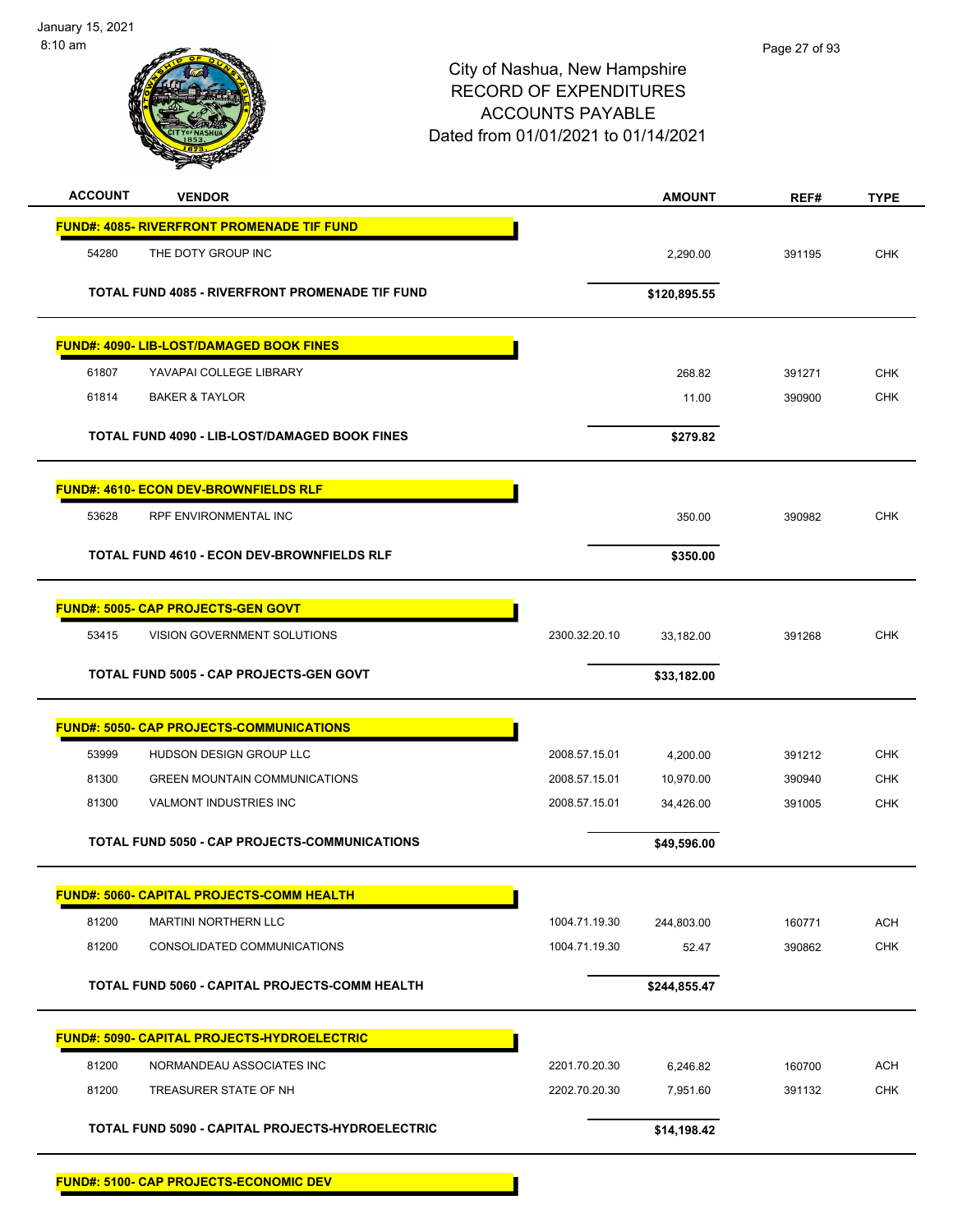

| <b>ACCOUNT</b> | <b>VENDOR</b>                                      |               | <b>AMOUNT</b> | REF#   | <b>TYPE</b> |
|----------------|----------------------------------------------------|---------------|---------------|--------|-------------|
|                | <b>FUND#: 5100- CAP PROJECTS-ECONOMIC DEV</b>      |               |               |        |             |
| 53142          | <b>WILLIAM C CANNON</b>                            | 2021.83.18.02 | 26,814.57     | 160679 | <b>ACH</b>  |
| 53142          | FULL CIRCLE CONSULTING LLC                         | 2021.83.18.02 | 343.75        | 160758 | <b>ACH</b>  |
|                |                                                    |               |               |        |             |
|                | <b>TOTAL FUND 5100 - CAP PROJECTS-ECONOMIC DEV</b> |               | \$27,158.32   |        |             |
|                | <b>FUND#: 5200- CAPITAL PROJECTS-PUBLIC WORKS</b>  |               |               |        |             |
| 81704          | <b>BROX INDUSTRIES INC</b>                         | 2055.60.19.30 | 221,656.72    | 160753 | <b>ACH</b>  |
| 81704          | S W COLE ENGINEERING INC                           | 2055.60.20.30 | 9,245.00      | 391249 | <b>CHK</b>  |
|                |                                                    |               |               |        |             |
|                | TOTAL FUND 5200 - CAPITAL PROJECTS-PUBLIC WORKS    |               | \$230,901.72  |        |             |
|                | FUND#: 5700- CAP PROJECTS-BROAD ST PARKWAY         |               |               |        |             |
| 81700          | PENNICHUCK WATER WORKS INC                         | 1061.60.07.55 | 496.49        | 390876 | <b>CHK</b>  |
| 81700          | PENNICHUCK WATER WORKS INC                         | 1061.60.11.10 | 57.67         | 391146 | <b>CHK</b>  |
|                |                                                    |               |               |        |             |
|                | TOTAL FUND 5700 - CAP PROJECTS-BROAD ST PARKWAY    |               | \$554.16      |        |             |
|                | <b>FUND#: 6000- SOLID WASTE FUND</b>               |               |               |        |             |
| 53107          | CHEMSERVE ENVIRONMENTAL ANALYS                     |               | 1,107.00      | 390916 | <b>CHK</b>  |
| 53107          | SANBORN HEAD & ASSOC INC                           |               | 17,777.52     | 390984 | <b>CHK</b>  |
| 53114          | <b>MELANSON</b>                                    |               | 10,000.00     | 391231 | <b>CHK</b>  |
| 54100          | <b>EVERSOURCE</b>                                  |               | 530.71        | 391139 | CHK         |
| 54141          | PENNICHUCK WATER WORKS INC                         |               | 393.56        | 391146 | <b>CHK</b>  |
| 54200          | BILLS WORLD CLASS CLEANING SER                     |               | 780.00        | 390905 | <b>CHK</b>  |
| 54600          | <b>FACTORY MOTOR PARTS</b>                         |               | 338.53        | 160683 | <b>ACH</b>  |
| 54600          | CARPARTS DISTRIBUTION CENTER,                      |               | 158.79        | 390910 | <b>CHK</b>  |
| 54600          | DONOVAN EQUIPMENT CO INC                           |               | 189.78        | 390927 | <b>CHK</b>  |
| 54600          | SANEL NAPA                                         |               | 7.74          | 390988 | <b>CHK</b>  |
| 54600          | <b>SANEL NAPA</b>                                  |               | 131.50        | 390991 | <b>CHK</b>  |
| 54600          | PETTY CASH                                         |               | 38.16         | 391135 | <b>CHK</b>  |
| 54600          | CARPARTS DISTRIBUTION CENTER,                      |               | 337.53        | 391184 | <b>CHK</b>  |
| 54600          | MACMULKIN CHEVROLET INC                            |               | 52.74         | 391223 | CHK         |
| 54600          | NEW ENGLAND KENWORTH                               |               | 1,855.04      | 391236 | <b>CHK</b>  |
| 54600          | SOUTHWORTH-MILTON INC                              |               | 413.04        | 391254 | <b>CHK</b>  |
| 54625          | D & R TOWING INC                                   |               | 165.00        | 390926 | CHK         |
| 55109          | WINDSTREAM                                         |               | 4.76          | 390887 | <b>CHK</b>  |
| 55699          | <b>INTERSTATE REFRIGERANT</b>                      |               | 372.00        | 160686 | <b>ACH</b>  |
| 55699          | <b>INTERSTATE REFRIGERANT</b>                      |               | 462.00        | 160764 | <b>ACH</b>  |
| 55699          | <b>COMCAST</b>                                     |               | 160.52        | 390861 | <b>CHK</b>  |
| 55699          | <b>ACTION KING SERVICES</b>                        |               | 125.00        | 390891 | <b>CHK</b>  |
|                |                                                    |               |               |        |             |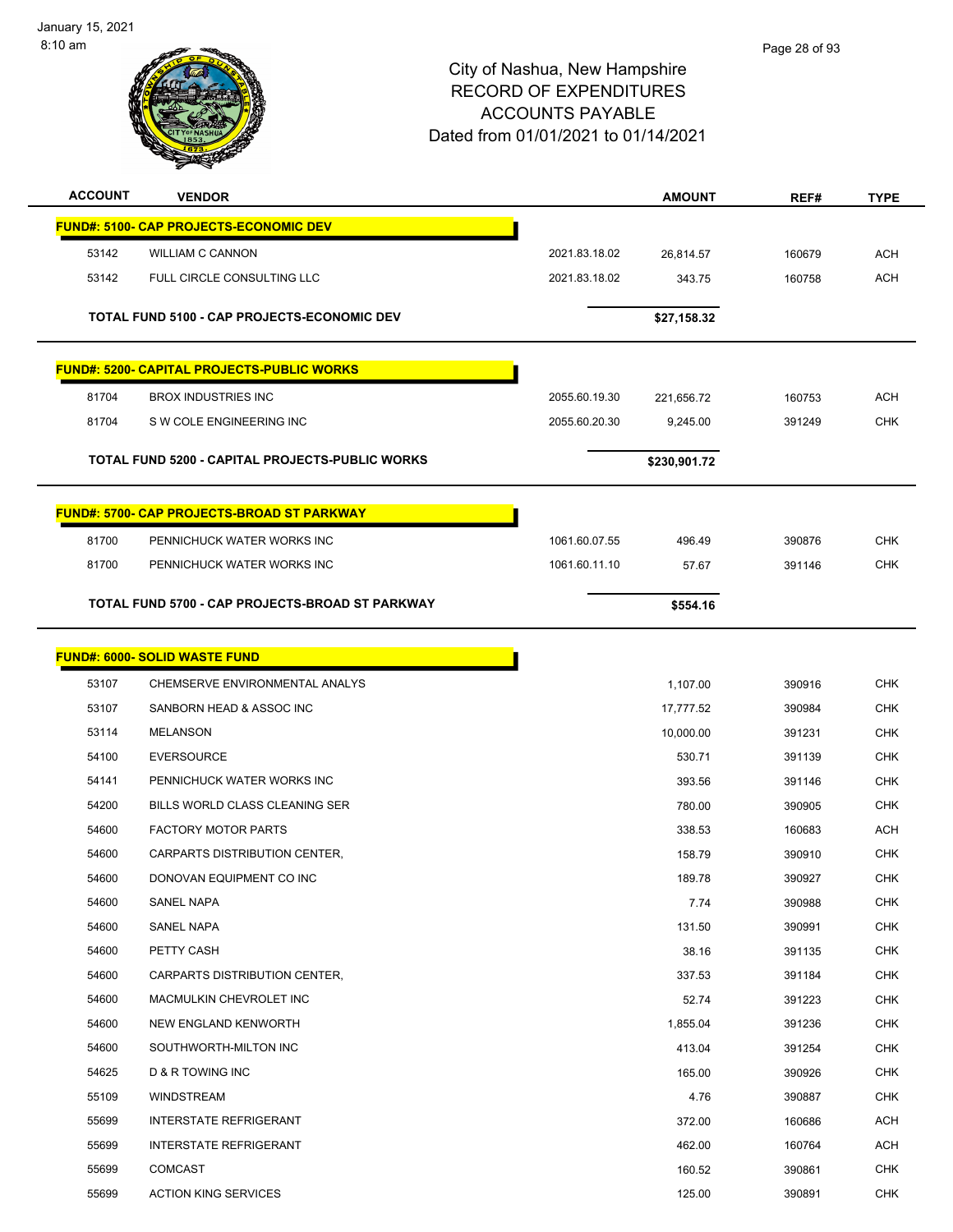

| <b>ACCOUNT</b> | <b>VENDOR</b>                             | <b>AMOUNT</b> | REF#   | <b>TYPE</b> |
|----------------|-------------------------------------------|---------------|--------|-------------|
|                | <b>FUND#: 6000- SOLID WASTE FUND</b>      |               |        |             |
| 55699          | ANTHONY M FIASCONARO                      | 550.00        | 390897 | <b>CHK</b>  |
| 55699          | SANBORN HEAD & ASSOC INC                  | 13,208.33     | 390984 | <b>CHK</b>  |
| 55699          | UNIVERSAL RECYCLING TECH                  | 3,971.85      | 391003 | <b>CHK</b>  |
| 55699          | TREASURER STATE OF NH                     | 14,375.00     | 391131 | <b>CHK</b>  |
| 55699          | <b>MAINE OXY</b>                          | 279.85        | 391225 | <b>CHK</b>  |
| 55699          | NORTHEAST RESOURCE RECOVERY               | 3,502.15      | 391238 | <b>CHK</b>  |
| 61100          | PETTY CASH                                | 13.98         | 391135 | <b>CHK</b>  |
| 61100          | WB MASON CO INC                           | 26.95         | 391270 | <b>CHK</b>  |
| 61107          | <b>CINTAS #016</b>                        | 200.50        | 390919 | <b>CHK</b>  |
| 61107          | PHOENIX SCREEN PRINTING                   | 320.00        | 390978 | <b>CHK</b>  |
| 61107          | PHOENIX SCREEN PRINTING                   | 1,506.00      | 391243 | <b>CHK</b>  |
| 61110          | ALECS SHOE STORE INC                      | 214.95        | 391163 | <b>CHK</b>  |
| 61192          | PHOENIX SCREEN PRINTING                   | 432.00        | 390978 | <b>CHK</b>  |
| 61192          | <b>SYNERGY SIGNWORKS</b>                  | 800.00        | 390997 | <b>CHK</b>  |
| 61192          | PETTY CASH                                | 7.28          | 391135 | <b>CHK</b>  |
| 61307          | SHATTUCK MALONE OIL CO                    | 1,978.42      | 390992 | <b>CHK</b>  |
| 61428          | WB MASON CO INC                           | 587.75        | 391270 | <b>CHK</b>  |
| 61705          | MAYNARD & LESIEUR INC                     | 1,097.00      | 390962 | <b>CHK</b>  |
| 61705          | PETE'S TIRE BARNS INC                     | 2,513.18      | 390977 | <b>CHK</b>  |
| 75200          | US BANK (091000022)                       | 5,300.00      | 160719 | ACH         |
|                | <b>TOTAL FUND 6000 - SOLID WASTE FUND</b> | \$86,286.11   |        |             |
|                |                                           |               |        |             |
|                | <b>FUND#: 6200- WASTEWATER FUND</b>       |               |        |             |
| 44597          | HILLSBOROUGH COUNTY REGISTRY              | 95.00         | 390947 | <b>CHK</b>  |
| 53107          | <b>HAZEN AND SAWYER</b>                   | 3,334.76      | 160760 | <b>ACH</b>  |
| 53467          | <b>MAILINGS UNLIMITED</b>                 | 7,350.00      | 160695 | <b>ACH</b>  |
| 53467          | <b>MAILINGS UNLIMITED</b>                 | 1,014.55      | 160770 | <b>ACH</b>  |

| <b>00.00</b> |                                | 1,01     | ,,,,,  | $\sim$     |
|--------------|--------------------------------|----------|--------|------------|
| 54100        | <b>EVERSOURCE</b>              | 1,298.08 | 391139 | <b>CHK</b> |
| 54114        | LIBERTY UTILITIES - NH         | 61.40    | 390869 | <b>CHK</b> |
| 54141        | PENNICHUCK WATER WORKS INC     | 26.62    | 390876 | <b>CHK</b> |
| 54141        | PENNICHUCK WATER WORKS INC     | 463.77   | 391146 | <b>CHK</b> |
| 54300        | <b>BROX INDUSTRIES INC</b>     | 85.04    | 160678 | <b>ACH</b> |
| 54300        | <b>BROX INDUSTRIES INC</b>     | 317.52   | 160754 | <b>ACH</b> |
| 54300        | <b>CRISP CONTRACTING LLC</b>   | 5,200.00 | 390922 | <b>CHK</b> |
| 54300        | E J PRESCOTT INC               | 326.30   | 390929 | <b>CHK</b> |
| 54487        | M & M ELECTRICAL SUPPLY CO INC | 332.48   | 160692 | <b>ACH</b> |
| 54487        | F W WEBB COMPANY               | 1,628.16 | 390930 | <b>CHK</b> |
| 54487        | <b>FASTENAL CO</b>             | 496.21   | 390931 | <b>CHK</b> |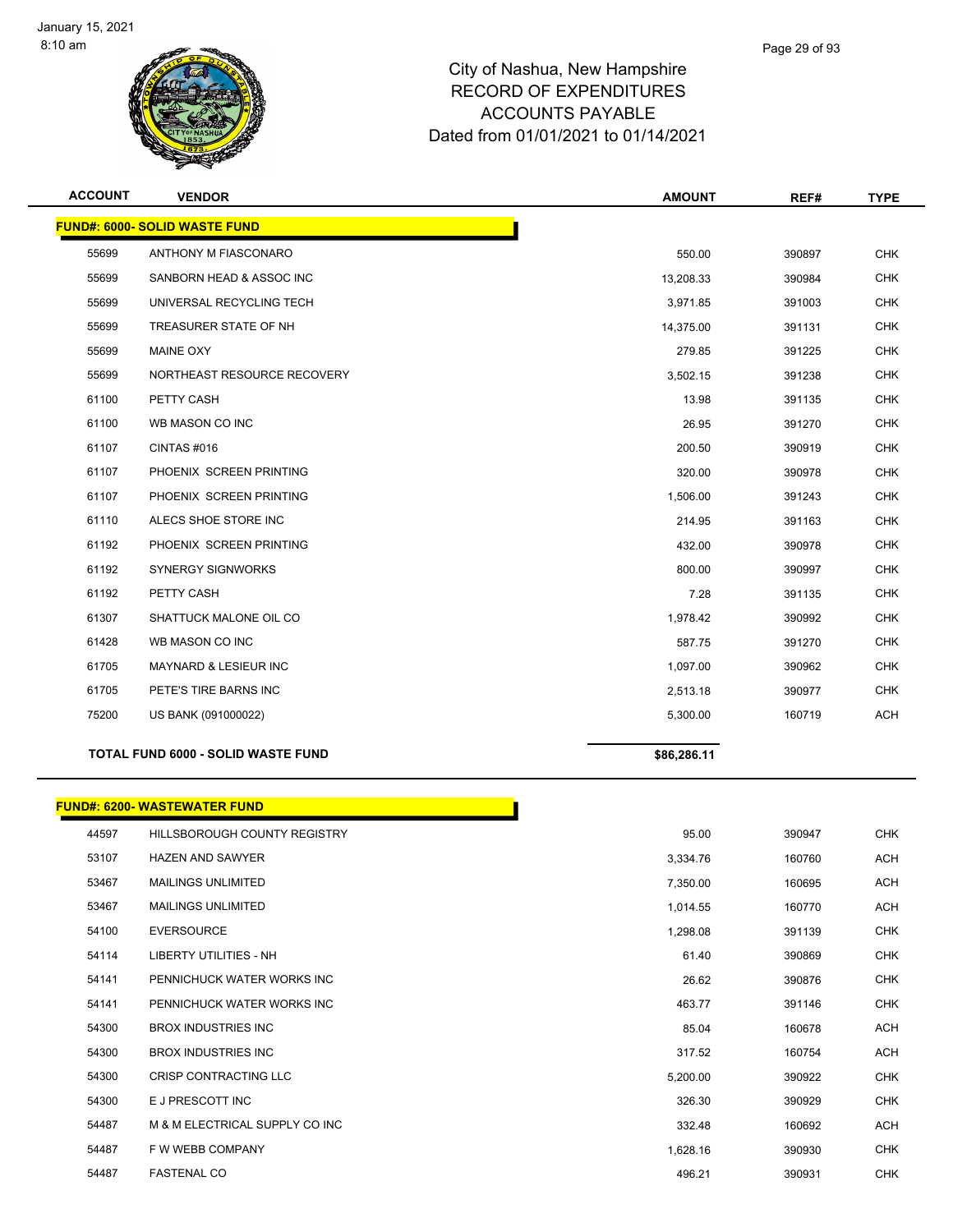

| <b>ACCOUNT</b> | <b>VENDOR</b>                             |               | <b>AMOUNT</b> | REF#   | <b>TYPE</b> |
|----------------|-------------------------------------------|---------------|---------------|--------|-------------|
|                | <b>FUND#: 6200- WASTEWATER FUND</b>       |               |               |        |             |
| 54487          | <b>GRAINGER</b>                           |               | 64.42         | 390939 | <b>CHK</b>  |
| 54487          | <b>HACH COMPANY</b>                       |               | 3,152.04      | 390941 | <b>CHK</b>  |
| 54487          | <b>HAJOCA CORPORATION</b>                 |               | 49.64         | 390943 | <b>CHK</b>  |
| 54487          | HUBER TECHNOLOGY INC                      |               | 247.57        | 390950 | <b>CHK</b>  |
| 54487          | <b>INSTRUMART</b>                         |               | 1,610.00      | 390952 | <b>CHK</b>  |
| 54487          | <b>VULCAN INDUSTRIES INC</b>              |               | 8,841.00      | 391007 | <b>CHK</b>  |
| 54487          | ATLANTIC FLUID TECHNOLOGY INC             |               | 2,152.73      | 391167 | <b>CHK</b>  |
| 54487          | <b>FASTENAL CO</b>                        |               | 18.59         | 391199 | <b>CHK</b>  |
| 54600          | M & M ELECTRICAL SUPPLY CO INC            |               | 43.44         | 160692 | <b>ACH</b>  |
| 54600          | <b>CUES INC</b>                           |               | 531.00        | 390923 | <b>CHK</b>  |
| 54600          | <b>SANEL NAPA</b>                         |               | 113.62        | 390986 | CHK         |
| 55109          | CONSOLIDATED COMMUNICATIONS               |               | 88.30         | 390862 | <b>CHK</b>  |
| 55109          | <b>WINDSTREAM</b>                         |               | 4.76          | 390887 | <b>CHK</b>  |
| 55118          | VERIZON WIRELESS-342053899-003            |               | 120.03        | 390884 | <b>CHK</b>  |
| 55699          | JOHNSON CONTROLS INC                      |               | 4,556.19      | 160765 | <b>ACH</b>  |
| 55699          | CHEMSERVE ENVIRONMENTAL ANALYS            |               | 2,099.00      | 390916 | <b>CHK</b>  |
| 55699          | CUSTOM COMPUTER SPECIALIST INC            |               | 1,575.00      | 390925 | <b>CHK</b>  |
| 61107          | CINTAS#016                                |               | 295.93        | 390919 | <b>CHK</b>  |
| 61107          | ALECS SHOE STORE INC                      |               | 110.00        | 391163 | <b>CHK</b>  |
| 61149          | <b>HACH COMPANY</b>                       |               | 97.70         | 390941 | <b>CHK</b>  |
| 61149          | <b>HEALTH &amp; SAFETY SVCS UNLIMITED</b> |               | 180.00        | 390946 | <b>CHK</b>  |
| 61149          | <b>VWR INTERNATIONAL</b>                  |               | 91.26         | 391269 | <b>CHK</b>  |
| 61156          | <b>BORDEN &amp; REMINGTON CORP</b>        |               | 3,477.21      | 160677 | <b>ACH</b>  |
| 61299          | <b>FASTENAL CO</b>                        |               | 304.24        | 390931 | <b>CHK</b>  |
| 61299          | <b>GRAINGER</b>                           |               | 240.00        | 390939 | <b>CHK</b>  |
| 61299          | <b>SANEL NAPA</b>                         |               | 64.40         | 390986 | CHK         |
| 61299          | ARCSOURCE INC                             |               | 33.56         | 391166 | <b>CHK</b>  |
| 61299          | <b>FASTENAL CO</b>                        |               | 434.47        | 391199 | <b>CHK</b>  |
| 61300          | GLOBAL MONTELLO GROUP CORP                |               | 627.99        | 390938 | <b>CHK</b>  |
| 61428          | <b>FASTENAL CO</b>                        |               | 738.95        | 390931 | <b>CHK</b>  |
| 61428          | <b>FASTENAL CO</b>                        |               | 197.50        | 391199 | <b>CHK</b>  |
| 81200          | <b>WRIGHT-PIERCE</b>                      | 2047.69.19.30 | 27,376.97     | 160704 | <b>ACH</b>  |
| 81700          | <b>HAZEN AND SAWYER</b>                   | 1040.69.15.30 | 6,489.76      | 160760 | <b>ACH</b>  |
| 81700          | KENYON PIPELINE INSPECTION LLC            | 1052.69.20.30 | 142,402.88    | 160688 | <b>ACH</b>  |
| 81700          | <b>WRIGHT-PIERCE</b>                      | 1054.69.19.30 | 12,714.54     | 160704 | <b>ACH</b>  |
| 81700          | <b>WRIGHT-PIERCE</b>                      | 2035.69.16.30 | 12,984.01     | 160704 | <b>ACH</b>  |
| 81700          | HAZEN AND SAWYER                          | 2038.69.19.30 | 73,186.28     | 160760 | <b>ACH</b>  |
| 81700          | <b>WRIGHT-PIERCE</b>                      | 2041.69.17.30 | 8,470.00      | 160704 | <b>ACH</b>  |
| 81700          | <b>WRIGHT-PIERCE</b>                      | 2041.69.17.30 | 9,508.03      | 160713 | <b>ACH</b>  |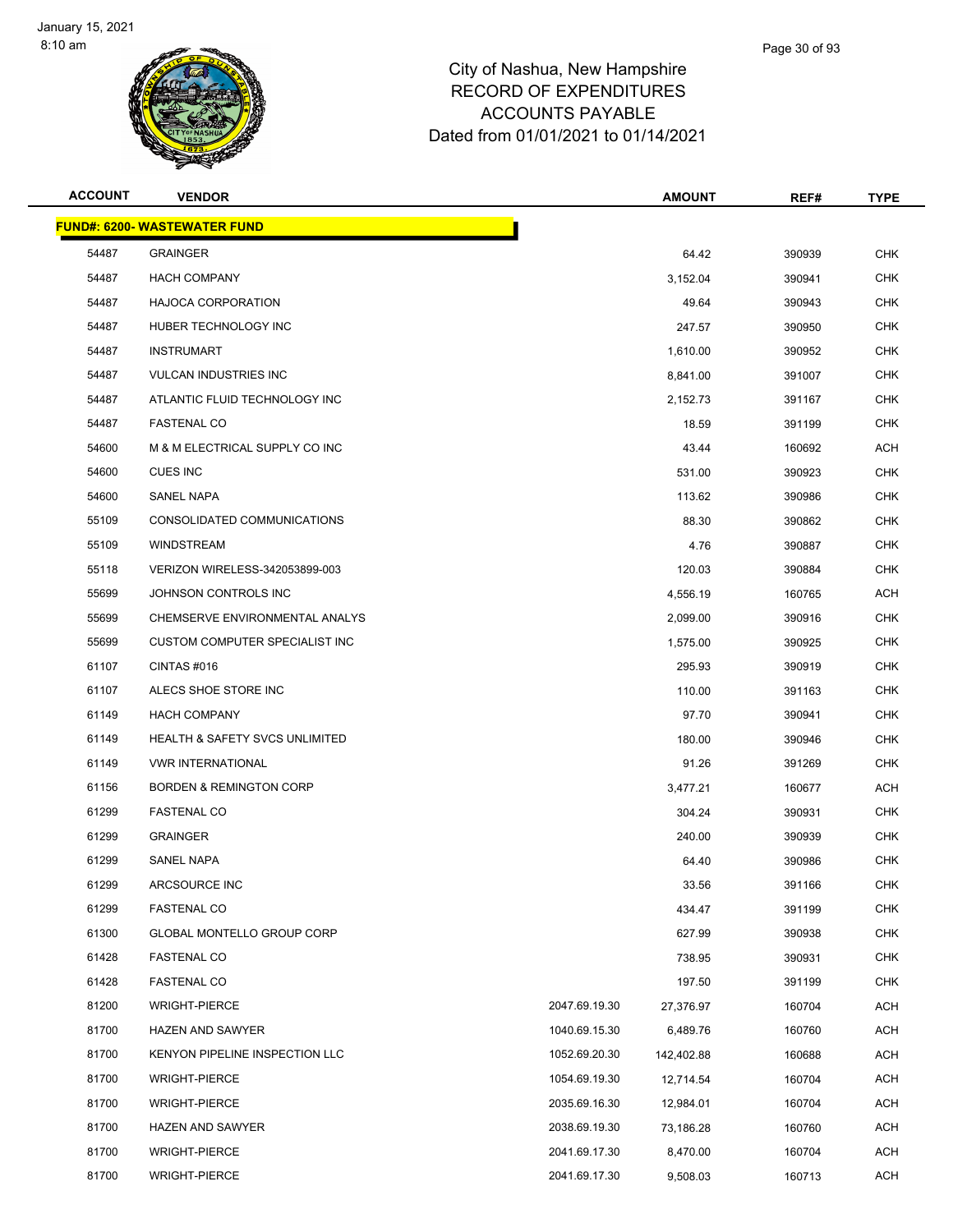| <b>ACCOUNT</b> | <b>VENDOR</b>                                    | <b>AMOUNT</b>   | REF#   | TYPE       |
|----------------|--------------------------------------------------|-----------------|--------|------------|
|                | <b>TOTAL FUND 6200 - WASTEWATER FUND</b>         | \$347,322.90    |        |            |
|                | <b>FUND#: 6500- PROPERTY &amp; CASUALTY FUND</b> |                 |        |            |
| 54267          | TREASURER STATE OF NH                            | 200.00          | 390879 | <b>CHK</b> |
| 59207          | APPLE NASHUA LLC                                 | 518.08          | 391107 | CHK        |
| 59207          | <b>BRIGHAM &amp; WOMENS PHYSICIANS</b>           | 939.00          | 391108 | <b>CHK</b> |
| 59207          | THE BRIGHAM AND WOMEN'S                          | 1,386.95        | 391109 | <b>CHK</b> |
| 59207          | <b>CENTER FOR OCCUPATIONAL</b>                   | 1,322.82        | 391110 | <b>CHK</b> |
| 59207          | <b>COREY MCCORMACK</b>                           | 237.47          | 391111 | <b>CHK</b> |
| 59207          | DARTMOUTH HITCHCOCK CLINIC                       | 357.00          | 391112 | CHK        |
| 59207          | FOUR SEASONS ORTHOPEDIC CENTER                   | 1,326.75        | 391113 | <b>CHK</b> |
| 59207          | <b>KARL GERHARD</b>                              | 89.24           | 391114 | <b>CHK</b> |
| 59207          | <b>HEALTHLIFE PHARMACY SERVICES</b>              | 142.41          | 391115 | <b>CHK</b> |
| 59207          | NASHUA RADIOLOGY PA                              | 75.00           | 391116 | <b>CHK</b> |
| 59207          | NORTHEAST REHABILITATION HOSP                    | 612.00          | 391117 | <b>CHK</b> |
| 59207          | ORTHOPEDIC PHYSICAL THERAPY                      | 950.00          | 391118 | <b>CHK</b> |
| 59207          | ST JOSEPH HOSPITAL                               | 479.00          | 391120 | <b>CHK</b> |
| 59207          | STONERIVER PHARMACY SOLUTIONS                    | 15,382.06       | 391121 | <b>CHK</b> |
| 59207          | THE BRIGHAM AND WOMEN'S                          | 3,677.91        | 391369 | <b>CHK</b> |
| 59207          | <b>JONATHAN COLBY</b>                            | 33.29           | 391371 | <b>CHK</b> |
| 59207          | CONCORD ORTHOPEDICS PA                           | 181.00          | 391372 | <b>CHK</b> |
| 59207          | <b>CPTE NASHUA</b>                               | 2,470.00        | 391373 | <b>CHK</b> |
| 59207          | DEVINE MILLIMET & BRANCH PA                      | 3,919.45        | 391374 | <b>CHK</b> |
| 59207          | <b>FOUR SEASONS ORTHOPEDIC CENTER</b>            | 4,026.75        | 391375 | <b>CHK</b> |
| 59207          | INJURED WORKERS PHARMACY LLC                     | 340.39          | 391377 | <b>CHK</b> |
| 59207          | NORTHEAST REHABILITATION HOSP                    | 306.00          | 391378 | <b>CHK</b> |
| 59207          | PERFORMANCE REHAB INC                            | 765.00          | 391379 | <b>CHK</b> |
| 59207          | SO NH REGIONAL MEDICAL CENTER                    | 1,319.02        | 391380 | <b>CHK</b> |
| 59207          | ST JOSEPH HOSPITAL                               | 1,046.00        | 391381 | <b>CHK</b> |
| 59207          | STONERIVER PHARMACY SOLUTIONS                    | 714.12          | 391382 | CHK        |
| 59207          | VRS DISABILITY MANAGEMENT                        | 635.89          | 391383 | <b>CHK</b> |
| 59250          | SERVPRO OF MARLBORO/CONCORD                      | 11,702.32       | 391106 | <b>CHK</b> |
| 59275          | SENECA INSURANCE COMPANY INC                     | 108,562.00      | 391105 | <b>CHK</b> |
| 59275          | <b>BIANCA SOUCY</b>                              | 4,819.20        | 391119 | <b>CHK</b> |
| 59275          | <b>BROADSIDE COLLISION LLC</b>                   | 1,634.82        | 391370 | CHK        |
| 59275          | <b>ILLG AUTOMOTIVE CORP</b>                      | 3,114.50        | 391376 | <b>CHK</b> |
| 68360          | HW STAFFING SOLUTIONS                            | 128<br>1,847.22 | 391214 | <b>CHK</b> |
| 68365          | ADVANCED WORKPLACE STRATEGIES                    | 148.50          | 160750 | ACH        |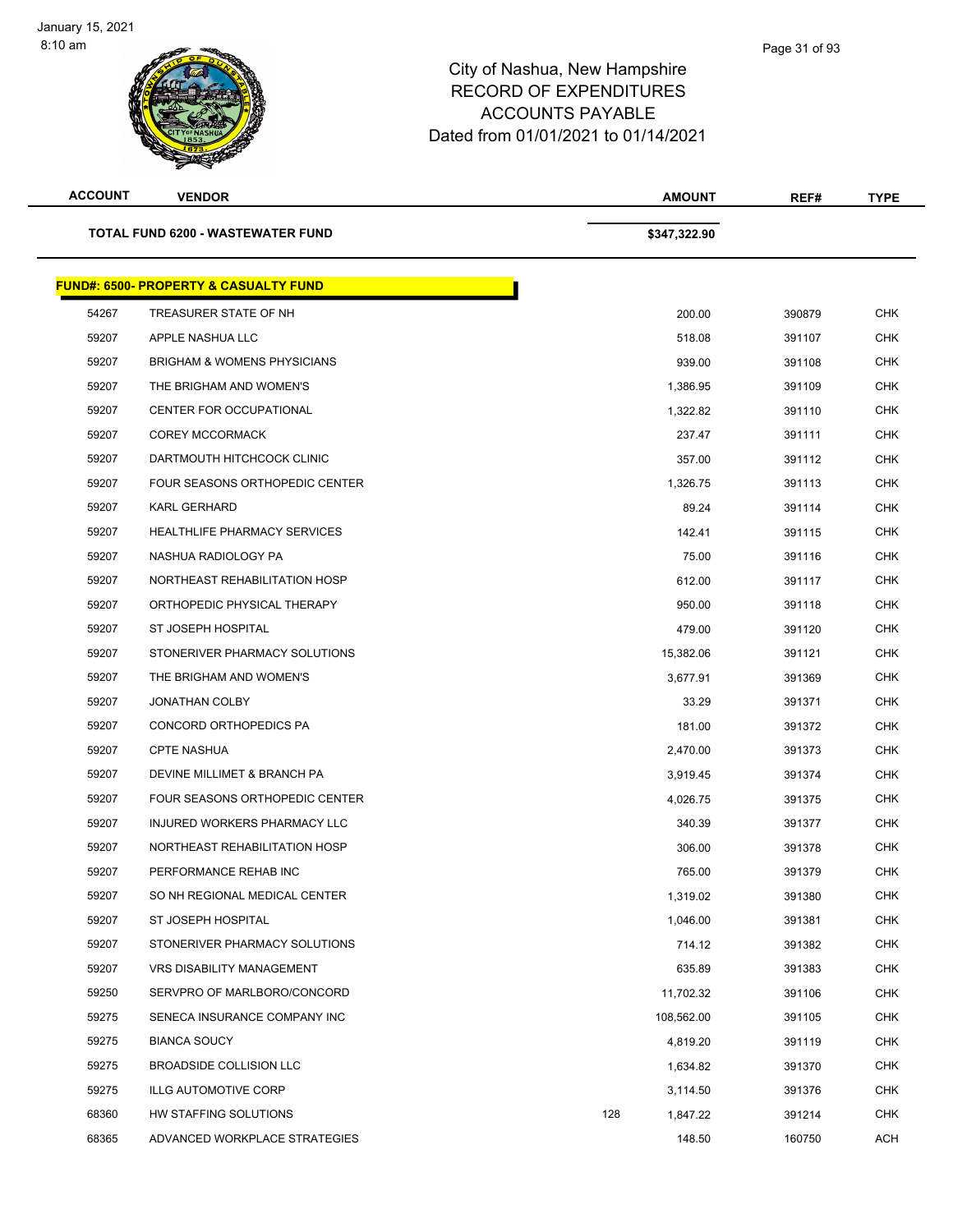| <b>ACCOUNT</b> | <b>VENDOR</b>                                           | <b>AMOUNT</b>         |  | REF#   | <b>TYPE</b> |
|----------------|---------------------------------------------------------|-----------------------|--|--------|-------------|
|                | <b>TOTAL FUND 6500 - PROPERTY &amp; CASUALTY FUND</b>   | \$175,281.16          |  |        |             |
|                | <b>FUND#: 6600- BENEFITS SELF INSURANCE FUND</b>        |                       |  |        |             |
| 21500          | <b>ITT HARTFORD</b>                                     | 38,922.55             |  | 160650 | <b>ACH</b>  |
| 21503          | <b>ITT HARTFORD</b>                                     | 9,234.42              |  | 160650 | <b>ACH</b>  |
| 21504          | <b>ITT HARTFORD</b>                                     | 2,993.66              |  | 160650 | <b>ACH</b>  |
| 21516          | BOSTON MUTUAL LIFE INSURANCE                            | 5,614.37              |  | 160649 | ACH         |
| 21520          | COLONIAL LIFE AND ACCIDENT INS                          | 793.20                |  | 160654 | <b>ACH</b>  |
| 21520          | COLONIAL LIFE AND ACCIDENT INS                          | 1,689.08              |  | 160722 | <b>ACH</b>  |
| 21545          | <b>ALLEGIANT CARE</b>                                   | 45,668.00             |  | 160711 | <b>ACH</b>  |
| 45676          | ANTHEM BCBS OF NE                                       | (4,249.94)            |  | 160675 | <b>ACH</b>  |
| 45676          | ANTHEM BCBS OF NE                                       | (5, 157.76)           |  | 160752 | <b>ACH</b>  |
| 52815          | ANTHEM BCBS OF NE                                       | 4,872.00              |  | 160752 | <b>ACH</b>  |
| 59165          | ANTHEM BCBS OF NE                                       | 100,416.16            |  | 160752 | <b>ACH</b>  |
| 59500          | CONDUENT HR SERVICES, LLC                               | 1,782.00              |  | 160717 | <b>ACH</b>  |
| 59500          | ANTHEM BCBS OF NE                                       | 94,014.21             |  | 160752 | <b>ACH</b>  |
| 59507          | ANTHEM BCBS OF NE                                       | 215,423.63            |  | 160675 | ACH         |
| 59507          | ANTHEM BCBS OF NE                                       | 323,196.37            |  | 160752 | <b>ACH</b>  |
| 59507          | ANTHEM BCBS OF NE                                       | 406,287.47            |  | 160675 | <b>ACH</b>  |
| 59507          | ANTHEM BCBS OF NE                                       | 451,854.95            |  | 160752 | <b>ACH</b>  |
| 59507          | ANTHEM BCBS OF NE                                       | 26,247.42             |  | 160675 | <b>ACH</b>  |
| 59507          | ANTHEM BCBS OF NE                                       | 33,183.94             |  | 160752 | <b>ACH</b>  |
| 59525          | NORTHEAST DELTA DENTAL                                  | 97,100.95             |  | 160778 | <b>ACH</b>  |
| 59600          | MDX MEDICAL INC                                         | 5,182.36              |  | 160773 | <b>ACH</b>  |
| 61235          | <b>BRAND ADVANTAGE GROUP</b>                            | 400.00                |  | 391179 | <b>CHK</b>  |
|                | TOTAL FUND 6600 - BENEFITS SELF INSURANCE FUND          | \$1,855,469.04        |  |        |             |
|                | <b>FUND#: 7026- CAPITAL EQUIPMENT RESERVE FUND</b>      |                       |  |        |             |
| 81500          | <b>MHQ INC</b>                                          | CERF50.21<br>(95.00)  |  | 160697 | <b>ACH</b>  |
| 81500          | <b>MOTOROLA SOLUTIONS INC</b>                           | CERF50.21<br>2,364.84 |  | 160775 | ACH         |
|                | <b>TOTAL FUND 7026 - CAPITAL EQUIPMENT RESERVE FUND</b> | \$2,269.84            |  |        |             |
|                | <b>FUND#: 7052- MINE FALLS PARK ETF</b>                 |                       |  |        |             |
| 54280          | PENNICHUCK WATER WORKS INC                              | 407.48                |  | 390876 | <b>CHK</b>  |
|                | <b>TOTAL FUND 7052 - MINE FALLS PARK ETF</b>            | \$407.48              |  |        |             |
|                | FUND#: 7506- ETF CONTRIB-WOODLAWN CEMETERY              |                       |  |        |             |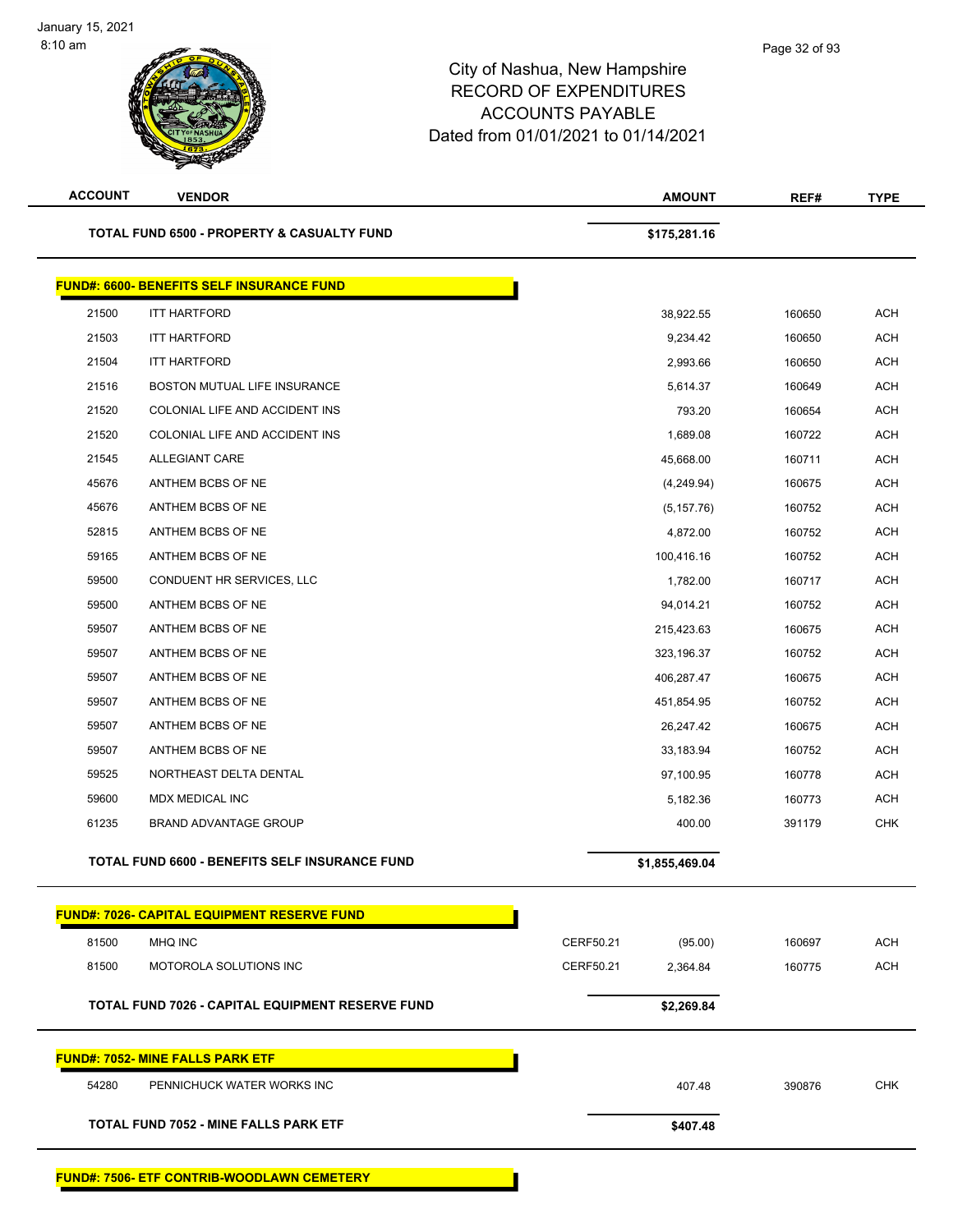

| <b>ACCOUNT</b> | <b>VENDOR</b>                                        |         | <b>AMOUNT</b> | REF#   | <b>TYPE</b> |
|----------------|------------------------------------------------------|---------|---------------|--------|-------------|
|                | <b>FUND#: 7506- ETF CONTRIB-WOODLAWN CEMETERY</b>    |         |               |        |             |
| 61299          | <b>HARDY DORIC INC</b>                               |         | 585.00        | 390944 | <b>CHK</b>  |
| 81200          | ROGER BLAIS GENERAL CONTRACTOR                       |         | 2,374.00      | 391247 | <b>CHK</b>  |
|                | TOTAL FUND 7506 - ETF CONTRIB-WOODLAWN CEMETERY      |         | \$2,959.00    |        |             |
|                | <b>FUND#: 7565- SCHOOL RELATED PROGRAMS-ETF</b>      |         |               |        |             |
| 61135          | WB MASON CO INC                                      |         | 2,144.87      | 391092 | <b>CHK</b>  |
| 71221          | HP INC                                               |         | 2,518.00      | 391307 | <b>CHK</b>  |
|                | <b>TOTAL FUND 7565 - SCHOOL RELATED PROGRAMS-ETF</b> |         | \$4,662.87    |        |             |
|                | <b>FUND#: 8007- EDGEWOOD CEMETERY PERP-CARE</b>      |         |               |        |             |
| 10640          | TD BANK                                              |         | 11,600.00     | 391257 | <b>CHK</b>  |
|                | <b>TOTAL FUND 8007 - EDGEWOOD CEMETERY PERP-CARE</b> |         | \$11,600.00   |        |             |
|                | <b>FUND#: 8014- SUBURBAN CEMETERY PERP-CARE</b>      |         |               |        |             |
| 10628          | TD BANK                                              |         | 2,000.00      | 391256 | <b>CHK</b>  |
|                | <b>TOTAL FUND 8014 - SUBURBAN CEMETERY PERP-CARE</b> |         | \$2,000.00    |        |             |
|                | <b>FUND#: 8028- WOODLAWN CEMETERY PERP-CARE</b>      |         |               |        |             |
| 10672          | NATIONAL FINANCIAL SERVICE LLC                       |         | 15,916.00     | 391144 | <b>CHK</b>  |
|                | TOTAL FUND 8028 - WOODLAWN CEMETERY PERP-CARE        |         | \$15,916.00   |        |             |
|                | <b>FUND#: 8063- LIBRARY-HENRY STEARNS FUND</b>       |         |               |        |             |
| 61807          | <b>BAKER &amp; TAYLOR</b>                            |         | 139.66        | 391173 | <b>CHK</b>  |
|                | TOTAL FUND 8063 - LIBRARY-HENRY STEARNS FUND         |         | \$139.66      |        |             |
|                | <b>FUND#: 8400- AGENCY-DEVELOPER ESCROWS</b>         |         |               |        |             |
| 21730          | MACURA EXCAVATION LLC                                | DL-5365 | 500.00        | 391224 | <b>CHK</b>  |
| 21730          | <b>MEARS GROUP INC</b>                               | DL-5376 | 500.00        | 391230 | <b>CHK</b>  |
|                | <b>TOTAL FUND 8400 - AGENCY-DEVELOPER ESCROWS</b>    |         | \$1,000.00    |        |             |
|                | <u>FUND#: 8676- EDGEWOOD-CAMILLE M COTE</u>          |         |               |        |             |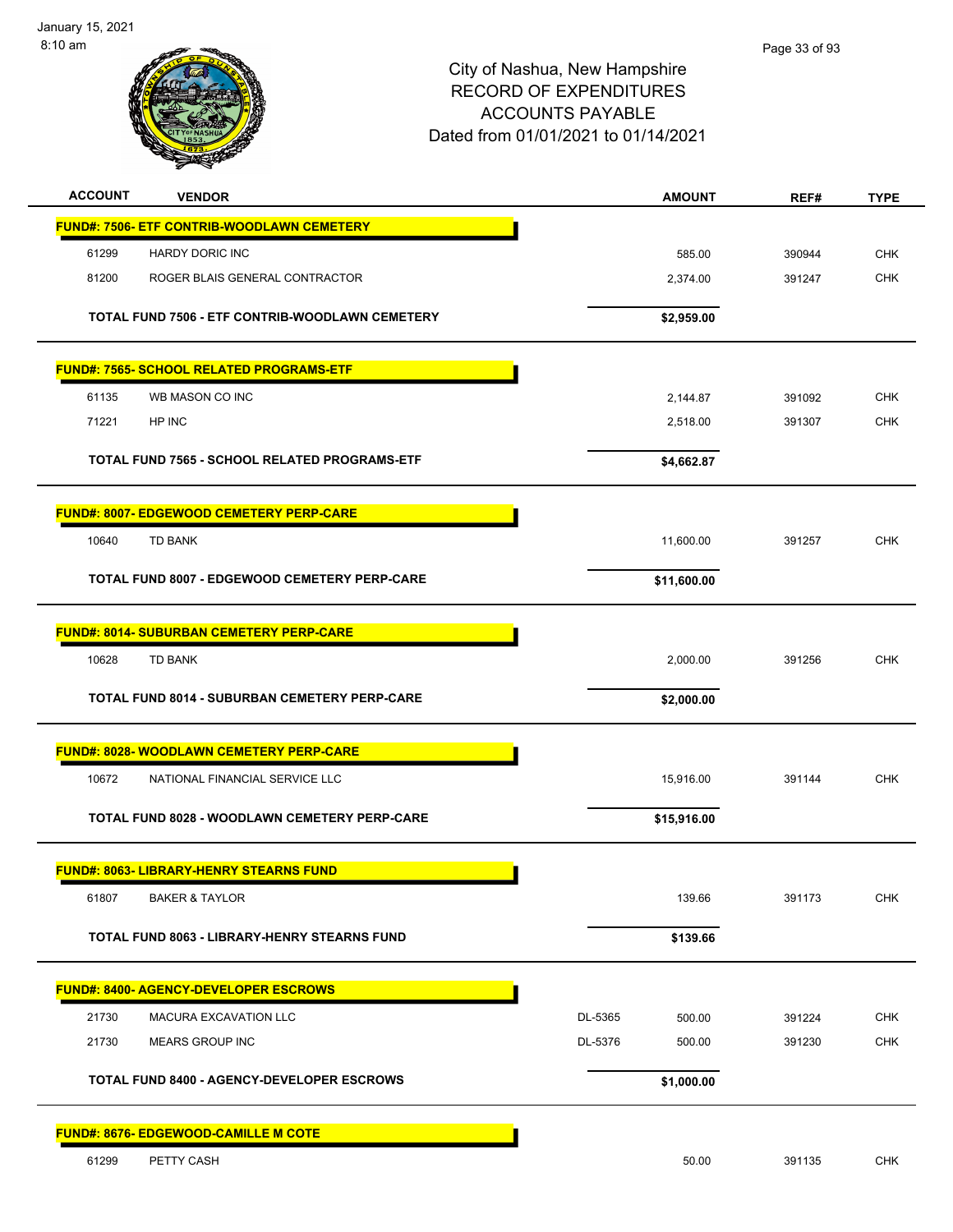| January 15, 2021<br>$8:10 \text{ am}$ |                                                  | City of Nashua, New Hampshire<br><b>RECORD OF EXPENDITURES</b><br><b>ACCOUNTS PAYABLE</b><br>Dated from 01/01/2021 to 01/14/2021 | Page 34 of 93 |             |
|---------------------------------------|--------------------------------------------------|----------------------------------------------------------------------------------------------------------------------------------|---------------|-------------|
| <b>ACCOUNT</b>                        | <b>VENDOR</b>                                    | <b>AMOUNT</b>                                                                                                                    | REF#          | <b>TYPE</b> |
|                                       | <b>TOTAL FUND 8676 - EDGEWOOD-CAMILLE M COTE</b> | \$50.00                                                                                                                          |               |             |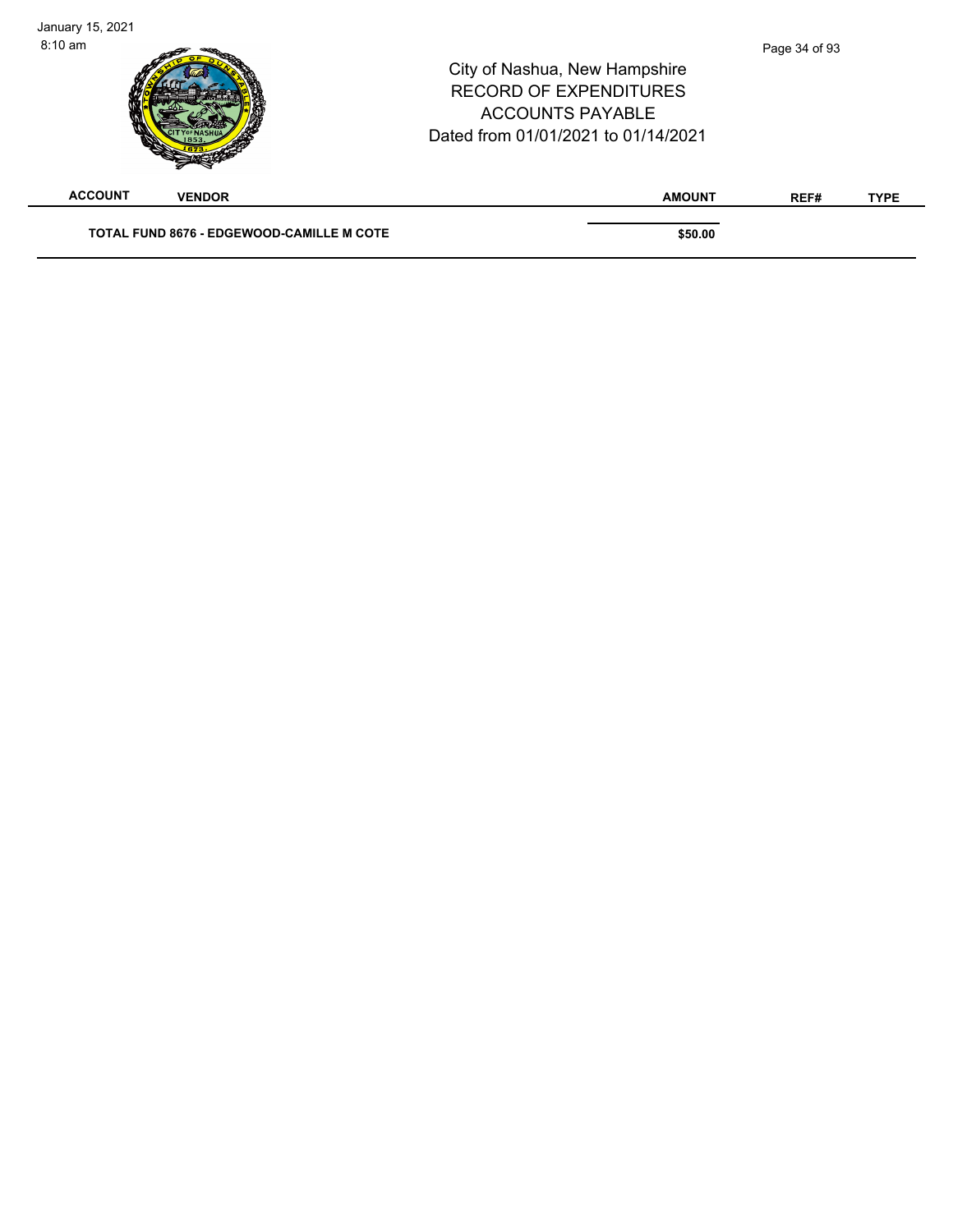

| <b>ACCOUNT</b> | <b>VENDOR</b> |                                        | <b>AMOUNT</b><br>REF# | <b>TYPE</b> |
|----------------|---------------|----------------------------------------|-----------------------|-------------|
|                |               | <b>EXPENDITURE SUMMARY BY FUND</b>     | <b>AMOUNT</b>         |             |
|                | 1000          | <b>GENERAL FUND</b>                    | 4,070,125.64          |             |
|                | 1001          | <b>GF-CAPITAL IMPROVEMENTS</b>         | 4,747.63              |             |
|                | 1010          | <b>GF-PRIOR YEAR ENC &amp; ESCROWS</b> | 43,857.25             |             |
|                | 2201          | DRIVERS EDUCATION FUND                 | 162.25                |             |
|                | 2505          | PEG ACCESS CHANNELS FUND               | 21,588.28             |             |
|                | 2506          | HUNT BLDG FACILITY RENTAL FUND         | 849.64                |             |
|                | 2510          | PENNICHUCK BOND FUND                   | 6,228,295.77          |             |
|                | 3035          | FEMA DISASTER ASSIST GRANTS            | 888.00                |             |
|                | 3050          | POLICE GRANTS FUND                     | 13,963.75             |             |
|                | 3068          | COMMUNITY SERVICES GRANTS FUND         | 2,411.59              |             |
|                | 3070          | <b>COMMUNITY HEALTH GRANTS FUND</b>    | 3,752.96              |             |
|                | 3080          | COMMUNITY DEVELOPMENT GRANTS           | 1,100.00              |             |
|                | 3090          | URBAN PROGRAM GRANTS FUND              | 29,486.20             |             |
|                | 3120          | <b>TRANSIT GRANTS FUND</b>             | 12,808.88             |             |
|                | 3800          | <b>SCHOOL GRANTS FUND</b>              | 204,036.09            |             |
|                | 4025          | DOJ DRUG FORFEITURE FUND               | 11,591.29             |             |
|                | 4053          | FIRE REGIONAL HAZMAT FUND              | 2,938.59              |             |
|                | 4080          | NASHUA CONSERVATION FUND               | 1,545.00              |             |
|                | 4085          | RIVERFRONT PROMENADE TIF FUND          | 120,895.55            |             |
|                | 4090          | LIB-LOST/DAMAGED BOOK FINES            | 279.82                |             |
|                | 4610          | ECON DEV-BROWNFIELDS RLF               | 350.00                |             |
|                | 5005          | CAP PROJECTS-GEN GOVT                  | 33,182.00             |             |
|                | 5050          | CAP PROJECTS-COMMUNICATIONS            | 49,596.00             |             |
|                | 5060          | CAPITAL PROJECTS-COMM HEALTH           | 244,855.47            |             |
|                | 5090          | CAPITAL PROJECTS-HYDROELECTRIC         | 14,198.42             |             |
|                | 5100          | CAP PROJECTS-ECONOMIC DEV              | 27,158.32             |             |
|                | 5200          | CAPITAL PROJECTS-PUBLIC WORKS          | 230,901.72            |             |
|                | 5700          | CAP PROJECTS-BROAD ST PARKWAY          | 554.16                |             |
|                | 6000          | SOLID WASTE FUND                       | 86,286.11             |             |
|                | 6200          | WASTEWATER FUND                        | 347,322.90            |             |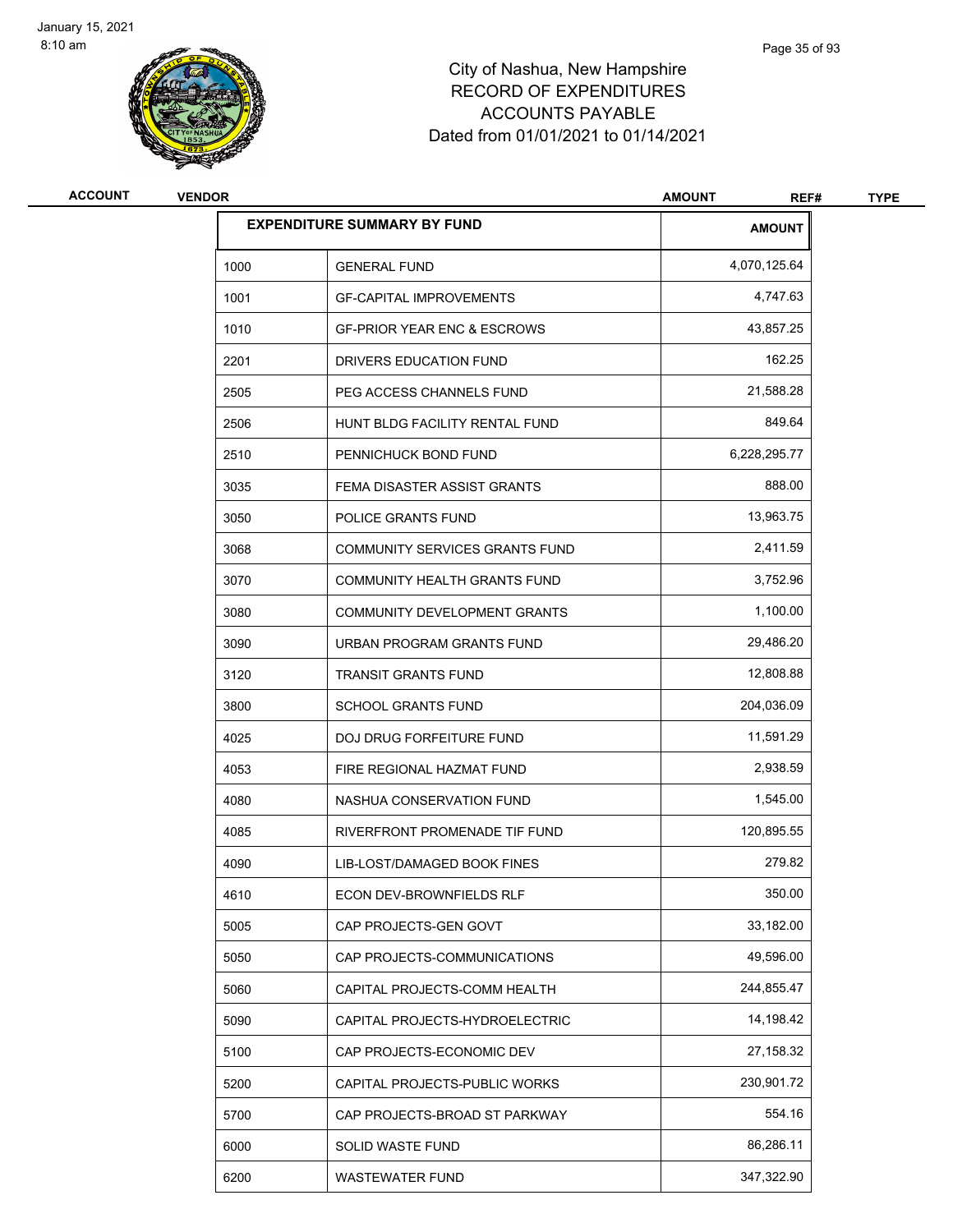

| ACCOUNT | <b>VENDOR</b> |                                    | <b>AMOUNT</b><br>REF# | <b>TYPE</b> |
|---------|---------------|------------------------------------|-----------------------|-------------|
|         |               |                                    | <b>AMOUNT</b>         |             |
|         | 6500          | PROPERTY & CASUALTY FUND           | 175,281.16            |             |
|         | 6600          | BENEFITS SELF INSURANCE FUND       | 1,855,469.04          |             |
|         | 7026          | CAPITAL EQUIPMENT RESERVE FUND     | 2,269.84              |             |
|         | 7052          | MINE FALLS PARK ETF                | 407.48                |             |
|         | 7506          | ETF CONTRIB-WOODLAWN CEMETERY      | 2,959.00              |             |
|         | 7565          | <b>SCHOOL RELATED PROGRAMS-ETF</b> | 4,662.87              |             |
|         | 8007          | EDGEWOOD CEMETERY PERP-CARE        | 11,600.00             |             |
|         | 8014          | SUBURBAN CEMETERY PERP-CARE        | 2,000.00              |             |
|         | 8028          | WOODLAWN CEMETERY PERP-CARE        | 15,916.00             |             |
|         | 8063          | <b>LIBRARY-HENRY STEARNS FUND</b>  | 139.66                |             |
|         | 8400          | AGENCY-DEVELOPER ESCROWS           | 1,000.00              |             |
|         | 8676          | EDGEWOOD-CAMILLE M COTE            | 50.00                 |             |
|         | <b>TOTAL:</b> |                                    | 13,881,484.33         |             |
|         |               |                                    |                       |             |

Page 36 of 93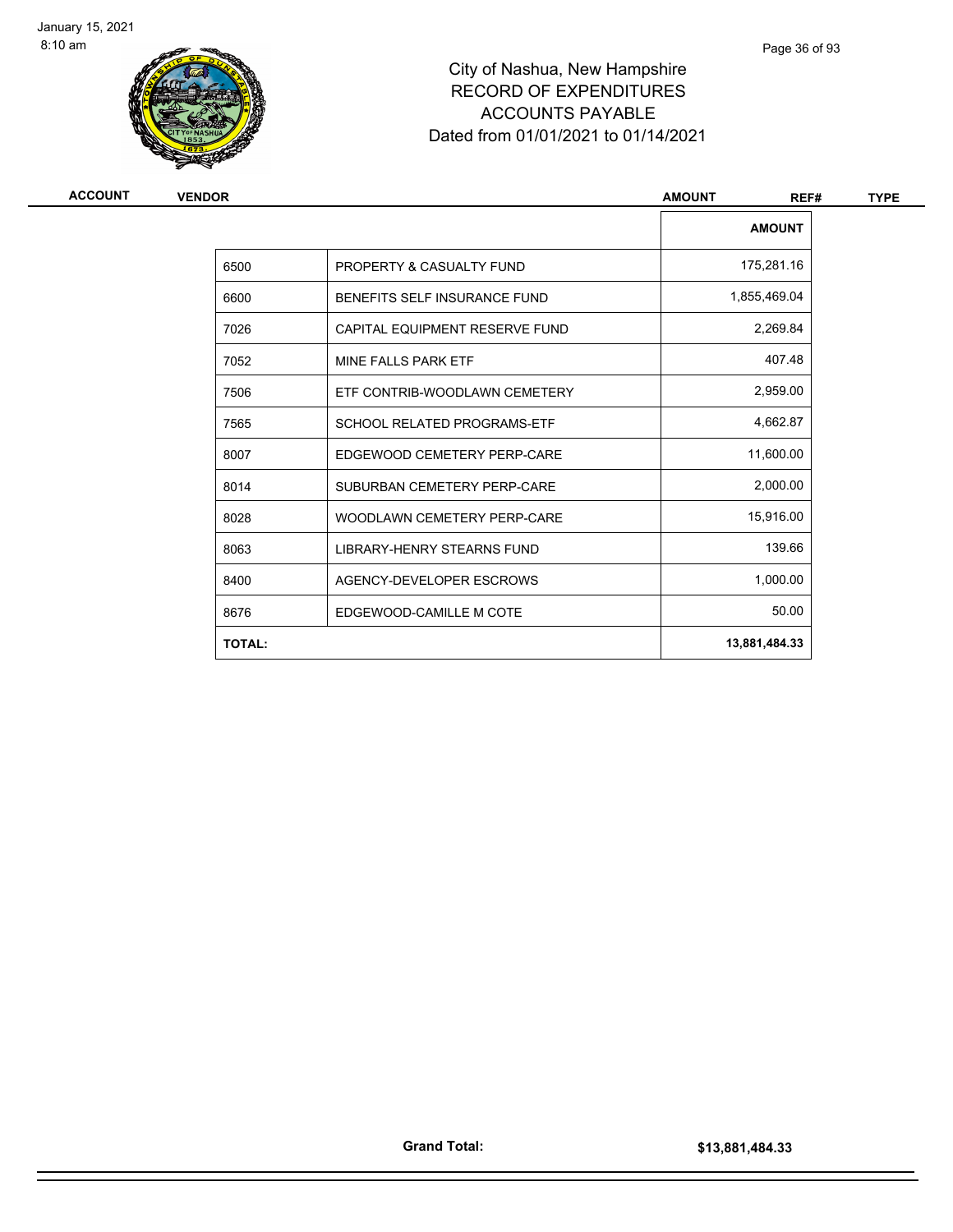

Page 37 of 93

| <b>RESERVE</b> |                                      |                                |                                          |               |
|----------------|--------------------------------------|--------------------------------|------------------------------------------|---------------|
|                | <b>PAY DATE</b>                      | <b>ACCOUNT</b>                 | <b>DESCRIPTION</b>                       | <b>AMOUNT</b> |
|                | <b>FUND#: 1000 - GENERAL FUND</b>    |                                |                                          |               |
|                |                                      |                                |                                          |               |
| 101            | <b>MAYOR</b>                         |                                |                                          |               |
|                | 1/7/21                               | 51100                          | CHIEF OF STAFF                           | 1,787.45      |
|                | 1/14/21                              | 51100                          | CHIEF OF STAFF                           | 1,787.45      |
|                | 1/7/21                               | 51100                          | COMMUNICATIONS & SPECIAL PRJ COORDINATOR | 938.90        |
|                | 1/14/21                              | 51100                          | COMMUNICATIONS & SPECIAL PRJ COORDINATOR | 938.90        |
|                | 1/7/21                               | 51100                          | <b>COMMUNICATIONS REPRESENTATIVE</b>     | 840.20        |
|                | 1/14/21                              | 51100                          | <b>COMMUNICATIONS REPRESENTATIVE</b>     | 840.20        |
|                | 1/7/21                               | 51100                          | CONSTITUENT SERVICES COORDINATOR         | 902.85        |
|                | 1/14/21                              | 51100                          | CONSTITUENT SERVICES COORDINATOR         | 902.85        |
|                | 1/7/21                               | 51500                          | <b>MAYOR</b>                             | 2,334.30      |
|                | 1/14/21                              | 51500                          | <b>MAYOR</b>                             | 2,334.30      |
|                | <b>TOTAL 101 - MAYOR</b>             |                                |                                          | \$13,607.40   |
| 102            | <b>BOARD OF ALDERMEN</b>             |                                |                                          |               |
|                | 1/7/21                               | 51100                          | LEGISLATIVE AFFAIRS MANAGER              | 1,673.10      |
|                | 1/14/21                              | 51100                          | LEGISLATIVE AFFAIRS MANAGER              | 1,673.10      |
|                | 1/7/21                               | 51200                          | LEGISLATIVE TRANSCRIPTION SPEC           | 477.46        |
|                | 1/14/21                              | 51200                          | LEGISLATIVE TRANSCRIPTION SPEC           | 374.48        |
|                | <b>TOTAL 102 - BOARD OF ALDERMEN</b> |                                |                                          | \$4,198.14    |
| 103            | LEGAL                                |                                |                                          |               |
|                | 1/7/21                               | 51100                          | <b>CORPORATION COUNSEL</b>               | 2,714.65      |
|                | 1/14/21                              | 51100                          | <b>CORPORATION COUNSEL</b>               | 2,714.65      |
|                | 1/7/21                               | 51100                          | DEPUTY CORPORATION COUNSEL               | 4,609.65      |
|                | 1/14/21                              | 51100                          | DEPUTY CORPORATION COUNSEL               | 4,609.65      |
|                | 1/7/21                               | 51100                          | <b>LEGAL ASSISTANT</b>                   | 2,143.70      |
|                | 1/14/21                              | 51100                          | <b>LEGAL ASSISTANT</b>                   | 2,143.70      |
|                | 1/7/21                               | 51100                          | RIGHT TO KNOW COORDINATOR                | 1,350.50      |
|                | 1/14/21                              | 51100                          | RIGHT TO KNOW COORDINATOR                | 1,350.50      |
|                | 1/7/21                               | 51300                          | <b>LEGAL ASSISTANT</b>                   | 10.37         |
|                | <b>TOTAL 103 - LEGAL</b>             |                                |                                          | \$21,647.37   |
|                |                                      |                                |                                          |               |
| 106            |                                      | <b>ADMINISTRATIVE SERVICES</b> |                                          |               |
|                | 1/7/21                               | 51100                          | ADMINISTRATIVE ASSISTANT I               | 778.65        |
|                | 1/14/21                              | 51100                          | ADMINISTRATIVE ASSISTANT I               | 778.65        |
|                | 1/7/21                               | 51100                          | ADMINISTRATIVE SERVICES DIRECTOR         | 2,144.95      |
|                | 1/14/21                              | 51100                          | ADMINISTRATIVE SERVICES DIRECTOR         | 2,144.95      |
|                | 1/7/21                               | 51100                          | <b>CHIEF ASSESSOR</b>                    | 2,286.60      |
|                | 1/14/21                              | 51100                          | CHIEF ASSESSOR                           | 2,286.60      |
|                | 1/7/21                               | 51100                          | <b>GRANT WRITER</b>                      | 697.15        |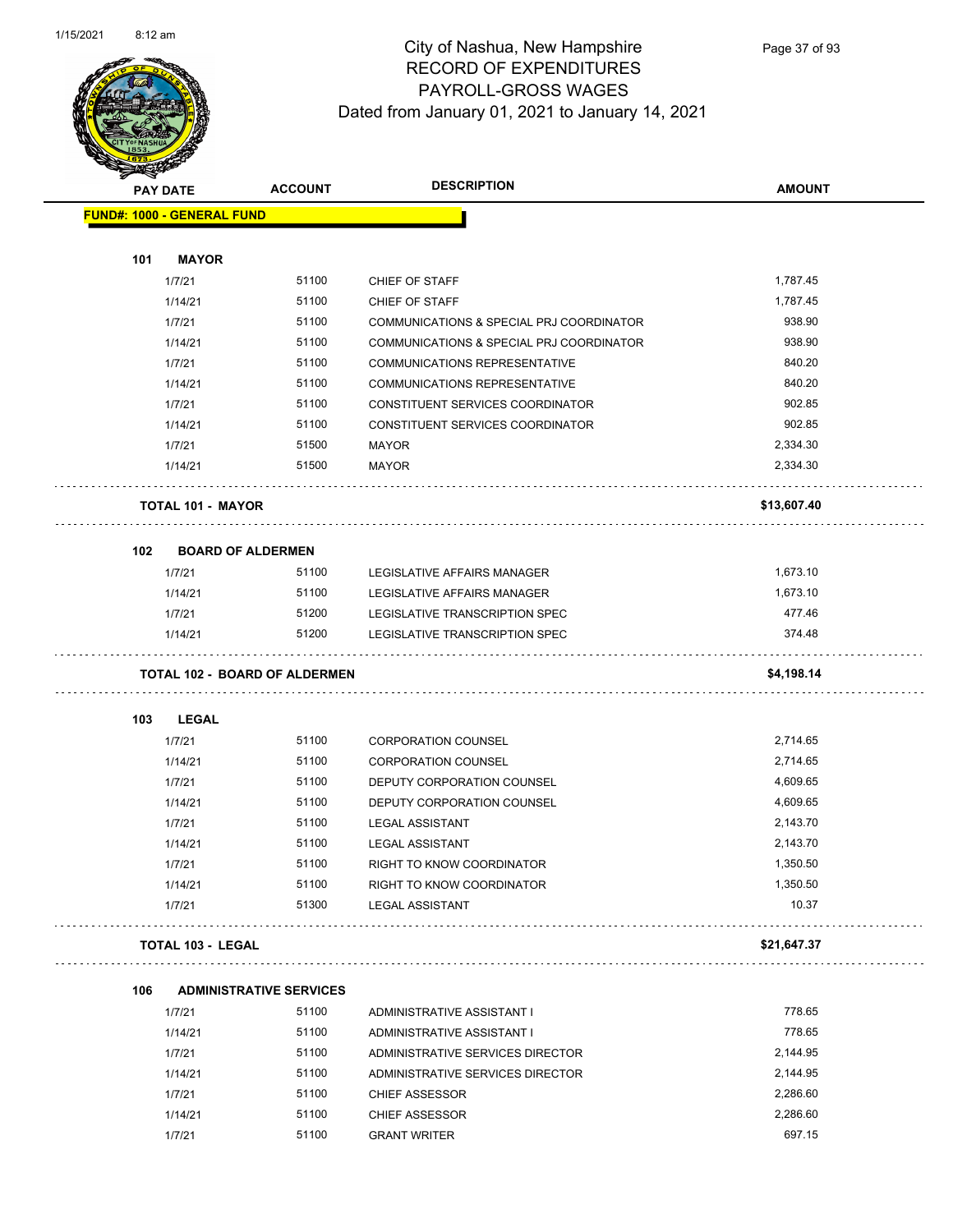| 1/15/2021 | $8:13$ am |                                   |                                                  | City of Nashua, New Hampshire<br><b>RECORD OF EXPENDITURES</b><br>PAYROLL-GROSS WAGES<br>Dated from January 01, 2021 to January 14, 2021 | Page 38 of 93        |
|-----------|-----------|-----------------------------------|--------------------------------------------------|------------------------------------------------------------------------------------------------------------------------------------------|----------------------|
|           |           | <b>PAY DATE</b>                   | <b>ACCOUNT</b>                                   | <b>DESCRIPTION</b>                                                                                                                       | <b>AMOUNT</b>        |
|           |           | <b>FUND#: 1000 - GENERAL FUND</b> |                                                  |                                                                                                                                          |                      |
|           |           |                                   |                                                  |                                                                                                                                          |                      |
|           | 106       |                                   | <b>ADMINISTRATIVE SERVICES</b>                   |                                                                                                                                          |                      |
|           |           | 1/14/21                           | 51100                                            | <b>GRANT WRITER</b>                                                                                                                      | 697.15               |
|           |           |                                   | <b>TOTAL 106 - ADMINISTRATIVE SERVICES</b>       |                                                                                                                                          | \$11,814.70          |
|           |           |                                   |                                                  |                                                                                                                                          |                      |
|           | 107       | <b>CITY CLERK</b>                 |                                                  |                                                                                                                                          |                      |
|           |           | 1/7/21                            | 51100                                            | ACTING DEPUTY CITY CLERK                                                                                                                 | 953.30               |
|           |           | 1/14/21                           | 51100                                            | ACTING DEPUTY CITY CLERK                                                                                                                 | 953.30               |
|           |           | 1/7/21                            | 51100                                            | <b>CITY CLERK</b>                                                                                                                        | 2,010.85             |
|           |           | 1/14/21                           | 51100                                            | <b>CITY CLERK</b>                                                                                                                        | 2,010.85             |
|           |           | 1/7/21                            | 51100                                            | <b>CLERK VITAL RECORDS II</b>                                                                                                            | 2,513.40             |
|           |           | 1/14/21                           | 51100                                            | <b>CLERK VITAL RECORDS II</b>                                                                                                            | 2,513.40             |
|           |           | 1/14/21                           | 51514                                            | ELECTED BALLOT INSPECTOR                                                                                                                 | (2,275.00)           |
|           |           | 1/7/21<br>1/14/21                 | 51514<br>51514                                   | ELECTED DEPUTY VOTER REGISTRAR                                                                                                           | 87.50                |
|           |           | 1/14/21                           | 51514                                            | ELECTED DEPUTY VOTER REGISTRAR<br>ELECTED SELECTMAN                                                                                      | (525.00)<br>(277.50) |
|           |           | 1/14/21                           | 51514                                            | LIBRARY ASSISTANT MEDIA SERVIC                                                                                                           | (87.50)              |
|           |           |                                   |                                                  |                                                                                                                                          |                      |
|           |           | <b>TOTAL 107 - CITY CLERK</b>     |                                                  |                                                                                                                                          | \$7,877.60           |
|           | 108       | <b>ENERGY MANAGEMENT</b>          |                                                  |                                                                                                                                          |                      |
|           |           | 1/7/21                            | 51100                                            | <b>ENERGY MANAGER</b>                                                                                                                    | 1,487.20             |
|           |           | 1/14/21                           | 51100                                            | <b>ENERGY MANAGER</b>                                                                                                                    | 1,487.20             |
|           |           |                                   |                                                  |                                                                                                                                          |                      |
|           |           |                                   | <b>TOTAL 108 - ENERGY MANAGEMENT</b>             |                                                                                                                                          | \$2,974.40           |
|           | 110       |                                   | <b>ARLINGTON ST COMMUNITY CENTER</b>             |                                                                                                                                          |                      |
|           |           | 1/7/21                            | 51100                                            | ARLINGTON ST COMMUNITY CENTER DIRECTOR                                                                                                   | 1,106.00             |
|           |           | 1/14/21                           | 51100                                            | ARLINGTON ST COMMUNITY CENTER DIRECTOR                                                                                                   | 1,106.00             |
|           |           |                                   | <b>TOTAL 110 - ARLINGTON ST COMMUNITY CENTER</b> |                                                                                                                                          | .<br>\$2,212.00      |
|           |           |                                   |                                                  |                                                                                                                                          |                      |
|           | 111       | <b>HUMAN RESOURCES</b>            |                                                  |                                                                                                                                          |                      |
|           |           | 1/7/21                            | 51100                                            | HR SPECIALIST                                                                                                                            | 916.60               |
|           |           | 1/14/21                           | 51100                                            | <b>HR SPECIALIST</b>                                                                                                                     | 916.60               |
|           |           | 1/7/21                            | 51100                                            | <b>HRIS &amp; PAYROLL ANALYST</b>                                                                                                        | 1,321.95             |
|           |           | 1/14/21                           | 51100                                            | HRIS & PAYROLL ANALYST                                                                                                                   | 1,321.95             |
|           |           | 1/7/21                            | 51100                                            | HUMAN RESOURCES DIRECTOR                                                                                                                 | 2,021.45             |
|           |           | 1/14/21                           | 51100                                            | HUMAN RESOURCES DIRECTOR                                                                                                                 | 2,021.45             |
|           |           | 12/31/20                          | 51100                                            | HUMAN RESOURCES MANAGER                                                                                                                  | (0.02)               |
|           |           | 1/7/21                            | 51100                                            | HUMAN RESOURCES MANAGER                                                                                                                  | 1,391.00             |
|           |           | 1/14/21                           | 51100                                            | HUMAN RESOURCES MANAGER                                                                                                                  | 1,391.00             |
|           |           | 1/7/21                            | 51100                                            | PAYROLL ANALYST                                                                                                                          | 2,488.62             |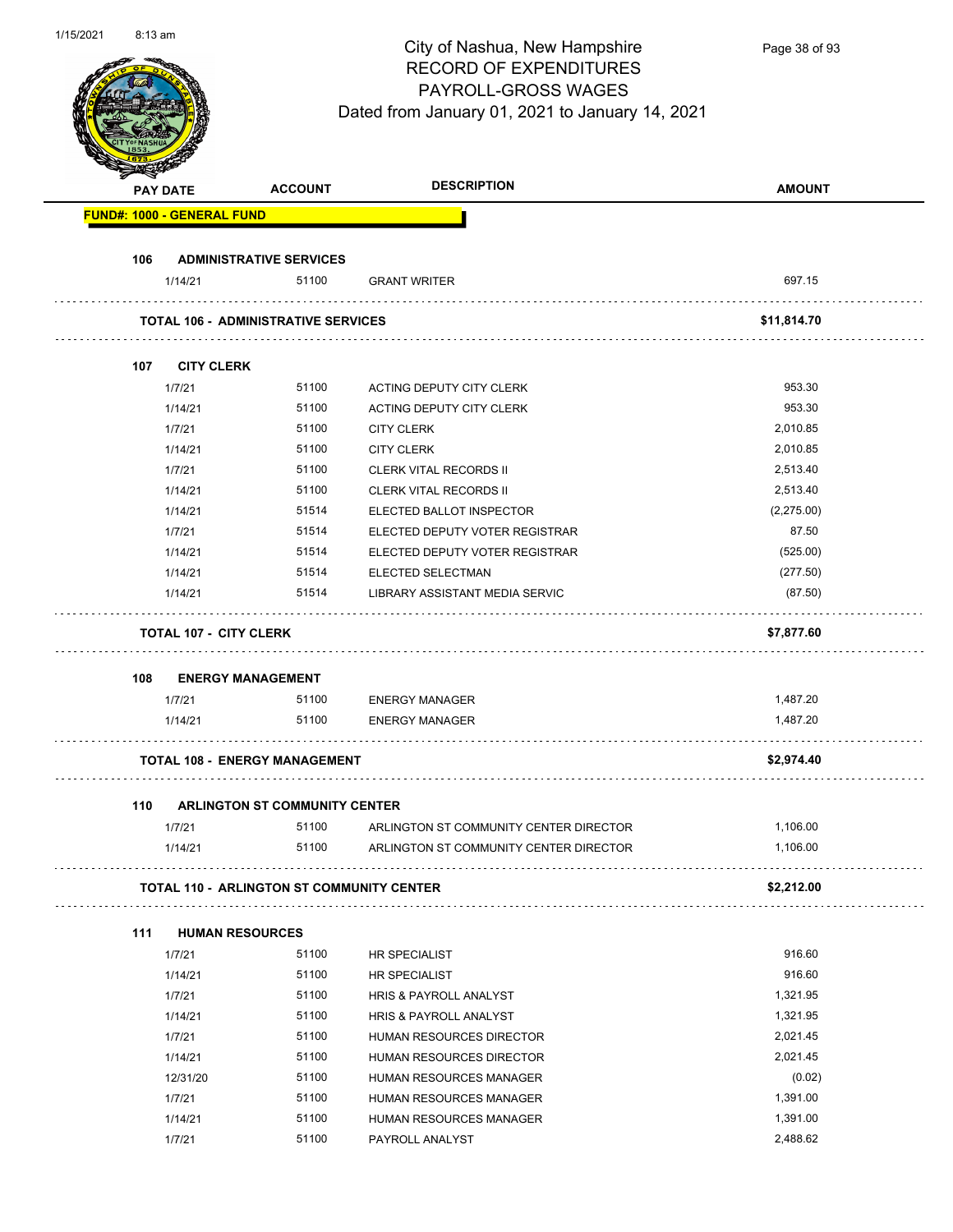

Page 39 of 93

| <b>FUND#: 1000 - GENERAL FUND</b> |                                           |                                          |             |
|-----------------------------------|-------------------------------------------|------------------------------------------|-------------|
|                                   |                                           |                                          |             |
| 111                               | <b>HUMAN RESOURCES</b>                    |                                          |             |
| 1/14/21                           | 51100                                     | PAYROLL ANALYST                          | 2,488.63    |
| 1/7/21                            | 51100                                     | PAYROLL MANAGER                          | 1,709.25    |
| 1/14/21                           | 51100                                     | PAYROLL MANAGER                          | 1,709.25    |
| 1/7/21                            | 51200                                     | ADMINISTRATIVE ASSISTANT I               | 436.93      |
| 1/14/21                           | 51200                                     | ADMINISTRATIVE ASSISTANT I               | 436.94      |
| 1/7/21                            | 51300                                     | PAYROLL ANALYST                          | 115.63      |
| 1/14/21                           | 51300                                     | PAYROLL ANALYST                          | 384.10      |
|                                   | <b>TOTAL 111 - HUMAN RESOURCES</b>        |                                          | \$21,071.33 |
| 122                               | <b>INFORMATION TECHNOLOGY</b>             |                                          |             |
| 1/7/21                            | 51100                                     | ADMIN ASSISTANT III                      | 824.10      |
| 1/14/21                           | 51100                                     | ADMIN ASSISTANT III                      | 824.10      |
| 1/7/21                            | 51100                                     | DEPUTY DIRECTOR IT                       | 2,378.15    |
| 1/14/21                           | 51100                                     | DEPUTY DIRECTOR IT                       | 2,378.15    |
| 1/7/21                            | 51100                                     | <b>ENTERPRISE SYS ADMINISTRATOR</b>      | 1,748.80    |
| 1/14/21                           | 51100                                     | <b>ENTERPRISE SYS ADMINISTRATOR</b>      | 1,748.80    |
| 1/7/21                            | 51100                                     | ERP SYSTEM ADMIN DBA                     | 2,010.85    |
| 1/14/21                           | 51100                                     | ERP SYSTEM ADMIN DBA                     | 2,010.85    |
| 1/7/21                            | 51100                                     | IT APPLICATIONS ANALYST                  | 2,890.80    |
| 1/14/21                           | 51100                                     | IT APPLICATIONS ANALYST                  | 2,890.80    |
| 1/7/21                            | 51100                                     | IT DIVISION DIRECTOR                     | 2,573.90    |
| 1/14/21                           | 51100                                     | IT DIVISION DIRECTOR                     | 2,573.90    |
| 1/7/21                            | 51100                                     | IT INFRASTRUCTURE ANALYST                | 1,334.10    |
| 1/14/21                           | 51100                                     | IT INFRASTRUCTURE ANALYST                | 1,334.10    |
| 1/7/21                            | 51100                                     | IT MANAGER, INFRASTRUCTURE               | 1,709.25    |
| 1/14/21                           | 51100                                     | IT MANAGER, INFRASTRUCTURE               | 1,709.25    |
| 1/7/21                            | 51100                                     | IT MANAGER, PROJECT/DEVELOPMENT SERVICES | 1,783.60    |
| 1/14/21                           | 51100                                     | IT MANAGER, PROJECT/DEVELOPMENT SERVICES | 1,783.60    |
| 1/7/21                            | 51100                                     | TECHNICAL SPEC II NET SUPPORT            | 1,273.15    |
| 1/14/21                           | 51100                                     | TECHNICAL SPEC II NET SUPPORT            | 1,273.15    |
| 1/7/21                            | 51100                                     | <b>TECHNICAL SPECIALIST I</b>            | 888.90      |
| 1/14/21                           | 51100                                     | <b>TECHNICAL SPECIALIST I</b>            | 888.90      |
| 1/7/21                            | 51100                                     | WEB ADMINISTRATOR/GRAPHIC DESINGER       | 983.40      |
| 1/14/21                           | 51100                                     | WEB ADMINISTRATOR/GRAPHIC DESINGER       | 983.40      |
| 1/14/21                           | 51300                                     | TECHNICAL SPEC II NET SUPPORT            | 11.94       |
|                                   | <b>TOTAL 122 - INFORMATION TECHNOLOGY</b> |                                          | \$40,809.94 |

| 126 | <b>FINANCIAL SERVICES</b> |       |                   |          |
|-----|---------------------------|-------|-------------------|----------|
|     | 1/7/21                    | 51100 | <b>ACCOUNTANT</b> | 1.062.30 |
|     | 1/14/21                   | 51100 | ACCOUNTANT        | 1.062.30 |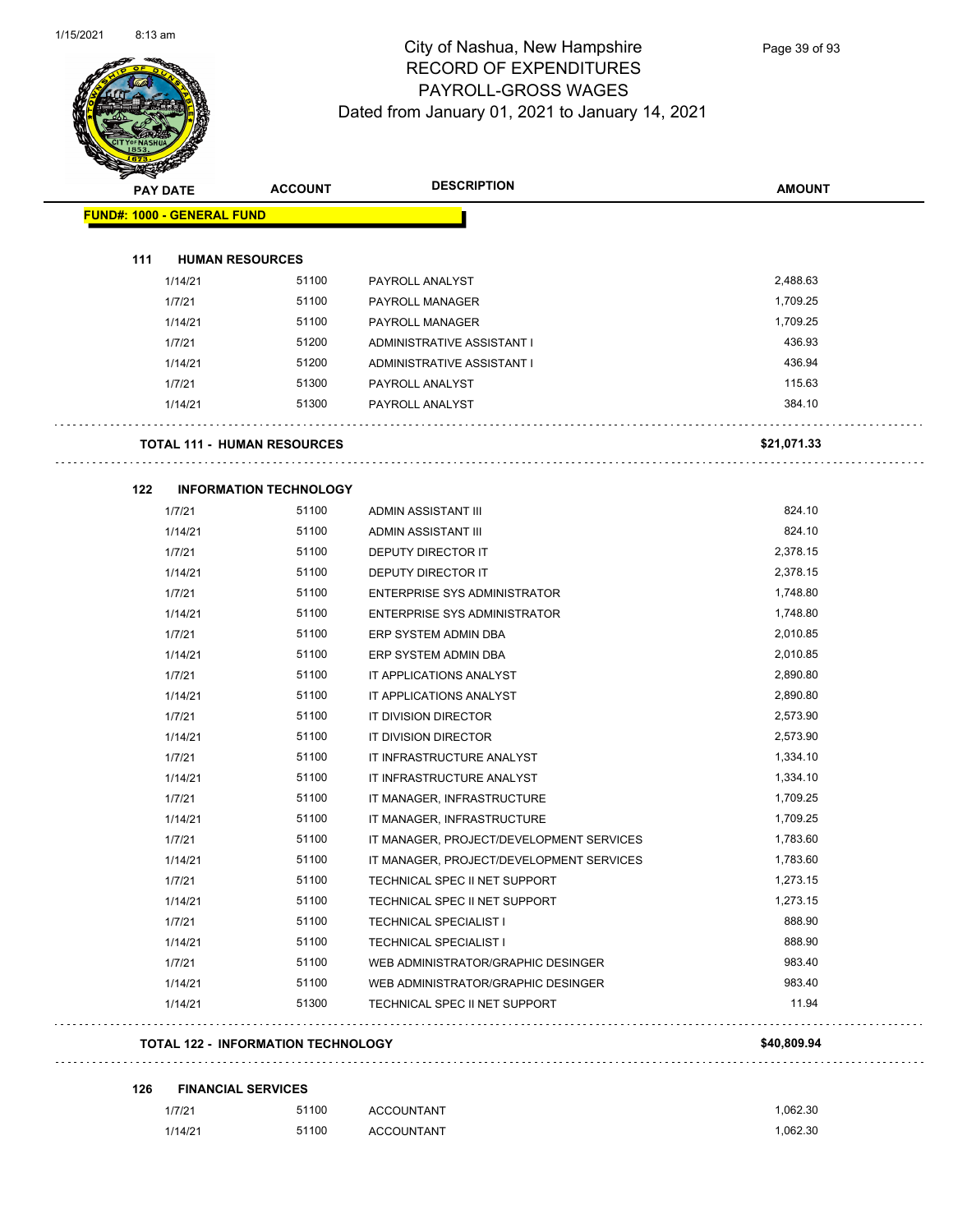

|     | <b>PAY DATE</b>                   | <b>ACCOUNT</b> | <b>DESCRIPTION</b>               | <b>AMOUNT</b> |
|-----|-----------------------------------|----------------|----------------------------------|---------------|
|     | <b>FUND#: 1000 - GENERAL FUND</b> |                |                                  |               |
|     |                                   |                |                                  |               |
| 126 | <b>FINANCIAL SERVICES</b>         |                |                                  |               |
|     | 1/7/21                            | 51100          | ACCOUNTS PAYABLE COORDINATOR     | 2,362.35      |
|     | 1/14/21                           | 51100          | ACCOUNTS PAYABLE COORDINATOR     | 2,362.35      |
|     | 1/7/21                            | 51100          | ACCOUNTS PAYABLE SUPV            | 1,206.50      |
|     | 1/14/21                           | 51100          | ACCOUNTS PAYABLE SUPV            | 1,206.50      |
|     | 1/7/21                            | 51100          | CFO COMPTROLLER                  | 2,714.65      |
|     | 1/14/21                           | 51100          | CFO COMPTROLLER                  | 2,714.65      |
|     | 1/7/21                            | 51100          | DEP TREASURER TAX COLLECTOR      | 1,266.90      |
|     | 1/14/21                           | 51100          | DEP TREASURER TAX COLLECTOR      | 1,266.90      |
|     | 1/7/21                            | 51100          | FINANCE AND ADMIN MANAGER        | 904.90        |
|     | 1/14/21                           | 51100          | FINANCE AND ADMIN MANAGER        | 904.90        |
|     | 1/7/21                            | 51100          | <b>MVR CLERK I</b>               | 1,795.02      |
|     | 1/14/21                           | 51100          | MVR CLERK I                      | 1,787.53      |
|     | 1/7/21                            | 51100          | MVR CLERK II                     | 949.85        |
|     | 1/14/21                           | 51100          | MVR CLERK II                     | 949.85        |
|     | 1/7/21                            | 51100          | MVR CLERK III                    | 1,562.64      |
|     | 1/14/21                           | 51100          | <b>MVR CLERK III</b>             | 1,562.64      |
|     | 1/7/21                            | 51100          | ORDINANCE VIOLATIONS COORDINATOR | 523.14        |
|     | 1/14/21                           | 51100          | ORDINANCE VIOLATIONS COORDINATOR | 536.25        |
|     | 1/7/21                            | 51100          | REVENUE ACCOUNTS SPEC            | 898.04        |
|     | 1/14/21                           | 51100          | REVENUE ACCOUNTS SPEC            | 898.05        |
|     | 1/7/21                            | 51100          | REVENUE COORDINATOR              | 1,103.65      |
|     | 1/14/21                           | 51100          | REVENUE COORDINATOR              | 1,103.65      |
|     | 1/7/21                            | 51100          | SENIOR FINANCE MANAGER           | 1,809.80      |
|     | 1/14/21                           | 51100          | SENIOR FINANCE MANAGER           | 1,809.80      |
|     | 1/7/21                            | 51100          | SENIOR FINANCIAL ANALYST         | 1,268.05      |
|     | 1/14/21                           | 51100          | SENIOR FINANCIAL ANALYST         | 1,268.05      |
|     | 1/7/21                            | 51100          | SR MGR ACCT FIN REPORTING        | 1,407.60      |
|     | 1/14/21                           | 51100          | SR MGR ACCT FIN REPORTING        | 1,407.60      |
|     | 1/7/21                            | 51100          | <b>SUPV VEHICLE REGISTRATION</b> | 1,307.05      |
|     | 1/14/21                           | 51100          | SUPV VEHICLE REGISTRATION        | 1,307.05      |
|     | 1/7/21                            | 51100          | TREASURER TAX COLLECTOR          | 2,252.15      |
|     | 1/14/21                           | 51100          | TREASURER TAX COLLECTOR          | 2,252.15      |
|     | 1/7/21                            | 51200          | <b>ACCOUNTING TEMP</b>           | 45.00         |
|     | 1/14/21                           | 51200          | <b>ACCOUNTING TEMP</b>           | 45.00         |
|     | 1/7/21                            | 51200          | TRUST ACCOUNTANT PT              | 773.00        |
|     | 1/14/21                           | 51200          | TRUST ACCOUNTANT PT              | 773.00        |
|     | 1/7/21                            | 51300          | <b>MVR CLERK I</b>               | 61.71         |
|     | 1/14/21                           | 51300          | <b>MVR CLERK I</b>               | 61.71         |
|     | 1/7/21                            | 51300          | MVR CLERK III                    | 195.46        |
|     | 1/14/21                           | 51300          | MVR CLERK III                    | 14.48         |
|     | 1/7/21                            | 51300          | REVENUE ACCOUNTS SPEC            | 16.84         |
|     | 1/14/21                           | 51300          | REVENUE COORDINATOR              | 10.35         |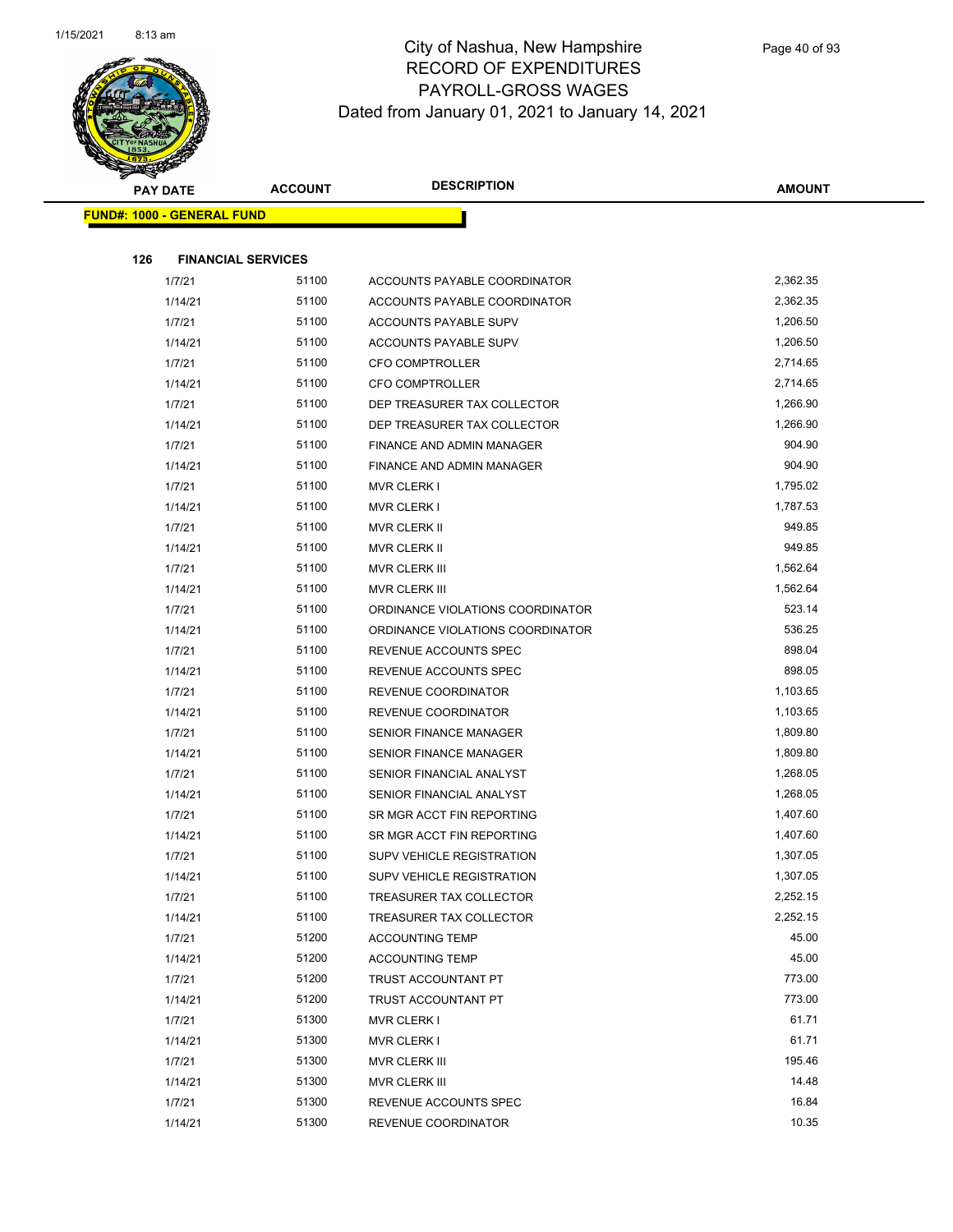

Page 41 of 93

|     | <b>PAY DATE</b>                   | <b>ACCOUNT</b>                        | <b>DESCRIPTION</b>             | <b>AMOUNT</b> |
|-----|-----------------------------------|---------------------------------------|--------------------------------|---------------|
|     | <b>FUND#: 1000 - GENERAL FUND</b> |                                       |                                |               |
|     |                                   | <b>TOTAL 126 - FINANCIAL SERVICES</b> |                                | \$50,791.36   |
| 129 |                                   | <b>CITY BUILDINGS</b>                 |                                |               |
|     | 1/7/21                            | 51100                                 | <b>BUILDING MANAGER</b>        | 1,382.25      |
|     | 1/14/21                           | 51100                                 | <b>BUILDING MANAGER</b>        | 1,382.25      |
|     | 1/7/21                            | 51100                                 | <b>CUSTODIAN I</b>             | 1,282.70      |
|     | 1/14/21                           | 51100                                 | <b>CUSTODIAN I</b>             | 1,282.69      |
|     | 1/7/21                            | 51100                                 | MAINTENANCE SPEC               | 1,366.55      |
|     | 1/14/21                           | 51100                                 | <b>MAINTENANCE SPEC</b>        | 1,366.55      |
|     | 1/7/21                            | 51200                                 | <b>CUSTODIAN I</b>             | 355.65        |
|     | 1/14/21                           | 51200                                 | <b>CUSTODIAN I</b>             | 355.67        |
|     |                                   | <b>TOTAL 129 - CITY BUILDINGS</b>     |                                | \$8,774.31    |
| 130 |                                   | <b>PURCHASING</b>                     |                                |               |
|     | 1/7/21                            | 51100                                 | PURCHASING AGENT I             | 774.95        |
|     | 1/14/21                           | 51100                                 | PURCHASING AGENT I             | 774.95        |
|     | 1/7/21                            | 51100                                 | PURCHASING AGENT II            | 962.15        |
|     | 1/14/21                           | 51100                                 | PURCHASING AGENT II            | 962.15        |
|     | 1/7/21                            | 51100                                 | PURCHASING MANAGER             | 1,809.80      |
|     | 1/14/21                           | 51100                                 | PURCHASING MANAGER             | 1,809.80      |
|     | 1/7/21                            | 51200                                 | MESSENGER MAIL DISTRIBUTION CL | 351.33        |
|     | 1/14/21                           | 51200                                 | MESSENGER MAIL DISTRIBUTION CL | 330.89        |
|     |                                   | <b>TOTAL 130 - PURCHASING</b>         |                                | \$7,776.02    |
| 131 |                                   | <b>HUNT BUILDING</b>                  |                                |               |
|     | 1/7/21                            | 51100                                 | HUNT MEMORIAL BLDG & ARTS ADM  | 417.45        |
|     | 1/14/21                           | 51100                                 | HUNT MEMORIAL BLDG & ARTS ADM  | 417.45        |
|     |                                   | <b>TOTAL 131 - HUNT BUILDING</b>      |                                | \$834.90      |
| 132 | <b>ASSESSING</b>                  |                                       |                                |               |
|     | 1/7/21                            | 51100                                 | ASSESSING ADMIN SPEC II CSR    | 1,498.35      |
|     | 1/14/21                           | 51100                                 | ASSESSING ADMIN SPEC II CSR    | 1,498.34      |
|     | 1/7/21                            | 51100                                 | ASSESSING ADMIN SPEC III CSR   | 8,645.67      |
|     | 1/7/21                            | 51100                                 | ASSESSOR I                     | 880.50        |
|     | 1/14/21                           | 51100                                 | ASSESSOR I                     | 880.50        |
|     | 1/7/21                            | 51100                                 | ASSESSOR II                    | 1,171.15      |
|     | 1/14/21                           | 51100                                 | ASSESSOR II                    | 1,171.15      |
|     | 1/7/21                            | 51100                                 | ASSESSOR III                   | 2,518.80      |
|     | 1/14/21                           | 51100                                 | ASSESSOR III                   | 2,518.80      |
|     | 1/14/21                           | 51300                                 | ASSESSING ADMIN SPEC II CSR    | 35.99         |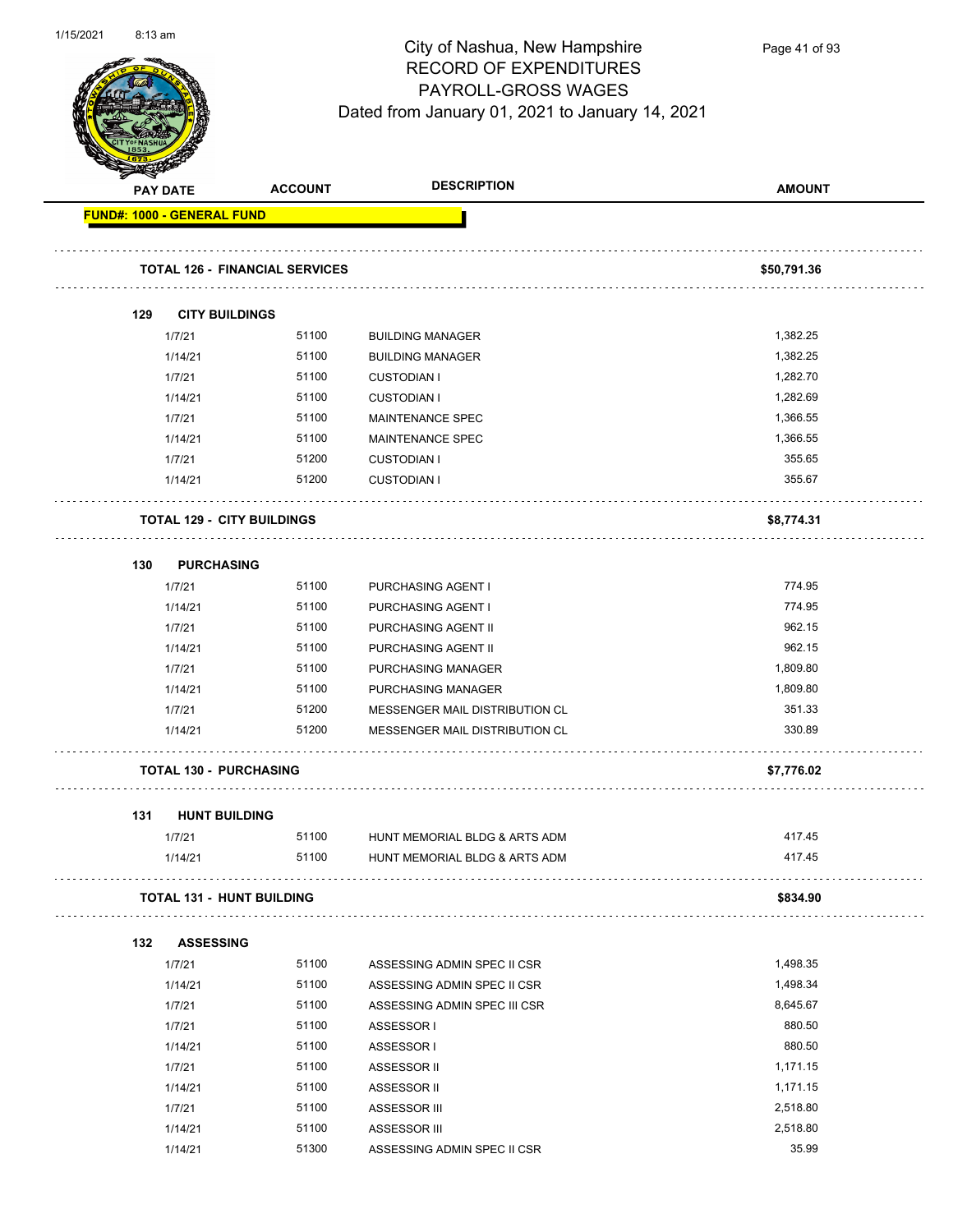

Page 42 of 93

| <b>FUND#: 1000 - GENERAL FUND</b><br>132<br><b>ASSESSING</b><br>51300<br>1/7/21<br>ASSESSOR I<br>51300<br>1/14/21<br>ASSESSOR I<br><b>TOTAL 132 - ASSESSING</b><br>134<br><b>GIS</b><br>51100<br>1/7/21<br><b>GIS TECHNICIAN II</b><br>51100<br><b>GIS TECHNICIAN II</b><br>1/14/21<br><b>TOTAL 134 - GIS</b><br>142<br><b>WOODLAWN CEMETERY</b><br>1/7/21<br>51100<br><b>GROUNDSKEEPER CEMETERY</b><br>51100<br>1/14/21<br><b>GROUNDSKEEPER CEMETERY</b><br>51100<br>1/7/21<br><b>SUBFOREMAN CEMETERY</b><br>51100<br>1/14/21<br><b>SUBFOREMAN CEMETERY</b><br>1/7/21<br>51100<br>SUPERINTENDENT CEMETERY I<br>51100<br>1/14/21<br>SUPERINTENDENT CEMETERY I<br>51300<br>1/14/21<br><b>GROUNDSKEEPER CEMETERY</b><br>51300<br>1/14/21<br><b>SUBFOREMAN CEMETERY</b><br><b>TOTAL 142 - WOODLAWN CEMETERY</b><br>144<br><b>EDGEWOOD &amp; SUBURBAN CEMETERIES</b><br>51100<br>1/7/21<br><b>GROUNDSKEEPER CEMETERY</b><br>51100<br>1/14/21<br><b>GROUNDSKEEPER CEMETERY</b><br>1/7/21<br>51100<br>SUBFOREMAN CEMETERY<br>51100<br>1/14/21<br><b>SUBFOREMAN CEMETERY</b><br>51100<br>1/7/21<br>SUPERINTENDENT CEMETERY II<br>51100<br>1/14/21<br>SUPERINTENDENT CEMETERY II<br>51300<br>1/7/21<br><b>GROUNDSKEEPER CEMETERY</b><br><b>TOTAL 144 - EDGEWOOD &amp; SUBURBAN CEMETERIES</b><br><b>POLICE</b><br>150<br>51100<br>1/7/21<br><b>1ST YEAR OFFICERS</b> | PAY DATE | <b>ACCOUNT</b> | <b>DESCRIPTION</b> | <b>AMOUNT</b> |
|--------------------------------------------------------------------------------------------------------------------------------------------------------------------------------------------------------------------------------------------------------------------------------------------------------------------------------------------------------------------------------------------------------------------------------------------------------------------------------------------------------------------------------------------------------------------------------------------------------------------------------------------------------------------------------------------------------------------------------------------------------------------------------------------------------------------------------------------------------------------------------------------------------------------------------------------------------------------------------------------------------------------------------------------------------------------------------------------------------------------------------------------------------------------------------------------------------------------------------------------------------------------------------------------------------------------------------------------------------------|----------|----------------|--------------------|---------------|
|                                                                                                                                                                                                                                                                                                                                                                                                                                                                                                                                                                                                                                                                                                                                                                                                                                                                                                                                                                                                                                                                                                                                                                                                                                                                                                                                                              |          |                |                    |               |
|                                                                                                                                                                                                                                                                                                                                                                                                                                                                                                                                                                                                                                                                                                                                                                                                                                                                                                                                                                                                                                                                                                                                                                                                                                                                                                                                                              |          |                |                    |               |
|                                                                                                                                                                                                                                                                                                                                                                                                                                                                                                                                                                                                                                                                                                                                                                                                                                                                                                                                                                                                                                                                                                                                                                                                                                                                                                                                                              |          |                |                    | 16.51         |
|                                                                                                                                                                                                                                                                                                                                                                                                                                                                                                                                                                                                                                                                                                                                                                                                                                                                                                                                                                                                                                                                                                                                                                                                                                                                                                                                                              |          |                |                    | 16.51         |
|                                                                                                                                                                                                                                                                                                                                                                                                                                                                                                                                                                                                                                                                                                                                                                                                                                                                                                                                                                                                                                                                                                                                                                                                                                                                                                                                                              |          |                |                    | \$20,852.27   |
|                                                                                                                                                                                                                                                                                                                                                                                                                                                                                                                                                                                                                                                                                                                                                                                                                                                                                                                                                                                                                                                                                                                                                                                                                                                                                                                                                              |          |                |                    |               |
|                                                                                                                                                                                                                                                                                                                                                                                                                                                                                                                                                                                                                                                                                                                                                                                                                                                                                                                                                                                                                                                                                                                                                                                                                                                                                                                                                              |          |                |                    | 1,199.70      |
|                                                                                                                                                                                                                                                                                                                                                                                                                                                                                                                                                                                                                                                                                                                                                                                                                                                                                                                                                                                                                                                                                                                                                                                                                                                                                                                                                              |          |                |                    | 1,199.70      |
|                                                                                                                                                                                                                                                                                                                                                                                                                                                                                                                                                                                                                                                                                                                                                                                                                                                                                                                                                                                                                                                                                                                                                                                                                                                                                                                                                              |          |                |                    |               |
|                                                                                                                                                                                                                                                                                                                                                                                                                                                                                                                                                                                                                                                                                                                                                                                                                                                                                                                                                                                                                                                                                                                                                                                                                                                                                                                                                              |          |                |                    | \$2,399.40    |
|                                                                                                                                                                                                                                                                                                                                                                                                                                                                                                                                                                                                                                                                                                                                                                                                                                                                                                                                                                                                                                                                                                                                                                                                                                                                                                                                                              |          |                |                    |               |
|                                                                                                                                                                                                                                                                                                                                                                                                                                                                                                                                                                                                                                                                                                                                                                                                                                                                                                                                                                                                                                                                                                                                                                                                                                                                                                                                                              |          |                |                    | 1,508.19      |
|                                                                                                                                                                                                                                                                                                                                                                                                                                                                                                                                                                                                                                                                                                                                                                                                                                                                                                                                                                                                                                                                                                                                                                                                                                                                                                                                                              |          |                |                    | 1,508.20      |
|                                                                                                                                                                                                                                                                                                                                                                                                                                                                                                                                                                                                                                                                                                                                                                                                                                                                                                                                                                                                                                                                                                                                                                                                                                                                                                                                                              |          |                |                    | 955.15        |
|                                                                                                                                                                                                                                                                                                                                                                                                                                                                                                                                                                                                                                                                                                                                                                                                                                                                                                                                                                                                                                                                                                                                                                                                                                                                                                                                                              |          |                |                    | 955.15        |
|                                                                                                                                                                                                                                                                                                                                                                                                                                                                                                                                                                                                                                                                                                                                                                                                                                                                                                                                                                                                                                                                                                                                                                                                                                                                                                                                                              |          |                |                    | 1,307.05      |
|                                                                                                                                                                                                                                                                                                                                                                                                                                                                                                                                                                                                                                                                                                                                                                                                                                                                                                                                                                                                                                                                                                                                                                                                                                                                                                                                                              |          |                |                    | 1,307.05      |
|                                                                                                                                                                                                                                                                                                                                                                                                                                                                                                                                                                                                                                                                                                                                                                                                                                                                                                                                                                                                                                                                                                                                                                                                                                                                                                                                                              |          |                |                    | 106.04        |
|                                                                                                                                                                                                                                                                                                                                                                                                                                                                                                                                                                                                                                                                                                                                                                                                                                                                                                                                                                                                                                                                                                                                                                                                                                                                                                                                                              |          |                |                    | 134.32        |
|                                                                                                                                                                                                                                                                                                                                                                                                                                                                                                                                                                                                                                                                                                                                                                                                                                                                                                                                                                                                                                                                                                                                                                                                                                                                                                                                                              |          |                |                    | \$7,781.15    |
|                                                                                                                                                                                                                                                                                                                                                                                                                                                                                                                                                                                                                                                                                                                                                                                                                                                                                                                                                                                                                                                                                                                                                                                                                                                                                                                                                              |          |                |                    |               |
|                                                                                                                                                                                                                                                                                                                                                                                                                                                                                                                                                                                                                                                                                                                                                                                                                                                                                                                                                                                                                                                                                                                                                                                                                                                                                                                                                              |          |                |                    | 1,362.15      |
|                                                                                                                                                                                                                                                                                                                                                                                                                                                                                                                                                                                                                                                                                                                                                                                                                                                                                                                                                                                                                                                                                                                                                                                                                                                                                                                                                              |          |                |                    | 1,353.39      |
|                                                                                                                                                                                                                                                                                                                                                                                                                                                                                                                                                                                                                                                                                                                                                                                                                                                                                                                                                                                                                                                                                                                                                                                                                                                                                                                                                              |          |                |                    | 824.60        |
|                                                                                                                                                                                                                                                                                                                                                                                                                                                                                                                                                                                                                                                                                                                                                                                                                                                                                                                                                                                                                                                                                                                                                                                                                                                                                                                                                              |          |                |                    | 824.60        |
|                                                                                                                                                                                                                                                                                                                                                                                                                                                                                                                                                                                                                                                                                                                                                                                                                                                                                                                                                                                                                                                                                                                                                                                                                                                                                                                                                              |          |                |                    | 1,307.05      |
|                                                                                                                                                                                                                                                                                                                                                                                                                                                                                                                                                                                                                                                                                                                                                                                                                                                                                                                                                                                                                                                                                                                                                                                                                                                                                                                                                              |          |                |                    | 1,307.05      |
|                                                                                                                                                                                                                                                                                                                                                                                                                                                                                                                                                                                                                                                                                                                                                                                                                                                                                                                                                                                                                                                                                                                                                                                                                                                                                                                                                              |          |                |                    | 12.77         |
|                                                                                                                                                                                                                                                                                                                                                                                                                                                                                                                                                                                                                                                                                                                                                                                                                                                                                                                                                                                                                                                                                                                                                                                                                                                                                                                                                              |          |                |                    | \$6,991.61    |
|                                                                                                                                                                                                                                                                                                                                                                                                                                                                                                                                                                                                                                                                                                                                                                                                                                                                                                                                                                                                                                                                                                                                                                                                                                                                                                                                                              |          |                |                    |               |
|                                                                                                                                                                                                                                                                                                                                                                                                                                                                                                                                                                                                                                                                                                                                                                                                                                                                                                                                                                                                                                                                                                                                                                                                                                                                                                                                                              |          |                |                    | 11,420.09     |
| 1/14/21<br><b>1ST YEAR OFFICERS</b>                                                                                                                                                                                                                                                                                                                                                                                                                                                                                                                                                                                                                                                                                                                                                                                                                                                                                                                                                                                                                                                                                                                                                                                                                                                                                                                          |          | 51100          |                    | 11,420.07     |
| 1/7/21<br>51100<br>1st YR OFFICER CERT II PSB                                                                                                                                                                                                                                                                                                                                                                                                                                                                                                                                                                                                                                                                                                                                                                                                                                                                                                                                                                                                                                                                                                                                                                                                                                                                                                                |          |                |                    | 1,465.78      |
| 51100<br>1/14/21<br>1st YR OFFICER CERT II PSB                                                                                                                                                                                                                                                                                                                                                                                                                                                                                                                                                                                                                                                                                                                                                                                                                                                                                                                                                                                                                                                                                                                                                                                                                                                                                                               |          |                |                    | 1,465.80      |
| 51100<br>1/7/21<br>1ST YR OFFICERS CERTIFIED SPEC                                                                                                                                                                                                                                                                                                                                                                                                                                                                                                                                                                                                                                                                                                                                                                                                                                                                                                                                                                                                                                                                                                                                                                                                                                                                                                            |          |                |                    | 1,110.90      |
| 51100<br>1/14/21<br>1ST YR OFFICERS CERTIFIED SPEC                                                                                                                                                                                                                                                                                                                                                                                                                                                                                                                                                                                                                                                                                                                                                                                                                                                                                                                                                                                                                                                                                                                                                                                                                                                                                                           |          |                |                    | 1,110.90      |
| 51100<br>1/7/21<br>1st YR SPECIAL OFFICER CERTIFIED II                                                                                                                                                                                                                                                                                                                                                                                                                                                                                                                                                                                                                                                                                                                                                                                                                                                                                                                                                                                                                                                                                                                                                                                                                                                                                                       |          |                |                    | 9,228.39      |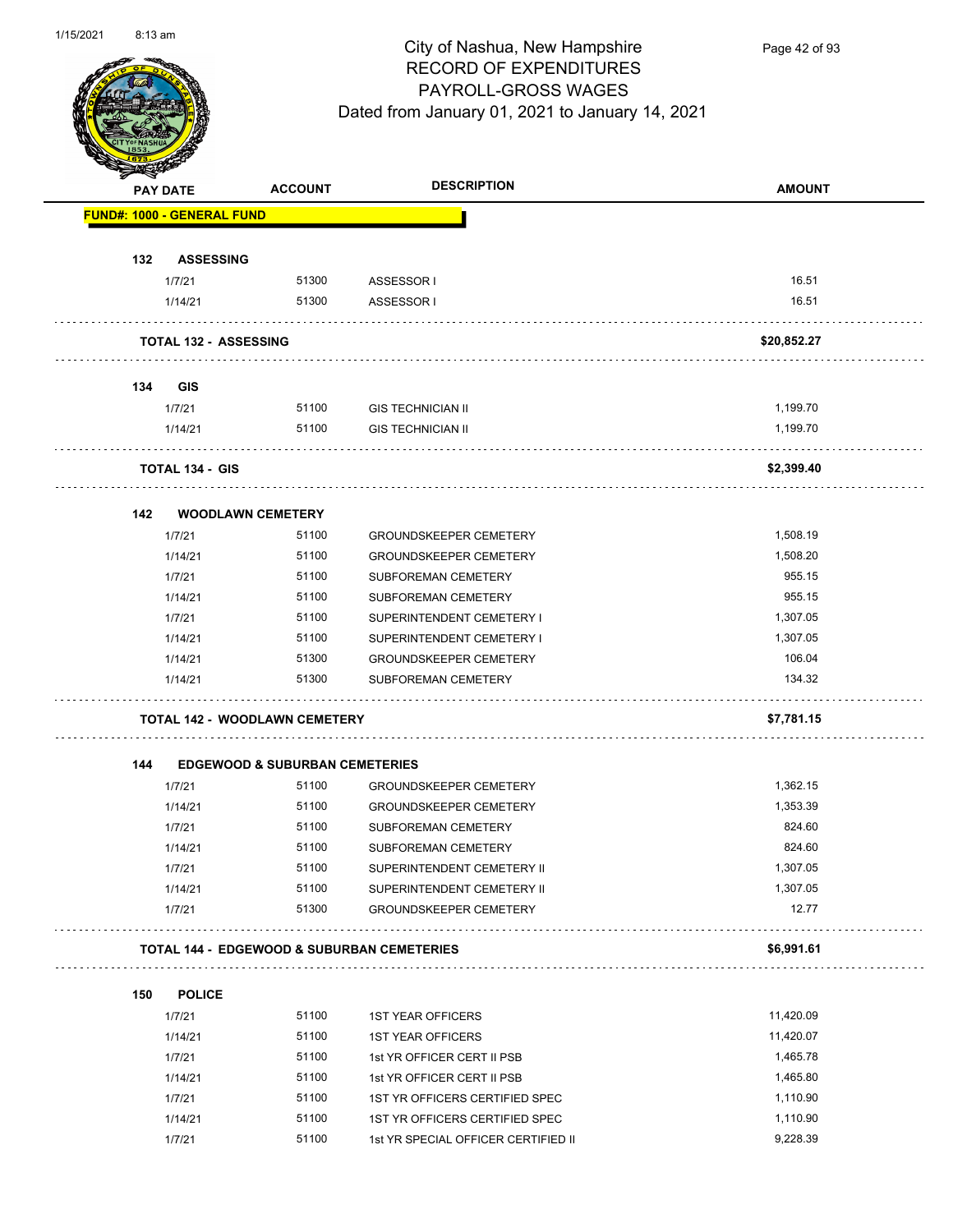

|     | <b>PAY DATE</b>                   | <b>ACCOUNT</b> | <b>DESCRIPTION</b>                                          | <b>AMOUNT</b>        |
|-----|-----------------------------------|----------------|-------------------------------------------------------------|----------------------|
|     | <b>FUND#: 1000 - GENERAL FUND</b> |                |                                                             |                      |
|     |                                   |                |                                                             |                      |
| 150 | <b>POLICE</b>                     |                |                                                             |                      |
|     | 1/14/21                           | 51100          | 1st YR SPECIAL OFFICER CERTIFIED II                         | 9,228.42             |
|     | 1/7/21                            | 51100          | <b>ACCOUNT CLERK III</b>                                    | 2,397.96             |
|     | 1/14/21                           | 51100          | <b>ACCOUNT CLERK III</b>                                    | 2,397.95             |
|     | 1/7/21                            | 51100          | ADMIN ASSISTANT I DETECTIVES                                | 2,951.21             |
|     | 1/14/21                           | 51100          | ADMIN ASSISTANT I DETECTIVES                                | 2,951.19             |
|     | 1/7/21                            | 51100          | ADMIN ASSISTANT I LEGAL                                     | 795.35               |
|     | 1/14/21                           | 51100          | ADMIN ASSISTANT I LEGAL                                     | 795.35               |
|     | 1/7/21                            | 51100          | ADMIN ASSISTANT II LEGAL                                    | 805.80               |
|     | 1/14/21                           | 51100          | ADMIN ASSISTANT II LEGAL                                    | 805.80               |
|     | 1/7/21                            | 51100          | ADMIN ASSISTANT III PROF STANDARDS                          | 1,010.30             |
|     | 1/14/21                           | 51100          | ADMIN ASSISTANT III PROF STANDARDS                          | 1,010.30             |
|     | 1/7/21                            | 51100          | ADMIN ASSISTANT III SERVICES                                | 832.85               |
|     | 1/14/21                           | 51100          | ADMIN ASSISTANT III SERVICES                                | 832.86               |
|     | 1/7/21                            | 51100          | ADMIN ASSISTANT IV UNIFORM FIELD OPS                        | 876.45               |
|     | 1/14/21                           | 51100          | ADMIN ASSISTANT IV UNIFORM FIELD OPS                        | 876.45               |
|     | 1/7/21                            | 51100          | ADMIN SUPERVISOR DETECTIVES                                 | 1,024.00             |
|     | 1/14/21                           | 51100          | ADMIN SUPERVISOR DETECTIVES                                 | 1,024.00             |
|     | 1/7/21                            | 51100          | ADMINISTRATIVE PROJECT SPEC                                 | 1,394.25             |
|     | 1/14/21                           | 51100          | ADMINISTRATIVE PROJECT SPEC                                 | 1,394.25             |
|     | 1/7/21                            | 51100          | ANIMAL CONTROL OFFICER                                      | 1,049.50             |
|     | 1/14/21                           | 51100          | ANIMAL CONTROL OFFICER                                      | 1,049.50             |
|     | 1/7/21                            | 51100          | ASSISTANT RECORDS MANAGER                                   | 1,115.40             |
|     | 1/14/21                           | 51100          | ASSISTANT RECORDS MANAGER                                   | 1,115.40             |
|     | 1/7/21                            | 51100<br>51100 | AUTO MECHANIC 1ST CLASS                                     | 1,803.50<br>1,803.51 |
|     | 1/14/21<br>1/7/21                 | 51100          | AUTO MECHANIC 1ST CLASS<br><b>BUILDING MAINTENANCE SUPV</b> | 1,115.40             |
|     | 1/14/21                           | 51100          | <b>BUILDING MAINTENANCE SUPV</b>                            | 1,115.39             |
|     | 1/7/21                            | 51100          | <b>CAPTAIN</b>                                              | 17, 137. 74          |
|     | 1/14/21                           | 51100          | <b>CAPTAIN</b>                                              | 17, 137. 74          |
|     | 1/7/21                            | 51100          | CHIEF OF POLICE                                             | 3,016.50             |
|     | 1/14/21                           | 51100          | CHIEF OF POLICE                                             | 3,016.50             |
|     | 1/7/21                            | 51100          | COMM TECH ALL DESIGNATIONS                                  | 9,793.91             |
|     | 1/14/21                           | 51100          | COMM TECH ALL DESIGNATIONS                                  | 9,774.56             |
|     | 1/7/21                            | 51100          | <b>CRIME ANALYST</b>                                        | 1,126.90             |
|     | 1/14/21                           | 51100          | <b>CRIME ANALYST</b>                                        | 1,126.90             |
|     | 1/7/21                            | 51100          | <b>CUSTODIAN II</b>                                         | 715.15               |
|     | 1/14/21                           | 51100          | <b>CUSTODIAN II</b>                                         | 715.15               |
|     | 1/7/21                            | 51100          | <b>CUSTODIAN III</b>                                        | 1,628.80             |
|     | 1/14/21                           | 51100          | <b>CUSTODIAN III</b>                                        | 1,628.80             |
|     | 1/7/21                            | 51100          | DEPUTY CHIEF OF POLICE                                      | 5,467.00             |
|     | 1/14/21                           | 51100          | DEPUTY CHIEF OF POLICE                                      | 5,467.00             |
|     | 1/7/21                            | 51100          | DETENTION SPEC                                              | 2,794.00             |
|     | 1/14/21                           | 51100          | DETENTION SPEC                                              | 2,794.00             |
|     |                                   |                |                                                             |                      |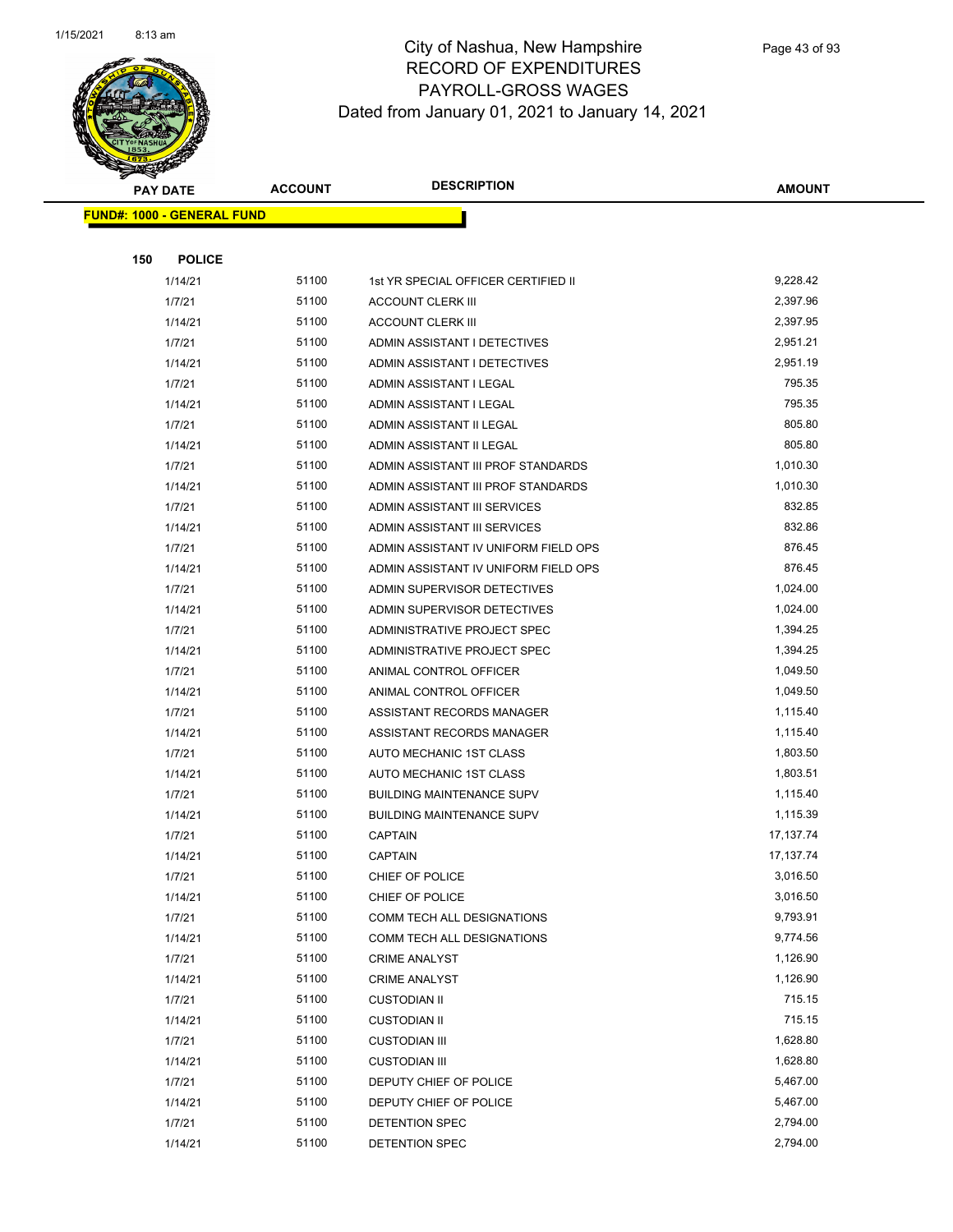

|     | <b>PAY DATE</b>                   | <b>ACCOUNT</b> | <b>DESCRIPTION</b>                             | <b>AMOUNT</b> |  |
|-----|-----------------------------------|----------------|------------------------------------------------|---------------|--|
|     | <b>FUND#: 1000 - GENERAL FUND</b> |                |                                                |               |  |
|     |                                   |                |                                                |               |  |
| 150 | <b>POLICE</b>                     |                |                                                |               |  |
|     | 1/7/21                            | 51100          | DISPATCHERS ALL DESIGNATIONS                   | 5,770.15      |  |
|     | 1/14/21                           | 51100          | DISPATCHERS ALL DESIGNATIONS                   | 5,770.15      |  |
|     | 1/7/21                            | 51100          | FLEET MAINTENANCE ASST SUPV                    | 1,044.85      |  |
|     | 1/14/21                           | 51100          | FLEET MAINTENANCE ASST SUPV                    | 1,044.85      |  |
|     | 1/7/21                            | 51100          | IT MANAGER/RADIO SYSTEMS NETWORK ADMINISTRATOR | 1,576.55      |  |
|     | 1/14/21                           | 51100          | IT MANAGER/RADIO SYSTEMS NETWORK ADMINISTRATOR | 1,576.55      |  |
|     | 1/7/21                            | 51100          | IT PROGRAMS ADMIN & INSTRUCTOR                 | 1,173.15      |  |
|     | 1/14/21                           | 51100          | IT PROGRAMS ADMIN & INSTRUCTOR                 | 1,173.15      |  |
|     | 1/7/21                            | 51100          | LIEUTENANT                                     | 18,763.45     |  |
|     | 1/14/21                           | 51100          | LIEUTENANT                                     | 18,764.10     |  |
|     | 1/7/21                            | 51100          | NPD BUSINESS COORDINATOR                       | 1,172.25      |  |
|     | 1/14/21                           | 51100          | NPD BUSINESS COORDINATOR                       | 1,172.25      |  |
|     | 1/7/21                            | 51100          | <b>NPD BUSINESS MANAGER</b>                    | 1,809.80      |  |
|     | 1/14/21                           | 51100          | NPD BUSINESS MANAGER                           | 1,809.80      |  |
|     | 1/7/21                            | 51100          | NPD NETWORK ADMINISTRATOR                      | 1,494.30      |  |
|     | 1/14/21                           | 51100          | NPD NETWORK ADMINISTRATOR                      | 1,494.30      |  |
|     | 1/7/21                            | 51100          | PARALEGAL                                      | 895.05        |  |
|     | 1/14/21                           | 51100          | PARALEGAL                                      | 895.05        |  |
|     | 1/7/21                            | 51100          | PATROLMAN ALL RANKS                            | 171,023.19    |  |
|     | 1/14/21                           | 51100          | PATROLMAN ALL RANKS                            | 171,627.31    |  |
|     | 1/7/21                            | 51100          | POLICE ATTORNEY                                | 1,522.85      |  |
|     | 1/14/21                           | 51100          | POLICE ATTORNEY                                | 1,522.85      |  |
|     | 1/7/21                            | 51100          | <b>RECORDS &amp; COMMUNICATIONS MGR</b>        | 1,724.10      |  |
|     | 1/14/21                           | 51100          | RECORDS & COMMUNICATIONS MGR                   | 1,724.10      |  |
|     | 1/7/21                            | 51100          | RECORDS TECHNICIAN I                           | 2,155.80      |  |
|     | 1/14/21                           | 51100          | <b>RECORDS TECHNICIAN I</b>                    | 2,155.80      |  |
|     | 1/7/21                            | 51100          | RECORDS TECHNICIAN II                          | 934.95        |  |
|     | 1/14/21                           | 51100          | RECORDS TECHNICIAN II                          | 934.95        |  |
|     | 1/7/21                            | 51100          | <b>SERGEANT</b>                                | 45,671.14     |  |
|     | 1/14/21                           | 51100          | <b>SERGEANT</b>                                | 45,692.67     |  |
|     | 1/7/21                            | 51100          | SHIFT LEADER                                   | 2,396.80      |  |
|     | 1/14/21                           | 51100          | SHIFT LEADER                                   | 2,396.80      |  |
|     | 1/7/21                            | 51100          | <b>SUPV POLICE FLEET</b>                       | 1,417.10      |  |
|     | 1/14/21                           | 51100          | <b>SUPV POLICE FLEET</b>                       | 1,417.10      |  |
|     | 1/7/21                            | 51200          | <b>ACCREDITATION MANAGER</b>                   | 1,183.52      |  |
|     | 1/14/21                           | 51200          | <b>ACCREDITATION MANAGER</b>                   | 1,183.52      |  |
|     | 1/7/21                            | 51200          | POLICE ATTORNEY                                | 1,668.88      |  |
|     | 1/14/21                           | 51200          | POLICE ATTORNEY                                | 1,668.88      |  |
|     | 1/14/21                           | 51300          | 1st YR SPECIAL OFFICER CERTIFIED II            | 384.77        |  |
|     | 1/7/21                            | 51300          | AUTO MECHANIC 1ST CLASS                        | 385.92        |  |
|     | 1/7/21                            | 51300          | <b>BUILDING MAINTENANCE SUPV</b>               | 127.65        |  |
|     | 1/14/21                           | 51300          | <b>BUILDING MAINTENANCE SUPV</b>               | 127.65        |  |
|     | 1/14/21                           | 51300          | COMM TECH ALL DESIGNATIONS                     | 32.96         |  |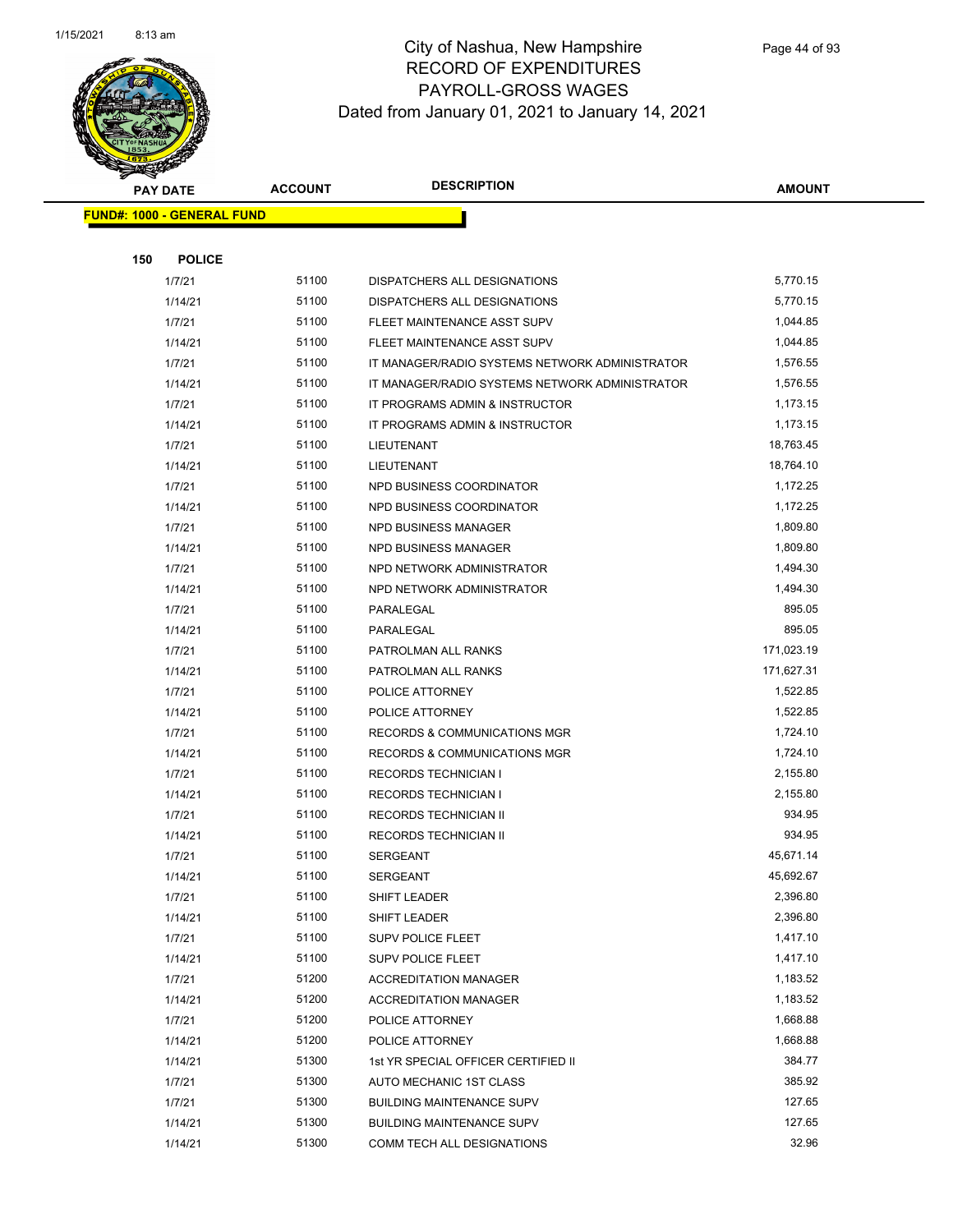

|     | <b>PAY DATE</b>                   | <b>ACCOUNT</b> | <b>DESCRIPTION</b>                  | <b>AMOUNT</b> |
|-----|-----------------------------------|----------------|-------------------------------------|---------------|
|     | <b>FUND#: 1000 - GENERAL FUND</b> |                |                                     |               |
|     |                                   |                |                                     |               |
| 150 | <b>POLICE</b>                     |                |                                     |               |
|     | 1/7/21                            | 51300          | <b>CUSTODIAN III</b>                | 90.66         |
|     | 1/14/21                           | 51300          | <b>CUSTODIAN III</b>                | 93.67         |
|     | 1/7/21                            | 51300          | DOMESTIC VIOLENCE ADVOCATE          | 6.16          |
|     | 1/7/21                            | 51300          | LIEUTENANT                          | 1,626.48      |
|     | 1/7/21                            | 51300          | PATROLMAN ALL RANKS                 | 14,501.60     |
|     | 1/14/21                           | 51300          | PATROLMAN ALL RANKS                 | 2,343.45      |
|     | 1/7/21                            | 51300          | <b>SERGEANT</b>                     | 3,483.65      |
|     | 1/7/21                            | 51300          | SHIFT LEADER                        | 561.41        |
|     | 1/7/21                            | 51300          | SUPV POLICE FLEET                   | 54.22         |
|     | 1/14/21                           | 51309          | PATROLMAN ALL RANKS                 | 420.00        |
|     | 1/7/21                            | 51315          | PATROLMAN ALL RANKS                 | 166.74        |
|     | 1/7/21                            | 51322          | <b>1ST YEAR OFFICERS</b>            | 677.62        |
|     | 1/14/21                           | 51322          | <b>1ST YEAR OFFICERS</b>            | 159.44        |
|     | 1/7/21                            | 51322          | 1ST YR OFFICERS CERTIFIED SPEC      | 145.80        |
|     | 1/14/21                           | 51322          | 1ST YR OFFICERS CERTIFIED SPEC      | 104.15        |
|     | 1/7/21                            | 51322          | 1st YR SPECIAL OFFICER CERTIFIED II | 302.31        |
|     | 1/14/21                           | 51322          | 1st YR SPECIAL OFFICER CERTIFIED II | 219.86        |
|     | 1/7/21                            | 51322          | PATROLMAN ALL RANKS                 | 6,660.01      |
|     | 1/14/21                           | 51322          | PATROLMAN ALL RANKS                 | 4,879.81      |
|     | 1/7/21                            | 51322          | SERGEANT                            | 1,221.65      |
|     | 1/14/21                           | 51322          | <b>SERGEANT</b>                     | 216.91        |
|     | 1/7/21                            | 51330          | <b>1ST YEAR OFFICERS</b>            | 478.32        |
|     | 1/14/21                           | 51330          | <b>1ST YEAR OFFICERS</b>            | 318.88        |
|     | 1/7/21                            | 51330          | 1st YR OFFICER CERT II PSB          | 659.61        |
|     | 1/7/21                            | 51330          | 1st YR SPECIAL OFFICER CERTIFIED II | 2,052.40      |
|     | 1/14/21                           | 51330          | 1st YR SPECIAL OFFICER CERTIFIED II | 476.96        |
|     | 1/7/21                            | 51330          | COMM TECH ALL DESIGNATIONS          | 952.13        |
|     | 1/14/21                           | 51330          | COMM TECH ALL DESIGNATIONS          | 764.47        |
|     | 1/14/21                           | 51330          | DISPATCHERS ALL DESIGNATIONS        | 282.70        |
|     | 1/7/21                            | 51330          | PATROLMAN ALL RANKS                 | 20,180.79     |
|     | 1/14/21                           | 51330          | PATROLMAN ALL RANKS                 | 10,609.45     |
|     | 1/7/21                            | 51330          | <b>SERGEANT</b>                     | 5,946.79      |
|     | 1/14/21                           | 51330          | SERGEANT                            | 1,441.45      |
|     | 1/14/21                           | 51600          | LIEUTENANT                          | 1,625.00      |
|     | 1/14/21                           | 51600          | <b>SERGEANT</b>                     | 1,700.00      |
|     | 1/7/21                            | 51628          | <b>1ST YEAR OFFICERS</b>            | 2,338.49      |
|     | 1/7/21                            | 51628          | 1st YR OFFICER CERT II PSB          | 293.16        |
|     | 1/7/21                            | 51628          | 1ST YR OFFICERS CERTIFIED SPEC      | 222.18        |
|     | 1/7/21                            | 51628          | 1st YR SPECIAL OFFICER CERTIFIED II | 2,052.12      |
|     | 1/7/21                            | 51628          | ANIMAL CONTROL OFFICER              | 209.90        |
|     | 1/7/21                            | 51628          | <b>CAPTAIN</b>                      | 3,427.55      |
|     | 1/7/21                            | 51628          | CHIEF OF POLICE                     | 603.30        |
|     | 1/7/21                            | 51628          | COMM TECH ALL DESIGNATIONS          | 1,958.79      |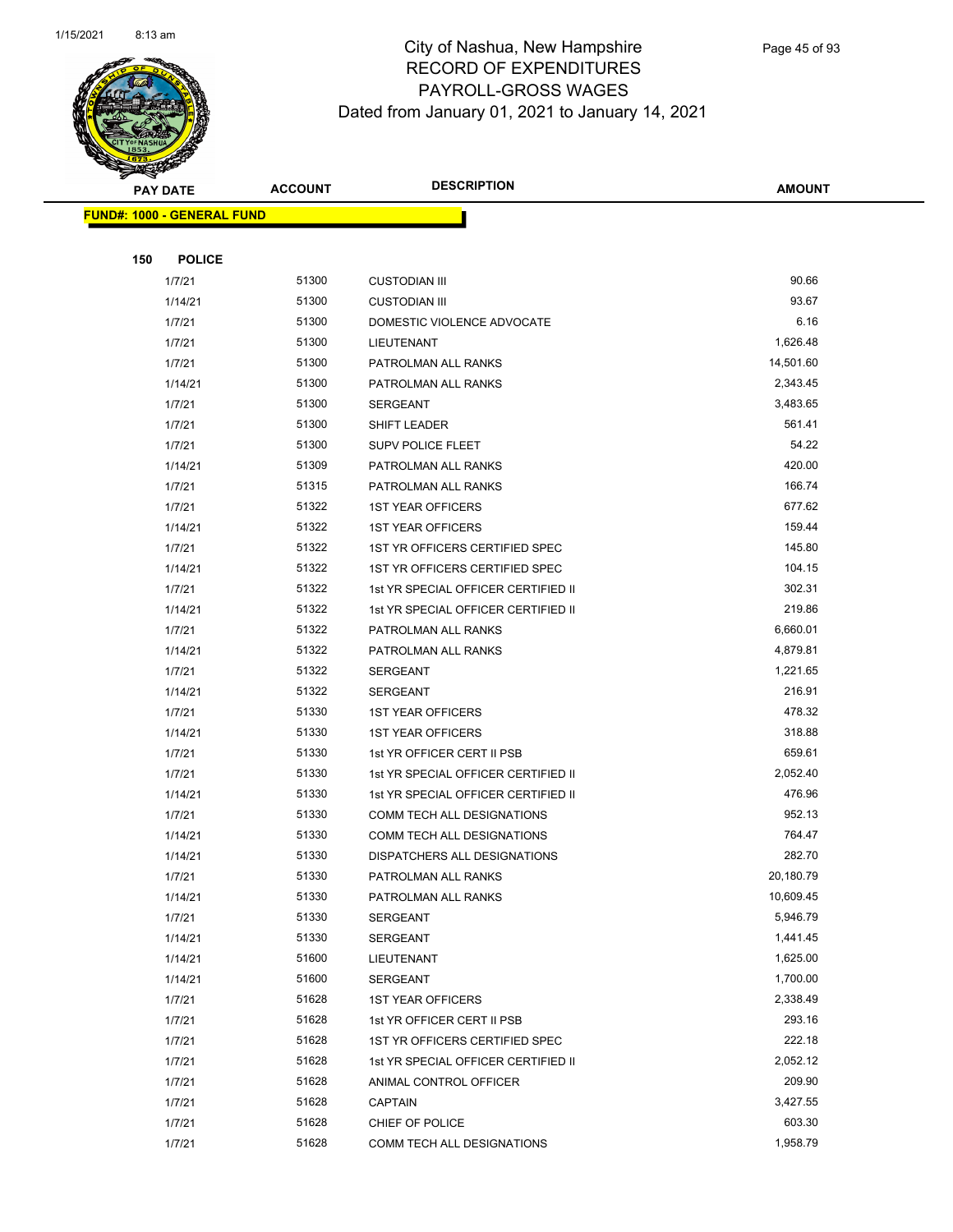

Page 46 of 93

| <b>PAY DATE</b>                   | <b>ACCOUNT</b> | <b>DESCRIPTION</b>              | <b>AMOUNT</b> |
|-----------------------------------|----------------|---------------------------------|---------------|
| <b>FUND#: 1000 - GENERAL FUND</b> |                |                                 |               |
|                                   |                |                                 |               |
| <b>POLICE</b><br>150              |                |                                 |               |
| 1/7/21                            | 51628          | DEPUTY CHIEF OF POLICE          | 1,093.40      |
| 1/7/21                            | 51628          | DETENTION SPEC                  | 558.80        |
| 1/7/21                            | 51628          | DISPATCHERS ALL DESIGNATIONS    | 1,154.03      |
| 1/7/21                            | 51628          | LIEUTENANT                      | 3,752.69      |
| 1/7/21                            | 51628          | PATROLMAN ALL RANKS             | 34,660.94     |
| 1/7/21                            | 51628          | <b>SERGEANT</b>                 | 9,134.24      |
| 1/7/21                            | 51628          | SHIFT LEADER                    | 479.36        |
| 1/7/21                            | 52800          | EDUCATIONAL ASSISTANCE          | 1,289.54      |
| 1/14/21                           | 52800          | EDUCATIONAL ASSISTANCE          | 1,800.00      |
| 1/7/21                            | 52809          | <b>WELLNESS PROGRAM</b>         | 80.94         |
| 1/14/21                           | 52809          | <b>WELLNESS PROGRAM</b>         | 470.94        |
| 1/7/21                            | 61107          | <b>CLOTHING &amp; UNIFORMS</b>  | 650.66        |
| 1/14/21                           | 61107          | <b>CLOTHING &amp; UNIFORMS</b>  | 350.66        |
| <b>TOTAL 150 - POLICE</b>         |                |                                 | \$844,622.17  |
| <b>FIRE</b><br>152                |                |                                 |               |
| 1/7/21                            | 51100          | ADMINISTRATIVE ASSISTANT II     | 2,520.55      |
| 1/14/21                           | 51100          | ADMINISTRATIVE ASSISTANT II     | 2,520.55      |
| 1/7/21                            | 51100          | <b>ASST FIRE CHIEF</b>          | 2,573.92      |
| 1/14/21                           | 51100          | <b>ASST FIRE CHIEF</b>          | 2,573.92      |
| 1/7/21                            | 51100          | ASST SUPERINTENDENT FIRE ALARM  | 1,629.56      |
| 1/14/21                           | 51100          | ASST SUPERINTENDENT FIRE ALARM  | 1,629.56      |
| 1/7/21                            | 51100          | ASST SUPERINTENDENT FIRE FLEET  | 1,721.08      |
| 1/14/21                           | 51100          | ASST SUPERINTENDENT FIRE FLEET  | 1,543.04      |
| 1/7/21                            | 51100          | ASST SUPERINTENDENT PREVENTION  | 3,308.24      |
| 1/14/21                           | 51100          | ASST SUPERINTENDENT PREVENTION  | 3,308.24      |
| 1/7/21                            | 51100          | <b>CAPTAIN</b>                  | 9,930.03      |
| 1/14/21                           | 51100          | <b>CAPTAIN</b>                  | 8,643.44      |
| 1/7/21                            | 51100          | CAPTAIN FIRE TRAINING SAFETY    | 1,799.56      |
| 1/14/21                           | 51100          | CAPTAIN FIRE TRAINING SAFETY    | 1,799.56      |
| 1/7/21                            | 51100          | DEPUTY FIRE CHIEF               | 10,195.08     |
| 1/14/21                           | 51100          | DEPUTY FIRE CHIEF               | 9,069.12      |
| 1/7/21                            | 51100          | <b>EXEC ASST BUSINESS COORD</b> | 1,104.15      |
| 1/14/21                           | 51100          | <b>EXEC ASST BUSINESS COORD</b> | 1,104.15      |
| 1/7/21                            | 51100          | FIRE CHIEF                      | 2,815.20      |
| 1/14/21                           | 51100          | FIRE CHIEF                      | 2,815.20      |
| 1/7/21                            | 51100          | FIRE DISPATCH ALL RANKS         | 11,734.23     |
| 1/14/21                           | 51100          | FIRE DISPATCH ALL RANKS         | 13,695.34     |
| 1/7/21                            | 51100          | FIRE DISPATCHER CLERK TRAINER   | 1,682.42      |
| 1/14/21                           | 51100          | FIRE DISPATCHER CLERK TRAINER   | 1,927.78      |
| 1/7/21                            | 51100          | FIRE LIEUTENANT                 | 40,119.34     |

1/14/21 51100 FIRE LIEUTENANT 40,159.92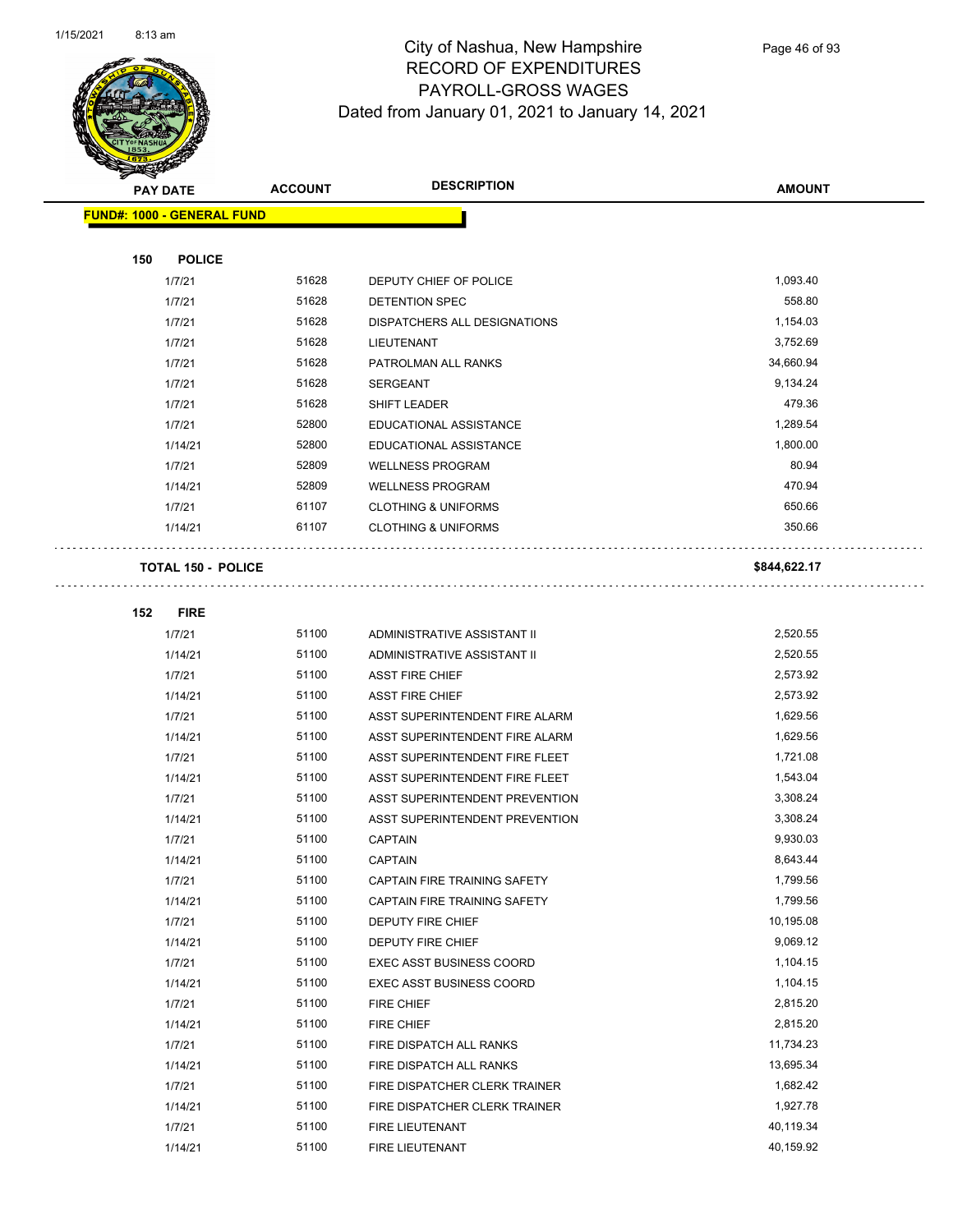

| <b>PAY DATE</b>                   | <b>ACCOUNT</b> | <b>DESCRIPTION</b>                                               | <b>AMOUNT</b>         |
|-----------------------------------|----------------|------------------------------------------------------------------|-----------------------|
| <b>FUND#: 1000 - GENERAL FUND</b> |                |                                                                  |                       |
|                                   |                |                                                                  |                       |
| 152<br><b>FIRE</b>                |                |                                                                  |                       |
| 1/7/21                            | 51100          | <b>FIRE MECHANIC</b>                                             | 1,381.76              |
| 1/14/21                           | 51100          | <b>FIRE MECHANIC</b>                                             | 1,381.76              |
| 1/7/21                            | 51100          | FIRE TRAINING OFFICER                                            | 1,746.60              |
| 1/14/21                           | 51100          | FIRE TRAINING OFFICER                                            | 1,613.44              |
| 1/7/21                            | 51100          | <b>FIREFIGHTERS ALL RANKS</b>                                    | 123,675.45            |
| 1/14/21                           | 51100          | <b>FIREFIGHTERS ALL RANKS</b>                                    | 123,647.61            |
| 1/7/21                            | 51100          | SUPERINTENDENT FIRE ALARM                                        | 1,835.72              |
| 1/14/21                           | 51100          | SUPERINTENDENT FIRE ALARM                                        | 1,835.72              |
| 1/7/21                            | 51100          | SUPERINTENDENT FIRE FLEET                                        | 1,799.56              |
| 1/14/21                           | 51100          | SUPERINTENDENT FIRE FLEET                                        | 1,799.56              |
| 1/7/21                            | 51100          | SUPERINTENDENT FIRE PREVENTION                                   | 1,817.56              |
| 1/14/21                           | 51100          | SUPERINTENDENT FIRE PREVENTION                                   | 1,817.56              |
| 1/14/21                           | 51300          | FIRE DISPATCH ALL RANKS                                          | 239.52                |
| 1/14/21                           | 51300          | FIRE DISPATCHER CLERK TRAINER                                    | 191.52                |
| 1/7/21                            | 51300          | FIRE TRAINING OFFICER                                            | 122.52                |
| 1/7/21                            | 51300          | FIREFIGHTERS ALL RANKS                                           | 85.98                 |
| 1/7/21                            | 51300          | SUPERINTENDENT FIRE FLEET                                        | 239.15                |
| 1/7/21                            | 51330          | <b>CAPTAIN</b>                                                   | 762.89                |
| 1/14/21                           | 51330          | <b>CAPTAIN</b>                                                   | 997.37                |
| 1/7/21                            | 51330          | <b>DEPUTY FIRE CHIEF</b>                                         | 701.46                |
| 1/7/21                            | 51330          | FIRE DISPATCH ALL RANKS                                          | 4,240.36              |
| 1/14/21                           | 51330          | FIRE DISPATCH ALL RANKS                                          | 1,118.81              |
| 1/7/21                            | 51330          | FIRE DISPATCHER CLERK TRAINER                                    | 769.46                |
| 1/14/21                           | 51330          | FIRE DISPATCHER CLERK TRAINER                                    | 17.53                 |
| 1/7/21                            | 51330          | FIRE LIEUTENANT                                                  | 4,029.40              |
| 1/14/21                           | 51330          | FIRE LIEUTENANT                                                  | 3,029.64<br>11,202.21 |
| 1/7/21                            | 51330          | FIREFIGHTERS ALL RANKS                                           |                       |
| 1/14/21                           | 51330<br>51628 | <b>FIREFIGHTERS ALL RANKS</b><br>ASST SUPERINTENDENT FIRE ALARM  | 10,275.58<br>407.39   |
| 1/7/21                            | 51628          |                                                                  | 430.27                |
| 1/7/21<br>1/7/21                  | 51628          | ASST SUPERINTENDENT FIRE FLEET<br>ASST SUPERINTENDENT PREVENTION | 827.06                |
| 1/7/21                            | 51628          | <b>CAPTAIN</b>                                                   | 2,482.50              |
| 1/7/21                            | 51628          | CAPTAIN FIRE TRAINING SAFETY                                     | 449.89                |
| 1/7/21                            | 51628          | DEPUTY FIRE CHIEF                                                | 546.55                |
| 1/7/21                            | 51628          | FIRE DISPATCH ALL RANKS                                          | 2,970.90              |
| 1/7/21                            | 51628          | FIRE DISPATCHER CLERK TRAINER                                    | 368.03                |
| 1/7/21                            | 51628          | <b>FIRE LIEUTENANT</b>                                           | 10,725.89             |
| 1/7/21                            | 51628          | <b>FIRE MECHANIC</b>                                             | 345.44                |
| 1/7/21                            | 51628          | FIRE TRAINING OFFICER                                            | 436.65                |
| 1/7/21                            | 51628          | FIREFIGHTERS ALL RANKS                                           | 31,261.99             |
| 1/7/21                            | 51628          | SUPERINTENDENT FIRE ALARM                                        | 458.93                |
| 1/7/21                            | 51628          | SUPERINTENDENT FIRE FLEET                                        | 449.89                |
| 1/7/21                            | 51628          | SUPERINTENDENT FIRE PREVENTION                                   | 454.39                |
|                                   |                |                                                                  |                       |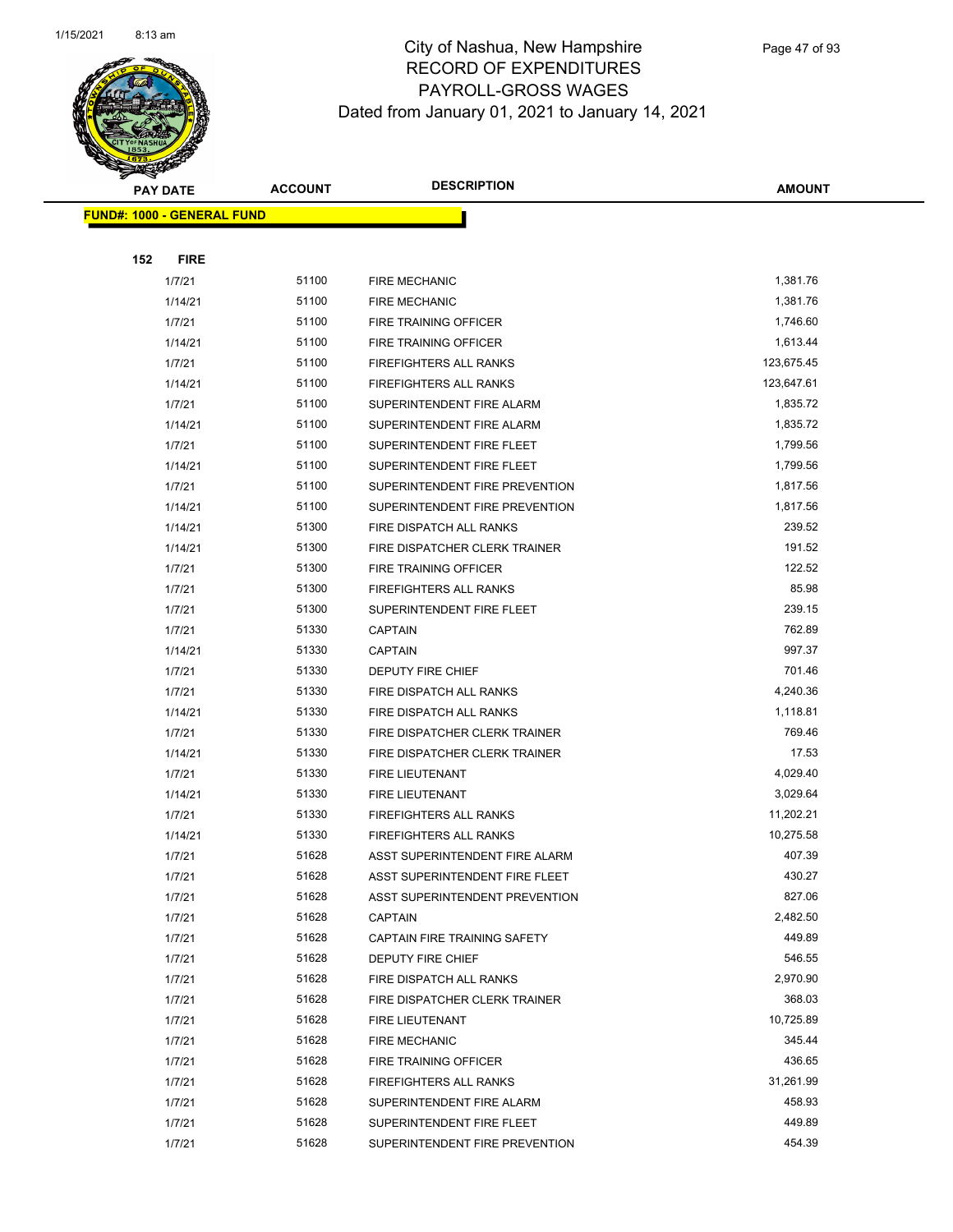

Page 48 of 93

| <b>FUND#: 1000 - GENERAL FUND</b>                       |           |
|---------------------------------------------------------|-----------|
|                                                         |           |
|                                                         |           |
| 152<br><b>FIRE</b>                                      |           |
| 1/7/21<br>51650<br><b>CAPTAIN</b>                       | 2,456.71  |
| 51650<br>1/14/21<br><b>CAPTAIN</b>                      | 2,298.53  |
| 1/7/21<br>51650<br>DEPUTY FIRE CHIEF                    | 3,363.98  |
| 1/7/21<br>51650<br>FIRE LIEUTENANT                      | 9,965.93  |
| 51650<br>1/14/21<br>FIRE LIEUTENANT                     | 8,459.07  |
| 51650<br>1/7/21<br><b>FIREFIGHTERS ALL RANKS</b>        | 29,321.09 |
| 51650<br>1/14/21<br>FIREFIGHTERS ALL RANKS              | 26,101.64 |
| 51700<br>1/7/21<br>ASST SUPERINTENDENT FIRE ALARM       | 20.37     |
| 51700<br>1/14/21<br>ASST SUPERINTENDENT FIRE ALARM      | 20.37     |
| 51700<br>1/7/21<br>ASST SUPERINTENDENT PREVENTION       | 41.35     |
| 51700<br>1/14/21<br>ASST SUPERINTENDENT PREVENTION      | 41.35     |
| 51700<br>1/7/21<br><b>CAPTAIN</b>                       | 315.09    |
| 51700<br>1/14/21<br><b>CAPTAIN</b>                      | 315.09    |
| 51700<br>1/7/21<br>CAPTAIN FIRE TRAINING SAFETY         | 22.49     |
| 51700<br>1/14/21<br><b>CAPTAIN FIRE TRAINING SAFETY</b> | 22.49     |
| 51700<br>1/7/21<br>DEPUTY FIRE CHIEF                    | 26.03     |
| 51700<br>1/14/21<br>DEPUTY FIRE CHIEF                   | 26.03     |
| 1/7/21<br>51700<br>FIRE DISPATCH ALL RANKS              | 14.98     |
| 51700<br>1/14/21<br>FIRE DISPATCH ALL RANKS             | 14.98     |
| 51700<br>1/7/21<br>FIRE DISPATCHER CLERK TRAINER        | 17.53     |
| 51700<br>1/14/21<br>FIRE DISPATCHER CLERK TRAINER       | 17.53     |
| 51700<br>1/7/21<br>FIRE LIEUTENANT                      | 1,282.21  |
| 51700<br>1/14/21<br>FIRE LIEUTENANT                     | 1,229.11  |
| 1/7/21<br>51700<br>FIRE TRAINING OFFICER                | 20.17     |
| 51700<br>1/14/21<br>FIRE TRAINING OFFICER               | 20.17     |
| 51700<br>1/7/21<br><b>FIREFIGHTERS ALL RANKS</b>        | 2,843.49  |
| 51700<br>1/14/21<br><b>FIREFIGHTERS ALL RANKS</b>       | 2,848.23  |
| 1/7/21<br>51700<br>SUPERINTENDENT FIRE ALARM            | 22.95     |
| 51700<br>1/14/21<br>SUPERINTENDENT FIRE ALARM           | 22.95     |
| 51700<br>1/7/21<br>SUPERINTENDENT FIRE FLEET            | 22.49     |
| 51700<br>1/14/21<br>SUPERINTENDENT FIRE FLEET           | 22.49     |
| 51700<br>1/7/21<br>SUPERINTENDENT FIRE PREVENTION       | 22.72     |
| 1/14/21<br>51700<br>SUPERINTENDENT FIRE PREVENTION      | 22.72     |
| 1/7/21<br>51750<br><b>DEPUTY FIRE CHIEF</b>             | 74,327.17 |

#### **TOTAL 152 - FIRE \$702,504.15**

 $\ldots$  .

| 153 | <b>BUILDING INSPECTION</b> |       |                                       |          |
|-----|----------------------------|-------|---------------------------------------|----------|
|     | 1/7/21                     | 51100 | BLD INSP ASST PLANS EXAMINER          | 1.069.30 |
|     | 1/14/21                    | 51100 | BLD INSP ASST PLANS EXAMINER          | 1.069.30 |
|     | 1/7/21                     | 51100 | <b>BUILDING AND UTILITIES INSPCTR</b> | 3.713.45 |
|     | 1/14/21                    | 51100 | <b>BUILDING AND UTILITIES INSPCTR</b> | 3.713.45 |
|     | 1/7/21                     | 51100 | <b>BUILDING DEPARTMENT MANAGER</b>    | 1.709.25 |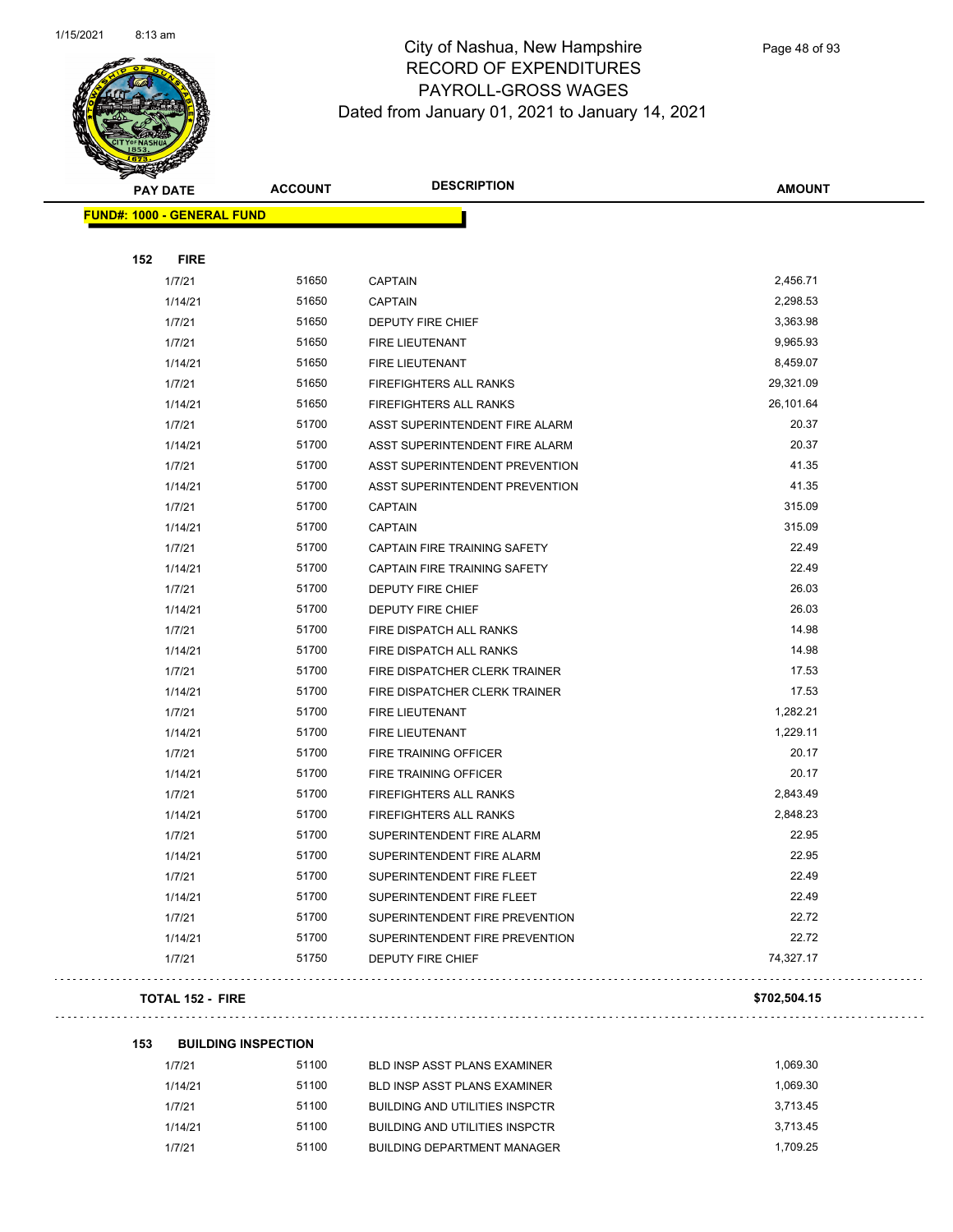

Page 49 of 93

| <b>SANGRA</b>                     |                 |                                            |                                                |               |
|-----------------------------------|-----------------|--------------------------------------------|------------------------------------------------|---------------|
|                                   | <b>PAY DATE</b> | <b>ACCOUNT</b>                             | <b>DESCRIPTION</b>                             | <b>AMOUNT</b> |
| <b>FUND#: 1000 - GENERAL FUND</b> |                 |                                            |                                                |               |
|                                   |                 |                                            |                                                |               |
| 153                               |                 | <b>BUILDING INSPECTION</b>                 |                                                |               |
|                                   | 1/14/21         | 51100                                      | <b>BUILDING DEPARTMENT MANAGER</b>             | 1,709.25      |
|                                   | 1/7/21          | 51100                                      | PERMIT TECHNICIAN I                            | 1,315.65      |
|                                   | 1/14/21         | 51100                                      | PERMIT TECHNICIAN I                            | 1,315.65      |
|                                   | 1/7/21          | 51100                                      | <b>PLANS EXAMINER</b>                          | 1,298.65      |
|                                   | 1/14/21         | 51100                                      | <b>PLANS EXAMINER</b>                          | 1,298.65      |
|                                   |                 | <b>TOTAL 153 - BUILDING INSPECTION</b>     |                                                | \$18,212.60   |
| 155                               |                 | <b>CODE ENFORCEMENT</b>                    |                                                |               |
|                                   | 1/7/21          | 51100                                      | <b>CODE ENFORCEMENT OFFICER II</b>             | 2,822.40      |
|                                   | 1/14/21         | 51100                                      | <b>CODE ENFORCEMENT OFFICER II</b>             | 2,822.40      |
|                                   | 1/7/21          | 51100                                      | MGR CODE ENFORCEMENT DEPT                      | 1,702.60      |
|                                   | 1/14/21         | 51100                                      | MGR CODE ENFORCEMENT DEPT                      | 1,702.60      |
|                                   |                 | <b>TOTAL 155 - CODE ENFORCEMENT</b>        |                                                | \$9,050.00    |
| 156                               |                 | <b>EMERGENCY MANAGEMENT</b>                |                                                |               |
|                                   | 1/7/21          | 51100                                      | EMERGENCY MANAGEMENT COORDINAT                 | 918.40        |
|                                   | 1/14/21         | 51100                                      | EMERGENCY MANAGEMENT COORDINAT                 | 918.40        |
|                                   | 1/7/21          | 51100                                      | <b>EMERGENCY MANAGEMENT DIRECTOR</b>           | 1,809.80      |
|                                   | 1/14/21         | 51100                                      | <b>EMERGENCY MANAGEMENT DIRECTOR</b>           | 1,809.80      |
|                                   |                 | <b>TOTAL 156 - EMERGENCY MANAGEMENT</b>    |                                                | \$5,456.40    |
| 157                               |                 | <b>CITYWIDE COMMUNICATIONS</b>             |                                                |               |
|                                   | 1/7/21          | 51100                                      | <b>COMM SYS ENGR TECH</b>                      | 1,753.85      |
|                                   | 1/14/21         | 51100                                      | <b>COMM SYS ENGR TECH</b>                      | 1,753.85      |
|                                   | 1/7/21          | 51100                                      | IT MANAGER/RADIO SYSTEMS NETWORK ADMINISTRATOR | 394.15        |
|                                   | 1/14/21         | 51100                                      | IT MANAGER/RADIO SYSTEMS NETWORK ADMINISTRATOR | 394.15        |
|                                   | 1/7/21          | 51200                                      | RADIO SYSTEMS MANAGER                          | 1,488.24      |
|                                   | 1/14/21         | 51200                                      | RADIO SYSTEMS MANAGER                          | 1,488.24      |
|                                   |                 | <b>TOTAL 157 - CITYWIDE COMMUNICATIONS</b> |                                                | \$7,272.48    |
| 158                               |                 | <b>PARKING ENFORCEMENT</b>                 |                                                |               |
|                                   | 1/7/21          | 51100                                      | <b>MVR CLERK I</b>                             | 299.20        |
|                                   | 1/14/21         | 51100                                      | <b>MVR CLERK I</b>                             | 299.20        |
|                                   | 1/7/21          | 51100                                      | <b>MVR CLERK II</b>                            | 327.95        |
|                                   | 1/14/21         | 51100                                      | MVR CLERK II                                   | 327.95        |
|                                   | 1/7/21          | 51100                                      | ORDINANCE VIOLATIONS COORDINATOR               | 224.19        |
|                                   | 1/14/21         | 51100                                      | ORDINANCE VIOLATIONS COORDINATOR               | 229.83        |
|                                   | 1/7/21          | 51100                                      | PARKING MANAGER                                | 334.50        |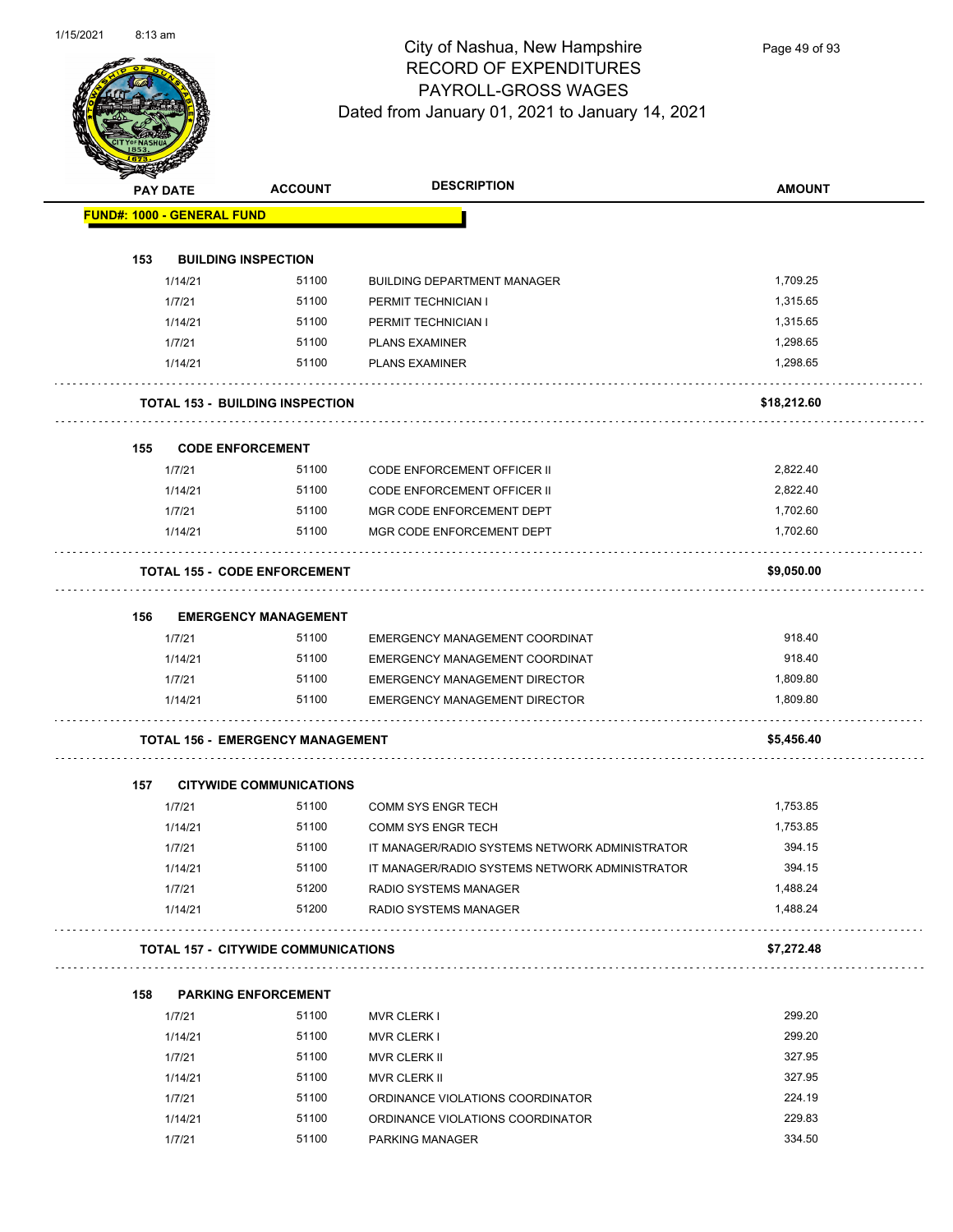

Page 50 of 93

|     | <b>PAY DATE</b>                   | <b>ACCOUNT</b>                         | <b>DESCRIPTION</b>                 | <b>AMOUNT</b> |
|-----|-----------------------------------|----------------------------------------|------------------------------------|---------------|
|     | <b>FUND#: 1000 - GENERAL FUND</b> |                                        |                                    |               |
| 158 |                                   | <b>PARKING ENFORCEMENT</b>             |                                    |               |
|     | 1/14/21                           | 51100                                  | <b>PARKING MANAGER</b>             | 334.50        |
|     | 1/7/21                            | 51200                                  | PARKING ENFORCEMENT SPECIALIST     | 888.14        |
|     | 1/14/21                           | 51200                                  | PARKING ENFORCEMENT SPECIALIST     | 833.67        |
|     |                                   | <b>TOTAL 158 - PARKING ENFORCEMENT</b> |                                    | \$4,099.13    |
| 160 |                                   | <b>PW-ADMIN &amp; ENGINEERING</b>      |                                    |               |
|     | 1/7/21                            | 51100                                  | ADMINISTRATIVE ASSISTANT II        | 786.85        |
|     | 1/14/21                           | 51100                                  | ADMINISTRATIVE ASSISTANT II        | 786.85        |
|     | 1/7/21                            | 51100                                  | ASSISTANT CONSTRUCTION ENGINEER    | 677.40        |
|     | 1/7/21                            | 51100                                  | ASSISTANT DIRECTOR OF PUBLIC WORKS | 1.801.70      |
|     | 1/14/21                           | 51100                                  | ASSISTANT DIRECTOR OF PUBLIC WORKS | 1,801.70      |
|     | 1/7/21                            | 51100                                  | <b>CITY ENGINEER</b>               | 1,237.40      |
|     | 1/14/21                           | 51100                                  | <b>CITY ENGINEER</b>               | 1,237.40      |
|     | 1/7/21                            | 51100                                  | <b>CITY SURVEYOR</b>               | 1,257.20      |
|     | 1/14/21                           | 51100                                  | <b>CITY SURVEYOR</b>               | 1,257.20      |
|     | 1/7/21                            | 51100                                  | DEPUTY CITY ENGINEER               | 814.40        |
|     | 1/14/21                           | 51100                                  | DEPUTY CITY ENGINEER               | 814.40        |
|     | 1/7/21                            | 51100                                  | DIRECTOR PUBLIC WORKS              | 1,970.65      |
|     | 1/14/21                           | 51100                                  | <b>DIRECTOR PUBLIC WORKS</b>       | 1,970.65      |
|     | 1/7/21                            | 51100                                  | DIVISION OPERATIONS MANAGER        | 1,637.69      |
|     | 1/14/21                           | 51100                                  | DIVISION OPERATIONS MANAGER        | 1,637.70      |
|     | 1/7/21                            | 51100                                  | DPW CONTRACT ADMINISTRATOR         | 372.85        |
|     | 1/14/21                           | 51100                                  | DPW CONTRACT ADMINISTRATOR         | 372.85        |
|     | 1/7/21                            | 51100                                  | <b>ENGINEERING INSPECTOR</b>       | 2,093.65      |
|     | 1/14/21                           | 51100                                  | <b>ENGINEERING INSPECTOR</b>       | 2,093.65      |
|     | 1/7/21                            | 51100                                  | <b>EXECUTIVE ASSISTANT</b>         | 826.25        |
|     | 1/14/21                           | 51100                                  | <b>EXECUTIVE ASSISTANT</b>         | 826.25        |
|     | 1/7/21                            | 51100                                  | <b>GIS SPECIALIST</b>              | 508.40        |
|     | 1/14/21                           | 51100                                  | <b>GIS SPECIALIST</b>              | 508.40        |
|     | 1/7/21                            | 51100                                  | PUBLIC RELATIONS ADMINISTRATOR     | 784.25        |
|     | 1/14/21                           | 51100                                  | PUBLIC RELATIONS ADMINISTRATOR     | 784.25        |
|     | 1/7/21                            | 51100                                  | SENIOR STAFF ENGINEER              | 1,902.60      |
|     | 1/14/21                           | 51100                                  | <b>SENIOR STAFF ENGINEER</b>       | 1,902.60      |
|     | 1/7/21                            | 51100                                  | SENIOR TRAFFIC ENGINEER            | 1,809.80      |
|     | 1/14/21                           | 51100                                  | SENIOR TRAFFIC ENGINEER            | 1,809.80      |
|     | 1/7/21                            | 51100                                  | <b>STAFF ENGINEER</b>              | 1,191.00      |
|     | 1/14/21                           | 51100                                  | <b>STAFF ENGINEER</b>              | 1,191.00      |
|     | 1/7/21                            | 51100                                  | STREET CONSTRUCTION ENGINEER       | 1,508.14      |
|     | 1/14/21                           | 51100                                  | STREET CONSTRUCTION ENGINEER       | 1,508.15      |

#### **TOTAL 160 - PW-ADMIN & ENGINEERING \$41,683.08**

####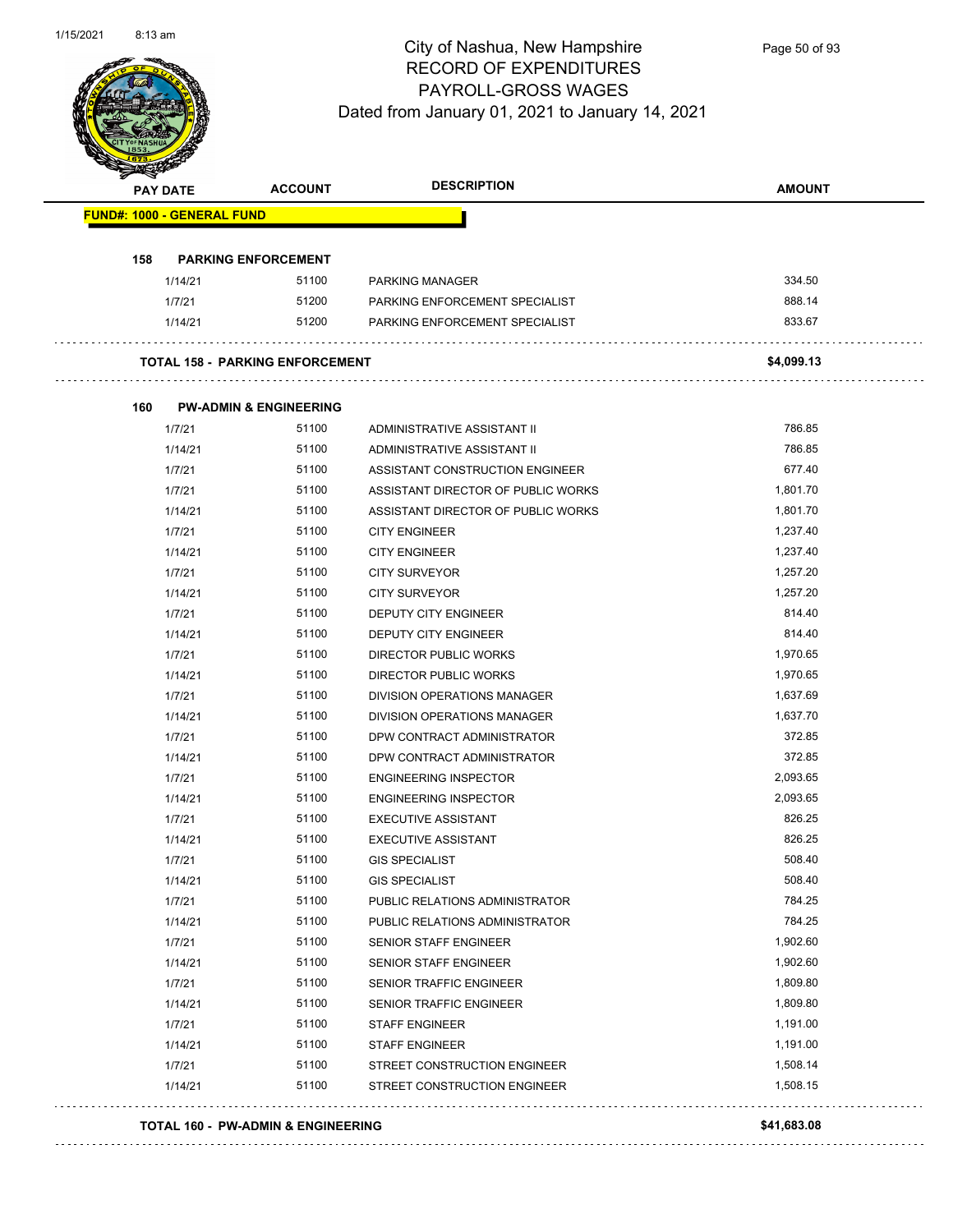

| <b>PAY DATE</b>                   | <b>ACCOUNT</b> | <b>DESCRIPTION</b>          | <b>AMOUNT</b> |
|-----------------------------------|----------------|-----------------------------|---------------|
| <b>FUND#: 1000 - GENERAL FUND</b> |                |                             |               |
|                                   |                |                             |               |
| 161<br><b>STREETS</b>             |                |                             |               |
| 1/7/21                            | 51100          | ADMINISTRATIVE ASSISTANT II | 822.90        |
| 1/14/21                           | 51100          | ADMINISTRATIVE ASSISTANT II | 822.90        |
| 1/7/21                            | 51100          | AUTO MECH 1ST CLASS NIGHTS  | 4,353.60      |
| 1/14/21                           | 51100          | AUTO MECH 1ST CLASS NIGHTS  | 4,353.60      |
| 1/7/21                            | 51100          | <b>AUTO MECH 2ND CLASS</b>  | 1,959.20      |
| 1/14/21                           | 51100          | <b>AUTO MECH 2ND CLASS</b>  | 1,959.20      |
| 1/7/21                            | 51100          | AUTO MECH 2ND CLASS NIGHTS  | 991.60        |
| 1/14/21                           | 51100          | AUTO MECH 2ND CLASS NIGHTS  | 904.84        |
| 1/7/21                            | 51100          | AUTO MECHANIC 1ST CLASS     | 3,229.20      |
| 1/14/21                           | 51100          | AUTO MECHANIC 1ST CLASS     | 3,229.20      |
| 1/7/21                            | 51100          | EQUIP OPR STREET REPAIR     | 6,869.20      |
| 1/14/21                           | 51100          | EQUIP OPR STREET REPAIR     | 6,869.20      |
| 1/7/21                            | 51100          | FLEET MAINTENANCE FOREMAN   | 1,324.60      |
| 1/14/21                           | 51100          | FLEET MAINTENANCE FOREMAN   | 1,324.60      |
| 1/7/21                            | 51100          | FLEET MANAGER STREET DEPT   | 1,230.65      |
| 1/14/21                           | 51100          | FLEET MANAGER STREET DEPT   | 1,230.65      |
| 1/7/21                            | 51100          | FOREMAN LABOR STREET        | 2,649.20      |
| 1/14/21                           | 51100          | FOREMAN LABOR STREET        | 2,649.20      |
| 1/7/21                            | 51100          | <b>MASON PIPELAYER</b>      | 2,822.40      |
| 1/14/21                           | 51100          | <b>MASON PIPELAYER</b>      | 2,822.40      |
| 1/7/21                            | 51100          | OPERATIONS SUPERVISOR       | 1,116.34      |
| 1/14/21                           | 51100          | OPERATIONS SUPERVISOR       | 1,116.35      |
| 1/7/21                            | 51100          | <b>SIGN MAINTENANCE</b>     | 2,797.23      |
| 1/14/21                           | 51100          | <b>SIGN MAINTENANCE</b>     | 2,797.20      |
| 1/7/21                            | 51100          | STOREKEEPER PWD             | 1,027.95      |
| 1/14/21                           | 51100          | STOREKEEPER PWD             | 1,027.95      |
| 1/7/21                            | 51100          | <b>STREET FOREMAN</b>       | 2,649.20      |
| 1/14/21                           | 51100          | <b>STREET FOREMAN</b>       | 2,649.20      |
| 1/7/21                            | 51100          | SUPERINTENDENT OF STREETS   | 2,010.85      |
| 1/14/21                           | 51100          | SUPERINTENDENT OF STREETS   | 2,010.85      |
| 1/7/21                            | 51100          | <b>TRAFFIC FOREMAN</b>      | 1,351.10      |
| 1/14/21                           | 51100          | <b>TRAFFIC FOREMAN</b>      | 1,351.10      |
| 1/7/21                            | 51100          | <b>TRAFFIC TECHNICIAN I</b> | 2,231.20      |
| 1/14/21                           | 51100          | <b>TRAFFIC TECHNICIAN I</b> | 2,231.20      |
| 1/7/21                            | 51100          | TRUCK DRIVER STREET REPAIR  | 13,816.57     |
| 1/14/21                           | 51100          | TRUCK DRIVER STREET REPAIR  | 14,722.96     |
| 1/7/21                            | 51100          | <b>WELDER FIRST CLASS</b>   | 1,060.80      |
| 1/14/21                           | 51100          | <b>WELDER FIRST CLASS</b>   | 1,060.80      |
| 1/14/21                           | 51300          | ADMINISTRATIVE ASSISTANT II | 7.71          |
| 1/7/21                            | 51300          | AUTO MECH 1ST CLASS NIGHTS  | 581.06        |
| 1/14/21                           | 51300          | AUTO MECH 1ST CLASS NIGHTS  | 203.63        |
| 1/7/21                            | 51300          | AUTO MECH 2ND CLASS         | 878.92        |
| 1/14/21                           | 51300          | AUTO MECH 2ND CLASS         | 345.08        |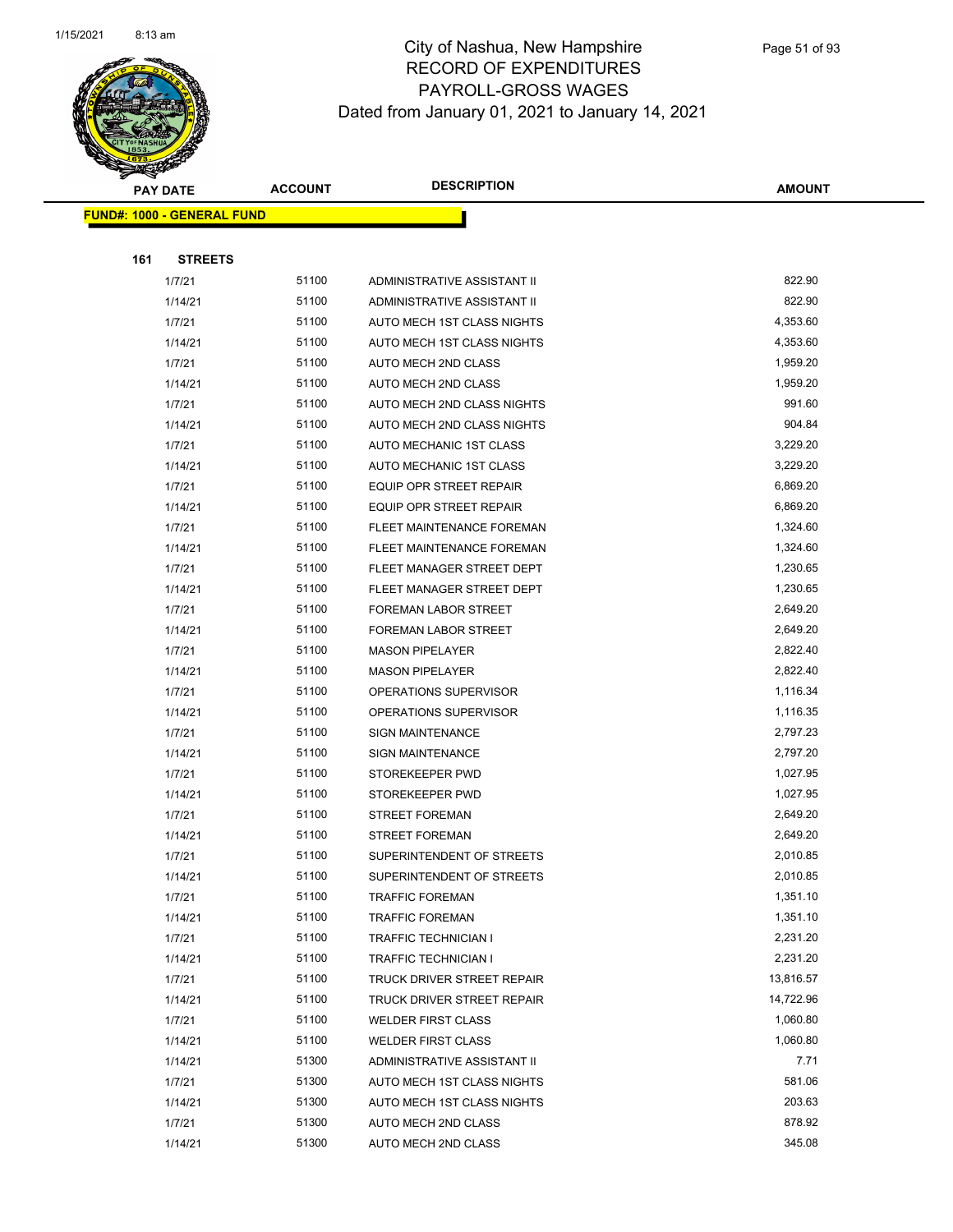

|     | <b>PAY DATE</b>                    | <b>ACCOUNT</b> | <b>DESCRIPTION</b>                   | <b>AMOUNT</b> |
|-----|------------------------------------|----------------|--------------------------------------|---------------|
|     | <u> FUND#: 1000 - GENERAL FUND</u> |                |                                      |               |
|     |                                    |                |                                      |               |
| 161 | <b>STREETS</b>                     |                |                                      |               |
|     | 1/7/21                             | 51300          | AUTO MECH 2ND CLASS NIGHTS           | 306.66        |
|     | 1/14/21                            | 51300          | AUTO MECH 2ND CLASS NIGHTS           | 18.37         |
|     | 1/7/21                             | 51300          | AUTO MECHANIC 1ST CLASS              | 172.77        |
|     | 1/14/21                            | 51300          | AUTO MECHANIC 1ST CLASS              | 121.96        |
|     | 1/7/21                             | 51300          | AUTOMATED TRASH COLLECTION OPR       | 1,011.99      |
|     | 1/14/21                            | 51300          | AUTOMATED TRASH COLLECTION OPR       | 674.88        |
|     | 1/7/21                             | 51300          | <b>COLLECTION EQUIP OPR</b>          | 1,905.20      |
|     | 1/14/21                            | 51300          | <b>COLLECTION EQUIP OPR</b>          | 768.57        |
|     | 1/7/21                             | 51300          | <b>COLLECTION EQUIP OPR LANDFILL</b> | 445.77        |
|     | 1/14/21                            | 51300          | COLLECTION EQUIP OPR LANDFILL        | 333.99        |
|     | 1/7/21                             | 51300          | ELECTRICAL DIAGNOSTIC TECH I         | 148.00        |
|     | 1/7/21                             | 51300          | EQUIP OPR STREET REPAIR              | 1,815.33      |
|     | 1/14/21                            | 51300          | EQUIP OPR STREET REPAIR              | 186.24        |
|     | 1/7/21                             | 51300          | EQUIPMENT OPERATOR, PARKS            | 169.23        |
|     | 1/7/21                             | 51300          | <b>EQUIPMENT OPR LANDFILL</b>        | 1,066.11      |
|     | 1/14/21                            | 51300          | <b>EQUIPMENT OPR LANDFILL</b>        | 169.97        |
|     | 1/7/21                             | 51300          | FLEET MAINTENANCE FOREMAN            | 856.84        |
|     | 1/14/21                            | 51300          | FLEET MAINTENANCE FOREMAN            | 347.70        |
|     | 1/7/21                             | 51300          | FOREMAN LABOR PARK                   | 1,130.03      |
|     | 1/14/21                            | 51300          | FOREMAN LABOR PARK                   | 397.36        |
|     | 1/7/21                             | 51300          | FOREMAN LABOR STREET                 | 1,266.63      |
|     | 1/14/21                            | 51300          | FOREMAN LABOR STREET                 | 720.24        |
|     | 1/7/21                             | 51300          | <b>GROUNDSKEEPER MAINTENANCE</b>     | 2,572.93      |
|     | 1/14/21                            | 51300          | <b>GROUNDSKEEPER MAINTENANCE</b>     | 874.48        |
|     | 1/7/21                             | 51300          | <b>GROUNDSMAN I</b>                  | 1,226.21      |
|     | 1/7/21                             | 51300          | <b>LEAD GROUNDSMAN</b>               | 537.59        |
|     | 1/14/21                            | 51300          | <b>LEAD GROUNDSMAN</b>               | 340.21        |
|     | 1/7/21                             | 51300          | <b>MASON PIPELAYER</b>               | 1,247.08      |
|     | 1/14/21                            | 51300          | <b>MASON PIPELAYER</b>               | 507.17        |
|     | 1/7/21                             | 51300          | MECHANIC WWTP 1ST CLASS              | 242.74        |
|     | 1/7/21                             | 51300          | OPERATIONS SUPERVISOR                | 1,077.95      |
|     | 1/14/21                            | 51300          | OPERATIONS SUPERVISOR                | 240.71        |
|     | 1/7/21                             | 51300          | <b>SIGN MAINTENANCE</b>              | 765.84        |
|     | 1/14/21                            | 51300          | <b>SIGN MAINTENANCE</b>              | 246.90        |
|     | 1/7/21                             | 51300          | SOLID WASTE FOREMAN                  | 1,051.38      |
|     | 1/14/21                            | 51300          | SOLID WASTE FOREMAN                  | 1,216.96      |
|     | 1/7/21                             | 51300          | STELLOS STADIUM ATTENDANT            | 533.74        |
|     | 1/14/21                            | 51300          | STELLOS STADIUM ATTENDANT            | 168.55        |
|     | 1/7/21                             | 51300          | STOREKEEPER PWD                      | 176.67        |
|     | 1/14/21                            | 51300          | STOREKEEPER PWD                      | 83.52         |
|     | 1/7/21                             | 51300          | <b>STREET FOREMAN</b>                | 2,371.85      |
|     | 1/14/21                            | 51300          | <b>STREET FOREMAN</b>                | 720.24        |
|     | 1/7/21                             | 51300          | TRAFFIC TECHNICIAN I                 | 307.55        |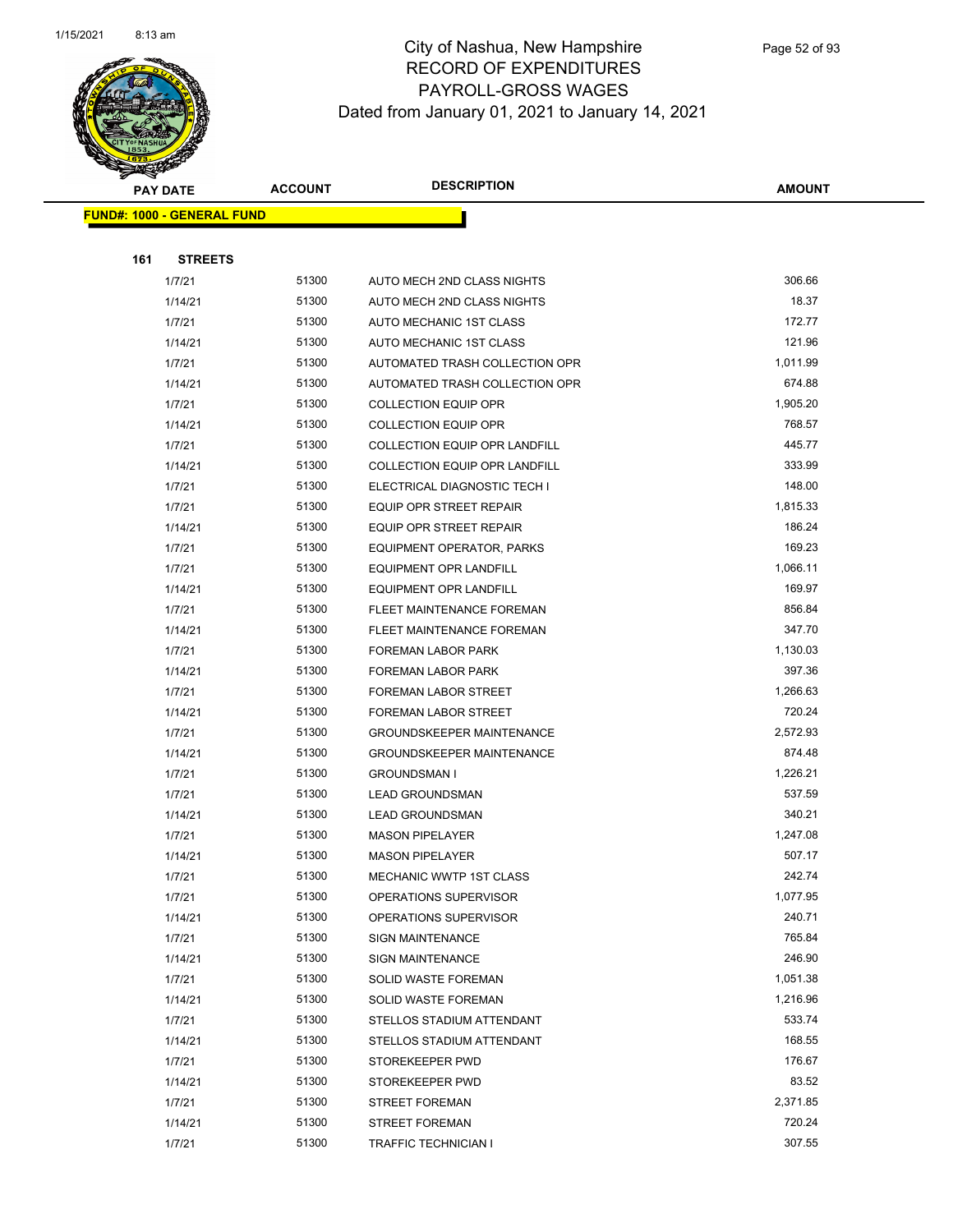

Page 53 of 93

| <b>PAY DATE</b>                   | <b>ACCOUNT</b>                        | <b>DESCRIPTION</b>                | <b>AMOUNT</b> |
|-----------------------------------|---------------------------------------|-----------------------------------|---------------|
| <b>FUND#: 1000 - GENERAL FUND</b> |                                       |                                   |               |
| 161<br><b>STREETS</b>             |                                       |                                   |               |
| 1/14/21                           | 51300                                 | <b>TRAFFIC TECHNICIAN I</b>       | 296.87        |
| 1/7/21                            | 51300                                 | <b>TRUCK DRIVER STREET REPAIR</b> | 5,190.76      |
| 1/14/21                           | 51300                                 | TRUCK DRIVER STREET REPAIR        | 1,571.51      |
| 1/7/21                            | 51300                                 | <b>WELDER FIRST CLASS</b>         | 640.26        |
| 1/14/21                           | 51300                                 | <b>WELDER FIRST CLASS</b>         | 223.58        |
| 1/7/21                            | 51600                                 | AUTO MECH 1ST CLASS NIGHTS        | 1,200.00      |
| 1/14/21                           | 51600                                 | AUTO MECH 2ND CLASS               | 400.00        |
| 1/14/21                           | 51600                                 | AUTO MECHANIC 1ST CLASS           | 400.00        |
| 1/14/21                           | 51600                                 | EQUIP OPR STREET REPAIR           | 1,200.00      |
| <b>TOTAL 161 - STREETS</b>        |                                       |                                   | \$153,130.68  |
| 166                               | <b>PARKING OPERATIONS</b>             |                                   |               |
| 1/7/21                            | 51100                                 | PARKING MAINTENANCE               | 1,333.09      |
| 1/14/21                           | 51100                                 | PARKING MAINTENANCE               | 1,333.10      |
| 1/7/21                            | 51100                                 | <b>PARKING MANAGER</b>            | 1,003.45      |
| 1/14/21                           | 51100                                 | <b>PARKING MANAGER</b>            | 1,003.45      |
| 1/7/21                            | 51200                                 | PARKING MAINTENANCE               | 420.71        |
| 1/14/21                           | 51200                                 | PARKING MAINTENANCE               | 329.97        |
| 1/7/21                            | 51300                                 | PARKING MAINTENANCE               | 312.57        |
| 1/14/21                           | 51300                                 | PARKING MAINTENANCE               | 175.09        |
| 1/7/21                            | 51400                                 | <b>ECD PARKING INTERN</b>         | 371.25        |
| 1/14/21                           | 51400                                 | <b>ECD PARKING INTERN</b>         | 487.50        |
|                                   | <b>TOTAL 166 - PARKING OPERATIONS</b> |                                   | \$6,770.18    |
| 171                               | <b>COMMUNITY SERVICES</b>             |                                   |               |
| 1/7/21                            | 51100                                 | DIRECTOR HEALTH AND COMM SVS      | 2,198.55      |
| 1/14/21                           | 51100                                 | DIRECTOR HEALTH AND COMM SVS      | 2,198.55      |
| 1/7/21                            | 51100                                 | <b>EPIDEMIOLOGIST</b>             | 1,148.10      |
| 1/14/21                           | 51100                                 | <b>EPIDEMIOLOGIST</b>             | 1,148.10      |
| 1/7/21                            | 51100                                 | <b>HEALTH PROGRAM SPEC</b>        | 1,031.15      |
| 1/14/21                           | 51100                                 | <b>HEALTH PROGRAM SPEC</b>        | 1,031.15      |
| 1/7/21                            | 51700                                 | <b>EPIDEMIOLOGIST</b>             | 150.00        |
| 1/7/21                            | 51700                                 | HEALTH PROGRAM SPEC               | 150.00        |
| 1/7/21                            | 51700                                 | PUB HEALTH NET SVS COORD          | 150.00        |
| 1/7/21                            | 51700                                 | SMP PROGRAM COORDINATOR           | 150.00        |
| 1/12/21                           | 55118                                 | TELEPHONE-CELLULAR                | (25.00)       |
|                                   |                                       |                                   |               |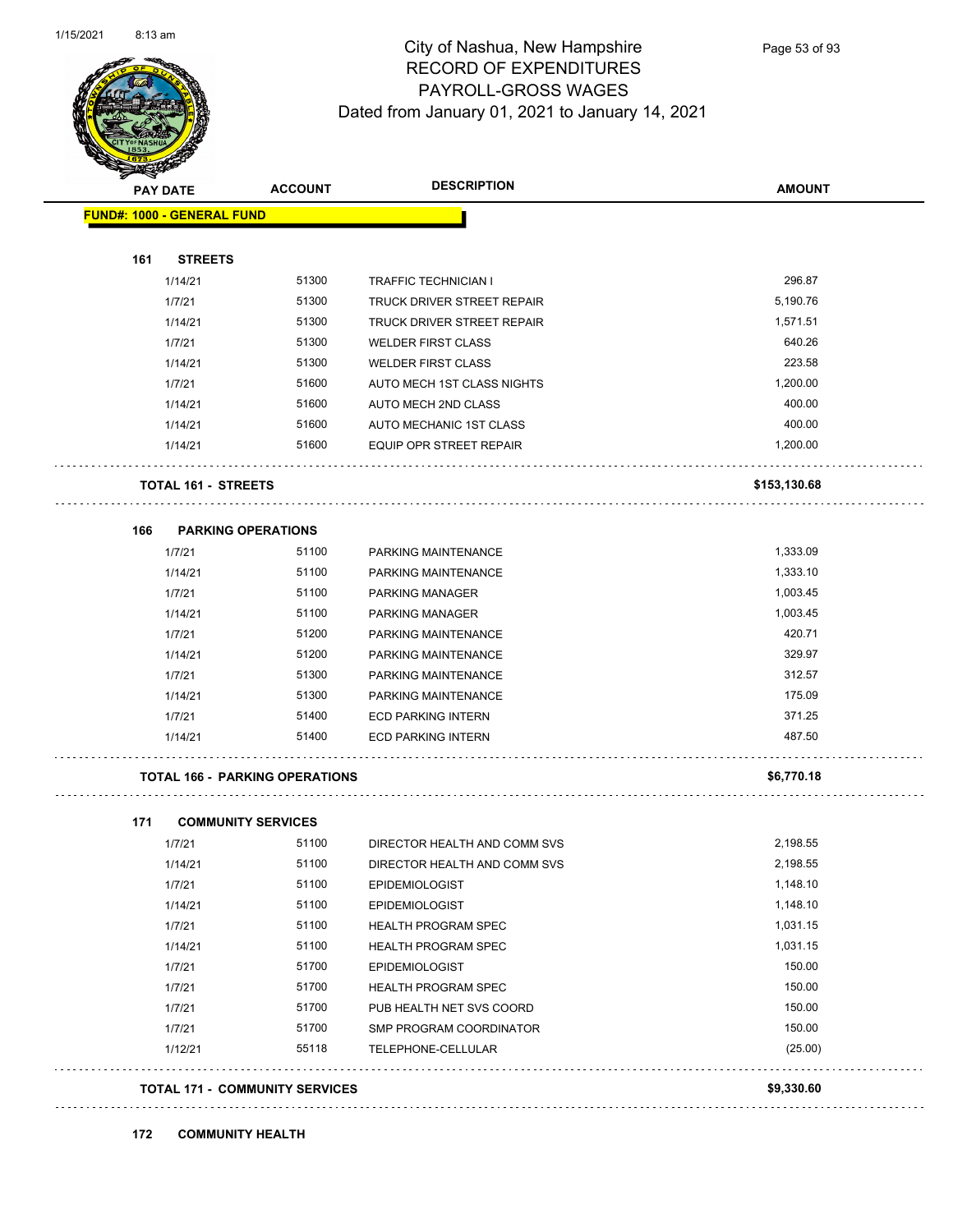$\overline{\phantom{0}}$ 



| <b>SANGRA</b>                     |                                  |                                    |               |
|-----------------------------------|----------------------------------|------------------------------------|---------------|
| <b>PAY DATE</b>                   | <b>ACCOUNT</b>                   | <b>DESCRIPTION</b>                 | <b>AMOUNT</b> |
| <b>FUND#: 1000 - GENERAL FUND</b> |                                  |                                    |               |
| 172                               | <b>COMMUNITY HEALTH</b>          |                                    |               |
| 1/7/21                            | 51100                            | ADMINISTRATIVE ASSISTANT II        | 892.45        |
| 1/14/21                           | 51100                            | ADMINISTRATIVE ASSISTANT II        | 914.75        |
| 1/7/21                            | 51100                            | <b>BILINGUAL OUTREACH WORKER</b>   | 195.82        |
| 1/14/21                           | 51100                            | <b>BILINGUAL OUTREACH WORKER</b>   | 1,762.40      |
| 1/7/21                            | 51100                            | CHIEF PUBLIC HEALTH NURSE          | 1,740.10      |
| 1/14/21                           | 51100                            | CHIEF PUBLIC HEALTH NURSE          | 1,740.10      |
| 1/7/21                            | 51100                            | PUB HEALTH NURSE                   | 2,579.95      |
| 1/14/21                           | 51100                            | PUB HEALTH NURSE                   | 10,313.65     |
| 1/14/21                           | 51300                            | BILINGUAL OUTREACH WORKER          | 128.51        |
| 1/14/21                           | 51412                            | <b>NURSE ELM</b>                   | 122.28        |
| 1/7/21                            | 51412                            | NURSE PER DIEM (PRACTIONER)        | 835.58        |
| 1/14/21                           | 51412                            | <b>NURSE PER DIEM (PRACTIONER)</b> | 877.36        |
| 1/7/21                            | 51412                            | PUB HEALTH NURSE                   | 352.82        |
| 1/12/21                           | 51412                            | PUB HEALTH NURSE                   | (1,555.84)    |
| 1/7/21                            | 51700                            | CHIEF PUBLIC HEALTH NURSE          | 150.00        |
| 173                               | <b>ENVIRONMENTAL HEALTH</b>      |                                    |               |
| 1/7/21                            | 51100                            | DEP HEALTH OFFICER/LAB DIRECTOR    | 1,312.10      |
| 1/14/21                           | 51100                            | DEP HEALTH OFFICER/LAB DIRECTOR    | 1,312.10      |
| 1/7/21                            | 51100                            | ENVIRONMENTAL HEALTH SPEC          | 2,813.95      |
| 1/14/21                           | 51100                            | ENVIRONMENTAL HEALTH SPEC          | 2,813.95      |
| 1/7/21                            | 51100                            | ENVIRONMENTAL TECH OFFICE MGR      | 1,106.00      |
| 1/14/21                           | 51100                            | ENVIRONMENTAL TECH OFFICE MGR      | 1,105.99      |
| 1/7/21                            | 51100                            | MANAGER ENVIRONMENTAL HEALTH       | 1,709.25      |
| 1/14/21                           | 51100                            | MANAGER ENVIRONMENTAL HEALTH       | 1,709.25      |
| 1/14/21                           | 51300                            | ENVIRONMENTAL HEALTH SPEC          | 32.13         |
| 1/7/21                            | 51300                            | ENVIRONMENTAL TECH OFFICE MGR      | 456.21        |
| 1/14/21                           | 51300                            | ENVIRONMENTAL TECH OFFICE MGR      | 373.26        |
| 1/7/21                            | 51700                            | DEP HEALTH OFFICER/LAB DIRECTOR    | 150.00        |
| 1/7/21                            | 51700                            | MANAGER ENVIRONMENTAL HEALTH       | 150.00        |
|                                   | TOTAL 173 - ENVIRONMENTAL HEALTH |                                    | \$15,044.19   |
| 174                               | <b>WELFARE ADMINISTRATION</b>    |                                    |               |
| 1/7/21                            | 51100                            | CASE TECHNICIAN WELFARE            | 1,881.85      |
| 1/14/21                           | 51100                            | CASE TECHNICIAN WELFARE            | 188185        |

| 1///21  | 51100 | CASE TECHNICIAN WELFARE | 1.881.85 |
|---------|-------|-------------------------|----------|
| 1/14/21 | 51100 | CASE TECHNICIAN WELFARE | 1.881.85 |
| 1/7/21  | 51100 | <b>INTAKE WORKER</b>    | 899.50   |
| 1/14/21 | 51100 | <b>INTAKE WORKER</b>    | 899.50   |
| 1/7/21  | 51100 | SENIOR CASE TECHNICIAN  | 1.072.45 |
| 1/14/21 | 51100 | SENIOR CASE TECHNICIAN  | 1.072.45 |
|         |       |                         |          |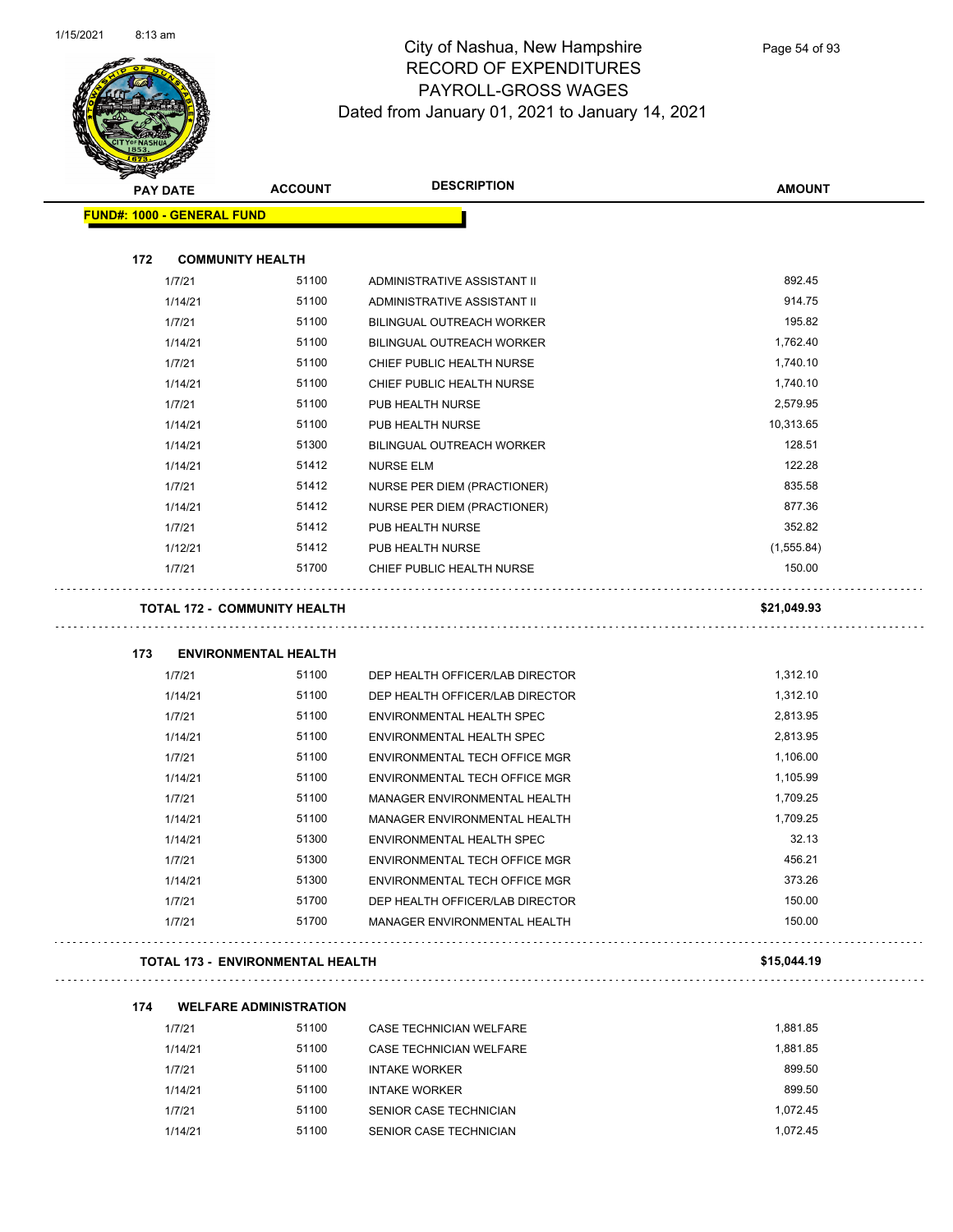

Page 55 of 93

| B.  | <b>PAY DATE</b>                   | <b>ACCOUNT</b>                            | <b>DESCRIPTION</b>                | <b>AMOUNT</b> |  |
|-----|-----------------------------------|-------------------------------------------|-----------------------------------|---------------|--|
|     | <b>FUND#: 1000 - GENERAL FUND</b> |                                           |                                   |               |  |
|     |                                   |                                           |                                   |               |  |
| 174 |                                   | <b>WELFARE ADMINISTRATION</b>             |                                   |               |  |
|     | 1/7/21                            | 51100                                     | <b>WELFARE OFFICER</b>            | 1,809.80      |  |
|     | 1/14/21                           | 51100                                     | <b>WELFARE OFFICER</b>            | 1,809.80      |  |
|     | 1/14/21                           | 51300                                     | CASE TECHNICIAN WELFARE           | 9.45          |  |
|     | 1/7/21                            | 51700                                     | SENIOR CASE TECHNICIAN            | 150.00        |  |
|     |                                   | <b>TOTAL 174 - WELFARE ADMINISTRATION</b> |                                   | \$11,486.65   |  |
|     |                                   |                                           |                                   |               |  |
| 177 |                                   | <b>PARKS &amp; RECREATION</b>             |                                   |               |  |
|     | 1/7/21                            | 51100                                     | ADMINISTRATIVE ASSISTANT II       | 860.15        |  |
|     | 1/14/21                           | 51100                                     | ADMINISTRATIVE ASSISTANT II       | 860.15        |  |
|     | 1/7/21                            | 51100                                     | EQUIPMENT OPERATOR, PARKS         | 979.60        |  |
|     | 1/14/21                           | 51100                                     | EQUIPMENT OPERATOR, PARKS         | 979.60        |  |
|     | 1/7/21                            | 51100                                     | FOREMAN LABOR PARK                | 3,973.80      |  |
|     | 1/14/21                           | 51100                                     | FOREMAN LABOR PARK                | 3,973.80      |  |
|     | 1/7/21                            | 51100                                     | <b>GROUNDSKEEPER MAINTENANCE</b>  | 7,176.44      |  |
|     | 1/14/21                           | 51100                                     | <b>GROUNDSKEEPER MAINTENANCE</b>  | 7,238.10      |  |
|     | 1/7/21                            | 51100                                     | <b>GROUNDSMAN I</b>               | 5,040.00      |  |
|     | 1/14/21                           | 51100                                     | <b>GROUNDSMAN I</b>               | 5,040.00      |  |
|     | 1/7/21                            | 51100                                     | <b>GROUNDSMAN II</b>              | 882.00        |  |
|     | 1/14/21                           | 51100                                     | <b>GROUNDSMAN II</b>              | 882.00        |  |
|     | 1/7/21                            | 51100                                     | <b>LEAD GROUNDSMAN</b>            | 1,981.60      |  |
|     | 1/14/21                           | 51100                                     | <b>LEAD GROUNDSMAN</b>            | 1,981.60      |  |
|     | 1/7/21                            | 51100                                     | PROGRAM COORDINATOR               | 390.90        |  |
|     | 1/14/21                           | 51100                                     | PROGRAM COORDINATOR               | 390.90        |  |
|     | 1/7/21                            | 51100                                     | <b>RECREATION PROGRAM MANAGER</b> | 1,157.25      |  |
|     | 1/14/21                           | 51100                                     | RECREATION PROGRAM MANAGER        | 1,157.25      |  |
|     | 1/7/21                            | 51100                                     | STELLOS STADIUM ATTENDANT         | 979.60        |  |
|     | 1/14/21                           | 51100                                     | STELLOS STADIUM ATTENDANT         | 979.60        |  |
|     | 1/7/21                            | 51300                                     | EQUIPMENT OPERATOR, PARKS         | 18.80         |  |
|     | 1/14/21                           | 51300                                     | EQUIPMENT OPERATOR, PARKS         | 9.40          |  |
|     | 1/7/21                            | 51300                                     | FOREMAN LABOR PARK                | 459.47        |  |
|     | 1/14/21                           | 51300                                     | FOREMAN LABOR PARK                | 1,254.22      |  |
|     | 1/7/21                            | 51300                                     | <b>GROUNDSKEEPER MAINTENANCE</b>  | 264.97        |  |
|     | 1/14/21                           | 51300                                     | <b>GROUNDSKEEPER MAINTENANCE</b>  | 1,200.89      |  |
|     | 1/7/21                            | 51300                                     | <b>GROUNDSMAN I</b>               | 16.12         |  |
|     | 1/14/21                           | 51300                                     | <b>GROUNDSMAN I</b>               | 638.06        |  |
|     | 1/7/21                            | 51300                                     | <b>GROUNDSMAN II</b>              | 25.47         |  |
|     | 1/7/21                            | 51300                                     | LEAD GROUNDSMAN                   | 37.80         |  |
|     | 1/14/21                           | 51300                                     | <b>LEAD GROUNDSMAN</b>            | 227.25        |  |
|     | 1/14/21                           | 51300                                     | STELLOS STADIUM ATTENDANT         | 9.36          |  |
|     | 1/14/21                           | 51600                                     | <b>GROUNDSKEEPER MAINTENANCE</b>  | 1,000.00      |  |
|     | 1/14/21                           | 51600                                     | STELLOS STADIUM ATTENDANT         | 1,000.00      |  |
|     |                                   |                                           |                                   |               |  |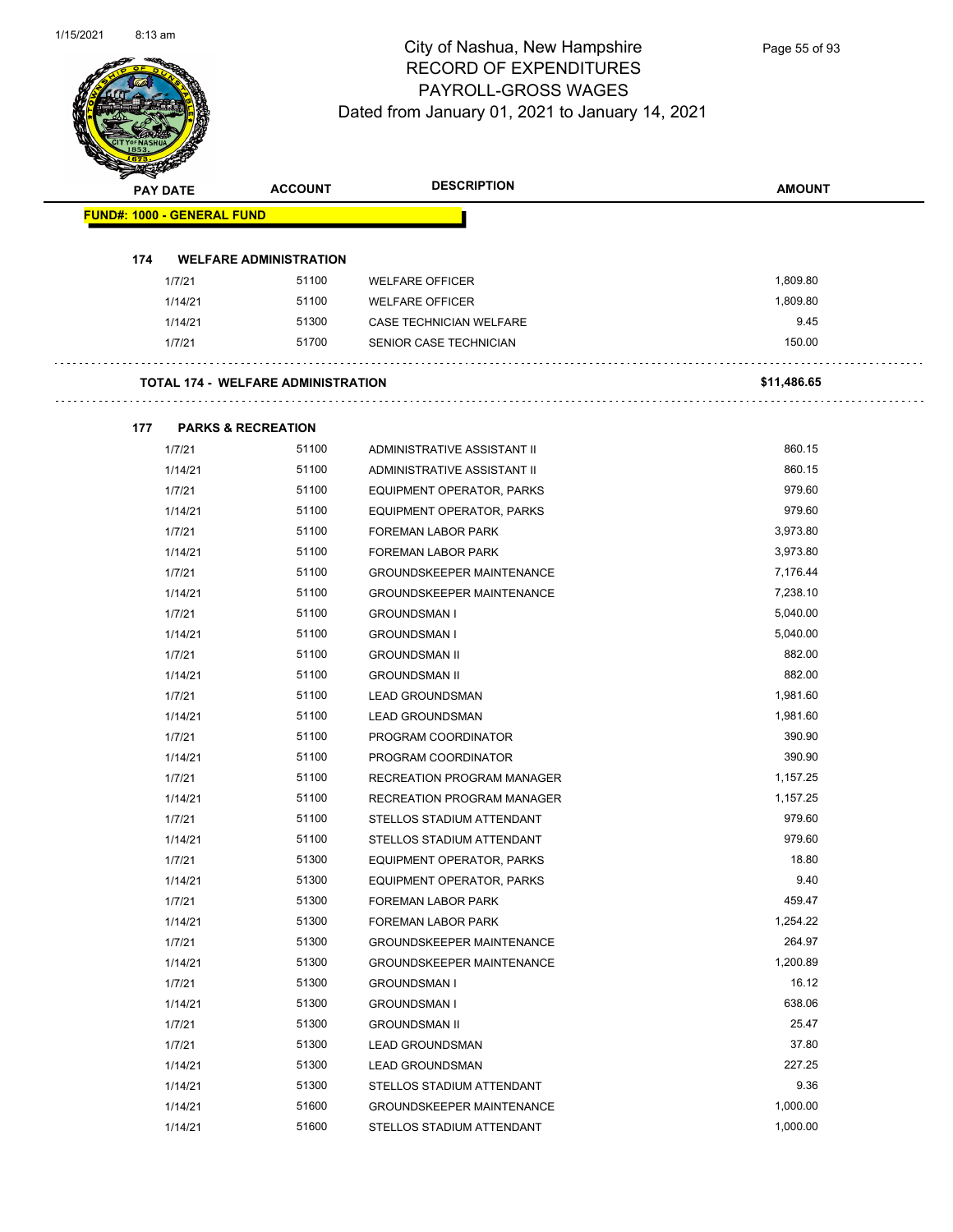

| <b>PAY DATE</b>            | <b>ACCOUNT</b>                            | <b>DESCRIPTION</b>              | <b>AMOUNT</b> |
|----------------------------|-------------------------------------------|---------------------------------|---------------|
| FUND#: 1000 - GENERAL FUND |                                           |                                 |               |
|                            |                                           |                                 |               |
|                            | <b>TOTAL 177 - PARKS &amp; RECREATION</b> |                                 | \$53,066.15   |
|                            |                                           |                                 |               |
| 179<br><b>LIBRARY</b>      |                                           |                                 |               |
| 1/7/21                     | 51100                                     | ASSISTANT DIRECTOR LIBRARY      | 1,709.25      |
| 1/14/21                    | 51100                                     | ASSISTANT DIRECTOR LIBRARY      | 1,794.72      |
| 1/7/21                     | 51100                                     | ASSISTANT LIBRARIAN CIRCULATIO  | 1,084.11      |
| 1/14/21                    | 51100                                     | ASSISTANT LIBRARIAN CIRCULATIO  | 1,084.10      |
| 1/7/21                     | 51100                                     | ASSISTANT LIBRARIAN TECH SVS    | 512.20        |
| 1/14/21                    | 51100                                     | ASSISTANT LIBRARIAN TECH SVS    | 512.20        |
| 1/7/21                     | 51100                                     | <b>DIRECTOR LIBRARY</b>         | 2,252.15      |
| 1/14/21                    | 51100                                     | <b>DIRECTOR LIBRARY</b>         | 2,252.15      |
| 1/7/21                     | 51100                                     | EXECUTIVE ASST OFFICE MANAGER   | 983.09        |
| 1/14/21                    | 51100                                     | EXECUTIVE ASST OFFICE MANAGER   | 983.10        |
| 1/7/21                     | 51100                                     | IT COORDINATOR                  | 962.95        |
| 1/14/21                    | 51100                                     | IT COORDINATOR                  | 962.95        |
| 1/7/21                     | 51100                                     | <b>JANITOR</b>                  | 514.05        |
| 1/14/21                    | 51100                                     | <b>JANITOR</b>                  | 552.00        |
| 1/7/21                     | 51100                                     | LIBRARIAN ADULT SERVICES        | 921.95        |
| 1/14/21                    | 51100                                     | LIBRARIAN ADULT SERVICES        | 921.95        |
| 1/7/21                     | 51100                                     | <b>LIBRARIAN CIRCULATION</b>    | 1,117.36      |
| 1/14/21                    | 51100                                     | <b>LIBRARIAN CIRCULATION</b>    | 1,117.35      |
| 1/7/21                     | 51100                                     | LIBRARIAN OUTREACH SVS          | 1,113.10      |
| 1/14/21                    | 51100                                     | LIBRARIAN OUTREACH SVS          | 1,113.10      |
| 1/7/21                     | 51100                                     | <b>LIBRARIAN TECH SERVICES</b>  | 1,155.29      |
| 1/14/21                    | 51100                                     | <b>LIBRARIAN TECH SERVICES</b>  | 1,155.30      |
| 1/7/21                     | 51100                                     | <b>LIBRARIAN YOUTH SERVICES</b> | 1,657.90      |
| 1/14/21                    | 51100                                     | <b>LIBRARIAN YOUTH SERVICES</b> | 1,657.91      |
| 1/7/21                     | 51100                                     | LIBRARY ASSISTANT CIRCULATION   | 6,352.66      |
| 1/14/21                    | 51100                                     | LIBRARY ASSISTANT CIRCULATION   | 6,352.65      |
| 1/7/21                     | 51100                                     | LIBRARY ASSISTANT MEDIA SERVIC  | 787.51        |
| 1/14/21                    | 51100                                     | LIBRARY ASSISTANT MEDIA SERVIC  | 787.50        |
| 1/7/21                     | 51100                                     | LIBRARY ASSISTANT TECH SVS      | 787.50        |
| 1/14/21                    | 51100                                     | LIBRARY ASSISTANT TECH SVS      | 787.50        |
| 1/7/21                     | 51100                                     | LIBRARY ASSISTANT YOUTH SERVIC  | 2,116.15      |
| 1/14/21                    | 51100                                     | LIBRARY ASSISTANT YOUTH SERVIC  | 2,116.15      |
| 1/7/21                     | 51100                                     | MAINTENANCE SUPV                | 949.45        |
| 1/14/21                    | 51100                                     | MAINTENANCE SUPV                | 949.45        |
| 1/7/21                     | 51100                                     | PAGE & COLLECTION COORDINATOR   | 935.80        |
| 1/14/21                    | 51100                                     | PAGE & COLLECTION COORDINATOR   | 935.81        |
| 1/7/21                     | 51100                                     | REFERENCE LIBRARIAN ADULT SERV  | 3,319.79      |
| 1/14/21                    | 51100                                     | REFERENCE LIBRARIAN ADULT SERV  | 3,319.80      |
| 1/7/21                     | 51100                                     | REFERENCE LIBRARIAN TECH SVS    | 842.50        |
| 1/14/21                    | 51100                                     | REFERENCE LIBRARIAN TECH SVS    | 842.50        |
|                            |                                           |                                 |               |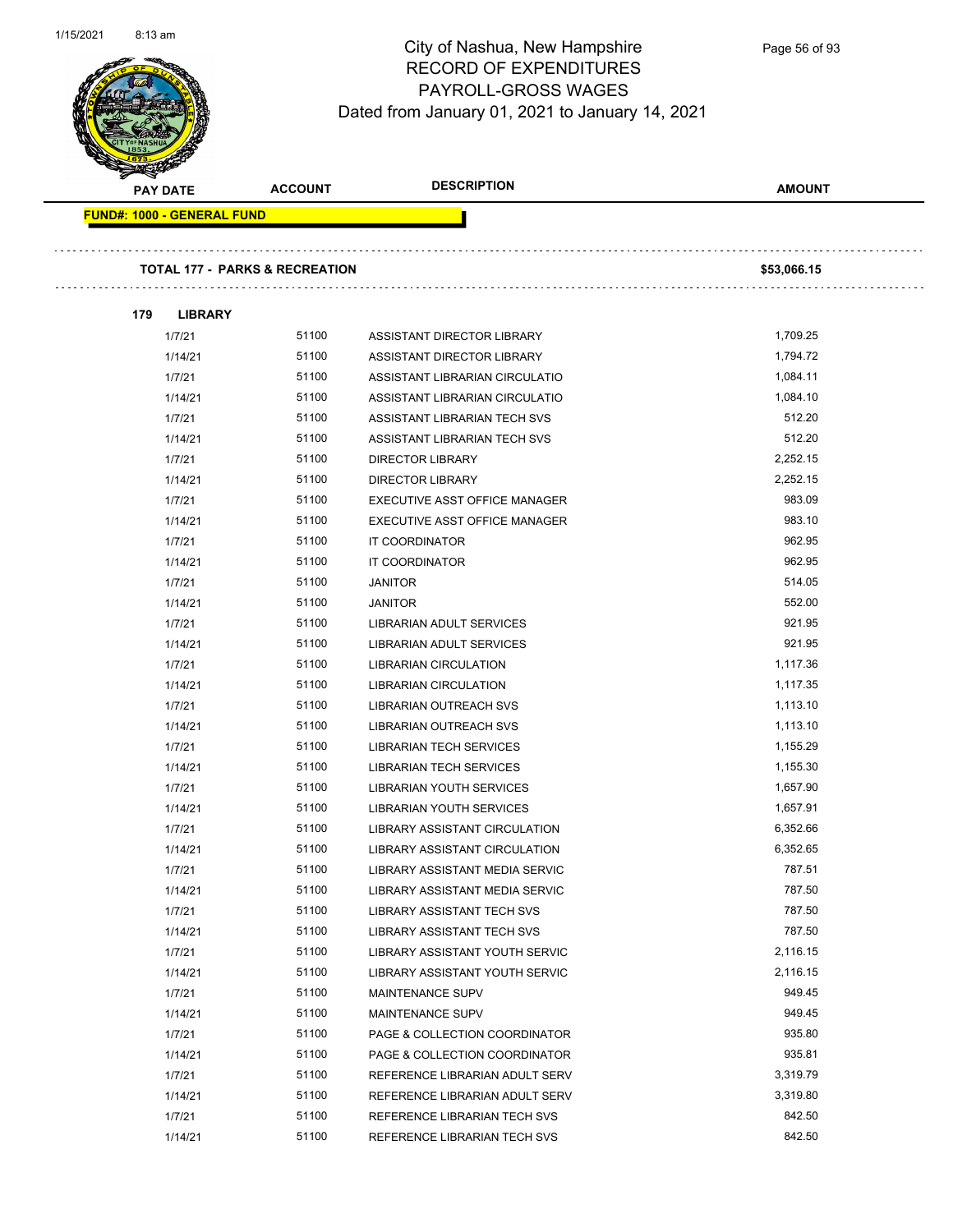

| <b>SANGRA</b> |                                          |                |                                                    |               |
|---------------|------------------------------------------|----------------|----------------------------------------------------|---------------|
|               | <b>PAY DATE</b>                          | <b>ACCOUNT</b> | <b>DESCRIPTION</b>                                 | <b>AMOUNT</b> |
|               | <b>FUND#: 1000 - GENERAL FUND</b>        |                |                                                    |               |
|               |                                          |                |                                                    |               |
| 179           | <b>LIBRARY</b><br>1/7/21                 | 51100          |                                                    | 660.00        |
|               | 1/14/21                                  | 51100          | <b>SECURITY LIBRARY</b><br><b>SECURITY LIBRARY</b> | 660.01        |
|               | 1/7/21                                   | 51200          | <b>JANITOR</b>                                     | 255.35        |
|               | 1/14/21                                  | 51200          | <b>JANITOR</b>                                     | 268.12        |
|               | 1/7/21                                   | 51200          | <b>LIBRARY ASSISTANT TECH SVS</b>                  | 462.90        |
|               | 1/14/21                                  | 51200          | LIBRARY ASSISTANT TECH SVS                         | 462.90        |
|               | 1/7/21                                   | 51200          | REFERENCE LIBRARIAN ADULT SERV                     | 482.76        |
|               | 1/14/21                                  | 51200          | REFERENCE LIBRARIAN ADULT SERV                     | 482.77        |
|               | 1/7/21                                   | 51200          | <b>SECURITY LIBRARY</b>                            | 390.09        |
|               |                                          | 51200          |                                                    | 332.00        |
|               | 1/14/21                                  |                | <b>SECURITY LIBRARY</b>                            |               |
|               | 1/7/21                                   | 51300          | <b>SECURITY LIBRARY</b>                            | 111.38        |
|               | <b>TOTAL 179 - LIBRARY</b>               |                |                                                    | \$64,841.23   |
| 181           | <b>COMMUNITY DEVELOPMENT</b>             |                |                                                    |               |
|               | 1/7/21                                   | 51100          | ADMINISTRATIVE ASSISTANT II                        | 786.85        |
|               | 1/14/21                                  | 51100          | ADMINISTRATIVE ASSISTANT II                        | 786.84        |
|               | 1/7/21                                   | 51100          | DIRECTOR COMMUNITY DEVELOPMENT                     | 2,473.35      |
|               | 1/14/21                                  | 51100          | DIRECTOR COMMUNITY DEVELOPMENT                     | 2,473.35      |
|               | 1/7/21                                   | 51100          | <b>TRANSPORTATION PLANNER</b>                      | 1,313.35      |
|               | 1/14/21                                  | 51100          | <b>TRANSPORTATION PLANNER</b>                      | 1,313.35      |
|               | 1/7/21                                   | 51100          | <b>WATERWAYS MANAGER</b>                           | 1,709.25      |
|               | 1/14/21                                  | 51100          | <b>WATERWAYS MANAGER</b>                           | 1,709.25      |
|               | 1/7/21                                   | 51200          | ADMINISTRATIVE ASSISTANT I                         | 555.12        |
|               | 1/14/21                                  | 51200          | ADMINISTRATIVE ASSISTANT I                         | 390.64        |
|               | 1/7/21                                   | 51400          | <b>INTERN</b>                                      | 100.00        |
|               | 1/14/21                                  | 51400          | <b>INTERN</b>                                      | 50.00         |
|               | <b>TOTAL 181 - COMMUNITY DEVELOPMENT</b> |                |                                                    | \$13,661.35   |
|               |                                          |                |                                                    |               |
| 182           | <b>PLANNING AND ZONING</b>               |                |                                                    |               |
|               | 1/7/21                                   | 51100          | <b>COMMUNICATION SPEC</b>                          | 60.40         |
|               | 1/14/21                                  | 51100          | <b>COMMUNICATION SPEC</b>                          | 60.40         |
|               | 1/7/21                                   | 51100          | DEPARTMENT COORDINATOR                             | 1,048.50      |
|               | 1/14/21                                  | 51100          | DEPARTMENT COORDINATOR                             | 1,048.51      |
|               | 1/7/21                                   | 51100          | <b>DEPUTY PLANNING MANAGER</b>                     | 2,861.15      |
|               | 1/14/21                                  | 51100          | DEPUTY PLANNING MANAGER                            | 2,861.15      |
|               | 1/7/21                                   | 51100          | MANAGER PLANNING DEPT                              | 1,850.75      |
|               | 1/14/21                                  | 51100          | MANAGER PLANNING DEPT                              | 1,850.75      |
|               | 1/7/21                                   | 51100          | PLANNER I                                          | 1,918.15      |
|               | 1/14/21                                  | 51100          | PLANNER I                                          | 1,918.15      |

1/7/21 51100 ZONING COORDINATOR 51100 51100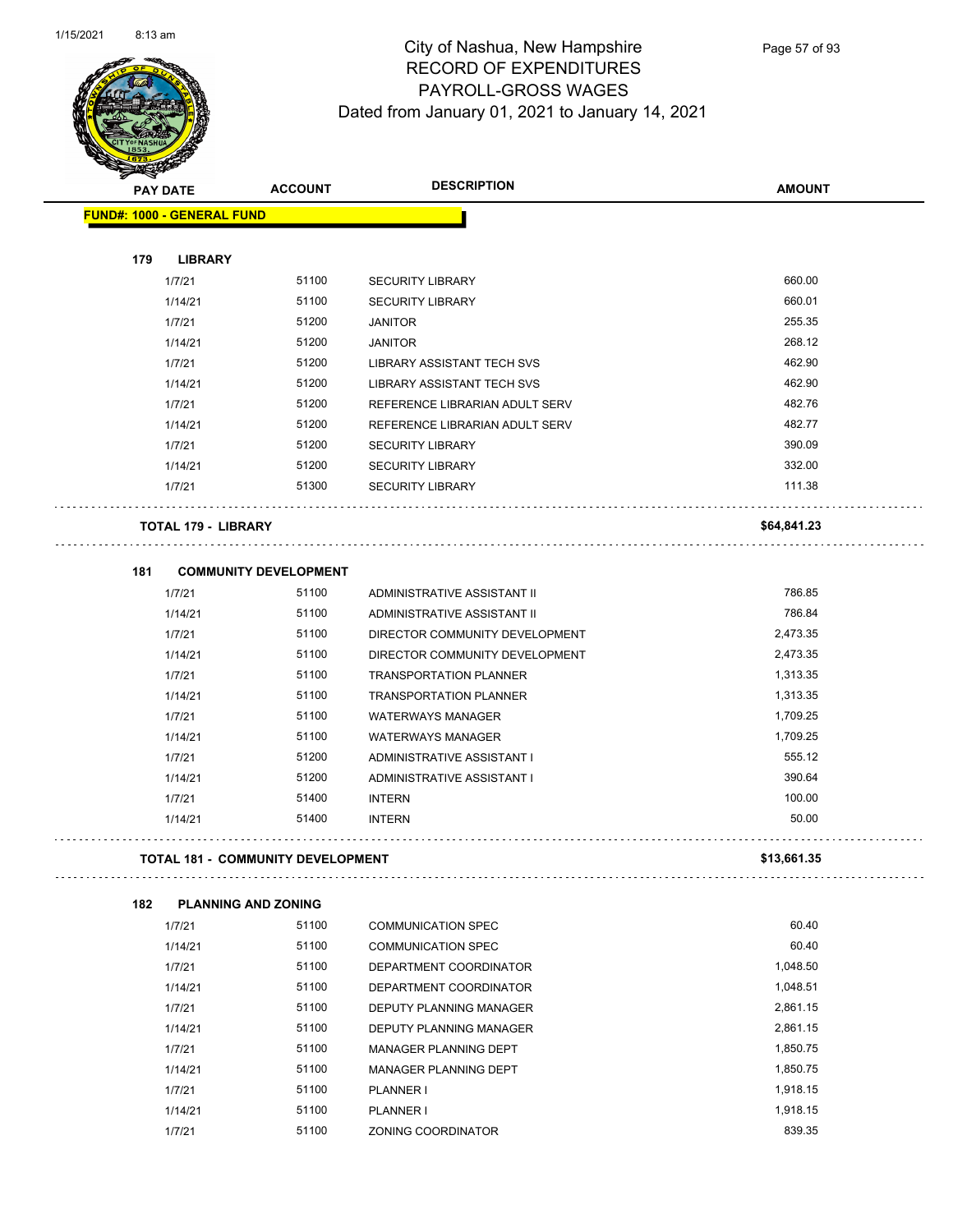

Page 58 of 93

|     | <b>PAY DATE</b>                   | <b>ACCOUNT</b>                          | <b>DESCRIPTION</b>            | <b>AMOUNT</b> |
|-----|-----------------------------------|-----------------------------------------|-------------------------------|---------------|
|     | <b>FUND#: 1000 - GENERAL FUND</b> |                                         |                               |               |
| 182 | <b>PLANNING AND ZONING</b>        |                                         |                               |               |
|     | 1/14/21                           | 51100                                   | ZONING COORDINATOR            | 839.35        |
|     | 1/7/21                            | 51300                                   | <b>COMMUNICATION SPEC</b>     | 2.27          |
|     |                                   | <b>TOTAL 182 - PLANNING AND ZONING</b>  |                               | \$17,158.88   |
| 183 |                                   | <b>ECONOMIC DEVELOPMENT</b>             |                               |               |
|     | 1/7/21                            | 51100                                   | DWNTWN SPCLST & OED PGRM COOR | 976.00        |
|     | 1/14/21                           | 51100                                   | DWNTWN SPCLST & OED PGRM COOR | 975.99        |
|     | 1/7/21                            | 51100                                   | ECONOMIC DEV DIRECTOR         | 2,332.80      |
|     | 1/14/21                           | 51100                                   | ECONOMIC DEV DIRECTOR         | 2,332.80      |
|     | 1/7/21                            | 51100                                   | HUNT MEMORIAL BLDG & ARTS ADM | 417.46        |
|     | 1/14/21                           | 51100                                   | HUNT MEMORIAL BLDG & ARTS ADM | 417.45        |
|     |                                   | <b>TOTAL 183 - ECONOMIC DEVELOPMENT</b> |                               | \$7,452.50    |
| 191 | <b>SCHOOL</b>                     |                                         |                               |               |
|     | 1/14/21                           | 51100                                   | 21 CENTURY COORDINATOR        | 2,415.80      |
|     | 1/7/21                            | 51100                                   | <b>7PAR CTE NHN</b>           | 89.19         |
|     | 1/14/21                           | 51100                                   | <b>7PAR CTE NHN</b>           | 445.95        |
|     | 1/14/21                           | 51100                                   | ASSISTANT DIRECTOR BUSINESS   | 3,201.20      |
|     | 1/14/21                           | 51100                                   | ASSISTANT PRINCIPAL AMH       | 1,605.72      |
|     | 1/14/21                           | 51100                                   | ASSISTANT PRINCIPAL BIC       | 2,923.09      |
|     | 1/14/21                           | 51100                                   | ASSISTANT PRINCIPAL BIR       | 1,533.61      |
|     | 1/14/21                           | 51100                                   | ASSISTANT PRINCIPAL BRO       | 3,195.68      |
|     | 1/14/21                           | 51100                                   | ASSISTANT PRINCIPAL CHARL     | 3,357.70      |
|     | 1/14/21                           | 51100                                   | ASSISTANT PRINCIPAL DR CRSP   | 1,437.50      |
|     | 1/14/21                           | 51100                                   | ASSISTANT PRINCIPAL ELM       | 6,865.40      |
|     | 1/14/21                           | 51100                                   | ASSISTANT PRINCIPAL FES       | 2,923.09      |
|     | 1/14/21                           | 51100                                   | ASSISTANT PRINCIPAL FMS       | 3,336.52      |
|     | 1/14/21                           | 51100                                   | ASSISTANT PRINCIPAL MDE       | 3,163.48      |
|     | 1/14/21                           | 51100                                   | ASSISTANT PRINCIPAL MTP       | 1,461.51      |
|     | 1/14/21                           | 51100                                   | ASSISTANT PRINCIPAL NHN       | 14,015.31     |
|     | 1/14/21                           | 51100                                   | ASSISTANT PRINCIPAL NHS       | 14,153.81     |
|     | 1/14/21                           | 51100                                   | ASSISTANT PRINCIPAL NSE       | 3,115.39      |
|     | 1/14/21                           | 51100                                   | ASSISTANT PRINCIPAL PMS       | 3,684.61      |
|     | 1/14/21                           | 51100                                   | ASSISTANT PRINCIPAL SHE       | 1,485.59      |
|     | 1/14/21                           | 51100                                   | ASSISTANT SUPERINTENDENT      | 9,557.69      |
|     | 1/14/21                           | 51100                                   | ASST DIRECTOR PLANT OPS       | 4,987.00      |
|     | 1/14/21                           | 51100                                   | <b>ASST DIRECTOR SPED</b>     | 6,611.78      |
|     | 1/14/21                           | 51100                                   | ASST SYSTEMS ADMIN FULL YEAR  | 17,681.20     |
|     | 1/14/21                           | 51100                                   | <b>ATTENDANCE OFFICER</b>     | 2,581.98      |
|     | 1/14/21                           | 51100                                   | BRENTWOOD COORDINATOR         | 2,888.90      |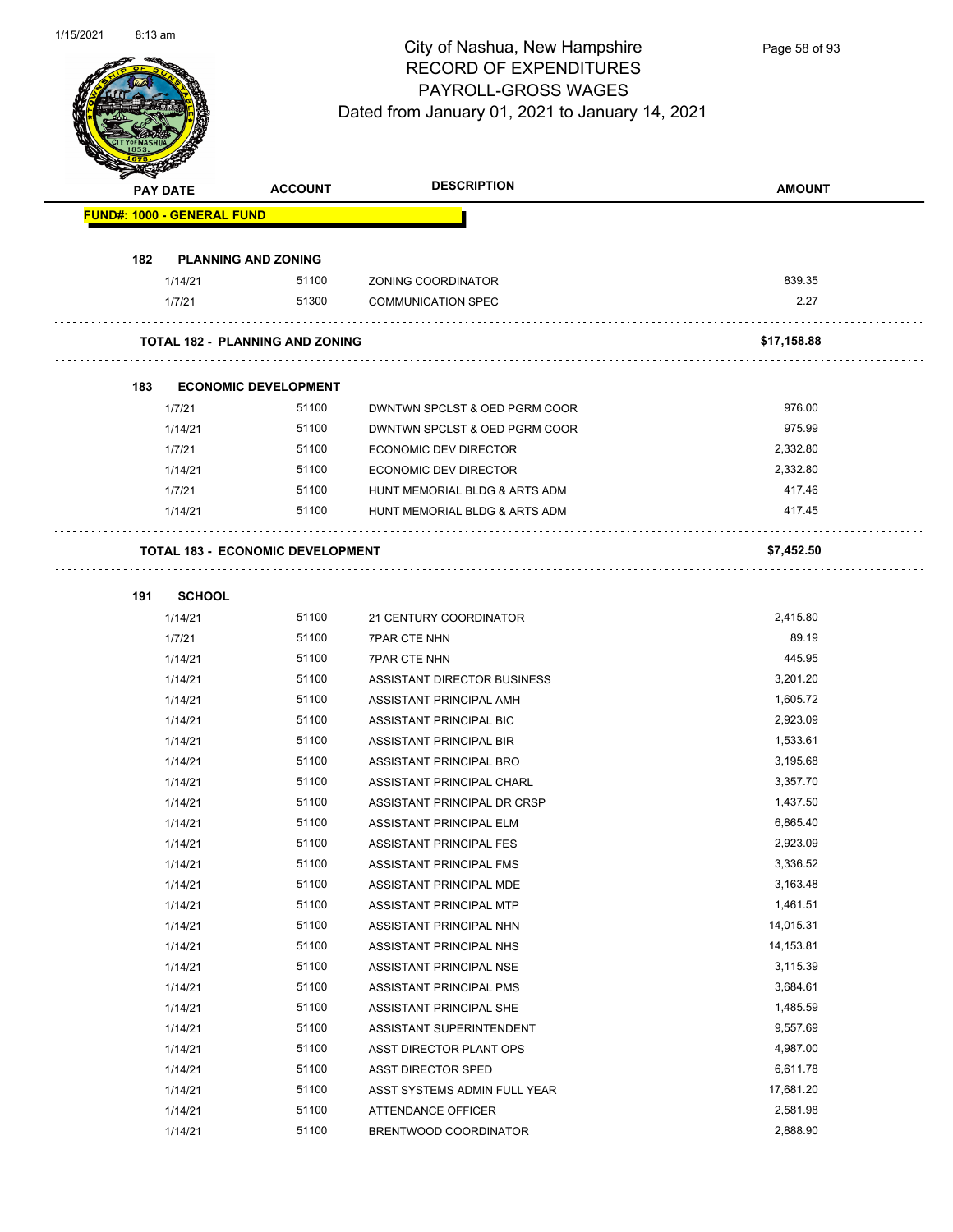

Page 59 of 93

|     | <b>PAY DATE</b>                   | <b>ACCOUNT</b> | <b>DESCRIPTION</b>             | <b>AMOUNT</b> |
|-----|-----------------------------------|----------------|--------------------------------|---------------|
|     | <b>FUND#: 1000 - GENERAL FUND</b> |                |                                |               |
|     |                                   |                |                                |               |
| 191 | <b>SCHOOL</b>                     |                |                                |               |
|     | 1/14/21                           | 51100          | CAREER CENTER COORD NHS        | 1,596.12      |
|     | 1/14/21                           | 51100          | CHIEF OPERATING OFFICER        | 4,542.60      |
|     | 1/7/21                            | 51100          | CLERICAL ACADEMY NHN           | 638.63        |
|     | 1/14/21                           | 51100          | CLERICAL ACADEMY NHN           | 3,193.15      |
|     | 1/7/21                            | 51100          | CLERICAL ACADEMY NHS           | 631.06        |
|     | 1/14/21                           | 51100          | CLERICAL ACADEMY NHS           | 3,155.30      |
|     | 1/7/21                            | 51100          | CLERICAL ADULT ED NHN          | 656.40        |
|     | 1/7/21                            | 51100          | <b>CLERICAL ASST SUPER SUP</b> | 1,458.78      |
|     | 1/14/21                           | 51100          | CLERICAL ASST SUPER SUP        | 1,458.79      |
|     | 1/7/21                            | 51100          | CLERICAL ATHLETIC NHN          | 166.35        |
|     | 1/14/21                           | 51100          | CLERICAL ATHLETIC NHN          | 831.75        |
|     | 1/7/21                            | 51100          | CLERICAL ATHLETIC NHS          | 149.18        |
|     | 1/14/21                           | 51100          | CLERICAL ATHLETIC NHS          | 745.90        |
|     | 1/7/21                            | 51100          | <b>CLERICAL BUSINESS</b>       | 3,273.80      |
|     | 1/14/21                           | 51100          | <b>CLERICAL BUSINESS</b>       | 3,262.86      |
|     | 1/7/21                            | 51100          | CLERICAL CHIEF OP OFFICER SUP  | 775.60        |
|     | 1/14/21                           | 51100          | CLERICAL CHIEF OP OFFICER SUP  | 775.60        |
|     | 1/14/21                           | 51100          | CLERICAL CTE NHN               | 567.32        |
|     | 1/7/21                            | 51100          | <b>CLERICAL GUIDANCE ELM</b>   | 425.49        |
|     | 1/14/21                           | 51100          | <b>CLERICAL GUIDANCE ELM</b>   | 709.15        |
|     | 1/7/21                            | 51100          | CLERICAL GUIDANCE NHN          | 427.52        |
|     | 1/14/21                           | 51100          | <b>CLERICAL GUIDANCE NHN</b>   | 2,142.58      |
|     | 1/7/21                            | 51100          | <b>CLERICAL GUIDANCE NHS</b>   | 291.01        |
|     | 1/14/21                           | 51100          | <b>CLERICAL GUIDANCE NHS</b>   | 1,507.06      |
|     | 1/7/21                            | 51100          | CLERICAL HUMAN RESOURCES       | 1,556.61      |
|     | 1/14/21                           | 51100          | CLERICAL HUMAN RESOURCES       | 1,546.02      |
|     | 1/7/21                            | 51100          | <b>CLERICAL PAYROLL SUP</b>    | 1,602.00      |
|     | 1/14/21                           | 51100          | <b>CLERICAL PAYROLL SUP</b>    | 1,602.00      |
|     | 1/7/21                            | 51100          | <b>CLERICAL PLANT OPS</b>      | 781.50        |
|     | 1/14/21                           | 51100          | <b>CLERICAL PLANT OPS</b>      | 781.50        |
|     | 1/7/21                            | 51100          | CLERICAL PRINCIPAL AMH         | 874.76        |
|     | 1/14/21                           | 51100          | <b>CLERICAL PRINCIPAL AMH</b>  | 1,527.40      |
|     | 1/7/21                            | 51100          | <b>CLERICAL PRINCIPAL BIC</b>  | 322.65        |
|     | 1/14/21                           | 51100          | CLERICAL PRINCIPAL BIC         | 1,613.25      |
|     | 1/7/21                            | 51100          | <b>CLERICAL PRINCIPAL BIR</b>  | 332.70        |
|     | 1/14/21                           | 51100          | CLERICAL PRINCIPAL BIR         | 1,663.50      |
|     | 1/7/21                            | 51100          | <b>CLERICAL PRINCIPAL BRO</b>  | 308.18        |
|     | 1/14/21                           | 51100          | <b>CLERICAL PRINCIPAL BRO</b>  | 1,540.90      |
|     | 1/7/21                            | 51100          | CLERICAL PRINCIPAL CHA         | 312.60        |
|     | 1/14/21                           | 51100          | CLERICAL PRINCIPAL CHA         | 1,563.00      |
|     | 1/7/21                            | 51100          | CLERICAL PRINCIPAL DRC         | 305.93        |
|     | 1/14/21                           | 51100          | CLERICAL PRINCIPAL DRC         | 1,529.65      |
|     | 1/7/21                            | 51100          | <b>CLERICAL PRINCIPAL ELM</b>  | 943.43        |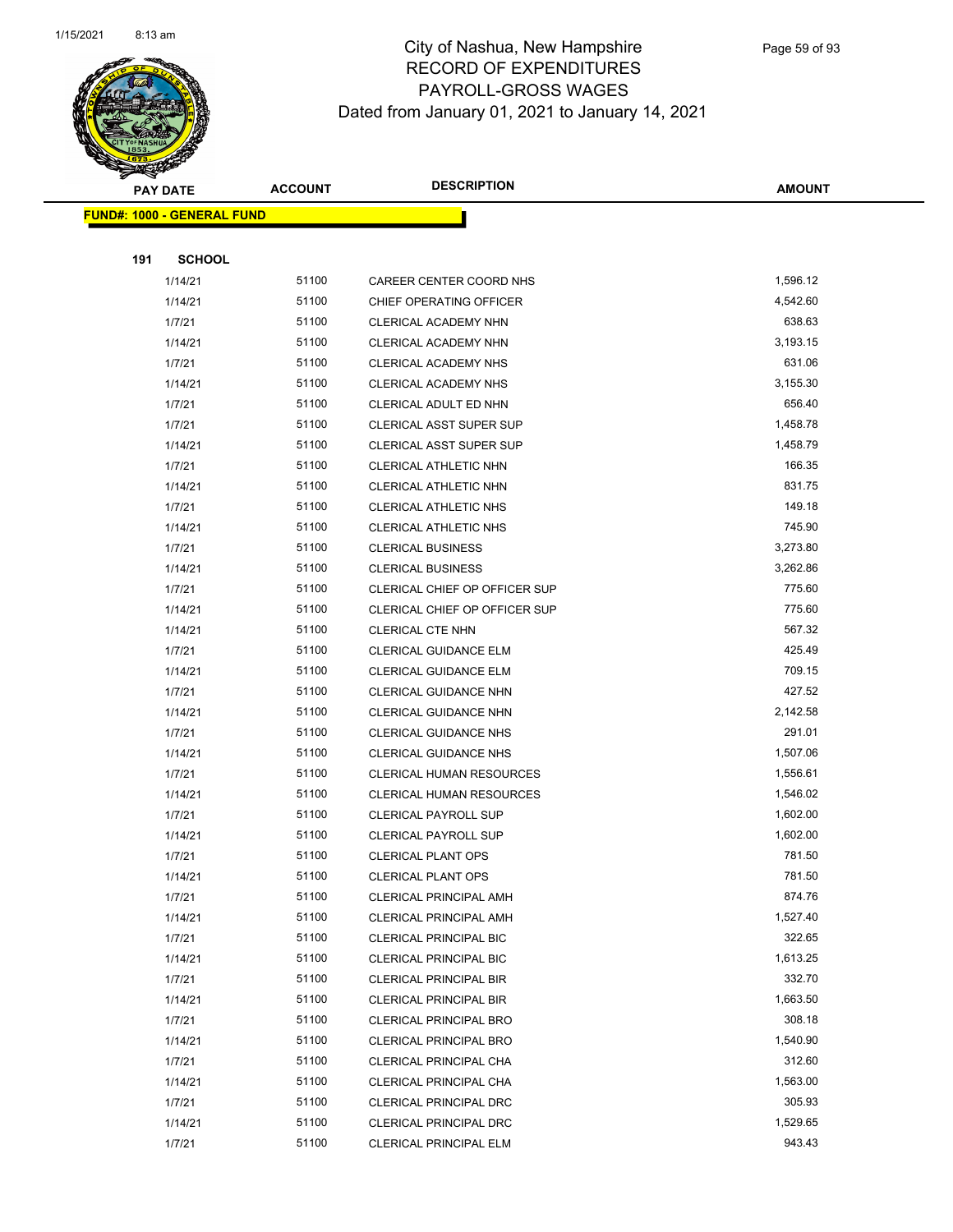

Page 60 of 93

|     | <b>PAY DATE</b>                   | <b>ACCOUNT</b> | <b>DESCRIPTION</b>               | <b>AMOUNT</b> |
|-----|-----------------------------------|----------------|----------------------------------|---------------|
|     | <b>FUND#: 1000 - GENERAL FUND</b> |                |                                  |               |
|     |                                   |                |                                  |               |
| 191 | <b>SCHOOL</b>                     |                |                                  |               |
|     | 1/14/21                           | 51100          | CLERICAL PRINCIPAL ELM           | 2,778.80      |
|     | 1/7/21                            | 51100          | <b>CLERICAL PRINCIPAL FES</b>    | 313.28        |
|     | 1/14/21                           | 51100          | <b>CLERICAL PRINCIPAL FES</b>    | 1,566.40      |
|     | 1/7/21                            | 51100          | <b>CLERICAL PRINCIPAL FMS</b>    | 455.11        |
|     | 1/14/21                           | 51100          | <b>CLERICAL PRINCIPAL FMS</b>    | 2,275.55      |
|     | 1/7/21                            | 51100          | <b>CLERICAL PRINCIPAL LDG</b>    | 298.13        |
|     | 1/14/21                           | 51100          | <b>CLERICAL PRINCIPAL LDG</b>    | 1,490.65      |
|     | 1/7/21                            | 51100          | CLERICAL PRINCIPAL MDE           | 320.40        |
|     | 1/14/21                           | 51100          | CLERICAL PRINCIPAL MDE           | 1,580.12      |
|     | 1/7/21                            | 51100          | <b>CLERICAL PRINCIPAL MTP</b>    | 305.93        |
|     | 1/14/21                           | 51100          | <b>CLERICAL PRINCIPAL MTP</b>    | 1,529.65      |
|     | 1/7/21                            | 51100          | <b>CLERICAL PRINCIPAL NHN</b>    | 454.43        |
|     | 1/14/21                           | 51100          | CLERICAL PRINCIPAL NHN           | 1,490.65      |
|     | 1/7/21                            | 51100          | <b>CLERICAL PRINCIPAL NHS</b>    | 331.66        |
|     | 1/14/21                           | 51100          | <b>CLERICAL PRINCIPAL NHS</b>    | 1,658.30      |
|     | 1/7/21                            | 51100          | <b>CLERICAL PRINCIPAL NSE</b>    | 308.18        |
|     | 1/14/21                           | 51100          | <b>CLERICAL PRINCIPAL NSE</b>    | 1,540.89      |
|     | 1/7/21                            | 51100          | <b>CLERICAL PRINCIPAL PMS</b>    | 807.97        |
|     | 1/14/21                           | 51100          | <b>CLERICAL PRINCIPAL PMS</b>    | 2,159.22      |
|     | 1/7/21                            | 51100          | CLERICAL PRINCIPAL SHE           | 315.53        |
|     | 1/14/21                           | 51100          | <b>CLERICAL PRINCIPAL SHE</b>    | 1,572.11      |
|     | 1/7/21                            | 51100          | CLERICAL RECEPTIONIST NHN        | 166.35        |
|     | 1/14/21                           | 51100          | CLERICAL RECEPTIONIST NHN        | 831.75        |
|     | 1/7/21                            | 51100          | CLERICAL RECEPTIONIST NHS        | 141.83        |
|     | 1/14/21                           | 51100          | CLERICAL RECEPTIONIST NHS        | 709.15        |
|     | 1/7/21                            | 51100          | <b>CLERICAL REGISTRAR NHN</b>    | 141.83        |
|     | 1/14/21                           | 51100          | <b>CLERICAL REGISTRAR NHN</b>    | 709.15        |
|     | 1/7/21                            | 51100          | CLERICAL SPECIAL ED NHN          | 149.18        |
|     | 1/14/21                           | 51100          | CLERICAL SPECIAL ED NHN          | 745.90        |
|     | 1/7/21                            | 51100          | CLERICAL SPECIAL ED NHS          | 149.18        |
|     | 1/14/21                           | 51100          | CLERICAL SPECIAL ED NHS          | 745.90        |
|     | 1/7/21                            | 51100          | CLERICAL SPECIAL ED SUP          | 1,271.74      |
|     | 1/14/21                           | 51100          | CLERICAL SPECIAL ED SUP          | 1,418.29      |
|     | 1/7/21                            | 51100          | <b>CLERICAL STUDENT SERV SUP</b> | 864.40        |
|     | 1/14/21                           | 51100          | CLERICAL STUDENT SERV SUP        | 864.39        |
|     | 1/7/21                            | 51100          | CLERICAL SUPERINTENDANT HRLY     | 819.10        |
|     | 1/14/21                           | 51100          | CLERICAL SUPERINTENDANT HRLY     | 830.02        |
|     | 1/14/21                           | 51100          | CLERICAL SUPERINTENDANT SUP      | 1,941.90      |
|     | 1/7/21                            | 51100          | <b>CUSTODIAN AMH</b>             | 1,505.60      |
|     | 1/14/21                           | 51100          | <b>CUSTODIAN AMH</b>             | 1,505.60      |
|     | 1/7/21                            | 51100          | <b>CUSTODIAN ASST HEAD ELM</b>   | 857.20        |
|     | 1/14/21                           | 51100          | <b>CUSTODIAN ASST HEAD ELM</b>   | 857.20        |
|     | 1/7/21                            | 51100          | <b>CUSTODIAN ASST HEAD FMS</b>   | 278.60        |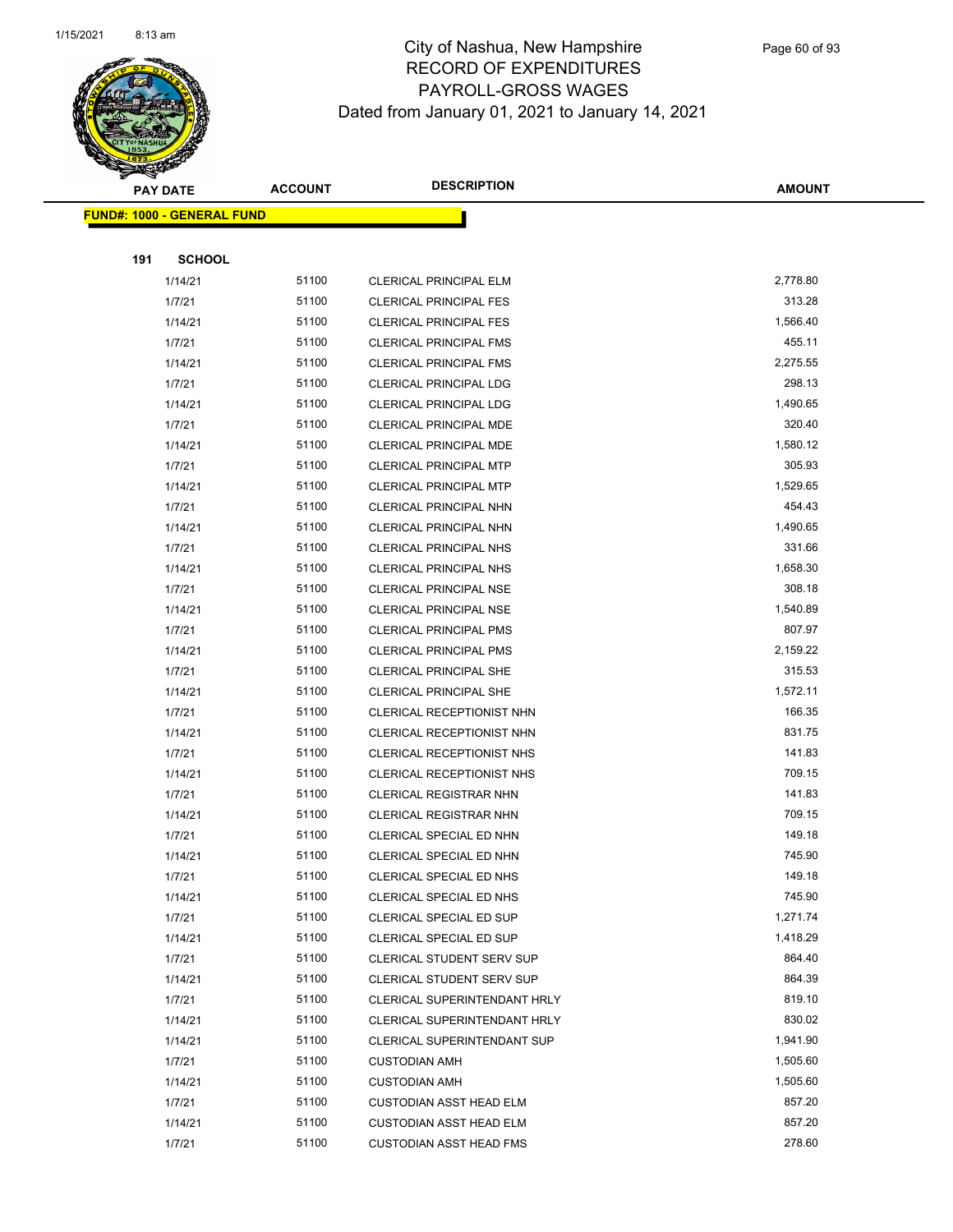

|     | <b>PAY DATE</b>                    | <b>ACCOUNT</b> | <b>DESCRIPTION</b>                                     | <b>AMOUNT</b>    |  |
|-----|------------------------------------|----------------|--------------------------------------------------------|------------------|--|
|     | <u> FUND#: 1000 - GENERAL FUND</u> |                |                                                        |                  |  |
|     |                                    |                |                                                        |                  |  |
| 191 | <b>SCHOOL</b>                      |                |                                                        |                  |  |
|     | 1/14/21                            | 51100          | <b>CUSTODIAN ASST HEAD FMS</b>                         | 348.25           |  |
|     | 1/7/21                             | 51100          | CUSTODIAN ASST HEAD NHN                                | 1,722.41         |  |
|     | 1/14/21                            | 51100          | <b>CUSTODIAN ASST HEAD NHN</b>                         | 1,722.41         |  |
|     | 1/7/21                             | 51100          | <b>CUSTODIAN ASST HEAD NHS</b>                         | 1,722.40         |  |
|     | 1/14/21                            | 51100          | <b>CUSTODIAN ASST HEAD NHS</b>                         | 1,722.41         |  |
|     | 1/7/21                             | 51100          | <b>CUSTODIAN ASST HEAD PMS</b>                         | 857.20           |  |
|     | 1/14/21                            | 51100          | <b>CUSTODIAN ASST HEAD PMS</b>                         | 857.20           |  |
|     | 1/7/21                             | 51100          | <b>CUSTODIAN BIC</b>                                   | 1,568.24         |  |
|     | 1/14/21                            | 51100          | <b>CUSTODIAN BIC</b>                                   | 1,610.01         |  |
|     | 1/7/21                             | 51100          | <b>CUSTODIAN BIR</b>                                   | 1,505.60         |  |
|     | 1/14/21                            | 51100          | <b>CUSTODIAN BIR</b>                                   | 1,505.60         |  |
|     | 1/7/21                             | 51100          | <b>CUSTODIAN BRO</b>                                   | 1,505.60         |  |
|     | 1/14/21                            | 51100          | <b>CUSTODIAN BRO</b>                                   | 1,505.60         |  |
|     | 1/7/21                             | 51100          | <b>CUSTODIAN CHA</b>                                   | 1,468.00         |  |
|     | 1/14/21                            | 51100          | <b>CUSTODIAN CHA</b>                                   | 1,468.00         |  |
|     | 1/7/21                             | 51100          | <b>CUSTODIAN DRC</b>                                   | 1,505.61         |  |
|     | 1/14/21                            | 51100          | <b>CUSTODIAN DRC</b>                                   | 1,505.60         |  |
|     | 1/7/21                             | 51100          | <b>CUSTODIAN ELM</b>                                   | 5,366.80         |  |
|     | 1/14/21                            | 51100          | <b>CUSTODIAN ELM</b>                                   | 5,366.80         |  |
|     | 1/7/21                             | 51100          | <b>CUSTODIAN FES</b>                                   | 1,505.60         |  |
|     | 1/14/21                            | 51100          | <b>CUSTODIAN FES</b>                                   | 1,505.60         |  |
|     | 1/7/21                             | 51100          | <b>CUSTODIAN FMS</b>                                   | 3,229.14         |  |
|     | 1/14/21                            | 51100          | <b>CUSTODIAN FMS</b>                                   | 3,097.33         |  |
|     | 1/7/21                             | 51100          | <b>CUSTODIAN HEAD AMH</b>                              | 857.20           |  |
|     | 1/14/21                            | 51100          | <b>CUSTODIAN HEAD AMH</b>                              | 857.20           |  |
|     | 1/7/21                             | 51100          | <b>CUSTODIAN HEAD BIC</b>                              | 857.20           |  |
|     | 1/14/21                            | 51100          | <b>CUSTODIAN HEAD BIC</b>                              | 321.45           |  |
|     | 1/7/21<br>1/14/21                  | 51100<br>51100 | <b>CUSTODIAN HEAD BIR</b><br><b>CUSTODIAN HEAD BIR</b> | 857.20<br>857.20 |  |
|     | 1/7/21                             | 51100          | <b>CUSTODIAN HEAD BRO</b>                              | 857.21           |  |
|     | 1/14/21                            | 51100          | <b>CUSTODIAN HEAD BRO</b>                              | 857.20           |  |
|     | 1/7/21                             | 51100          | <b>CUSTODIAN HEAD CHA</b>                              | 857.20           |  |
|     | 1/14/21                            | 51100          | <b>CUSTODIAN HEAD CHA</b>                              | 857.20           |  |
|     | 1/7/21                             | 51100          | <b>CUSTODIAN HEAD DRC</b>                              | 685.76           |  |
|     | 1/14/21                            | 51100          | <b>CUSTODIAN HEAD DRC</b>                              | 857.20           |  |
|     | 1/7/21                             | 51100          | <b>CUSTODIAN HEAD ELM</b>                              | 1,016.00         |  |
|     | 1/14/21                            | 51100          | <b>CUSTODIAN HEAD ELM</b>                              | 1,016.00         |  |
|     | 1/7/21                             | 51100          | <b>CUSTODIAN HEAD FES</b>                              | 857.20           |  |
|     | 1/14/21                            | 51100          | <b>CUSTODIAN HEAD FES</b>                              | 857.20           |  |
|     | 1/7/21                             | 51100          | <b>CUSTODIAN HEAD FMS</b>                              | 1,016.00         |  |
|     | 1/14/21                            | 51100          | <b>CUSTODIAN HEAD FMS</b>                              | 1,016.00         |  |
|     | 1/7/21                             | 51100          | <b>CUSTODIAN HEAD LDG</b>                              | 857.20           |  |
|     | 1/14/21                            | 51100          | <b>CUSTODIAN HEAD LDG</b>                              | 857.20           |  |
|     |                                    |                |                                                        |                  |  |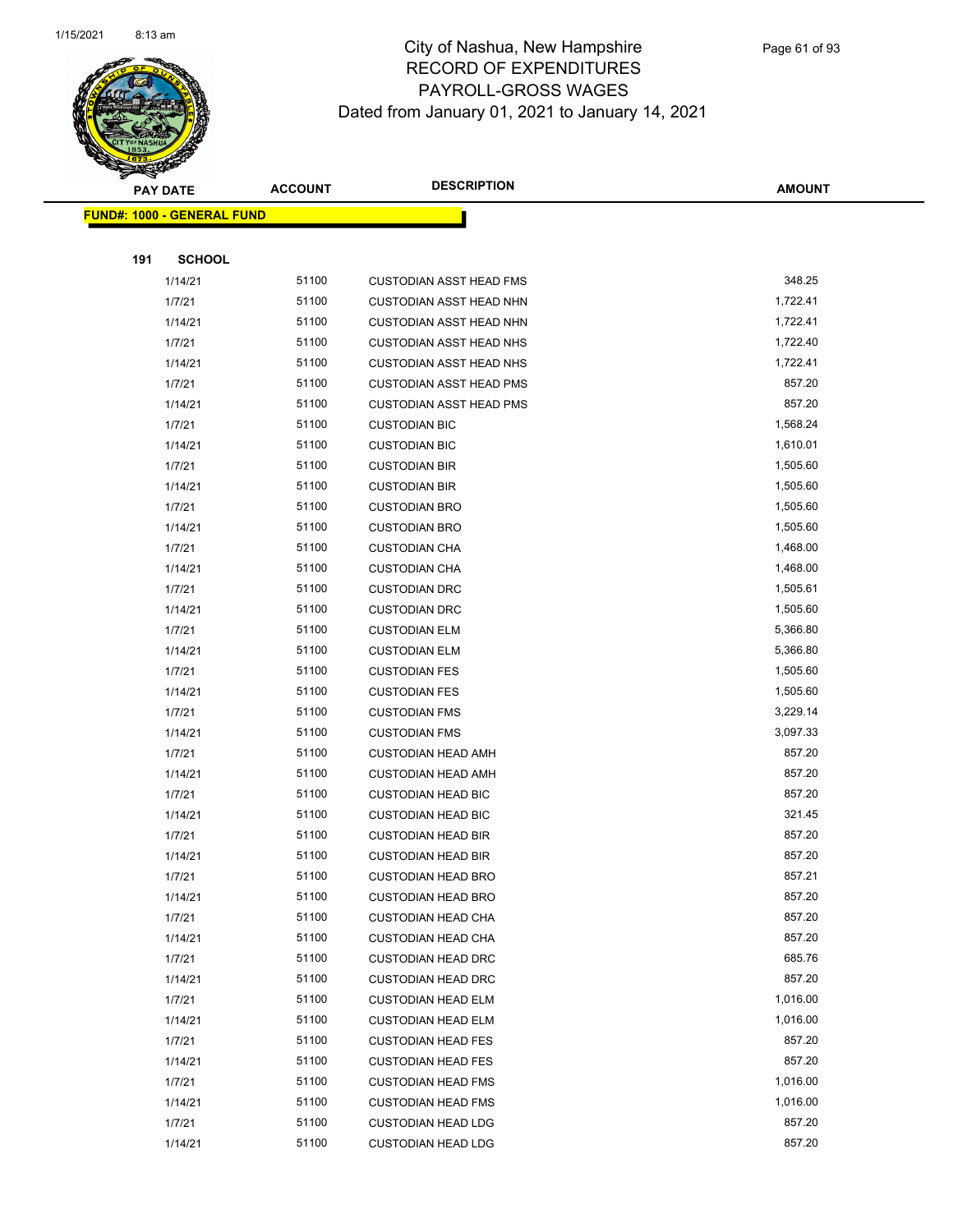

Page 62 of 93

|     | <b>PAY DATE</b>                   | <b>ACCOUNT</b> | <b>DESCRIPTION</b>                           | <b>AMOUNT</b>        |
|-----|-----------------------------------|----------------|----------------------------------------------|----------------------|
|     | <b>FUND#: 1000 - GENERAL FUND</b> |                |                                              |                      |
|     |                                   |                |                                              |                      |
| 191 | <b>SCHOOL</b>                     |                |                                              |                      |
|     | 1/7/21                            | 51100          | <b>CUSTODIAN HEAD MDE</b>                    | 857.20               |
|     | 1/14/21                           | 51100          | <b>CUSTODIAN HEAD MDE</b>                    | 857.20               |
|     | 1/7/21                            | 51100          | <b>CUSTODIAN HEAD MTP</b>                    | 873.28               |
|     | 1/14/21                           | 51100          | <b>CUSTODIAN HEAD MTP</b>                    | 857.20               |
|     | 1/7/21                            | 51100          | <b>CUSTODIAN HEAD NHN</b>                    | 1,022.00             |
|     | 1/14/21                           | 51100          | <b>CUSTODIAN HEAD NHN</b>                    | 1,022.00             |
|     | 1/7/21                            | 51100          | <b>CUSTODIAN HEAD NHS</b>                    | 1,022.00             |
|     | 1/14/21                           | 51100          | <b>CUSTODIAN HEAD NHS</b>                    | 1,022.00             |
|     | 1/7/21                            | 51100          | <b>CUSTODIAN HEAD NSE</b>                    | 865.20               |
|     | 1/14/21                           | 51100          | <b>CUSTODIAN HEAD NSE</b>                    | 865.20               |
|     | 1/7/21                            | 51100          | <b>CUSTODIAN HEAD PMS</b>                    | 1,016.00             |
|     | 1/14/21                           | 51100          | <b>CUSTODIAN HEAD PMS</b>                    | 1,016.00             |
|     | 1/7/21                            | 51100          | <b>CUSTODIAN HEAD SHE</b>                    | 857.20               |
|     | 1/14/21                           | 51100          | <b>CUSTODIAN HEAD SHE</b>                    | 857.20               |
|     | 1/7/21                            | 51100          | <b>CUSTODIAN LDG</b>                         | 1,505.60             |
|     | 1/14/21                           | 51100          | <b>CUSTODIAN LDG</b>                         | 1,505.60             |
|     | 1/7/21                            | 51100          | <b>CUSTODIAN MDE</b>                         | 1,505.60             |
|     | 1/14/21                           | 51100          | <b>CUSTODIAN MDE</b>                         | 1,526.48             |
|     | 1/7/21                            | 51100          | <b>CUSTODIAN MTP</b>                         | 1,505.60             |
|     | 1/14/21                           | 51100          | <b>CUSTODIAN MTP</b>                         | 1,505.60             |
|     | 1/7/21                            | 51100          | <b>CUSTODIAN NHN</b>                         | 9,826.41             |
|     | 1/14/21                           | 51100          | <b>CUSTODIAN NHN</b>                         | 10,130.73            |
|     | 1/7/21                            | 51100          | <b>CUSTODIAN NHS</b>                         | 10,394.42            |
|     | 1/14/21                           | 51100          | <b>CUSTODIAN NHS</b>                         | 10,441.97            |
|     | 1/7/21                            | 51100          | <b>CUSTODIAN NSE</b>                         | 1,505.60             |
|     | 1/14/21                           | 51100<br>51100 | <b>CUSTODIAN NSE</b>                         | 1,505.60<br>2,258.40 |
|     | 1/7/21                            | 51100          | <b>CUSTODIAN PMS</b>                         | 2,411.76             |
|     | 1/14/21<br>1/7/21                 | 51100          | <b>CUSTODIAN PMS</b><br><b>CUSTODIAN SHE</b> | 1,505.60             |
|     | 1/14/21                           | 51100          | <b>CUSTODIAN SHE</b>                         | 1,505.60             |
|     | 1/14/21                           | 51100          | <b>CUSTODIAN SUPERVISOR WPO</b>              | 4,473.40             |
|     | 1/7/21                            | 51100          | <b>CUSTODIAN WID</b>                         | 1,505.60             |
|     | 1/14/21                           | 51100          | <b>CUSTODIAN WID</b>                         | 1,505.60             |
|     | 1/14/21                           | 51100          | DATA ANALYST                                 | 3,261.20             |
|     | 1/14/21                           | 51100          | <b>DIRECTOR ATHLETICS</b>                    | 3,913.30             |
|     | 1/14/21                           | 51100          | DIRECTOR COM GRANTS                          | 3,422.10             |
|     | 1/14/21                           | 51100          | DIRECTOR GUIDANCE                            | 6,869.40             |
|     | 1/14/21                           | 51100          | DIRECTOR HUMAN RESOURCES                     | 3,595.80             |
|     | 1/14/21                           | 51100          | DIRECTOR PLANT OPS                           | 4,062.20             |
|     | 1/14/21                           | 51100          | DIRECTOR SPECIAL ED                          | 3,801.40             |
|     | 1/14/21                           | 51100          | DIRECTOR STUDENT SERVICES                    | 3,568.10             |
|     | 1/14/21                           | 51100          | DIRECTOR TECHNOLOGY                          | 3,730.30             |
|     | 1/14/21                           | 51100          | DIRECTOR TRANSPORTATION                      | 3,396.70             |
|     |                                   |                |                                              |                      |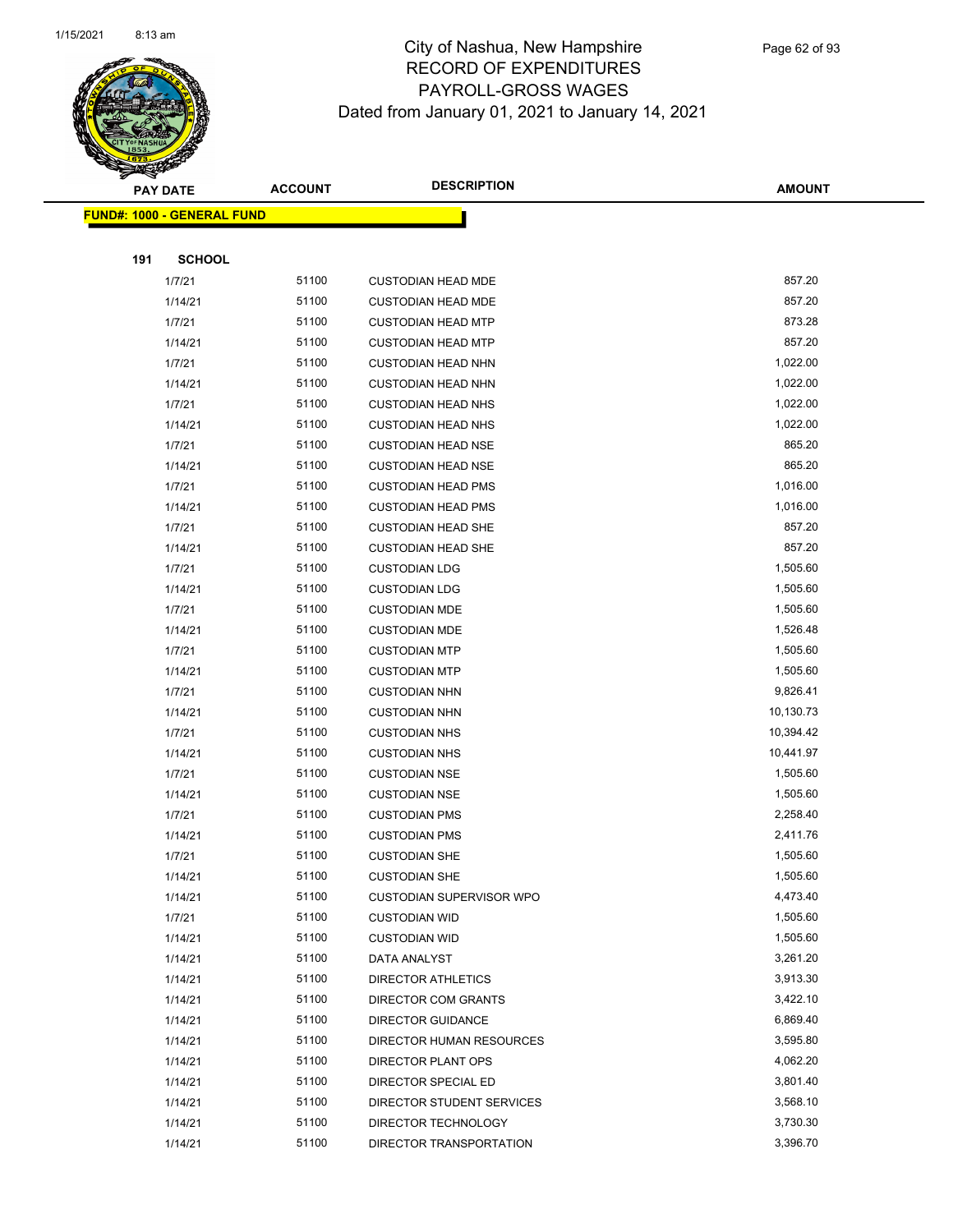

|     | <b>PAY DATE</b>                    | <b>ACCOUNT</b> | <b>DESCRIPTION</b>                                             | <b>AMOUNT</b>        |
|-----|------------------------------------|----------------|----------------------------------------------------------------|----------------------|
|     | <u> FUND#: 1000 - GENERAL FUND</u> |                |                                                                |                      |
|     |                                    |                |                                                                |                      |
| 191 | <b>SCHOOL</b>                      |                |                                                                |                      |
|     | 1/14/21                            | 51100          | DIRECTOR VOCATIONAL                                            | 6,250.00             |
|     | 1/14/21                            | 51100          | ELL COMMUNICATIONS COORDINATOR                                 | 2,088.60             |
|     | 1/14/21                            | 51100          | ELL OUTREACH WORKER                                            | 1,810.20             |
|     | 1/7/21                             | 51100          | ELL OUTREACH WORKER HOURLY                                     | 95.29                |
|     | 1/14/21                            | 51100          | ELL OUTREACH WORKER HOURLY                                     | 521.25               |
|     | 1/7/21                             | 51100          | <b>GRANT WRITER</b>                                            | 697.10               |
|     | 1/14/21                            | 51100          | <b>GRANT WRITER</b>                                            | 697.10               |
|     | 1/14/21                            | 51100          | GUIDANCE COUNSELOR AMH                                         | 2,469.50             |
|     | 1/14/21                            | 51100          | <b>GUIDANCE COUNSELOR BIC</b>                                  | 2,168.59             |
|     | 1/14/21                            | 51100          | <b>GUIDANCE COUNSELOR BIR</b>                                  | 3,071.59             |
|     | 1/14/21                            | 51100          | <b>GUIDANCE COUNSELOR BRO</b>                                  | 2,036.22             |
|     | 1/14/21                            | 51100          | GUIDANCE COUNSELOR CHA                                         | 3,071.59             |
|     | 1/14/21                            | 51100          | GUIDANCE COUNSELOR DRC                                         | 2,979.48             |
|     | 1/14/21                            | 51100          | <b>GUIDANCE COUNSELOR ELM</b>                                  | 13,092.45            |
|     | 1/14/21                            | 51100          | <b>GUIDANCE COUNSELOR FES</b>                                  | 2,168.59             |
|     | 1/14/21                            | 51100          | <b>GUIDANCE COUNSELOR FMS</b>                                  | 5,651.39             |
|     | 1/14/21                            | 51100          | GUIDANCE COUNSELOR LDG                                         | 3,071.59             |
|     | 1/14/21                            | 51100          | GUIDANCE COUNSELOR MDE                                         | 2,933.59             |
|     | 1/14/21                            | 51100          | <b>GUIDANCE COUNSELOR MTP</b>                                  | 2,979.48             |
|     | 1/14/21                            | 51100          | GUIDANCE COUNSELOR NHN                                         | 16,941.23            |
|     | 1/14/21                            | 51100          | GUIDANCE COUNSELOR NHS                                         | 18,556.86            |
|     | 1/14/21                            | 51100          | <b>GUIDANCE COUNSELOR NSE</b>                                  | 2,979.48             |
|     | 1/14/21<br>1/14/21                 | 51100<br>51100 | <b>GUIDANCE COUNSELOR PMS</b><br><b>GUIDANCE COUNSELOR SHE</b> | 8,492.37<br>2,979.48 |
|     | 1/14/21                            | 51100          | JOB DEVELOPER SPED NHN                                         | 3,071.59             |
|     | 1/14/21                            | 51100          | LIBRARIAN AMH                                                  | 2,045.30             |
|     | 1/14/21                            | 51100          | <b>LIBRARIAN BIC</b>                                           | 1,960.02             |
|     | 1/14/21                            | 51100          | LIBRARIAN BIR                                                  | 2,290.98             |
|     | 1/14/21                            | 51100          | LIBRARIAN BRO                                                  | 2,259.98             |
|     | 1/14/21                            | 51100          | LIBRARIAN CHA                                                  | 3,071.59             |
|     | 1/14/21                            | 51100          | LIBRARIAN DRC                                                  | 2,316.40             |
|     | 1/14/21                            | 51100          | LIBRARIAN ELM                                                  | 2,162.89             |
|     | 1/14/21                            | 51100          | <b>LIBRARIAN FES</b>                                           | 2,979.48             |
|     | 1/14/21                            | 51100          | <b>LIBRARIAN FMS</b>                                           | 3,071.59             |
|     | 1/14/21                            | 51100          | <b>LIBRARIAN LDG</b>                                           | 1,891.39             |
|     | 1/14/21                            | 51100          | LIBRARIAN MDE                                                  | 2,933.59             |
|     | 1/14/21                            | 51100          | <b>LIBRARIAN MTP</b>                                           | 1,792.59             |
|     | 1/14/21                            | 51100          | LIBRARIAN NHN                                                  | 4,773.46             |
|     | 1/14/21                            | 51100          | <b>LIBRARIAN NHS</b>                                           | 6,106.39             |
|     | 1/14/21                            | 51100          | <b>LIBRARIAN NSE</b>                                           | 2,933.59             |
|     | 1/14/21                            | 51100          | <b>LIBRARIAN PMS</b>                                           | 2,095.80             |
|     | 1/14/21                            | 51100          | <b>LIBRARIAN SHE</b>                                           | 2,979.48             |
|     | 1/14/21                            | 51100          | LICENSED PRACTICAL NURSE ELM                                   | 1,522.42             |
|     |                                    |                |                                                                |                      |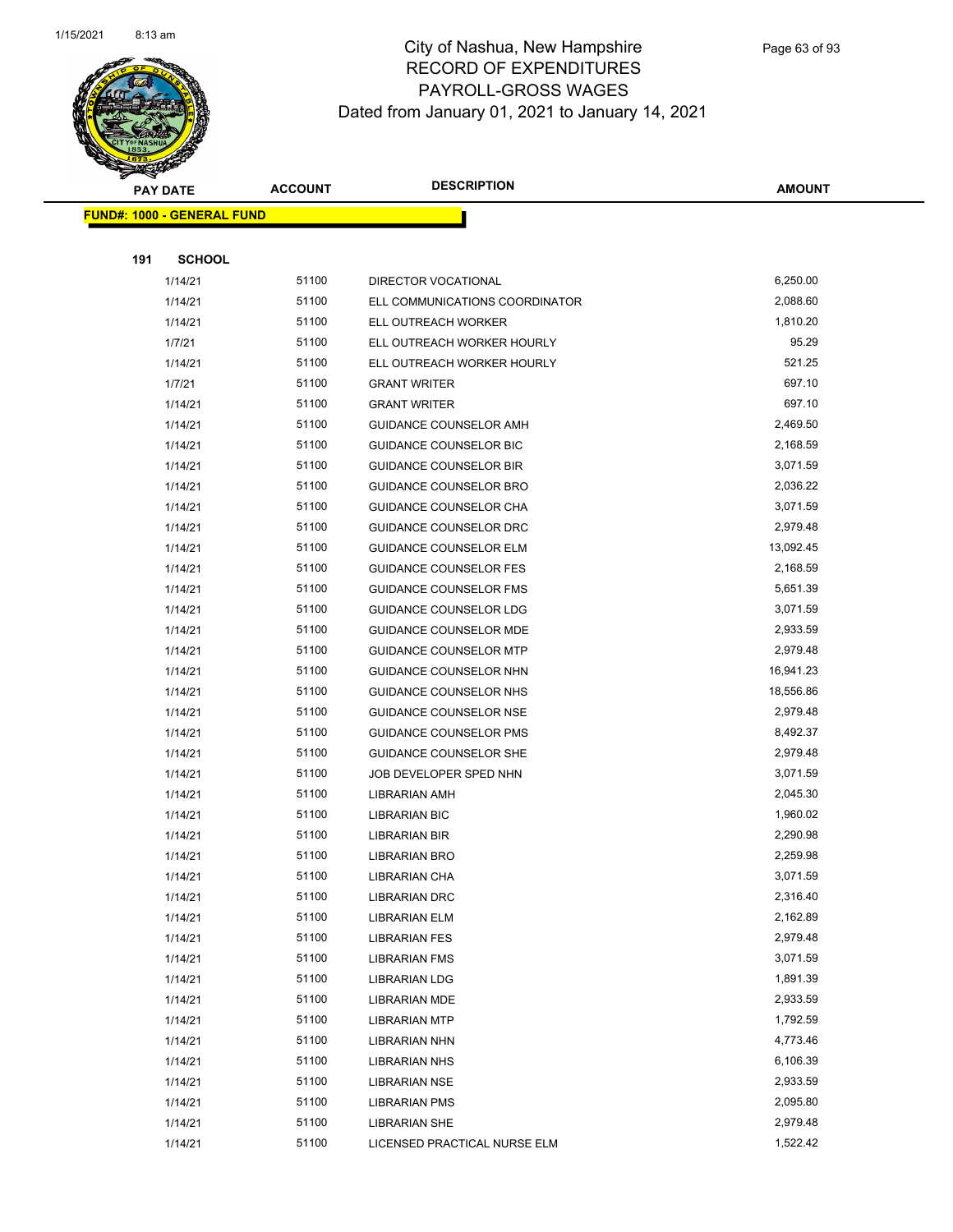

|     | <b>PAY DATE</b>                   | <b>ACCOUNT</b> | <b>DESCRIPTION</b>                 | <b>AMOUNT</b> |  |
|-----|-----------------------------------|----------------|------------------------------------|---------------|--|
|     | <b>FUND#: 1000 - GENERAL FUND</b> |                |                                    |               |  |
|     |                                   |                |                                    |               |  |
| 191 | <b>SCHOOL</b>                     |                |                                    |               |  |
|     | 1/14/21                           | 51100          | LICENSED PRACTICAL NURSE FMS       | 1,600.98      |  |
|     | 1/7/21                            | 51100          | MAINTENANCE ALARM WPO              | 1,048.40      |  |
|     | 1/14/21                           | 51100          | MAINTENANCE ALARM WPO              | 1,048.40      |  |
|     | 1/7/21                            | 51100          | MAINTENANCE CARPENTER WPO          | 1,056.40      |  |
|     | 1/14/21                           | 51100          | MAINTENANCE CARPENTER WPO          | 1,056.40      |  |
|     | 1/7/21                            | 51100          | <b>MAINTENANCE ELECTRICIAN WPO</b> | 2,228.02      |  |
|     | 1/14/21                           | 51100          | MAINTENANCE ELECTRICIAN WPO        | 2,228.00      |  |
|     | 1/7/21                            | 51100          | MAINTENANCE GRDS FORMEN WPO        | 1,056.40      |  |
|     | 1/14/21                           | 51100          | MAINTENANCE GRDS FORMEN WPO        | 1,056.40      |  |
|     | 1/7/21                            | 51100          | MAINTENANCE GROUNDS WPO            | 3,625.60      |  |
|     | 1/14/21                           | 51100          | MAINTENANCE GROUNDS WPO            | 3,625.60      |  |
|     | 1/7/21                            | 51100          | <b>MAINTENANCE HVAC WPO</b>        | 6,547.20      |  |
|     | 1/14/21                           | 51100          | MAINTENANCE HVAC WPO               | 6,547.20      |  |
|     | 1/7/21                            | 51100          | MAINTENANCE MESSENGER WPO          | 1,016.00      |  |
|     | 1/14/21                           | 51100          | MAINTENANCE MESSENGER WPO          | 1,016.00      |  |
|     | 1/7/21                            | 51100          | MAINTENANCE PLUMBER WPO            | 1,118.00      |  |
|     | 1/14/21                           | 51100          | MAINTENANCE PLUMBER WPO            | 1,118.00      |  |
|     | 1/7/21                            | 51100          | MAINTENANCE TRADES WPO             | 3,222.80      |  |
|     | 1/14/21                           | 51100          | MAINTENANCE TRADES WPO             | 3,222.80      |  |
|     | 1/14/21                           | 51100          | <b>MARKETING TEACHER NHS</b>       | 2,876.80      |  |
|     | 1/14/21                           | 51100          | <b>NURSE AMH</b>                   | 2,795.39      |  |
|     | 1/14/21                           | 51100          | <b>NURSE BIC</b>                   | 2,795.39      |  |
|     | 1/14/21                           | 51100          | <b>NURSE BIR</b>                   | 2,751.30      |  |
|     | 1/14/21                           | 51100          | <b>NURSE BRO</b>                   | 2,795.39      |  |
|     | 1/14/21                           | 51100          | <b>NURSE CHA</b>                   | 1,831.98      |  |
|     | 1/14/21                           | 51100          | <b>NURSE DRC</b>                   | 2,795.39      |  |
|     | 1/14/21                           | 51100          | <b>NURSE ELM</b>                   | 3,303.62      |  |
|     | 1/14/21                           | 51100          | <b>NURSE FES</b>                   | 1,962.52      |  |
|     | 1/14/21                           | 51100          | <b>NURSE FMS</b>                   | 3,432.70      |  |
|     | 1/14/21                           | 51100          | NURSE LDG                          | 2,632.70      |  |
|     | 1/14/21                           | 51100          | <b>NURSE MDE</b>                   | 2,319.38      |  |
|     | 1/14/21                           | 51100          | <b>NURSE MTP</b>                   | 1,913.89      |  |
|     | 1/14/21                           | 51100          | <b>NURSE NHN</b>                   | 3,728.46      |  |
|     | 1/14/21                           | 51100          | <b>NURSE NHS</b>                   | 4,397.20      |  |
|     | 1/14/21                           | 51100          | <b>NURSE NSE</b>                   | 2,795.39      |  |
|     | 1/14/21                           | 51100          | <b>NURSE PMS</b>                   | 4,522.81      |  |
|     | 1/14/21                           | 51100          | <b>NURSE SHE</b>                   | 1,888.78      |  |
|     | 1/14/21                           | 51100          | OFFICE MANAGER HUMAN RESOURCES     | 626.61        |  |
|     | 1/14/21                           | 51100          | OFFICE MANAGER SPED                | 2,082.90      |  |
|     | 1/14/21                           | 51100          | OUT DISTRICT COORDINATOR           | 2,996.20      |  |
|     | 1/7/21                            | 51100          | PARA ALT AMH                       | 123.48        |  |
|     | 1/14/21                           | 51100          | PARA ALT AMH                       | 622.55        |  |
|     | 1/7/21                            | 51100          | PARA ALT FMS                       | 126.75        |  |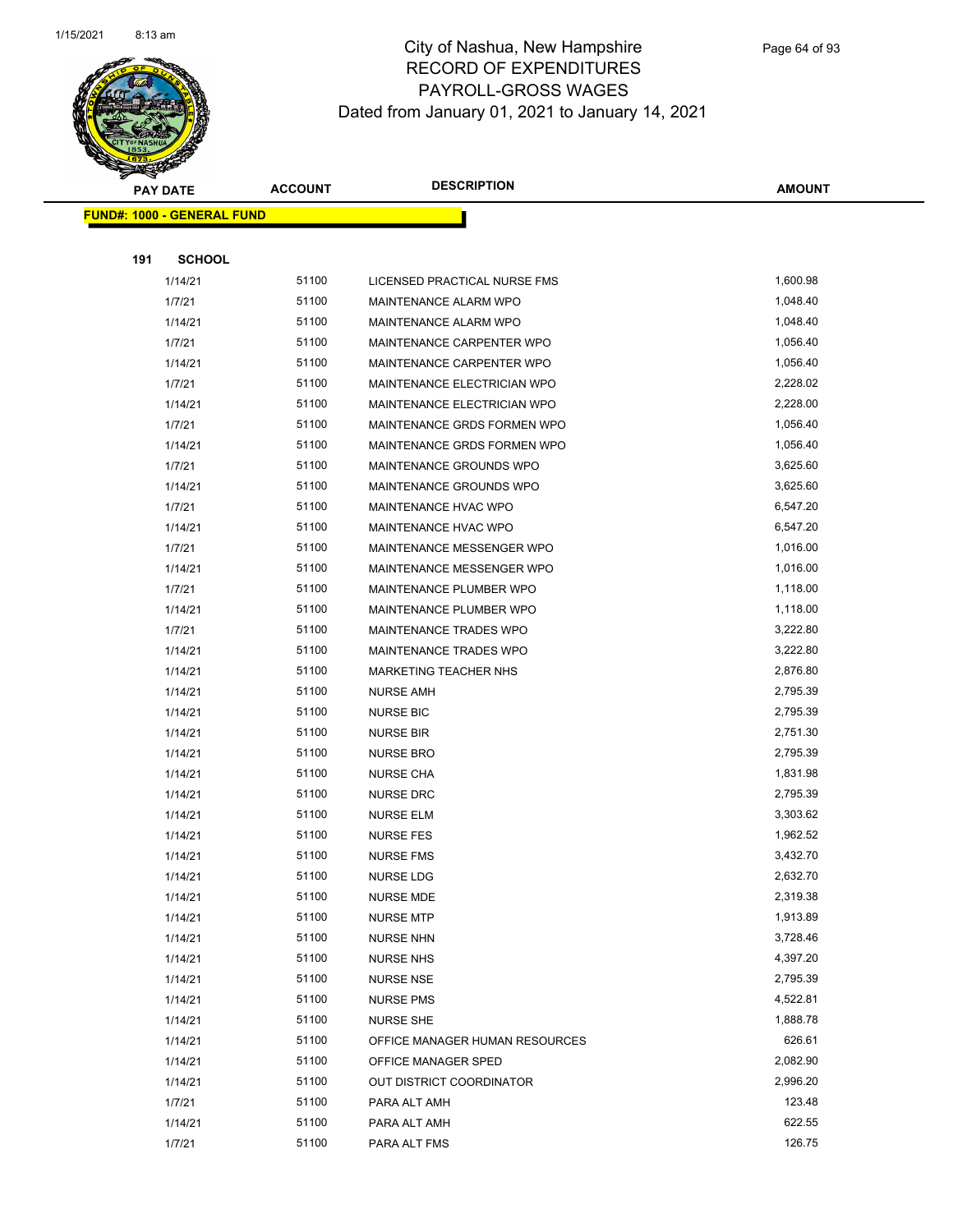

Page 65 of 93

|     | <b>PAY DATE</b>                   | <b>ACCOUNT</b> | <b>DESCRIPTION</b>  | <b>AMOUNT</b> |
|-----|-----------------------------------|----------------|---------------------|---------------|
|     | <b>FUND#: 1000 - GENERAL FUND</b> |                |                     |               |
|     |                                   |                |                     |               |
| 191 | <b>SCHOOL</b>                     |                |                     |               |
|     | 1/14/21                           | 51100          | PARA ALT FMS        | 643.89        |
|     | 1/7/21                            | 51100          | PARA ALT PMS        | 89.19         |
|     | 1/14/21                           | 51100          | PARA ALT PMS        | 445.95        |
|     | 1/7/21                            | 51100          | PARA DW SPEC ED AMH | 1,867.81      |
|     | 1/14/21                           | 51100          | PARA DW SPEC ED AMH | 8,734.66      |
|     | 1/7/21                            | 51100          | PARA DW SPEC ED BIR | 523.08        |
|     | 1/14/21                           | 51100          | PARA DW SPEC ED BIR | 2,654.38      |
|     | 1/7/21                            | 51100          | PARA DW SPEC ED BRO | 1,009.30      |
|     | 1/14/21                           | 51100          | PARA DW SPEC ED BRO | 5,055.68      |
|     | 1/7/21                            | 51100          | PARA DW SPEC ED CHA | 1,852.66      |
|     | 1/14/21                           | 51100          | PARA DW SPEC ED CHA | 9,748.60      |
|     | 1/7/21                            | 51100          | PARA DW SPEC ED FMS | 1,670.40      |
|     | 1/14/21                           | 51100          | PARA DW SPEC ED FMS | 6,760.36      |
|     | 1/7/21                            | 51100          | PARA DW SPEC ED LDG | 126.00        |
|     | 1/14/21                           | 51100          | PARA DW SPEC ED LDG | 630.00        |
|     | 1/7/21                            | 51100          | PARA DW SPEC ED MDE | 1,326.66      |
|     | 1/14/21                           | 51100          | PARA DW SPEC ED MDE | 6,787.12      |
|     | 1/7/21                            | 51100          | PARA DW SPEC ED MTP | 269.46        |
|     | 1/14/21                           | 51100          | PARA DW SPEC ED MTP | 1,393.63      |
|     | 1/7/21                            | 51100          | PARA DW SPEC ED NHN | 1,011.59      |
|     | 1/14/21                           | 51100          | PARA DW SPEC ED NHN | 5,057.48      |
|     | 1/7/21                            | 51100          | PARA DW SPEC ED NHS | 1,236.69      |
|     | 1/14/21                           | 51100          | PARA DW SPEC ED NHS | 6,275.08      |
|     | 1/7/21                            | 51100          | PARA DW SPEC ED NSE | 1,115.24      |
|     | 1/14/21                           | 51100          | PARA DW SPEC ED NSE | 5,471.10      |
|     | 1/7/21                            | 51100          | PARA DW SPEC ED PMS | 260.56        |
|     | 1/14/21                           | 51100          | PARA DW SPEC ED PMS | 1,282.27      |
|     | 1/7/21                            | 51100          | PARA DW SPEC ED SHE | 1,669.98      |
|     | 1/14/21                           | 51100          | PARA DW SPEC ED SHE | 8,411.11      |
|     | 1/7/21                            | 51100          | PARA DW SPEC ED WID | 109.80        |
|     | 1/14/21                           | 51100          | PARA DW SPEC ED WID | 549.00        |
|     | 1/7/21                            | 51100          | PARA DW SPEC ELM    | 1,792.14      |
|     | 1/14/21                           | 51100          | PARA DW SPEC ELM    | 8,261.95      |
|     | 1/7/21                            | 51100          | PARA ELL BIR        | 118.98        |
|     | 1/14/21                           | 51100          | PARA ELL BIR        | 535.43        |
|     | 1/7/21                            | 51100          | PARA ELL DRC        | 118.98        |
|     | 1/14/21                           | 51100          | PARA ELL DRC        | 594.90        |
|     | 1/7/21                            | 51100          | PARA ELL ELM        | 173.12        |
|     | 1/14/21                           | 51100          | PARA ELL ELM        | 408.58        |
|     | 1/7/21                            | 51100          | PARA ELL FES        | 115.62        |
|     | 1/14/21                           | 51100          | PARA ELL FES        | 578.10        |
|     | 1/7/21                            | 51100          | PARA ELL FMS        | 86.56         |
|     | 1/14/21                           | 51100          | PARA ELL FMS        | 432.80        |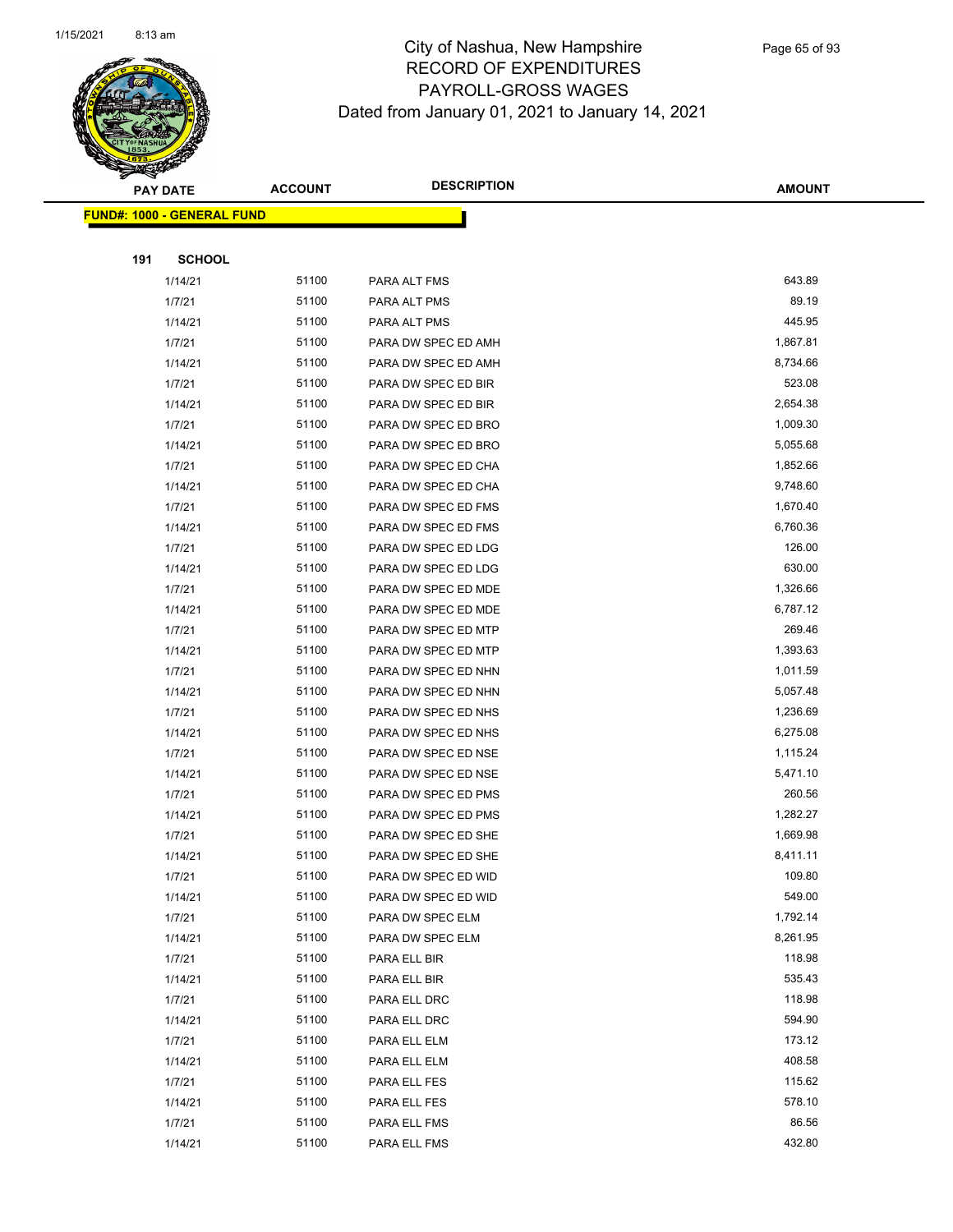

Page 66 of 93

|     | <b>PAY DATE</b>                   | <b>ACCOUNT</b> | <b>DESCRIPTION</b>             | <b>AMOUNT</b>      |
|-----|-----------------------------------|----------------|--------------------------------|--------------------|
|     | <b>FUND#: 1000 - GENERAL FUND</b> |                |                                |                    |
|     |                                   |                |                                |                    |
| 191 | <b>SCHOOL</b>                     |                |                                |                    |
|     | 1/7/21                            | 51100          | PARA ELL LDG                   | 118.98             |
|     | 1/14/21                           | 51100          | PARA ELL LDG                   | 594.90             |
|     | 1/7/21                            | 51100          | PARA ELL SHE                   | 128.90             |
|     | 1/14/21                           | 51100          | PARA ELL SHE                   | 644.50             |
|     | 1/7/21                            | 51100          | PARA INST AMH                  | 620.91             |
|     | 1/14/21                           | 51100          | PARA INST AMH                  | 3,076.83           |
|     | 1/7/21                            | 51100          | PARA INST BIC                  | 1,103.52           |
|     | 1/14/21                           | 51100          | <b>PARA INST BIC</b>           | 5,609.61           |
|     | 1/7/21                            | 51100          | PARA INST BIR                  | 727.92             |
|     | 1/14/21                           | 51100          | PARA INST BIR                  | 3,639.61           |
|     | 1/7/21                            | 51100          | PARA INST BRO                  | 576.42             |
|     | 1/14/21                           | 51100          | PARA INST BRO                  | 2,922.00           |
|     | 1/7/21                            | 51100          | PARA INST CHA                  | 846.26             |
|     | 1/14/21                           | 51100          | PARA INST CHA                  | 4,219.03           |
|     | 1/7/21                            | 51100          | PARA INST DRC                  | 717.00             |
|     | 1/14/21                           | 51100          | PARA INST DRC                  | 3,585.00           |
|     | 1/7/21                            | 51100          | PARA INST ELM                  | 1,118.57           |
|     | 1/14/21                           | 51100          | PARA INST ELM                  | 4,801.48           |
|     | 1/7/21                            | 51100          | PARA INST FES                  | 1,095.25           |
|     | 1/14/21                           | 51100          | PARA INST FES                  | 5,513.08           |
|     | 1/7/21                            | 51100          | PARA INST FMS                  | 814.47             |
|     | 1/14/21                           | 51100          | PARA INST FMS                  | 4,665.67           |
|     | 1/7/21                            | 51100          | PARA INST LDG                  | 833.82             |
|     | 1/14/21                           | 51100          | PARA INST LDG                  | 4,159.05           |
|     | 1/7/21                            | 51100          | PARA INST MDE                  | 766.80             |
|     | 1/14/21                           | 51100          | PARA INST MDE                  | 3,731.81           |
|     | 1/7/21                            | 51100          | PARA INST MTP                  | 544.38             |
|     | 1/14/21                           | 51100          | PARA INST MTP                  | 2,758.85<br>251.62 |
|     | 1/7/21<br>1/14/21                 | 51100<br>51100 | PARA INST NHN                  | 1,258.10           |
|     |                                   | 51100          | PARA INST NHN<br>PARA INST NHS | 460.54             |
|     | 1/7/21<br>1/14/21                 | 51100          | PARA INST NHS                  | 2,302.70           |
|     | 1/7/21                            | 51100          | PARA INST NSE                  | 899.52             |
|     | 1/14/21                           | 51100          | PARA INST NSE                  | 4,497.60           |
|     | 1/7/21                            | 51100          | PARA INST PMS                  | 839.47             |
|     | 1/14/21                           | 51100          | PARA INST PMS                  | 3,582.97           |
|     | 1/7/21                            | 51100          | PARA INST SHE                  | 743.88             |
|     | 1/14/21                           | 51100          | PARA INST SHE                  | 3,763.77           |
|     | 1/7/21                            | 51100          | PARA JOB COACH                 | 108.00             |
|     | 1/14/21                           | 51100          | PARA JOB COACH                 | 540.00             |
|     | 1/7/21                            | 51100          | PARA KIND AMH                  | 118.98             |
|     | 1/14/21                           | 51100          | PARA KIND AMH                  | 604.82             |
|     | 1/7/21                            | 51100          | PARA KIND BIC                  | 166.20             |
|     |                                   |                |                                |                    |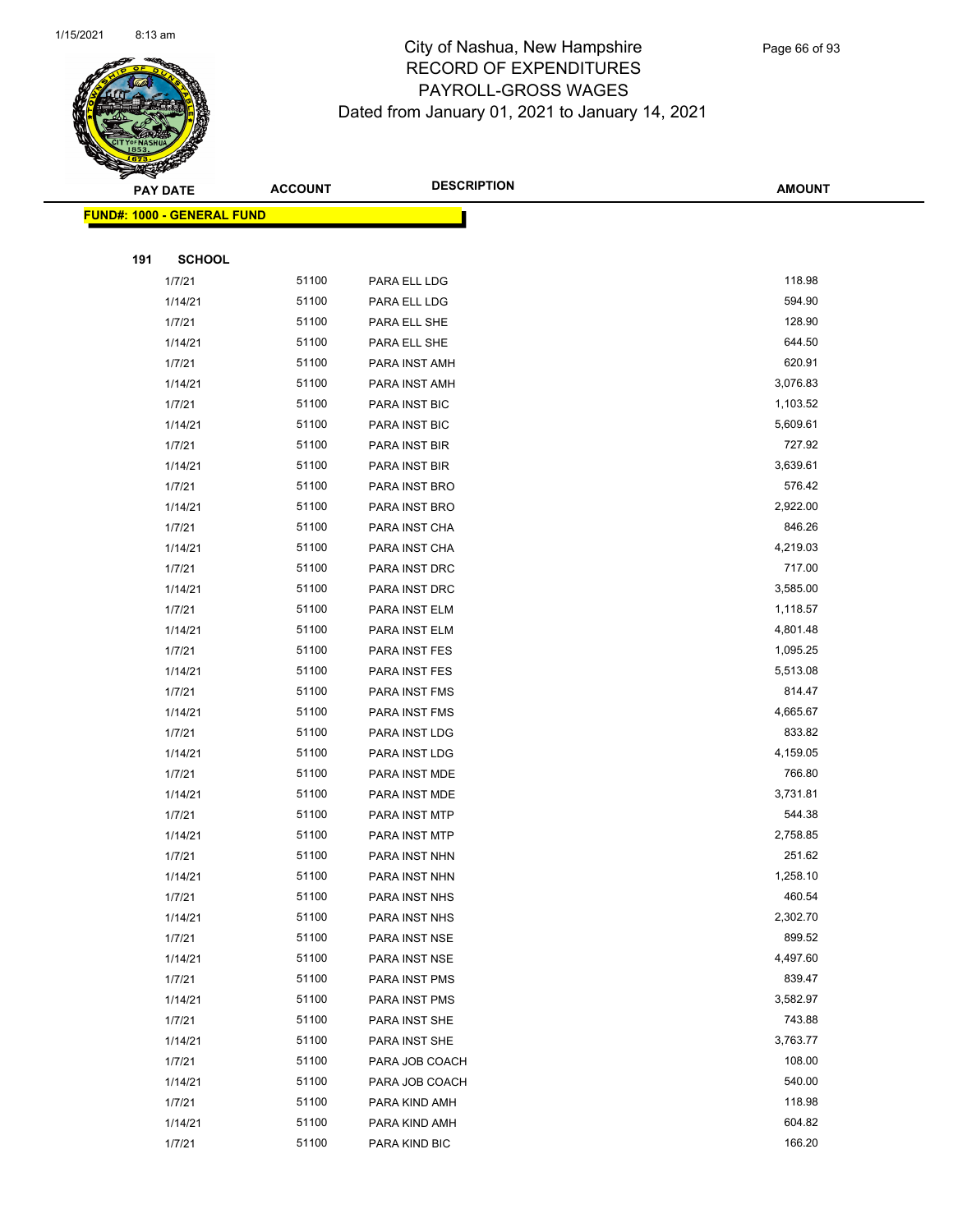

Page 67 of 93

|     | <b>PAY DATE</b>                   | <b>ACCOUNT</b> | <b>DESCRIPTION</b>           | <b>AMOUNT</b>    |
|-----|-----------------------------------|----------------|------------------------------|------------------|
|     | <b>FUND#: 1000 - GENERAL FUND</b> |                |                              |                  |
|     |                                   |                |                              |                  |
| 191 | <b>SCHOOL</b>                     |                |                              |                  |
|     | 1/14/21                           | 51100          | PARA KIND BIC                | 844.86           |
|     | 1/7/21                            | 51100          | PARA KIND BIR                | 83.10            |
|     | 1/14/21                           | 51100          | PARA KIND BIR                | 415.50           |
|     | 1/7/21                            | 51100          | PARA KIND BRO                | 118.98           |
|     | 1/14/21                           | 51100          | PARA KIND BRO                | 594.90           |
|     | 1/7/21                            | 51100          | PARA KIND CHA                | 184.32           |
|     | 1/14/21                           | 51100          | PARA KIND CHA                | 921.60           |
|     | 1/7/21                            | 51100          | PARA KIND DRC                | 118.14           |
|     | 1/14/21                           | 51100          | PARA KIND DRC                | 590.70           |
|     | 1/7/21                            | 51100          | PARA KIND FES                | 220.95           |
|     | 1/14/21                           | 51100          | PARA KIND FES                | 1,143.32         |
|     | 1/7/21                            | 51100          | PARA KIND LDG                | 247.88           |
|     | 1/14/21                           | 51100          | PARA KIND LDG                | 1,189.80         |
|     | 1/7/21                            | 51100          | PARA KIND MDE                | 236.40           |
|     | 1/14/21                           | 51100          | PARA KIND MDE                | 1,182.00         |
|     | 1/7/21                            | 51100          | PARA KIND MTP                | 115.62           |
|     | 1/14/21                           | 51100          | PARA KIND MTP                | 578.10           |
|     | 1/7/21                            | 51100          | PARA KIND NSE                | 118.98           |
|     | 1/14/21                           | 51100          | PARA KIND NSE                | 594.90           |
|     | 1/7/21                            | 51100          | PARA KIND SHE                | 259.66           |
|     | 1/14/21                           | 51100          | PARA KIND SHE                | 1,298.30         |
|     | 1/7/21                            | 51100          | PARA LIB NHS                 | 48.48            |
|     | 1/14/21                           | 51100          | PARA LIB NHS                 | 207.77           |
|     | 1/7/21                            | 51100          | PARA MEDIA NHN               | 136.89           |
|     | 1/14/21                           | 51100          | PARA MEDIA NHN               | 684.45           |
|     | 1/7/21                            | 51100          | PARA MEDIA NHS               | 221.74           |
|     | 1/14/21                           | 51100          | PARA MEDIA NHS               | 1,108.70         |
|     | 1/14/21                           | 51100          | PARA PRE SCH BIC             | 381.96           |
|     | 1/7/21                            | 51100          | PARA PRE SCH BRO             | 905.58           |
|     | 1/14/21                           | 51100          | PARA PRE SCH BRO             | 4,985.46         |
|     | 1/14/21                           | 51100          | PARA PRE SCH MTP             | 784.33           |
|     | 1/14/21                           | 51100          | PARA PRE SCH NSE             | 383.28           |
|     | 1/7/21                            | 51100          | PARA READ ELM                | 123.94<br>619.70 |
|     | 1/14/21                           | 51100<br>51100 | PARA READ ELM                | 126.75           |
|     | 1/7/21<br>1/14/21                 | 51100          | PARA SCI NHN                 | 633.75           |
|     | 1/7/21                            | 51100          | PARA SCI NHN                 | 126.75           |
|     | 1/14/21                           | 51100          | PARA SCI NHS<br>PARA SCI NHS | 633.75           |
|     | 1/7/21                            | 51100          |                              | 91.44            |
|     | 1/14/21                           | 51100          | PARA VOC NHS<br>PARA VOC NHS | 457.20           |
|     | 1/14/21                           | 51100          | PEER COACH                   | 8,073.18         |
|     | 1/14/21                           | 51100          | PRESCHOOL COORDINATOR        | 2,600.90         |
|     | 1/14/21                           | 51100          | PRINCIPAL AMH                | 4,076.90         |
|     |                                   |                |                              |                  |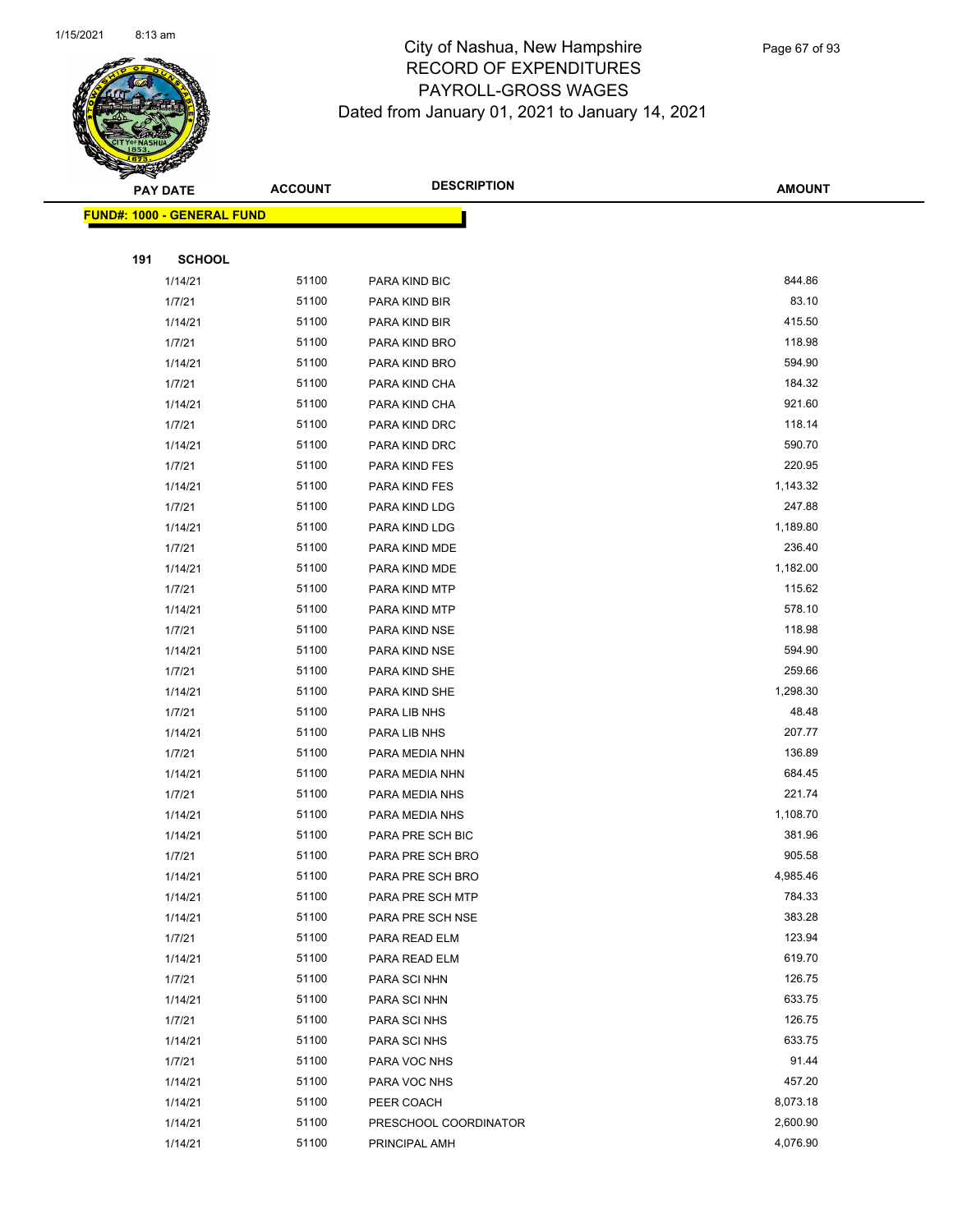

Page 68 of 93

|     | <b>PAY DATE</b>                   | <b>ACCOUNT</b> | <b>DESCRIPTION</b>                                | <b>AMOUNT</b>      |
|-----|-----------------------------------|----------------|---------------------------------------------------|--------------------|
|     | <b>FUND#: 1000 - GENERAL FUND</b> |                |                                                   |                    |
|     |                                   |                |                                                   |                    |
| 191 | <b>SCHOOL</b>                     |                |                                                   |                    |
|     | 1/14/21                           | 51100          | PRINCIPAL BIC                                     | 3,903.80           |
|     | 1/14/21                           | 51100          | PRINCIPAL BIR                                     | 4,076.90           |
|     | 1/14/21                           | 51100          | PRINCIPAL BRO                                     | 4,076.90           |
|     | 1/14/21                           | 51100          | PRINCIPAL CHA                                     | 4,023.10           |
|     | 1/14/21                           | 51100          | PRINCIPAL DRC                                     | 3,851.00           |
|     | 1/14/21                           | 51100          | PRINCIPAL ELM                                     | 4,510.10           |
|     | 1/14/21                           | 51100          | PRINCIPAL FES                                     | 3,942.30           |
|     | 1/14/21                           | 51100          | PRINCIPAL FMS                                     | 4,169.20           |
|     | 1/14/21                           | 51100          | PRINCIPAL LDG                                     | 4,076.90           |
|     | 1/14/21                           | 51100          | PRINCIPAL MDE                                     | 3,942.30           |
|     | 1/14/21                           | 51100          | PRINCIPAL MTP                                     | 3,942.30           |
|     | 1/14/21                           | 51100          | PRINCIPAL NHN                                     | 4,115.40           |
|     | 1/14/21                           | 51100          | PRINCIPAL NHS                                     | 4,326.90           |
|     | 1/14/21                           | 51100          | PRINCIPAL NSE                                     | 3,903.80           |
|     | 1/14/21                           | 51100          | PRINCIPAL PMS                                     | 3,865.40           |
|     | 1/14/21                           | 51100          | PRINCIPAL SHE                                     | 3,745.20           |
|     | 1/14/21                           | 51100          | SCHOOL PSYCHOLOGIST WID                           | 43,244.57          |
|     | 1/14/21                           | 51100          | SCHOOL PSYCHOLOGY INTERN                          | 1,909.14           |
|     | 1/7/21                            | 51100          | SECURITY MONITOR NHN                              | 301.12             |
|     | 1/14/21                           | 51100          | SECURITY MONITOR NHN                              | 1,505.60           |
|     | 1/7/21                            | 51100          | SECURITY MONITOR NHS                              | 602.24             |
|     | 1/14/21                           | 51100          | SECURITY MONITOR NHS                              | 3,011.20           |
|     | 1/14/21                           | 51100          | SIGN LANGUAGE INTERPRETER                         | 9,057.45           |
|     | 1/14/21                           | 51100          | SOCIAL WORKER                                     | 6,311.16           |
|     | 1/14/21                           | 51100          | SOCIAL WORKER FMS                                 | 2,979.48           |
|     | 1/14/21                           | 51100          | SPEECH LANG PATHOLOGIST WID                       | 61,195.76          |
|     | 1/14/21                           | 51100          | SPEECH LANGUAGE ASST                              | 723.45             |
|     | 1/14/21                           | 51100<br>51100 | STUDENT ACTIVITY COORD NHN<br>SUB ADMIN LONG TERM | 1,148.38           |
|     | 1/14/21<br>1/7/21                 | 51100          | <b>SUPERINTENDENT</b>                             | 2,315.00<br>893.34 |
|     | 1/14/21                           | 51100          | <b>SUPERINTENDENT</b>                             | 6,292.30           |
|     | 1/14/21                           | 51100          | SYSTEMS ADMIN FULL YEAR                           | 11,386.40          |
|     | 1/14/21                           | 51100          | <b>TEACHER ART AMH</b>                            | 2,795.39           |
|     | 1/14/21                           | 51100          | TEACHER ART BIC                                   | 2,290.98           |
|     | 1/14/21                           | 51100          | <b>TEACHER ART BIR</b>                            | 2,979.48           |
|     | 1/14/21                           | 51100          | TEACHER ART CHA                                   | 2,227.32           |
|     | 1/14/21                           | 51100          | <b>TEACHER ART DRC</b>                            | 2,168.59           |
|     | 1/14/21                           | 51100          | TEACHER ART ELM                                   | 5,015.70           |
|     | 1/14/21                           | 51100          | <b>TEACHER ART FES</b>                            | 1,764.50           |
|     | 1/14/21                           | 51100          | <b>TEACHER ART FMS</b>                            | 827.80             |
|     | 1/14/21                           | 51100          | TEACHER ART LDG                                   | 2,795.39           |
|     | 1/14/21                           | 51100          | <b>TEACHER ART MDE</b>                            | 2,168.59           |
|     | 1/14/21                           | 51100          | <b>TEACHER ART MTP</b>                            | 2,979.48           |
|     |                                   |                |                                                   |                    |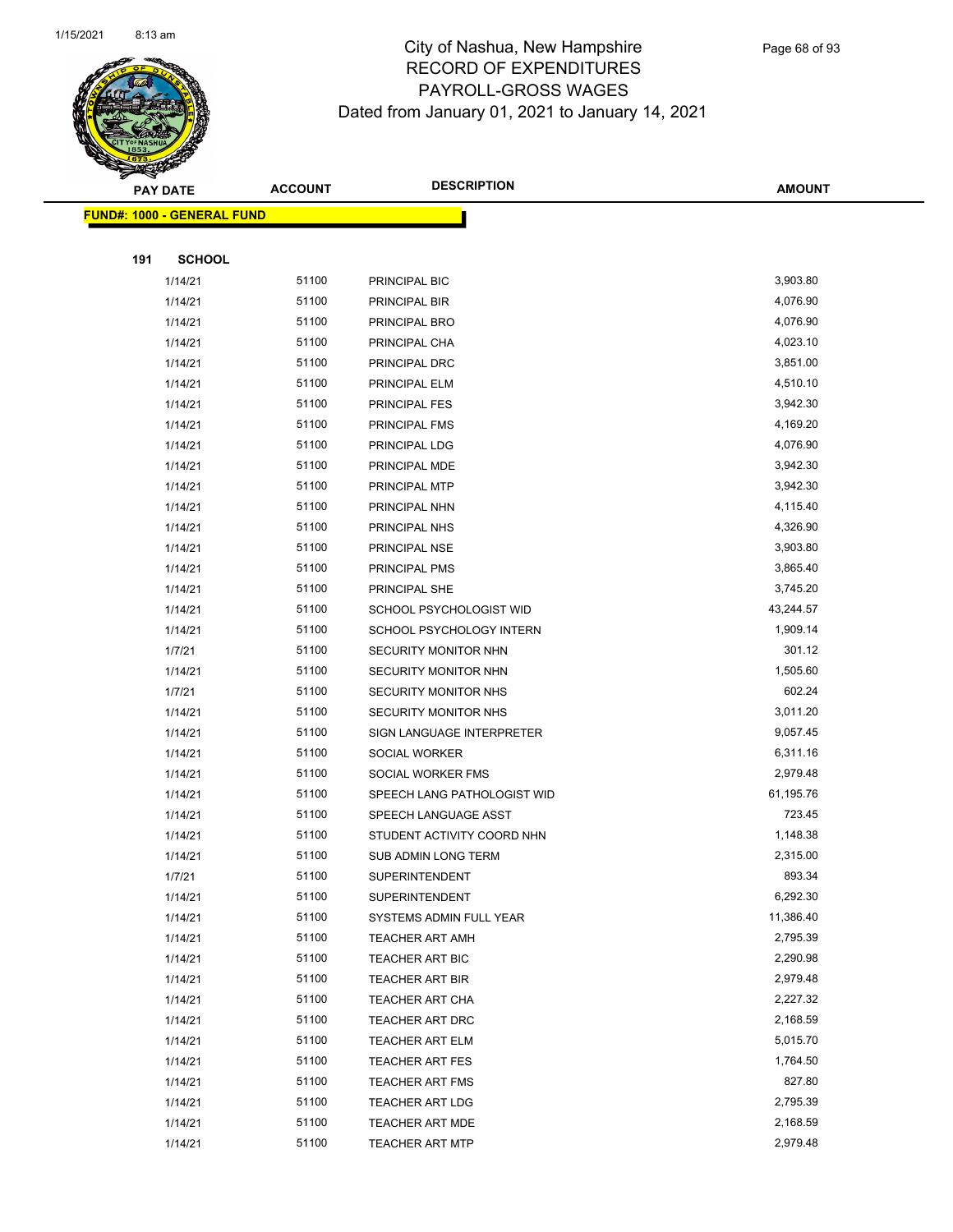

Page 69 of 93

| <b>PAY DATE</b> |                                   | <b>DESCRIPTION</b><br><b>ACCOUNT</b> |                                    | <b>AMOUNT</b>        |
|-----------------|-----------------------------------|--------------------------------------|------------------------------------|----------------------|
|                 | <b>FUND#: 1000 - GENERAL FUND</b> |                                      |                                    |                      |
|                 |                                   |                                      |                                    |                      |
| 191             | <b>SCHOOL</b>                     |                                      |                                    |                      |
|                 | 1/14/21                           | 51100                                | <b>TEACHER ART NHN</b>             | 11,091.39            |
|                 | 1/14/21                           | 51100                                | <b>TEACHER ART NHS</b>             | 10,930.46            |
|                 | 1/14/21                           | 51100                                | <b>TEACHER ART NSE</b>             | 3,071.59             |
|                 | 1/14/21                           | 51100                                | <b>TEACHER ART PMS</b>             | 4,270.11             |
|                 | 1/14/21                           | 51100                                | <b>TEACHER ART SHE</b>             | 2,632.70             |
|                 | 1/14/21                           | 51100                                | TEACHER AUTO NHN                   | 2,795.39             |
|                 | 1/14/21                           | 51100                                | TEACHER BEHAVIOR SPEC WID          | 19,138.99            |
|                 | 1/14/21                           | 51100                                | TEACHER BIO TEC NHN                | 2,564.69             |
|                 | 1/14/21                           | 51100                                | TEACHER BUILD CONST NHS            | 2,795.39             |
|                 | 1/14/21                           | 51100                                | TEACHER BUSINESS NHN               | 7,319.37             |
|                 | 1/14/21                           | 51100                                | <b>TEACHER BUSINESS NHS</b>        | 9,019.98             |
|                 | 1/14/21                           | 51100                                | <b>TEACHER COMPUTER ELM</b>        | 1,655.61             |
|                 | 1/14/21                           | 51100                                | <b>TEACHER COMPUTER FMS</b>        | 2,979.48             |
|                 | 1/14/21                           | 51100                                | TEACHER COMPUTER NHN               | 5,584.30             |
|                 | 1/14/21                           | 51100                                | <b>TEACHER COMPUTER NHS</b>        | 1,655.61             |
|                 | 1/14/21                           | 51100                                | <b>TEACHER COMPUTER PMS</b>        | 4,879.57             |
|                 | 1/14/21                           | 51100                                | TEACHER COSMETOLOGY NHN            | 4,684.17             |
|                 | 1/14/21                           | 51100                                | <b>TEACHER CULINARY NHN</b>        | 5,637.87             |
|                 | 1/14/21                           | 51100                                | <b>TEACHER DEAF NSE</b>            | 4,879.40             |
|                 | 1/14/21                           | 51100                                | TEACHER DEAF WID                   | 7,703.87             |
|                 | 1/14/21                           | 51100                                | <b>TEACHER DWSE AMH</b>            | 2,979.48             |
|                 | 1/14/21                           | 51100                                | <b>TEACHER DWSE BIR</b>            | 4,963.98             |
|                 | 1/14/21                           | 51100                                | <b>TEACHER DWSE BRO</b>            | 3,071.59             |
|                 | 1/14/21                           | 51100                                | <b>TEACHER DWSE CHA</b>            | 1,641.48             |
|                 | 1/14/21                           | 51100                                | <b>TEACHER DWSE ELM</b>            | 15,541.96            |
|                 | 1/14/21                           | 51100                                | <b>TEACHER DWSE FMS</b>            | 2,168.59             |
|                 | 1/14/21                           | 51100                                | <b>TEACHER DWSE MDE</b>            | 1,963.09             |
|                 | 1/14/21                           | 51100                                | <b>TEACHER DWSE NHS</b>            | 2,963.32             |
|                 | 1/14/21                           | 51100                                | <b>TEACHER DWSE SHE</b>            | 5,908.30             |
|                 | 1/14/21                           | 51100                                | TEACHER ECE NHS                    | 5,958.96             |
|                 | 1/14/21                           | 51100                                | TEACHER ELECTRICAL NHS             | 2,795.39             |
|                 | 1/14/21                           | 51100                                | <b>TEACHER ELL AMH</b>             | 1,549.90             |
|                 | 1/14/21                           | 51100                                | TEACHER ELL BIC                    | 3,982.11             |
|                 | 1/14/21                           | 51100<br>51100                       | TEACHER ELL BIR                    | 2,979.48<br>2,359.11 |
|                 | 1/14/21                           | 51100                                | TEACHER ELL CHA                    | 4,702.69             |
|                 | 1/14/21                           | 51100                                | TEACHER ELL DRC                    | 6,595.79             |
|                 | 1/14/21<br>1/14/21                | 51100                                | TEACHER ELL ELM<br>TEACHER ELL FES | 7,850.34             |
|                 | 1/14/21                           | 51100                                | TEACHER ELL FMS                    | 4,319.13             |
|                 | 1/14/21                           | 51100                                | TEACHER ELL LDG                    | 8,148.73             |
|                 | 1/14/21                           | 51100                                | TEACHER ELL MTP                    | 2,979.48             |
|                 | 1/14/21                           | 51100                                | TEACHER ELL NHN                    | 9,648.79             |
|                 | 1/14/21                           | 51100                                | TEACHER ELL NHS                    | 12,710.64            |
|                 |                                   |                                      |                                    |                      |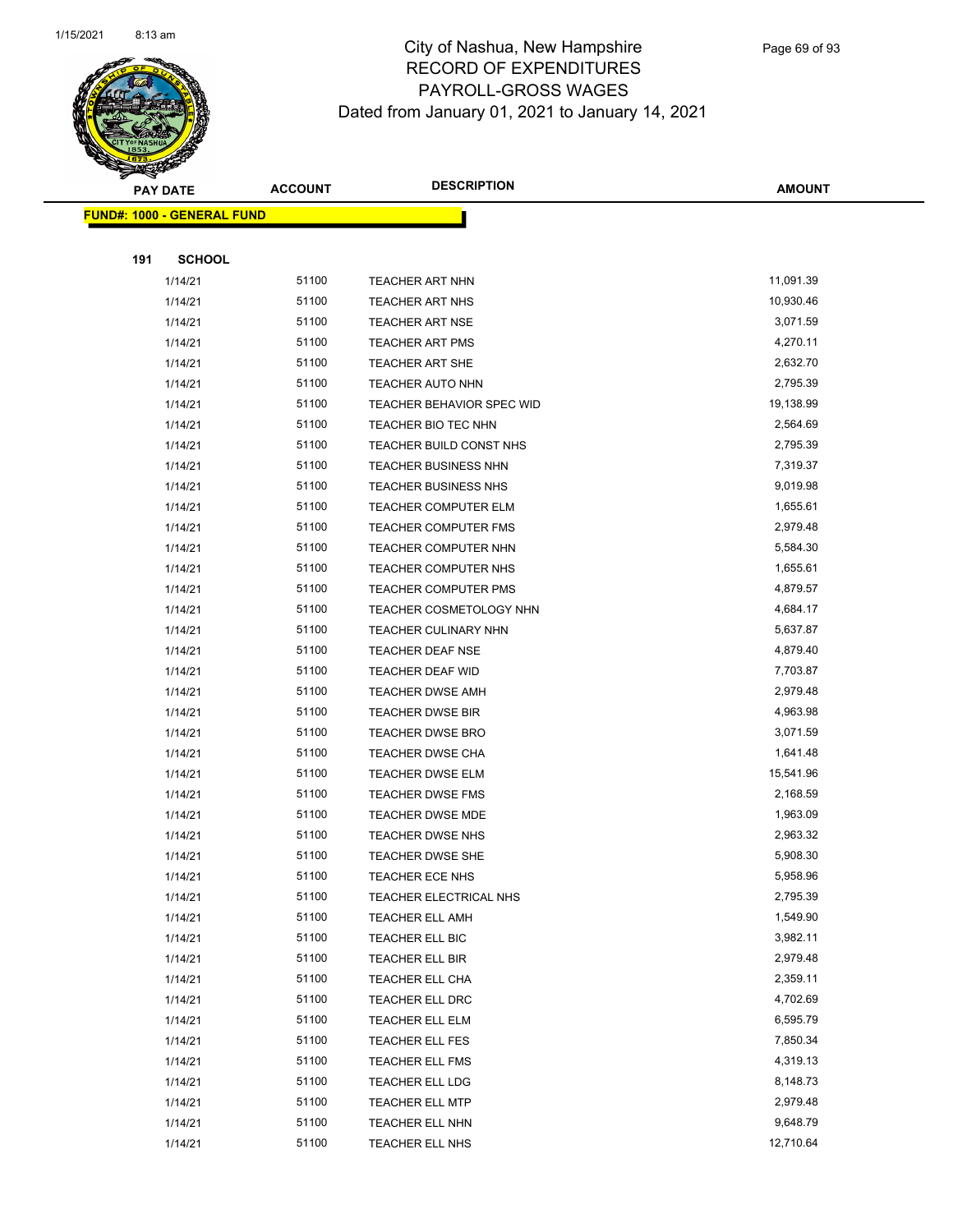

Page 70 of 93

| <b>PAY DATE</b>                   |               | <b>ACCOUNT</b> | <b>DESCRIPTION</b>         | <b>AMOUNT</b> |
|-----------------------------------|---------------|----------------|----------------------------|---------------|
| <b>FUND#: 1000 - GENERAL FUND</b> |               |                |                            |               |
|                                   |               |                |                            |               |
| 191                               | <b>SCHOOL</b> |                |                            |               |
|                                   | 1/14/21       | 51100          | <b>TEACHER ELL PMS</b>     | 4,711.32      |
|                                   | 1/14/21       | 51100          | TEACHER ELL SHE            | 4,971.70      |
|                                   | 1/14/21       | 51100          | <b>TEACHER ENGLISH ELM</b> | 27,808.20     |
|                                   | 1/14/21       | 51100          | <b>TEACHER ENGLISH FMS</b> | 17,079.24     |
|                                   | 1/14/21       | 51100          | <b>TEACHER ENGLISH NHN</b> | 48,395.62     |
|                                   | 1/14/21       | 51100          | <b>TEACHER ENGLISH NHS</b> | 47,963.36     |
|                                   | 1/14/21       | 51100          | <b>TEACHER ENGLISH PMS</b> | 14,705.98     |
|                                   | 1/14/21       | 51100          | <b>TEACHER FACS ELM</b>    | 2,259.98      |
|                                   | 1/14/21       | 51100          | <b>TEACHER FACS FMS</b>    | 4,868.26      |
|                                   | 1/14/21       | 51100          | <b>TEACHER FACS NHN</b>    | 8,003.69      |
|                                   | 1/14/21       | 51100          | <b>TEACHER FACS NHS</b>    | 7,737.75      |
|                                   | 1/14/21       | 51100          | <b>TEACHER FACS PMS</b>    | 3,654.50      |
|                                   | 1/14/21       | 51100          | TEACHER FOREIGN LANG ELM   | 6,143.18      |
|                                   | 1/14/21       | 51100          | TEACHER FOREIGN LANG FMS   | 4,176.93      |
|                                   | 1/14/21       | 51100          | TEACHER FOREIGN LANG NHN   | 13,949.54     |
|                                   | 1/14/21       | 51100          | TEACHER FOREIGN LANG NHS   | 19,013.56     |
|                                   | 1/14/21       | 51100          | TEACHER FOREIGN LANG PMS   | 5,571.60      |
|                                   | 1/14/21       | 51100          | <b>TEACHER GR1 AMH</b>     | 6,598.06      |
|                                   | 1/14/21       | 51100          | <b>TEACHER GR1 BIC</b>     | 10,119.10     |
|                                   | 1/14/21       | 51100          | <b>TEACHER GR1 BIR</b>     | 9,705.44      |
|                                   | 1/14/21       | 51100          | <b>TEACHER GR1 BRO</b>     | 5,730.78      |
|                                   | 1/14/21       | 51100          | <b>TEACHER GR1 CHA</b>     | 9,325.09      |
|                                   | 1/14/21       | 51100          | <b>TEACHER GR1 DRC</b>     | 3,828.81      |
|                                   | 1/14/21       | 51100          | <b>TEACHER GR1 FES</b>     | 9,508.80      |
|                                   | 1/14/21       | 51100          | <b>TEACHER GR1 LDG</b>     | 7,652.18      |
|                                   | 1/14/21       | 51100          | <b>TEACHER GR1 MDE</b>     | 8,153.89      |
|                                   | 1/14/21       | 51100          | <b>TEACHER GR1 MTP</b>     | 6,826.25      |
|                                   | 1/14/21       | 51100          | <b>TEACHER GR1 NSE</b>     | 7,801.85      |
|                                   | 1/14/21       | 51100          | TEACHER GR1 SHE            | 8,938.79      |
|                                   | 1/14/21       | 51100          | <b>TEACHER GR2 AMH</b>     | 6,186.63      |
|                                   | 1/14/21       | 51100          | TEACHER GR2 BIC            | 10,797.80     |
|                                   | 1/14/21       | 51100          | <b>TEACHER GR2 BIR</b>     | 10,983.74     |
|                                   | 1/14/21       | 51100          | <b>TEACHER GR2 BRO</b>     | 5,913.07      |
|                                   | 1/14/21       | 51100          | TEACHER GR2 CHA            | 7,598.41      |
|                                   | 1/14/21       | 51100          | TEACHER GR2 DRC            | 5,817.07      |
|                                   | 1/14/21       | 51100          | TEACHER GR2 FES            | 11,548.76     |
|                                   | 1/14/21       | 51100          | <b>TEACHER GR2 LDG</b>     | 9,187.05      |
|                                   | 1/14/21       | 51100          | <b>TEACHER GR2 MDE</b>     | 10,332.38     |
|                                   | 1/14/21       | 51100          | <b>TEACHER GR2 MTP</b>     | 7,439.05      |
|                                   | 1/14/21       | 51100          | <b>TEACHER GR2 NSE</b>     | 5,590.78      |
|                                   | 1/14/21       | 51100          | TEACHER GR2 SHE            | 7,000.20      |
|                                   | 1/14/21       | 51100          | <b>TEACHER GR3 AMH</b>     | 4,886.89      |
|                                   | 1/14/21       | 51100          | <b>TEACHER GR3 BIC</b>     | 8,614.79      |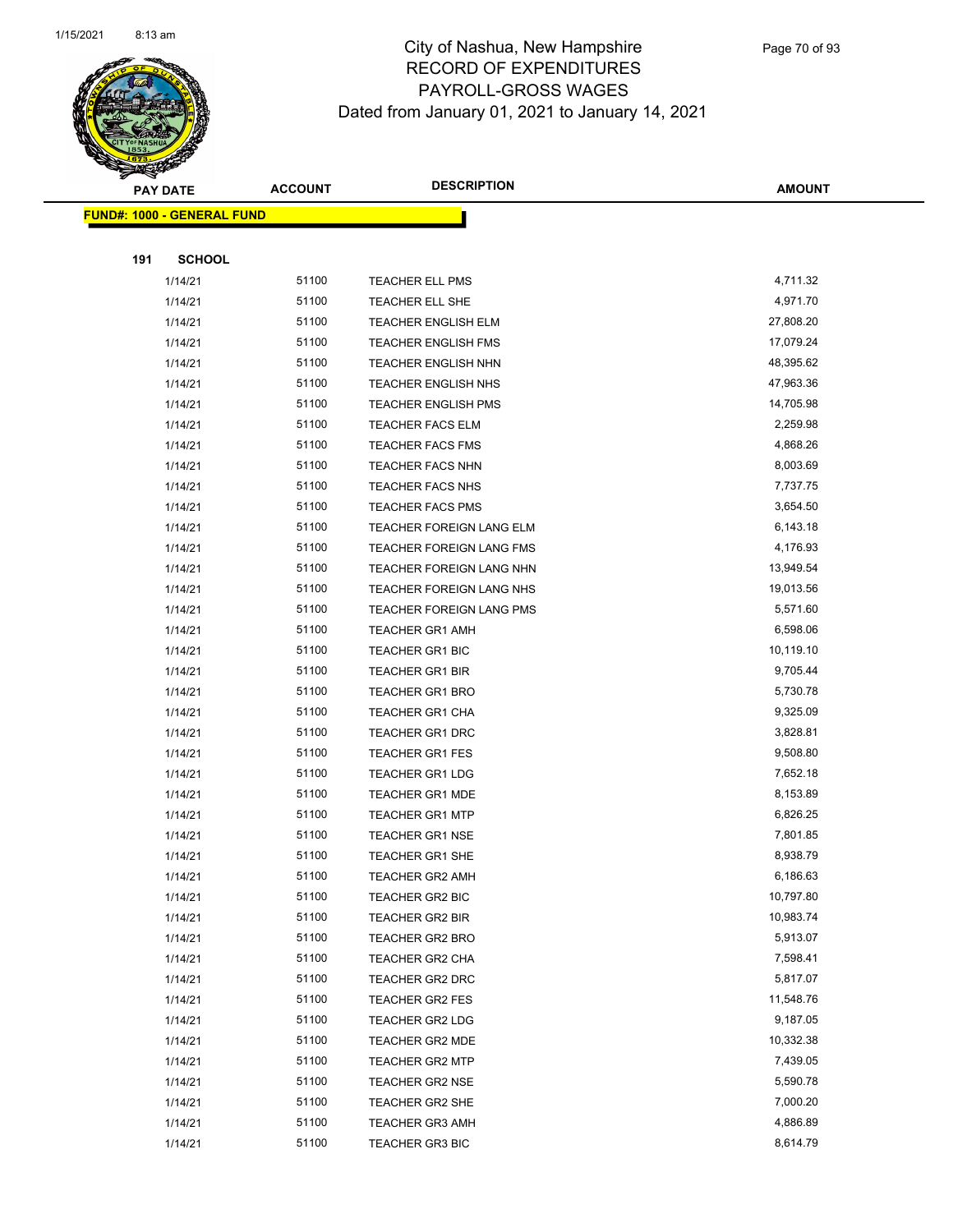

|     | <b>PAY DATE</b>                    | <b>ACCOUNT</b> | <b>DESCRIPTION</b>          | <b>AMOUNT</b> |
|-----|------------------------------------|----------------|-----------------------------|---------------|
|     | <u> FUND#: 1000 - GENERAL FUND</u> |                |                             |               |
|     |                                    |                |                             |               |
| 191 | <b>SCHOOL</b>                      |                |                             |               |
|     | 1/14/21                            | 51100          | <b>TEACHER GR3 BIR</b>      | 8,479.54      |
|     | 1/14/21                            | 51100          | <b>TEACHER GR3 BRO</b>      | 7,539.37      |
|     | 1/14/21                            | 51100          | <b>TEACHER GR3 CHA</b>      | 9,821.42      |
|     | 1/14/21                            | 51100          | <b>TEACHER GR3 DRC</b>      | 9,478.28      |
|     | 1/14/21                            | 51100          | <b>TEACHER GR3 FES</b>      | 9,790.87      |
|     | 1/14/21                            | 51100          | <b>TEACHER GR3 LDG</b>      | 9,580.35      |
|     | 1/14/21                            | 51100          | <b>TEACHER GR3 MDE</b>      | 10,382.16     |
|     | 1/14/21                            | 51100          | <b>TEACHER GR3 MTP</b>      | 7,009.28      |
|     | 1/14/21                            | 51100          | <b>TEACHER GR3 NSE</b>      | 7,928.85      |
|     | 1/14/21                            | 51100          | <b>TEACHER GR3 SHE</b>      | 8,183.38      |
|     | 1/14/21                            | 51100          | <b>TEACHER GR4 AMH</b>      | 3,848.09      |
|     | 1/14/21                            | 51100          | <b>TEACHER GR4 BIC</b>      | 8,825.93      |
|     | 1/14/21                            | 51100          | <b>TEACHER GR4 BIR</b>      | 6,065.50      |
|     | 1/14/21                            | 51100          | <b>TEACHER GR4 BRO</b>      | 5,774.87      |
|     | 1/14/21                            | 51100          | <b>TEACHER GR4 CHA</b>      | 11,061.18     |
|     | 1/14/21                            | 51100          | <b>TEACHER GR4 DRC</b>      | 7,292.00      |
|     | 1/14/21                            | 51100          | <b>TEACHER GR4 FES</b>      | 8,879.96      |
|     | 1/14/21                            | 51100          | <b>TEACHER GR4 LDG</b>      | 8,812.79      |
|     | 1/14/21                            | 51100          | <b>TEACHER GR4 MDE</b>      | 9,387.24      |
|     | 1/14/21                            | 51100          | <b>TEACHER GR4 MTP</b>      | 7,208.41      |
|     | 1/14/21                            | 51100          | <b>TEACHER GR4 NSE</b>      | 5,014.68      |
|     | 1/14/21                            | 51100          | <b>TEACHER GR4 SHE</b>      | 4,691.70      |
|     | 1/14/21                            | 51100          | <b>TEACHER GR5 AMH</b>      | 5,774.87      |
|     | 1/14/21                            | 51100          | <b>TEACHER GR5 BIC</b>      | 11,128.61     |
|     | 1/14/21                            | 51100          | <b>TEACHER GR5 BIR</b>      | 7,257.00      |
|     | 1/14/21                            | 51100          | <b>TEACHER GR5 BRO</b>      | 5,671.87      |
|     | 1/14/21                            | 51100          | <b>TEACHER GR5 CHA</b>      | 11,374.45     |
|     | 1/14/21                            | 51100          | <b>TEACHER GR5 DRC</b>      | 5,224.26      |
|     | 1/14/21                            | 51100          | <b>TEACHER GR5 FES</b>      | 9,232.68      |
|     | 1/14/21                            | 51100          | TEACHER GR5 LDG             | 10,089.96     |
|     | 1/14/21                            | 51100          | <b>TEACHER GR5 MDE</b>      | 9,598.58      |
|     | 1/14/21                            | 51100          | <b>TEACHER GR5 MTP</b>      | 6,882.10      |
|     | 1/14/21                            | 51100          | <b>TEACHER GR5 NSE</b>      | 8,846.37      |
|     | 1/14/21                            | 51100          | <b>TEACHER GR5 SHE</b>      | 7,746.57      |
|     | 1/14/21                            | 51100          | <b>TEACHER GR6 ELM</b>      | 29,724.05     |
|     | 1/14/21                            | 51100          | <b>TEACHER GR6 FMS</b>      | 26,215.26     |
|     | 1/14/21                            | 51100          | <b>TEACHER GR6 PMS</b>      | 16,098.38     |
|     | 1/14/21                            | 51100          | <b>TEACHER GRAPH NHS</b>    | 3,599.80      |
|     | 1/14/21                            | 51100          | <b>TEACHER GRAPHICS NHN</b> | 6,316.58      |
|     | 1/14/21                            | 51100          | <b>TEACHER HEALTH NHN</b>   | 5,422.61      |
|     | 1/14/21                            | 51100          | <b>TEACHER HEALTH NHS</b>   | 2,795.39      |
|     | 1/14/21                            | 51100          | TEACHER HEALTHOC NHS        | 5,246.87      |
|     | 1/14/21                            | 51100          | <b>TEACHER HVAC NHS</b>     | 2,045.30      |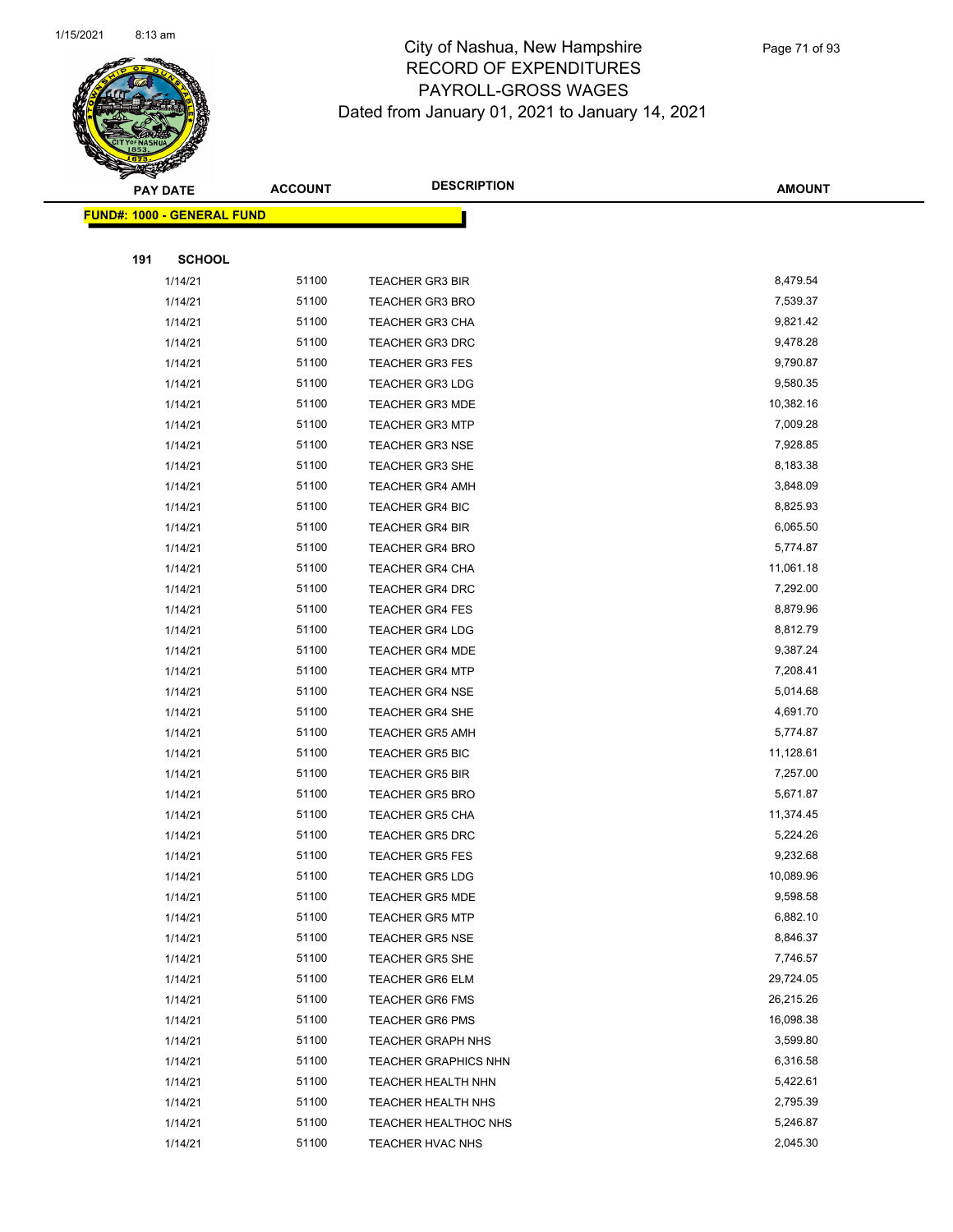

|     | <b>PAY DATE</b>                   | <b>ACCOUNT</b> | <b>DESCRIPTION</b>            | <b>AMOUNT</b> |
|-----|-----------------------------------|----------------|-------------------------------|---------------|
|     | <b>FUND#: 1000 - GENERAL FUND</b> |                |                               |               |
|     |                                   |                |                               |               |
| 191 | <b>SCHOOL</b>                     |                |                               |               |
|     | 1/14/21                           | 51100          | TEACHER IN SCH SUSPENSION ELM | 1,899.91      |
|     | 1/14/21                           | 51100          | TEACHER IN SCH SUSPENSION NHN | 2,979.48      |
|     | 1/14/21                           | 51100          | TEACHER IN SCH SUSPENSION NHS | 1,900.09      |
|     | 1/14/21                           | 51100          | TEACHER INST SPED WID         | 2,692.39      |
|     | 1/14/21                           | 51100          | <b>TEACHER KIND AMH</b>       | 7,531.44      |
|     | 1/14/21                           | 51100          | TEACHER KIND BIC              | 10,714.37     |
|     | 1/14/21                           | 51100          | <b>TEACHER KIND BIR</b>       | 7,034.44      |
|     | 1/14/21                           | 51100          | <b>TEACHER KIND BRO</b>       | 5,866.98      |
|     | 1/14/21                           | 51100          | TEACHER KIND CHA              | 7,046.87      |
|     | 1/14/21                           | 51100          | TEACHER KIND DRC              | 10,255.16     |
|     | 1/14/21                           | 51100          | <b>TEACHER KIND FES</b>       | 11,944.03     |
|     | 1/14/21                           | 51100          | <b>TEACHER KIND LDG</b>       | 12,027.35     |
|     | 1/14/21                           | 51100          | <b>TEACHER KIND MDE</b>       | 10,729.57     |
|     | 1/14/21                           | 51100          | <b>TEACHER KIND MTP</b>       | 6,377.20      |
|     | 1/14/21                           | 51100          | TEACHER KIND NSE              | 2,394.80      |
|     | 1/14/21                           | 51100          | TEACHER KIND SHE              | 6,270.78      |
|     | 1/14/21                           | 51100          | <b>TEACHER MATH ELM</b>       | 23,580.32     |
|     | 1/14/21                           | 51100          | <b>TEACHER MATH FMS</b>       | 14,008.37     |
|     | 1/14/21                           | 51100          | TEACHER MATH NHN              | 37,608.47     |
|     | 1/14/21                           | 51100          | TEACHER MATH NHS              | 46,087.50     |
|     | 1/14/21                           | 51100          | <b>TEACHER MATH PMS</b>       | 16,273.67     |
|     | 1/14/21                           | 51100          | <b>TEACHER MUSIC AMH</b>      | 1,913.89      |
|     | 1/14/21                           | 51100          | <b>TEACHER MUSIC BIC</b>      | 2,795.39      |
|     | 1/14/21                           | 51100          | <b>TEACHER MUSIC BIR</b>      | 1,824.68      |
|     | 1/14/21                           | 51100          | <b>TEACHER MUSIC BRO</b>      | 1,831.78      |
|     | 1/14/21                           | 51100          | <b>TEACHER MUSIC CHA</b>      | 2,979.48      |
|     | 1/14/21                           | 51100          | <b>TEACHER MUSIC DRC</b>      | 2,887.41      |
|     | 1/14/21                           | 51100          | <b>TEACHER MUSIC ELM</b>      | 7,744.85      |
|     | 1/14/21                           | 51100          | <b>TEACHER MUSIC FES</b>      | 1,764.50      |
|     | 1/14/21                           | 51100          | <b>TEACHER MUSIC FMS</b>      | 5,958.96      |
|     | 1/14/21                           | 51100          | <b>TEACHER MUSIC LDG</b>      | 1,643.61      |
|     | 1/14/21                           | 51100          | <b>TEACHER MUSIC MDE</b>      | 2,359.11      |
|     | 1/14/21                           | 51100          | <b>TEACHER MUSIC MTP</b>      | 2,703.72      |
|     | 1/14/21                           | 51100          | <b>TEACHER MUSIC NHN</b>      | 4,879.39      |
|     | 1/14/21                           | 51100          | <b>TEACHER MUSIC NHS</b>      | 4,817.48      |
|     | 1/14/21                           | 51100          | <b>TEACHER MUSIC NSE</b>      | 943.48        |
|     | 1/14/21                           | 51100          | <b>TEACHER MUSIC PMS</b>      | 4,439.00      |
|     | 1/14/21                           | 51100          | <b>TEACHER MUSIC SHE</b>      | 1,744.91      |
|     | 1/14/21                           | 51100          | TEACHER PE BIC                | 2,585.20      |
|     | 1/14/21                           | 51100          | TEACHER PE BIR                | 3,071.59      |
|     | 1/14/21                           | 51100          | TEACHER PE BRO                | 2,887.41      |
|     | 1/14/21                           | 51100          | TEACHER PE CHA                | 2,751.30      |
|     | 1/14/21                           | 51100          | TEACHER PE DRC                | 2,979.48      |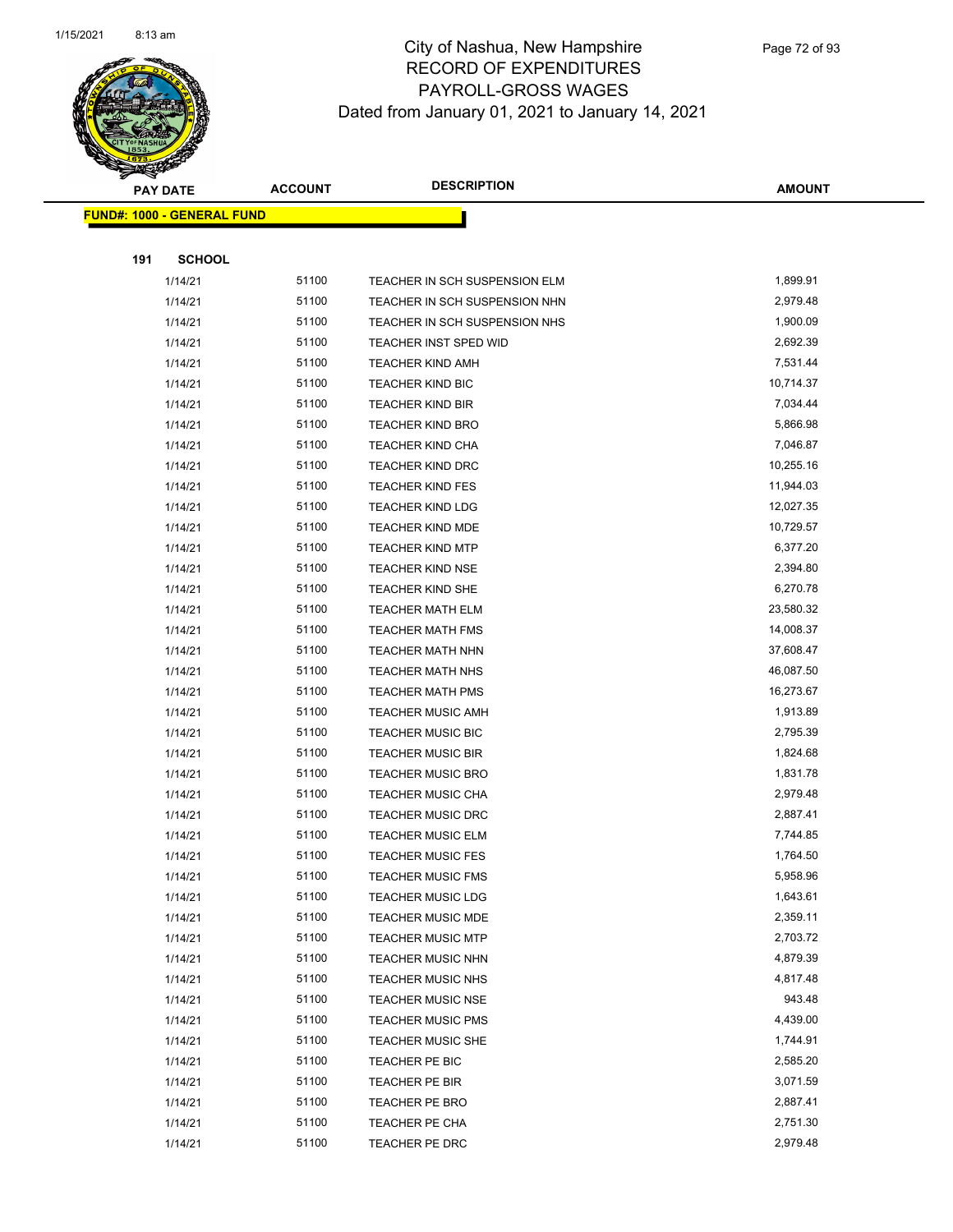

Page 73 of 93

|     | <b>PAY DATE</b>                   | <b>ACCOUNT</b> | <b>DESCRIPTION</b>           | <b>AMOUNT</b> |
|-----|-----------------------------------|----------------|------------------------------|---------------|
|     | <b>FUND#: 1000 - GENERAL FUND</b> |                |                              |               |
|     |                                   |                |                              |               |
| 191 | <b>SCHOOL</b>                     |                |                              |               |
|     | 1/14/21                           | 51100          | TEACHER PE ELM               | 9,944.67      |
|     | 1/14/21                           | 51100          | TEACHER PE FES               | 1,824.68      |
|     | 1/14/21                           | 51100          | TEACHER PE FMS               | 5,590.78      |
|     | 1/14/21                           | 51100          | TEACHER PE LDG               | 2,155.02      |
|     | 1/14/21                           | 51100          | <b>TEACHER PE MDE</b>        | 3,071.59      |
|     | 1/14/21                           | 51100          | <b>TEACHER PE MTP</b>        | 2,089.59      |
|     | 1/14/21                           | 51100          | TEACHER PE NHN               | 9,187.27      |
|     | 1/14/21                           | 51100          | TEACHER PE NHS               | 7,381.64      |
|     | 1/14/21                           | 51100          | TEACHER PE NSE               | 3,055.21      |
|     | 1/14/21                           | 51100          | <b>TEACHER PE PMS</b>        | 5,239.46      |
|     | 1/14/21                           | 51100          | TEACHER PE SHE               | 2,812.50      |
|     | 1/14/21                           | 51100          | TEACHER PRE SCHOOL BIR       | 4,758.48      |
|     | 1/14/21                           | 51100          | <b>TEACHER PRESCHOOL BIC</b> | 5,866.89      |
|     | 1/14/21                           | 51100          | <b>TEACHER PRESCHOOL BRO</b> | 14,469.06     |
|     | 1/14/21                           | 51100          | <b>TEACHER PRESCHOOL MTP</b> | 1,824.68      |
|     | 1/14/21                           | 51100          | <b>TEACHER PRESCHOOL NHS</b> | 467.71        |
|     | 1/14/21                           | 51100          | TEACHER PRESCHOOL NSE        | 6,331.95      |
|     | 1/14/21                           | 51100          | <b>TEACHER READ AMH</b>      | 3,071.59      |
|     | 1/14/21                           | 51100          | TEACHER READ BIC             | 2,979.48      |
|     | 1/14/21                           | 51100          | <b>TEACHER READ BIR</b>      | 2,979.48      |
|     | 1/14/21                           | 51100          | <b>TEACHER READ BRO</b>      | 2,979.48      |
|     | 1/14/21                           | 51100          | TEACHER READ CHA             | 2,632.70      |
|     | 1/14/21                           | 51100          | TEACHER READ DRC             | 3,071.59      |
|     | 1/14/21                           | 51100          | TEACHER READ ELM             | 6,051.07      |
|     | 1/14/21                           | 51100          | <b>TEACHER READ FES</b>      | 2,979.48      |
|     | 1/14/21                           | 51100          | <b>TEACHER READ FMS</b>      | 2,979.48      |
|     | 1/14/21                           | 51100          | <b>TEACHER READ LDG</b>      | 3,630.02      |
|     | 1/14/21                           | 51100          | <b>TEACHER READ MDE</b>      | 2,979.48      |
|     | 1/14/21                           | 51100          | <b>TEACHER READ MTP</b>      | 2,482.48      |
|     | 1/14/21                           | 51100          | <b>TEACHER READ NHN</b>      | 2,045.30      |
|     | 1/14/21                           | 51100          | <b>TEACHER READ NHS</b>      | 2,979.48      |
|     | 1/14/21                           | 51100          | <b>TEACHER READ NSE</b>      | 2,692.39      |
|     | 1/14/21                           | 51100          | <b>TEACHER READ PMS</b>      | 5,338.58      |
|     | 1/14/21                           | 51100          | <b>TEACHER READ SHE</b>      | 2,979.48      |
|     | 1/14/21                           | 51100          | TEACHER ROTC NHN             | 2,259.98      |
|     | 1/14/21                           | 51100          | <b>TEACHER SCIENCE ELM</b>   | 24,318.63     |
|     | 1/14/21                           | 51100          | <b>TEACHER SCIENCE FMS</b>   | 9,896.31      |
|     | 1/14/21                           | 51100          | TEACHER SCIENCE NHN          | 32,188.94     |
|     | 1/14/21                           | 51100          | <b>TEACHER SCIENCE NHS</b>   | 37,847.03     |
|     | 1/14/21                           | 51100          | <b>TEACHER SCIENCE PMS</b>   | 9,473.95      |
|     | 1/14/21                           | 51100          | TEACHER SOCIAL STUDIES ELM   | 19,649.24     |
|     | 1/14/21                           | 51100          | TEACHER SOCIAL STUDIES FMS   | 12,937.84     |
|     | 1/14/21                           | 51100          | TEACHER SOCIAL STUDIES NHN   | 34,899.42     |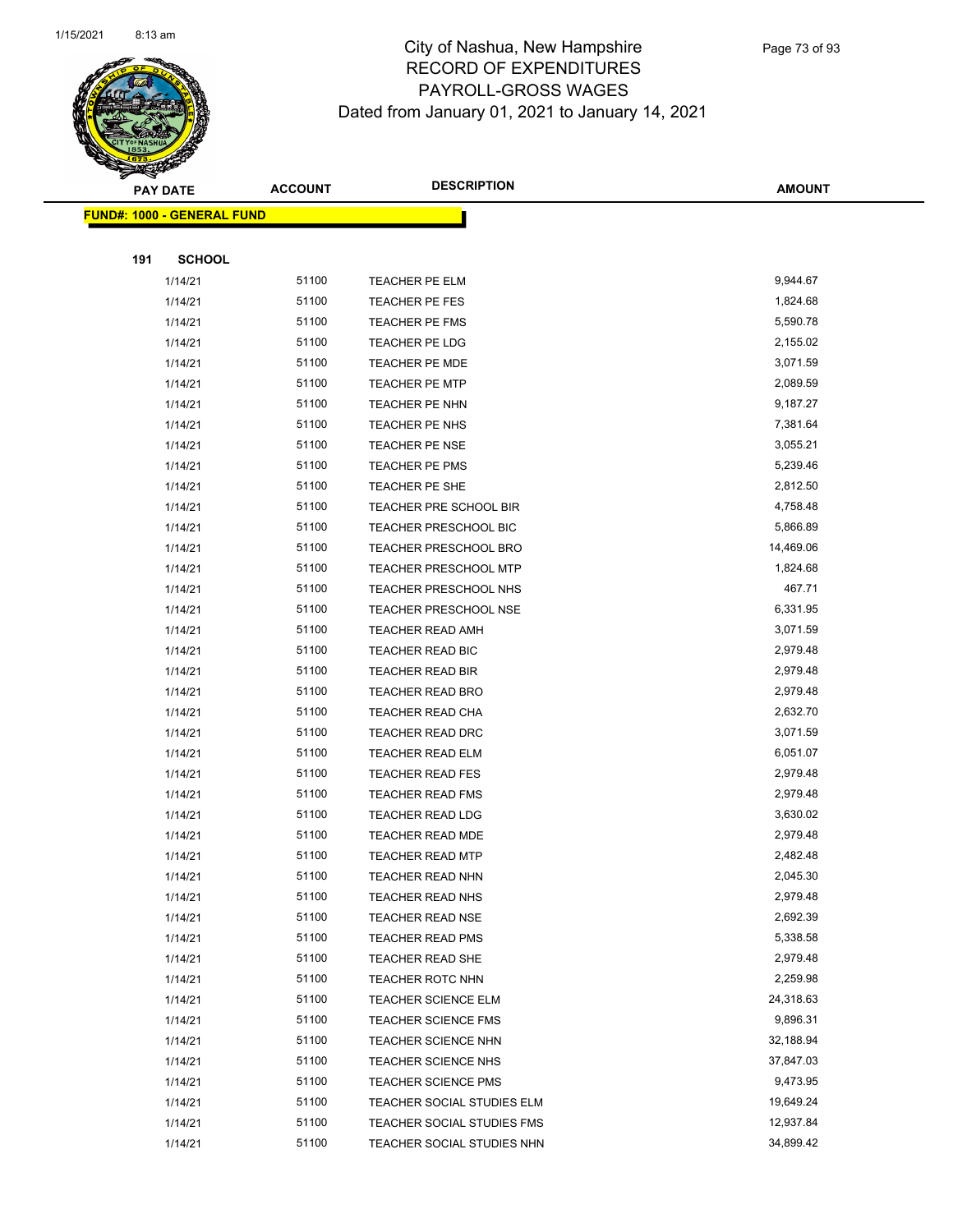

|     | <b>PAY DATE</b>                   | <b>ACCOUNT</b> | <b>DESCRIPTION</b>         | <b>AMOUNT</b> |
|-----|-----------------------------------|----------------|----------------------------|---------------|
|     | <b>FUND#: 1000 - GENERAL FUND</b> |                |                            |               |
|     |                                   |                |                            |               |
| 191 | <b>SCHOOL</b>                     |                |                            |               |
|     | 1/14/21                           | 51100          | TEACHER SOCIAL STUDIES NHS | 43,551.56     |
|     | 1/14/21                           | 51100          | TEACHER SOCIAL STUDIES PMS | 13,099.05     |
|     | 1/14/21                           | 51100          | <b>TEACHER SPED AMH</b>    | 10,269.81     |
|     | 1/14/21                           | 51100          | TEACHER SPED BIC           | 5,637.31      |
|     | 1/14/21                           | 51100          | <b>TEACHER SPED BIR</b>    | 5,774.87      |
|     | 1/14/21                           | 51100          | <b>TEACHER SPED BRO</b>    | 6,866.46      |
|     | 1/14/21                           | 51100          | <b>TEACHER SPED CHA</b>    | 7,163.26      |
|     | 1/14/21                           | 51100          | TEACHER SPED DRC           | 5,671.87      |
|     | 1/14/21                           | 51100          | <b>TEACHER SPED ELM</b>    | 14,488.85     |
|     | 1/14/21                           | 51100          | <b>TEACHER SPED FES</b>    | 3,800.00      |
|     | 1/14/21                           | 51100          | <b>TEACHER SPED FMS</b>    | 13,406.44     |
|     | 1/14/21                           | 51100          | <b>TEACHER SPED LDG</b>    | 6,591.61      |
|     | 1/14/21                           | 51100          | <b>TEACHER SPED MDE</b>    | 6,661.04      |
|     | 1/14/21                           | 51100          | <b>TEACHER SPED MTP</b>    | 4,058.89      |
|     | 1/14/21                           | 51100          | <b>TEACHER SPED NHN</b>    | 25,325.77     |
|     | 1/14/21                           | 51100          | TEACHER SPED NHS           | 35,682.19     |
|     | 1/14/21                           | 51100          | <b>TEACHER SPED NSE</b>    | 1,697.00      |
|     | 1/14/21                           | 51100          | <b>TEACHER SPED PMS</b>    | 11,494.37     |
|     | 1/14/21                           | 51100          | <b>TEACHER SPED SHE</b>    | 7,567.46      |
|     | 1/14/21                           | 51100          | <b>TEACHER TECHED ELM</b>  | 8,649.09      |
|     | 1/14/21                           | 51100          | <b>TEACHER TECHED FMS</b>  | 1,831.98      |
|     | 1/14/21                           | 51100          | <b>TEACHER TECHED NHN</b>  | 6,391.88      |
|     | 1/14/21                           | 51100          | <b>TEACHER TECHED NHS</b>  | 18,960.76     |
|     | 1/14/21                           | 51100          | <b>TEACHER TECHED PMS</b>  | 5,958.96      |
|     | 1/14/21                           | 51100          | <b>TEACHER TTI LDG</b>     | 1,553.40      |
|     | 1/14/21                           | 51100          | <b>TEACHER TTI MTP</b>     | 1,785.71      |
|     | 1/14/21                           | 51100          | TEACHER TV PROD NHS        | 2,979.48      |
|     | 1/14/21                           | 51100          | <b>TEACHER VISION WID</b>  | 5,529.93      |
|     | 1/14/21                           | 51100          | TECH INTERGRATION ASST AMH | 553.50        |
|     | 1/14/21                           | 51100          | TECH INTERGRATION ASST BIC | 694.66        |
|     | 1/14/21                           | 51100          | TECH INTERGRATION ASST CHA | 605.17        |
|     | 1/14/21                           | 51100          | TECH INTERGRATION ASST FES | 683.15        |
|     | 1/14/21                           | 51100          | TECH INTERGRATION ASST LDG | 623.50        |
|     | 1/14/21                           | 51100          | TECH INTERGRATION ASST MDE | 595.71        |
|     | 1/14/21                           | 51100          | TECH INTERGRATION ASST MTP | 606.38        |
|     | 1/14/21                           | 51100          | TECH INTERGRATION ASST SHE | 628.16        |
|     | 1/7/21                            | 51100          | TITLE ONE PARA FES         | 83.10         |
|     | 1/14/21                           | 51100          | TITLE ONE PARA FES         | 415.50        |
|     | 1/7/21                            | 51200          | CLERICAL BOARD OF ED SUP   | 786.51        |
|     | 1/14/21                           | 51200          | CLERICAL BOARD OF ED SUP   | 756.72        |
|     | 1/14/21                           | 51200          | CLERICAL GUIDANCE ELM      | 60.00         |
|     | 1/14/21                           | 51200          | <b>CROSSING GUARD WPO</b>  | 1,989.95      |
|     | 1/14/21                           | 51200          | DIRECTOR ADULT ED          | 2,765.70      |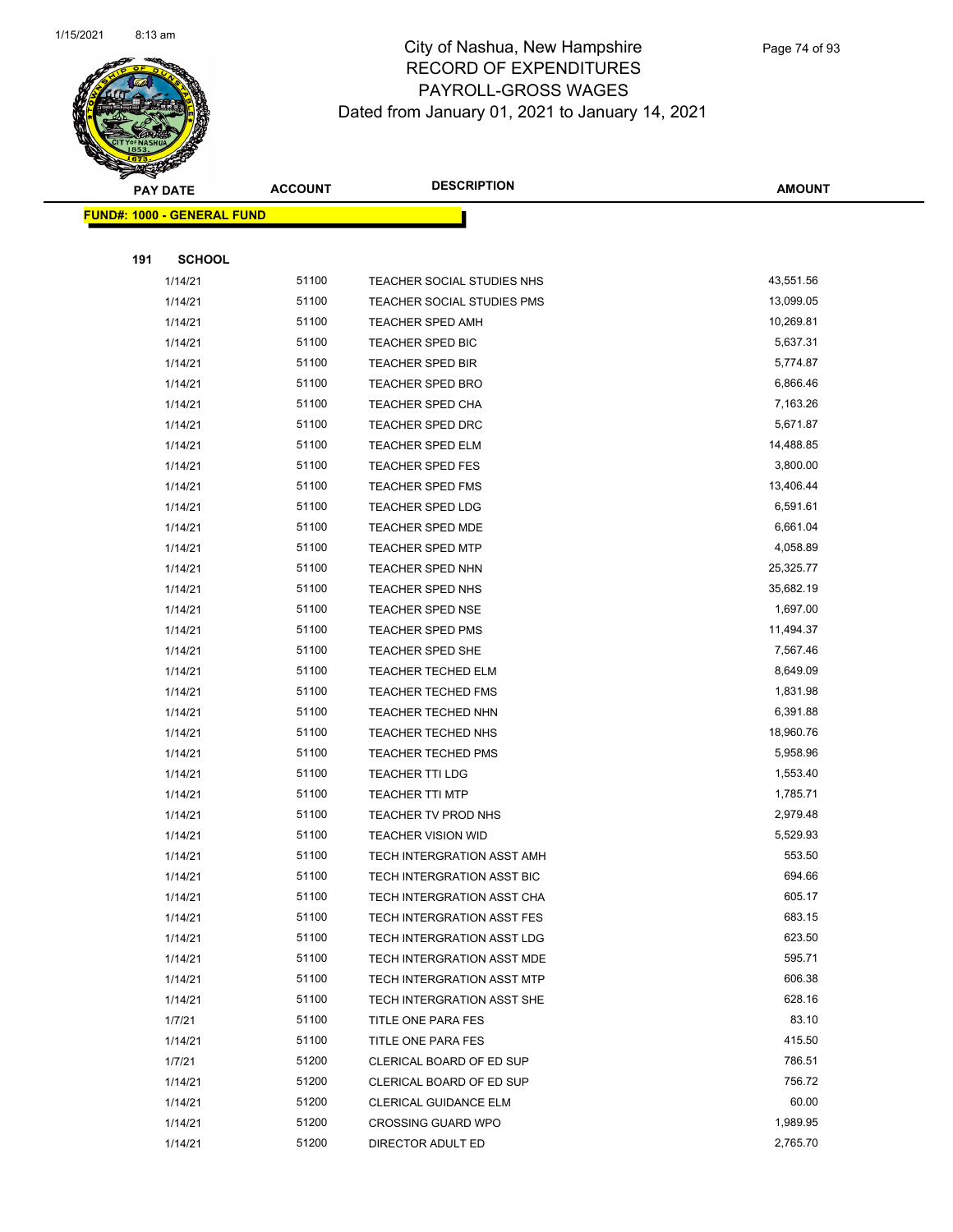

|     | <b>PAY DATE</b>                   | <b>ACCOUNT</b> | <b>DESCRIPTION</b>              | <b>AMOUNT</b> |
|-----|-----------------------------------|----------------|---------------------------------|---------------|
|     | <b>FUND#: 1000 - GENERAL FUND</b> |                |                                 |               |
|     |                                   |                |                                 |               |
| 191 | <b>SCHOOL</b>                     |                |                                 |               |
|     | 1/14/21                           | 51200          | GUIDANCE COUNSELOR NHS          | 1,760.60      |
|     | 1/14/21                           | 51200          | <b>INSTRUMENTAL MUSIC</b>       | 600.00        |
|     | 1/14/21                           | 51200          | PARA PRE SCHOOL BIR             | 309.70        |
|     | 1/7/21                            | 51200          | PARA DW SPEC ED BIR             | 87.96         |
|     | 1/14/21                           | 51200          | PARA DW SPEC ED BIR             | 897.24        |
|     | 1/7/21                            | 51200          | PARA DW SPEC ED MDE             | 92.40         |
|     | 1/14/21                           | 51200          | PARA DW SPEC ED MDE             | 462.00        |
|     | 1/14/21                           | 51200          | PARA INST AMH                   | 570.11        |
|     | 1/14/21                           | 51200          | PARA INST BIC                   | 674.23        |
|     | 1/14/21                           | 51200          | PARA INST NHN                   | 315.04        |
|     | 1/14/21                           | 51200          | PARA INST SHE                   | 166.20        |
|     | 1/14/21                           | 51200          | PARA PRE SCH BIC                | 1,308.80      |
|     | 1/14/21                           | 51200          | PARA PRE SCH BRO                | 1,421.44      |
|     | 1/14/21                           | 51200          | PARA PRE SCH NSE                | 2,593.56      |
|     | 1/14/21                           | 51200          | PARA TTI LDG                    | 133.35        |
|     | 1/14/21                           | 51200          | SCHOOL PSYCHOLOGIST WID         | 2,530.90      |
|     | 1/14/21                           | 51200          | SPEECH LANG PATHOLOGIST WID     | 6,689.15      |
|     | 1/14/21                           | 51200          | STUDENT ACTIVITY COORD NHS      | 1,120.32      |
|     | 1/7/21                            | 51200          | <b>SUB CLERICAL</b>             | 591.50        |
|     | 1/14/21                           | 51200          | <b>SUB CLERICAL</b>             | 747.50        |
|     | 1/14/21                           | 51200          | <b>SUB CROSSING GUARD</b>       | 306.62        |
|     | 1/7/21                            | 51200          | SUB TEACHER                     | 1,159.50      |
|     | 1/14/21                           | 51200          | <b>SUB TEACHER</b>              | 1,277.00      |
|     | 1/14/21                           | 51200          | <b>TEACHER ART FMS</b>          | 2,095.80      |
|     | 1/14/21                           | 51200          | <b>TEACHER ART NHS</b>          | 1,022.68      |
|     | 1/14/21                           | 51200          | TEACHER BIO TEC NHN             | 579.10        |
|     | 1/14/21                           | 51200          | <b>TEACHER ENGLISH NHS</b>      | 1,241.22      |
|     | 1/14/21                           | 51200          | <b>TEACHER MATH FMS</b>         | 56.25         |
|     | 1/14/21                           | 51200          | <b>TEACHER MATH NHN</b>         | 150.00        |
|     | 1/14/21                           | 51200          | <b>TEACHER MUSIC AMH</b>        | 25.00         |
|     | 1/14/21                           | 51200          | <b>TEACHER MUSIC DRC</b>        | 75.00         |
|     | 1/14/21                           | 51200          | <b>TEACHER READ ELM</b>         | 1,760.60      |
|     | 1/14/21                           | 51200          | <b>TEACHER VISION WID</b>       | 842.81        |
|     | 1/7/21                            | 51300          | <b>CLERICAL BUSINESS</b>        | 22.50         |
|     | 1/14/21                           | 51300          | <b>CLERICAL BUSINESS</b>        | 16.21         |
|     | 1/7/21                            | 51300          | CLERICAL HUMAN RESOURCES        | 15.89         |
|     | 1/14/21                           | 51300          | <b>CLERICAL HUMAN RESOURCES</b> | 14.18         |
|     | 1/7/21                            | 51300          | <b>CLERICAL PAYROLL SUP</b>     | 8.21          |
|     | 1/14/21                           | 51300          | <b>CLERICAL PAYROLL SUP</b>     | 7.82          |
|     | 1/7/21                            | 51300          | <b>CLERICAL PLANT OPS</b>       | 31.26         |
|     | 1/14/21                           | 51300          | <b>CLERICAL PLANT OPS</b>       | 23.45         |
|     | 1/14/21                           | 51300          | <b>CLERICAL PRINCIPAL AMH</b>   | 7.46          |
|     | 1/14/21                           | 51300          | <b>CLERICAL PRINCIPAL BIC</b>   | 8.32          |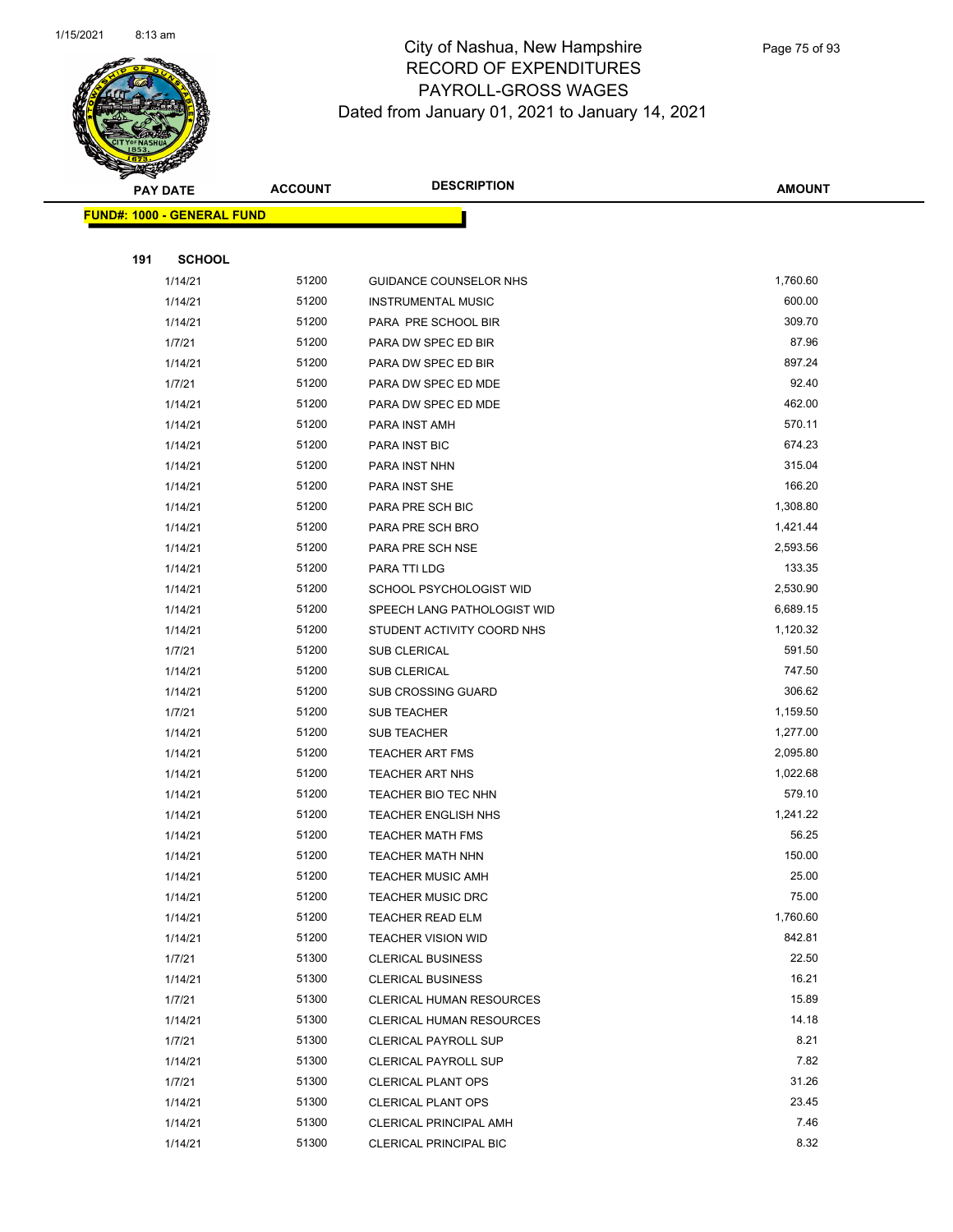

|     | <b>PAY DATE</b>                   | <b>ACCOUNT</b> | <b>DESCRIPTION</b>            | <b>AMOUNT</b> |
|-----|-----------------------------------|----------------|-------------------------------|---------------|
|     | <b>FUND#: 1000 - GENERAL FUND</b> |                |                               |               |
|     |                                   |                |                               |               |
| 191 | <b>SCHOOL</b>                     |                |                               |               |
|     | 1/14/21                           | 51300          | CLERICAL PRINCIPAL CHA        | 7.82          |
|     | 1/14/21                           | 51300          | <b>CLERICAL PRINCIPAL DRC</b> | 15.30         |
|     | 1/14/21                           | 51300          | <b>CLERICAL PRINCIPAL FMS</b> | (0.01)        |
|     | 1/14/21                           | 51300          | CLERICAL PRINCIPAL MDE        | 8.21          |
|     | 1/14/21                           | 51300          | <b>CLERICAL PRINCIPAL NSE</b> | 8.32          |
|     | 1/14/21                           | 51300          | <b>CLERICAL PRINCIPAL PMS</b> | 21.28         |
|     | 1/14/21                           | 51300          | <b>CLERICAL PRINCIPAL SHE</b> | 8.32          |
|     | 1/14/21                           | 51300          | CLERICAL SPECIAL ED SUP       | 14.18         |
|     | 1/14/21                           | 51300          | <b>CUSTODIAN CHA</b>          | 218.79        |
|     | 1/7/21                            | 51300          | <b>CUSTODIAN FMS</b>          | 289.36        |
|     | 1/14/21                           | 51300          | <b>CUSTODIAN FMS</b>          | 28.23         |
|     | 1/7/21                            | 51300          | <b>CUSTODIAN HEAD BIR</b>     | 96.44         |
|     | 1/14/21                           | 51300          | <b>CUSTODIAN HEAD BRO</b>     | 32.15         |
|     | 1/14/21                           | 51300          | <b>CUSTODIAN HEAD FMS</b>     | 323.85        |
|     | 1/7/21                            | 51300          | <b>CUSTODIAN HEAD NHS</b>     | 19.17         |
|     | 1/7/21                            | 51300          | <b>CUSTODIAN NHS</b>          | 303.48        |
|     | 1/14/21                           | 51300          | <b>CUSTODIAN NHS</b>          | 485.01        |
|     | 1/7/21                            | 51300          | <b>MAINTENANCE ALARM WPO</b>  | 402.99        |
|     | 1/14/21                           | 51300          | MAINTENANCE ALARM WPO         | 167.09        |
|     | 1/7/21                            | 51300          | MAINTENANCE GRDS FORMEN WPO   | 118.85        |
|     | 1/7/21                            | 51300          | MAINTENANCE HVAC WPO          | 102.30        |
|     | 1/14/21                           | 51300          | <b>MAINTENANCE HVAC WPO</b>   | 20.46         |
|     | 1/7/21                            | 51300          | <b>MAINTENANCE TRADES WPO</b> | 202.70        |
|     | 1/14/21                           | 51300          | MAINTENANCE TRADES WPO        | 10.48         |
|     | 1/14/21                           | 51412          | PARA DW SPEC ED FMS           | 875.00        |
|     | 1/14/21                           | 51412          | PARA DW SPEC ED NSE           | 38.00         |
|     | 1/14/21                           | 51412          | PARA INST ELM                 | 152.00        |
|     | 1/14/21                           | 51412          | PARA INST NHN                 | 198.00        |
|     | 1/14/21                           | 51412          | SOCIAL WORKER                 | (350.00)      |
|     | 1/14/21                           | 51412          | <b>SUB CLERICAL</b>           | 175.50        |
|     | 1/7/21                            | 51412          | SUB PARA PROFESSIONAL         | 198.00        |
|     | 1/14/21                           | 51412          | SUB PARA PROFESSIONAL         | 351.84        |
|     | 1/14/21                           | 51412          | <b>SUB TEACHER</b>            | 6,299.84      |
|     | 1/14/21                           | 51412          | SUB TEACHER LONG TERM         | 7,100.00      |
|     | 1/7/21                            | 51600          | CLERICAL 21 CENTURY           | 1,075.00      |
|     | 1/7/21                            | 51600          | CLERICAL ACADEMY NHN          | 3,655.00      |
|     | 1/7/21                            | 51600          | CLERICAL ACADEMY NHS          | 3,010.00      |
|     | 1/7/21                            | 51600          | CLERICAL ADULT ED NHN         | 1,250.00      |
|     | 1/7/21                            | 51600          | CLERICAL ATHLETIC NHN         | 1,505.00      |
|     | 1/7/21                            | 51600          | <b>CLERICAL BUSINESS</b>      | 3,750.00      |
|     | 1/7/21                            | 51600          | <b>CLERICAL GUIDANCE NHN</b>  | 1,505.00      |
|     | 1/7/21                            | 51600          | <b>CLERICAL PAYROLL SUP</b>   | 2,000.00      |
|     | 1/7/21                            | 51600          | <b>CLERICAL PLANT OPS</b>     | 1,750.00      |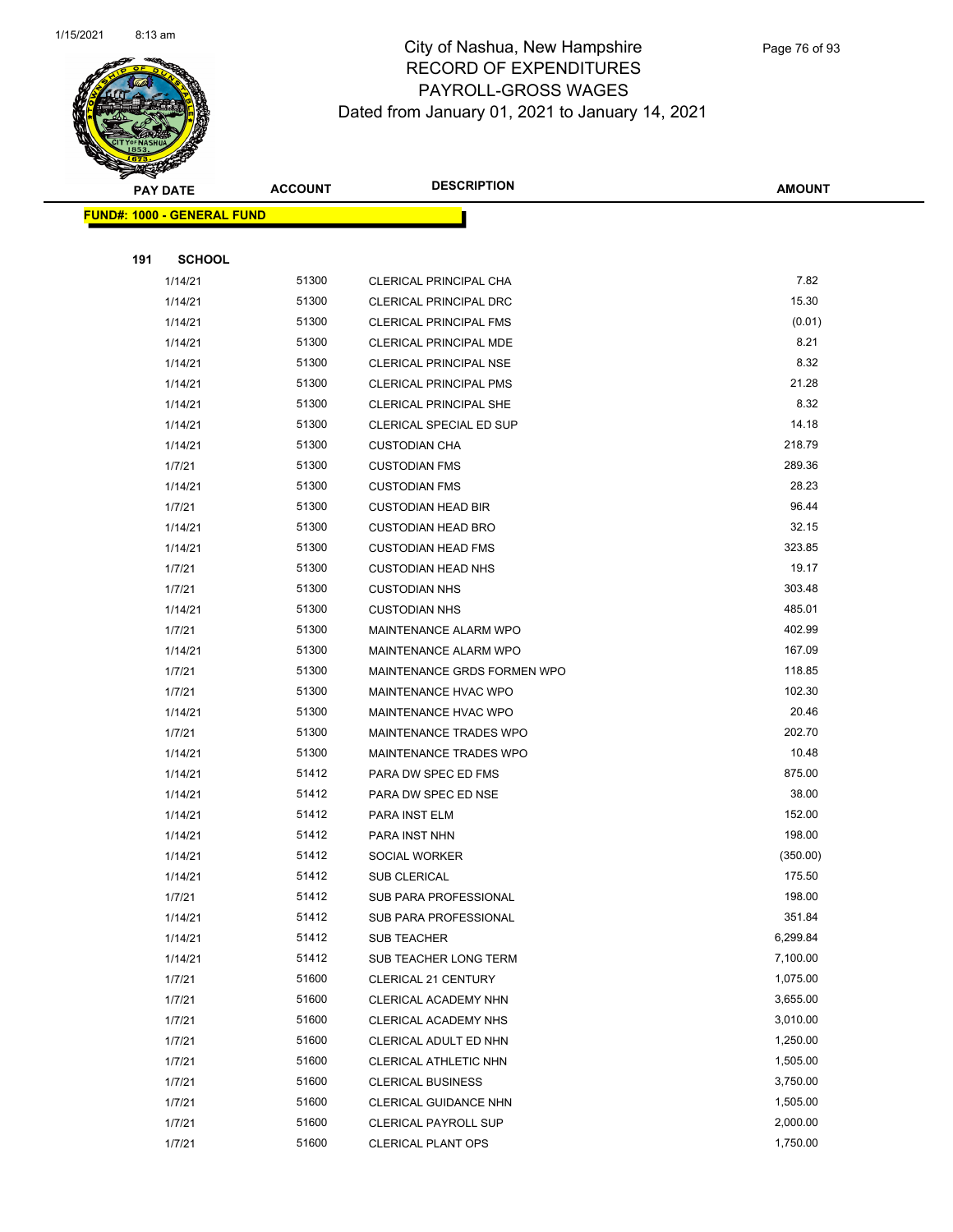

|     | <b>PAY DATE</b>                   | <b>ACCOUNT</b> | <b>DESCRIPTION</b>            | <b>AMOUNT</b> |
|-----|-----------------------------------|----------------|-------------------------------|---------------|
|     | <b>FUND#: 1000 - GENERAL FUND</b> |                |                               |               |
|     |                                   |                |                               |               |
| 191 | <b>SCHOOL</b>                     |                |                               |               |
|     | 1/7/21                            | 51600          | CLERICAL PRINCIPAL BIC        | 2,580.00      |
|     | 1/7/21                            | 51600          | <b>CLERICAL PRINCIPAL BIR</b> | 3,010.00      |
|     | 1/7/21                            | 51600          | <b>CLERICAL PRINCIPAL BRO</b> | 1,075.00      |
|     | 1/7/21                            | 51600          | CLERICAL PRINCIPAL CHA        | 2,150.00      |
|     | 1/7/21                            | 51600          | <b>CLERICAL PRINCIPAL DRC</b> | 1,075.00      |
|     | 1/7/21                            | 51600          | <b>CLERICAL PRINCIPAL FES</b> | 1,505.00      |
|     | 1/7/21                            | 51600          | <b>CLERICAL PRINCIPAL FMS</b> | 1,075.00      |
|     | 1/7/21                            | 51600          | CLERICAL PRINCIPAL LDG        | 645.00        |
|     | 1/7/21                            | 51600          | CLERICAL PRINCIPAL MDE        | 1,720.00      |
|     | 1/7/21                            | 51600          | <b>CLERICAL PRINCIPAL MTP</b> | 1,505.00      |
|     | 1/7/21                            | 51600          | CLERICAL PRINCIPAL NHS        | 1,075.00      |
|     | 1/7/21                            | 51600          | <b>CLERICAL PRINCIPAL NSE</b> | 1,075.00      |
|     | 1/7/21                            | 51600          | <b>CLERICAL PRINCIPAL SHE</b> | 1,505.00      |
|     | 1/7/21                            | 51600          | CLERICAL RECEPTIONIST NHN     | 1,505.00      |
|     | 1/7/21                            | 51650          | <b>CLERICAL PRINCIPAL DRC</b> | 100.00        |
|     | 1/14/21                           | 51650          | ELL OUTREACH WORKER HOURLY    | 150.00        |
|     | 1/7/21                            | 51650          | <b>INTERPRETER</b>            | 200.00        |
|     | 1/14/21                           | 51650          | <b>INTERPRETER</b>            | 543.75        |
|     | 1/14/21                           | 51650          | LUNCH MONITOR NHN             | 268.75        |
|     | 1/7/21                            | 51650          | PARA DW SPEC ED NHN           | 100.00        |
|     | 1/7/21                            | 51650          | PARA INST BIC                 | 12.50         |
|     | 1/14/21                           | 51650          | SPEECH LANG PATHOLOGIST WID   | 1,685.56      |
|     | 1/14/21                           | 51650          | <b>SUB TEACHER</b>            | 575.00        |
|     | 1/14/21                           | 51650          | <b>TEACHER DWSE ELM</b>       | 250.00        |
|     | 1/14/21                           | 51650          | <b>TEACHER GR3 BIR</b>        | 31.25         |
|     | 1/14/21                           | 51650          | TEACHER PRE SCHOOL BIR        | 200.00        |
|     | 1/14/21                           | 51650          | TEACHER SPED NHS              | 137.50        |
|     | 1/14/21                           | 51700          | <b>GUIDANCE COUNSELOR BIR</b> | 69.23         |
|     | 1/14/21                           | 51700          | <b>GUIDANCE COUNSELOR ELM</b> | 69.23         |
|     | 1/14/21                           | 51700          | <b>LIBRARIAN NHS</b>          | 81.82         |
|     | 1/14/21                           | 51700          | NURSE ELM                     | 81.82         |
|     | 1/14/21                           | 51700          | SCHOOL PSYCHOLOGIST WID       | 69.23         |
|     | 1/14/21                           | 51700          | SPEECH LANG PATHOLOGIST WID   | 69.23         |
|     | 1/14/21                           | 51700          | TEACHER ART CHA               | 34.62         |
|     | 1/14/21                           | 51700          | <b>TEACHER ART NHS</b>        | 34.62         |
|     | 1/14/21                           | 51700          | TEACHER BUSINESS NHS          | 69.23         |
|     | 1/14/21                           | 51700          | <b>TEACHER DWSE ELM</b>       | 69.23         |
|     | 1/14/21                           | 51700          | <b>TEACHER ENGLISH NHN</b>    | 69.23         |
|     | 1/14/21                           | 51700          | <b>TEACHER ENGLISH NHS</b>    | 691.61        |
|     | 1/14/21                           | 51700          | TEACHER FOREIGN LANG NHN      | 69.23         |
|     | 1/14/21                           | 51700          | TEACHER FOREIGN LANG NHS      | 69.23         |
|     | 1/14/21                           | 51700          | <b>TEACHER GR6 ELM</b>        | 69.23         |
|     | 1/14/21                           | 51700          | <b>TEACHER GR6 FMS</b>        | 69.23         |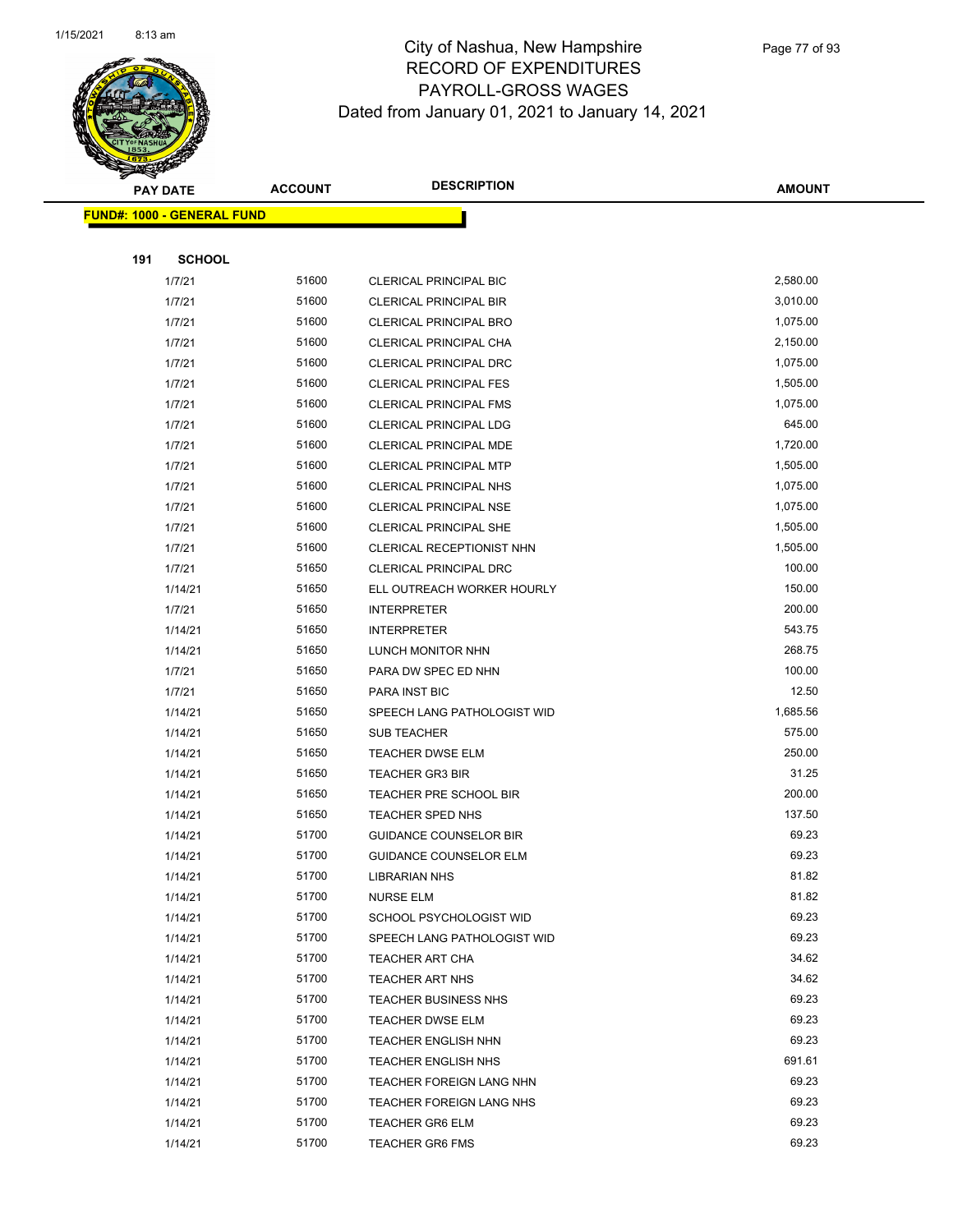

Page 78 of 93

|     | <b>PAY DATE</b>                       | <b>ACCOUNT</b> | <b>DESCRIPTION</b>         | <b>AMOUNT</b>  |
|-----|---------------------------------------|----------------|----------------------------|----------------|
|     | <b>FUND#: 1000 - GENERAL FUND</b>     |                |                            |                |
| 191 | <b>SCHOOL</b>                         |                |                            |                |
|     | 1/14/21                               | 51700          | <b>TEACHER GR6 PMS</b>     | 69.23          |
|     | 1/14/21                               | 51700          | <b>TEACHER MATH ELM</b>    | 81.82          |
|     | 1/14/21                               | 51700          | <b>TEACHER MATH FMS</b>    | 69.23          |
|     | 1/14/21                               | 51700          | <b>TEACHER MATH NHN</b>    | 69.23          |
|     | 1/14/21                               | 51700          | <b>TEACHER MATH NHS</b>    | 69.23          |
|     | 1/14/21                               | 51700          | <b>TEACHER MATH PMS</b>    | 69.23          |
|     | 1/14/21                               | 51700          | <b>TEACHER MUSIC FMS</b>   | 69.23          |
|     | 1/14/21                               | 51700          | TEACHER PE MDE             | 34.62          |
|     | 1/14/21                               | 51700          | TEACHER PE NHN             | 34.62          |
|     | 1/14/21                               | 51700          | <b>TEACHER READ ELM</b>    | 34.62          |
|     | 1/14/21                               | 51700          | <b>TEACHER READ FMS</b>    | 34.62          |
|     | 1/14/21                               | 51700          | TEACHER SCIENCE ELM        | 69.23          |
|     | 1/14/21                               | 51700          | <b>TEACHER SCIENCE FMS</b> | 69.23          |
|     | 1/14/21                               | 51700          | <b>TEACHER SCIENCE NHN</b> | 69.23          |
|     | 1/14/21                               | 51700          | <b>TEACHER SCIENCE NHS</b> | 69.23          |
|     | 1/14/21                               | 51700          | <b>TEACHER SCIENCE PMS</b> | 69.23          |
|     | 1/14/21                               | 51700          | TEACHER SOCIAL STUDIES ELM | 69.23          |
|     | 1/14/21                               | 51700          | TEACHER SOCIAL STUDIES FMS | 69.23          |
|     | 1/14/21                               | 51700          | TEACHER SOCIAL STUDIES NHN | 69.23          |
|     | 1/14/21                               | 51700          | TEACHER SOCIAL STUDIES NHS | 69.23          |
|     | 1/14/21                               | 51700          | TEACHER SOCIAL STUDIES PMS | 69.23          |
|     | 1/14/21                               | 51700          | TEACHER SPED NHN           | 69.23          |
|     | 1/14/21                               | 51700          | TEACHER SPED NHS           | 69.23          |
|     | 1/14/21                               | 51700          | <b>TEACHER TECHED NHN</b>  | 69.23          |
|     | 1/14/21                               | 51750          | PARA ELL LDG               | 2,280.00       |
|     | 1/14/21                               | 52800          | EDUCATIONAL ASSISTANCE     | 15,998.80      |
|     | TOTAL 191 - SCHOOL                    |                |                            | \$3,219,999.89 |
|     | <b>TOTAL FUND 1000 - GENERAL FUND</b> |                |                            | \$5,458,306.14 |

| <b>FUND#: 2100 - FOOD SERVICES FUND</b> |       |                               |          |
|-----------------------------------------|-------|-------------------------------|----------|
| 1/7/21                                  | 51100 | CLERICAL FOOD SERVICE NHS     | 820.50   |
| 1/14/21                                 | 51100 | CLERICAL FOOD SERVICE NHS     | 820.50   |
| 1/14/21                                 | 51100 | DELIVERY DRIVER FOOD SERVICE  | 771.58   |
| 1/14/21                                 | 51100 | DIRECTOR FOOD SERVICE         | 3.001.10 |
| 1/14/21                                 | 51100 | FOOD SERVICE BUSINESS MANAGER | 2.309.31 |
| 1/7/21                                  | 51100 | FOOD SERVICE COOK AMH         | 106.26   |
| 1/14/21                                 | 51100 | FOOD SERVICE COOK AMH         | 531.30   |
| 1/7/21                                  | 51100 | FOOD SERVICE COOK BIC         | 108.71   |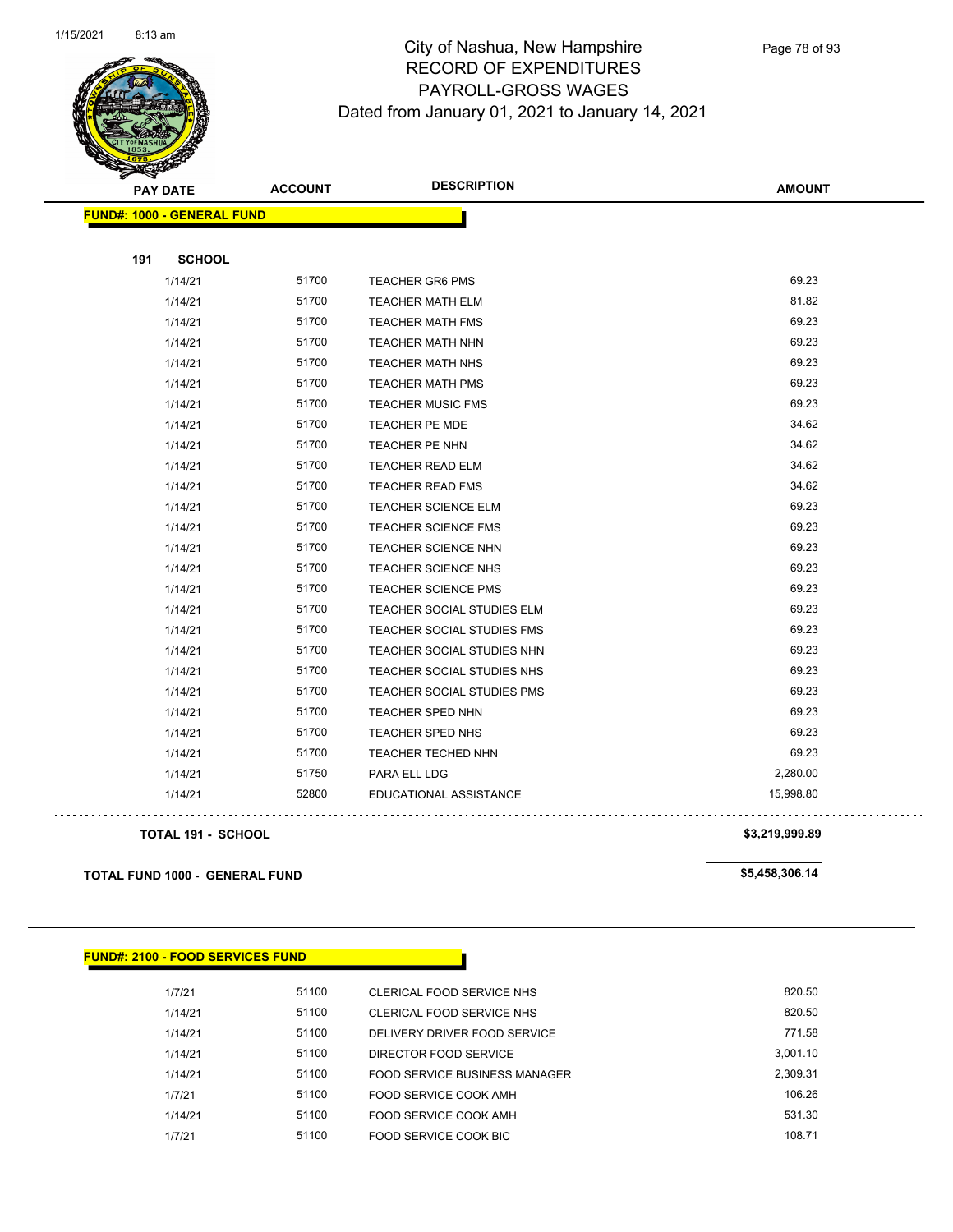

| <b>PAY DATE</b>                         | <b>ACCOUNT</b> | <b>DESCRIPTION</b>              | <b>AMOUNT</b> |
|-----------------------------------------|----------------|---------------------------------|---------------|
| <b>FUND#: 2100 - FOOD SERVICES FUND</b> |                |                                 |               |
|                                         |                |                                 |               |
| 1/14/21                                 | 51100          | FOOD SERVICE COOK BIC           | 543.55        |
| 1/7/21                                  | 51100          | FOOD SERVICE COOK BRO           | 108.71        |
| 1/14/21                                 | 51100          | <b>FOOD SERVICE COOK BRO</b>    | 539.67        |
| 1/7/21                                  | 51100          | FOOD SERVICE COOK CHA           | 109.76        |
| 1/14/21                                 | 51100          | FOOD SERVICE COOK CHA           | 548.80        |
| 1/7/21                                  | 51100          | <b>FOOD SERVICE COOK ELM</b>    | 210.35        |
| 1/14/21                                 | 51100          | FOOD SERVICE COOK ELM           | 1,051.75      |
| 1/7/21                                  | 51100          | <b>FOOD SERVICE COOK FES</b>    | 109.76        |
| 1/14/21                                 | 51100          | <b>FOOD SERVICE COOK FES</b>    | 548.80        |
| 1/7/21                                  | 51100          | FOOD SERVICE COOK FMS           | 108.57        |
| 1/14/21                                 | 51100          | <b>FOOD SERVICE COOK FMS</b>    | 542.85        |
| 1/7/21                                  | 51100          | FOOD SERVICE COOK LDG           | 105.21        |
| 1/14/21                                 | 51100          | FOOD SERVICE COOK LDG           | 526.05        |
| 1/7/21                                  | 51100          | <b>FOOD SERVICE COOK MDE</b>    | 106.26        |
| 1/14/21                                 | 51100          | FOOD SERVICE COOK MDE           | 527.51        |
| 1/7/21                                  | 51100          | FOOD SERVICE COOK NHN           | 234.85        |
| 1/14/21                                 | 51100          | FOOD SERVICE COOK NHN           | 1,169.88      |
| 1/7/21                                  | 51100          | FOOD SERVICE COOK NHS           | 229.25        |
| 1/14/21                                 | 51100          | FOOD SERVICE COOK NHS           | 1,146.25      |
| 1/7/21                                  | 51100          | FOOD SERVICE COOK NSE           | 108.71        |
| 1/14/21                                 | 51100          | FOOD SERVICE COOK NSE           | 528.03        |
| 1/7/21                                  | 51100          | FOOD SERVICE COOK PMS           | 116.41        |
| 1/14/21                                 | 51100          | FOOD SERVICE COOK PMS           | 582.05        |
| 1/7/21                                  | 51100          | FOOD SERVICE COOK SHE           | 106.26        |
| 1/14/21                                 | 51100          | FOOD SERVICE COOK SHE           | 531.30        |
| 1/14/21                                 | 51100          | <b>FOOD SERVICE SITE CORD</b>   | 12,373.85     |
| 1/7/21                                  | 51100          | <b>FOOD SERVICECOOK MTP</b>     | 105.21        |
| 1/14/21                                 | 51100          | <b>FOOD SERVICECOOK MTP</b>     | 518.53        |
| 1/7/21                                  | 51200          | <b>FOOD SERVICE ASST PT AMH</b> | 127.49        |
| 1/14/21                                 | 51200          | <b>FOOD SERVICE ASST PT AMH</b> | 401.40        |
| 12/31/20                                | 51200          | <b>FOOD SERVICE ASST PT BIR</b> | 39.30         |
| 1/7/21                                  | 51200          | <b>FOOD SERVICE ASST PT BIR</b> | 91.70         |
| 1/14/21                                 | 51200          | FOOD SERVICE ASST PT BIR        | 393.00        |
| 1/7/21                                  | 51200          | FOOD SERVICE ASST PT BRO        | 79.56         |
| 1/14/21                                 | 51200          | FOOD SERVICE ASST PT BRO        | 394.49        |
| 1/7/21                                  | 51200          | FOOD SERVICE ASST PT CHA        | 119.58        |
| 1/14/21                                 | 51200          | <b>FOOD SERVICE ASST PT CHA</b> | 529.75        |
| 1/7/21                                  | 51200          | FOOD SERVICE ASST PT DRC        | 129.15        |
| 1/14/21                                 | 51200          | FOOD SERVICE ASST PT DRC        | 530.25        |
| 1/7/21                                  | 51200          | FOOD SERVICE ASST PT ELM        | 237.39        |
| 1/14/21                                 | 51200          | FOOD SERVICE ASST PT ELM        | 563.85        |
| 1/7/21                                  | 51200          | FOOD SERVICE ASST PT FES        | 85.05         |
| 1/14/21                                 | 51200          | FOOD SERVICE ASST PT FES        | 425.25        |
| 1/7/21                                  | 51200          | FOOD SERVICE ASST PT FMS        | 237.00        |
|                                         |                |                                 |               |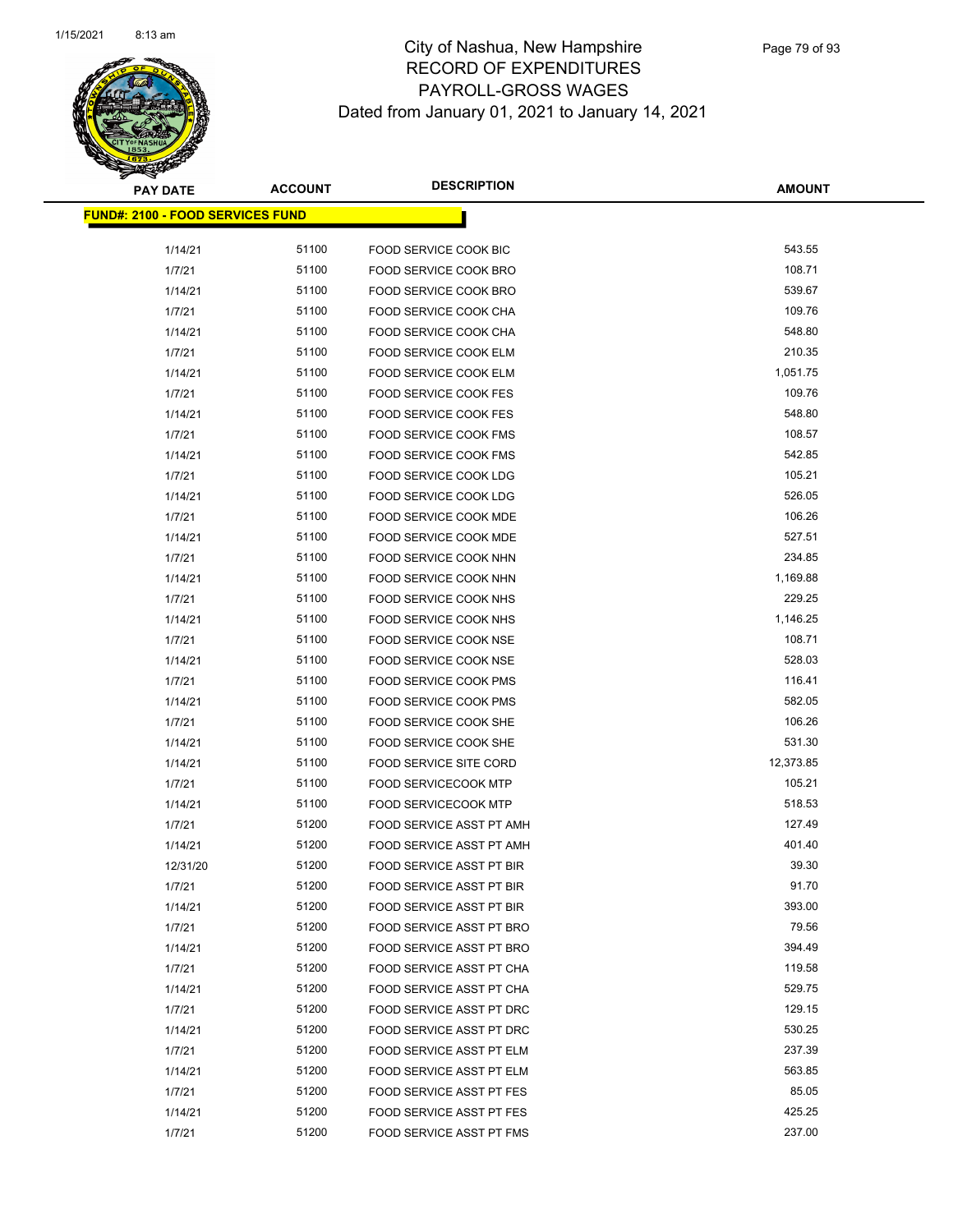

| <b>PAY DATE</b>                             | <b>ACCOUNT</b> | <b>DESCRIPTION</b>              | <b>AMOUNT</b> |
|---------------------------------------------|----------------|---------------------------------|---------------|
| <b>FUND#: 2100 - FOOD SERVICES FUND</b>     |                |                                 |               |
| 1/14/21                                     | 51200          | <b>FOOD SERVICE ASST PT FMS</b> | 949.03        |
| 1/7/21                                      | 51200          | FOOD SERVICE ASST PT LDG        | 78.78         |
| 1/14/21                                     | 51200          | <b>FOOD SERVICE ASST PT LDG</b> | 361.10        |
| 1/7/21                                      | 51200          | FOOD SERVICE ASST PT MDE        | 70.62         |
| 1/14/21                                     | 51200          | FOOD SERVICE ASST PT MDE        | 192.60        |
| 1/7/21                                      | 51200          | <b>FOOD SERVICE ASST PT MTP</b> | 116.55        |
| 1/14/21                                     | 51200          | <b>FOOD SERVICE ASST PT MTP</b> | 418.95        |
| 1/7/21                                      | 51200          | FOOD SERVICE ASST PT NHN        | 727.65        |
| 1/14/21                                     | 51200          | FOOD SERVICE ASST PT NHN        | 3,012.86      |
| 1/7/21                                      | 51200          | FOOD SERVICE ASST PT NHS        | 501.02        |
| 1/14/21                                     | 51200          | <b>FOOD SERVICE ASST PT NHS</b> | 1,930.73      |
| 1/7/21                                      | 51200          | FOOD SERVICE ASST PT NSE        | 72.93         |
| 1/14/21                                     | 51200          | FOOD SERVICE ASST PT NSE        | 232.05        |
| 1/7/21                                      | 51200          | <b>FOOD SERVICE ASST PT PMS</b> | 480.90        |
| 1/14/21                                     | 51200          | FOOD SERVICE ASST PT PMS        | 1,899.30      |
| 1/7/21                                      | 51200          | FOOD SERVICE ASST PT SHE        | 72.22         |
| 1/14/21                                     | 51200          | FOOD SERVICE ASST PT SHE        | 279.00        |
| 1/14/21                                     | 51300          | FOOD SERVICE COOK NHN           | 6.58          |
| 1/14/21                                     | 51300          | <b>FOOD SERVICE COOK PMS</b>    | 6.24          |
| 1/7/21                                      | 51600          | CLERICAL FOOD SERVICE NHS       | 750.00        |
| <b>TOTAL FUND 2100 - FOOD SERVICES FUND</b> |                |                                 | \$48,450.76   |

|                                                 | 51200 | DRIVER INSTRUCTOR     | 125.00   |
|-------------------------------------------------|-------|-----------------------|----------|
| <b>TOTAL FUND 2201 - DRIVERS EDUCATION FUND</b> |       |                       | \$125.00 |
|                                                 |       |                       |          |
|                                                 |       |                       |          |
| <b>FUND#: 2207 - ADULT ED/CONTINUING ED</b>     |       |                       |          |
| 1/7/21                                          | 51100 | CLERICAL ADULT ED NHN | 164.10   |
| 1/14/21                                         | 51100 | CLERICAL ADULT ED NHN | 820.50   |
|                                                 |       |                       | \$984.60 |
|                                                 |       |                       |          |
| <b>TOTAL FUND 2207 - ADULT ED/CONTINUING ED</b> |       |                       |          |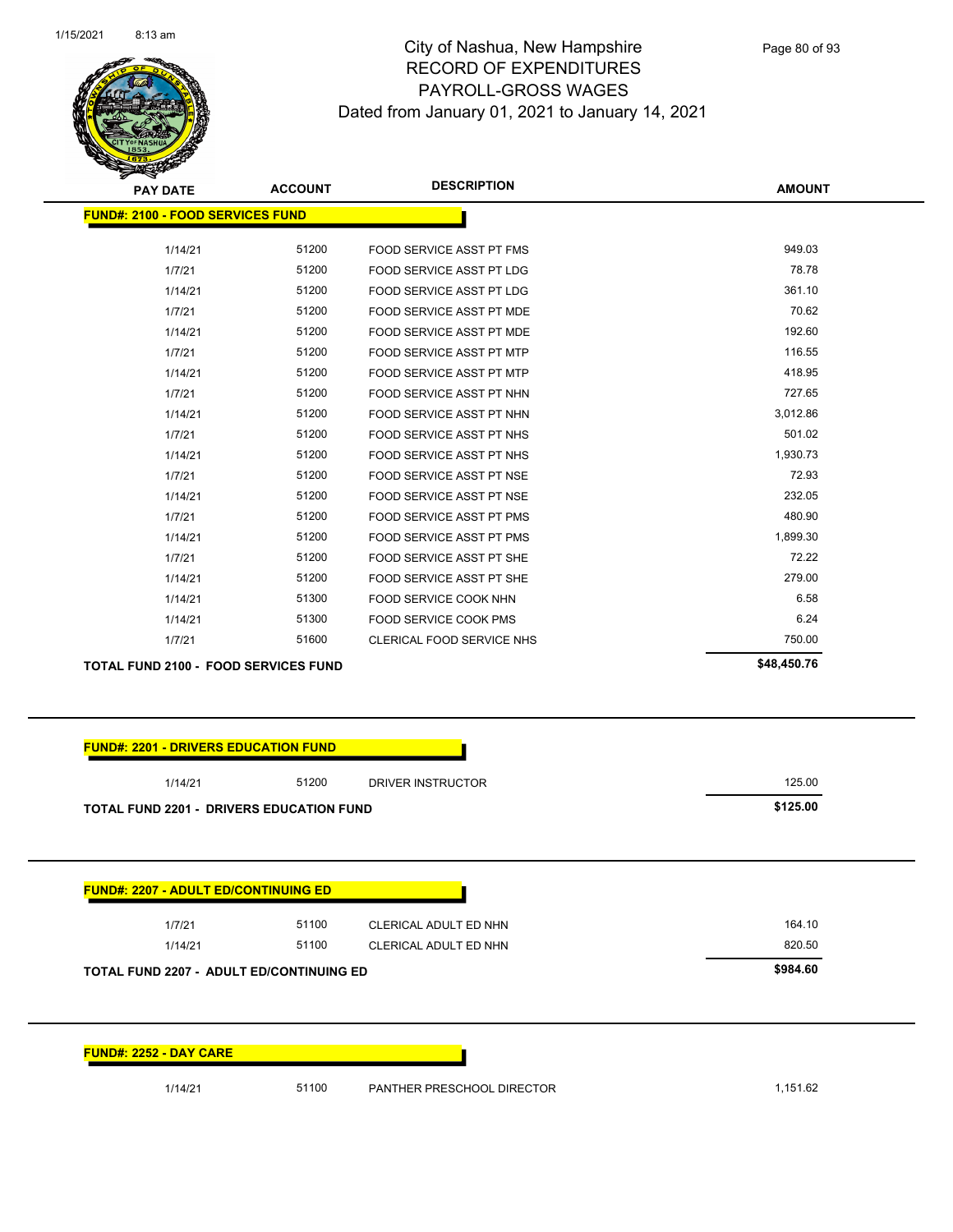

Page 81 of 93

**AMOUNT PAY DATE ACCOUNT DESCRIPTION TOTAL FUND 2252 - DAY CARE \$1,151.62 FUND#: 2257 - SPECIAL ED LOCAL** 1/7/21 51100 PARA DW SPEC ED AMH 95.29 1/7/21 51100 PARA DW SPEC ED NHS 216.88 1/14/21 51100 PARA DW SPEC ED NHS 1,084.40 1/7/21 51100 PARA DW SPEC ED WID 95.29 1/14/21 51100 PARA DW SPEC ED WID 6 176.45 **TOTAL FUND 2257 - SPECIAL ED LOCAL \$1,968.31 FUND#: 2503 - PARKS & REC PROGRAMS FUND** 1/7/21 51100 PROGRAM COORDINATOR 390.95 1/14/21 51100 PROGRAM COORDINATOR 390.95 **TOTAL FUND 2503 - PARKS & REC PROGRAMS FUND \$781.90 FUND#: 2505 - PEG ACCESS CHANNELS FUND** 1/7/21 51100 ECHANNEL ACCESS ADMINISTRATOR 1,206.50 1/14/21 51100 ECHANNEL ACCESS ADMINISTRATOR 1,206.50 1/7/21 51100 PEG PROGRAM MANAGER 1,307.05 1/14/21 51100 PEG PROGRAM MANAGER 1,307.05 1/7/21 51200 VIDEOGRAPHER 60.00 1/14/21 51200 VIDEOGRAPHER 420.00 **TOTAL FUND 2505 - PEG ACCESS CHANNELS FUND \$5,507.10 FUND#: 3010 - GENERAL GOV'T GRANTS FUND** 1/14/21 51400 CITY CLERK TEMP 420.00 1/14/21 51514 ELECTED BALLOT INSPECTOR 2,275.00 1/14/21 51514 ELECTED DEPUTY VOTER REGISTRAR 525.00 1/14/21 51514 ELECTED SELECTMAN 277.50 1/14/21 51514 LIBRARY ASSISTANT MEDIA SERVIC 87.50

**TOTAL FUND 3010 - GENERAL GOV'T GRANTS FUND \$3,585.00**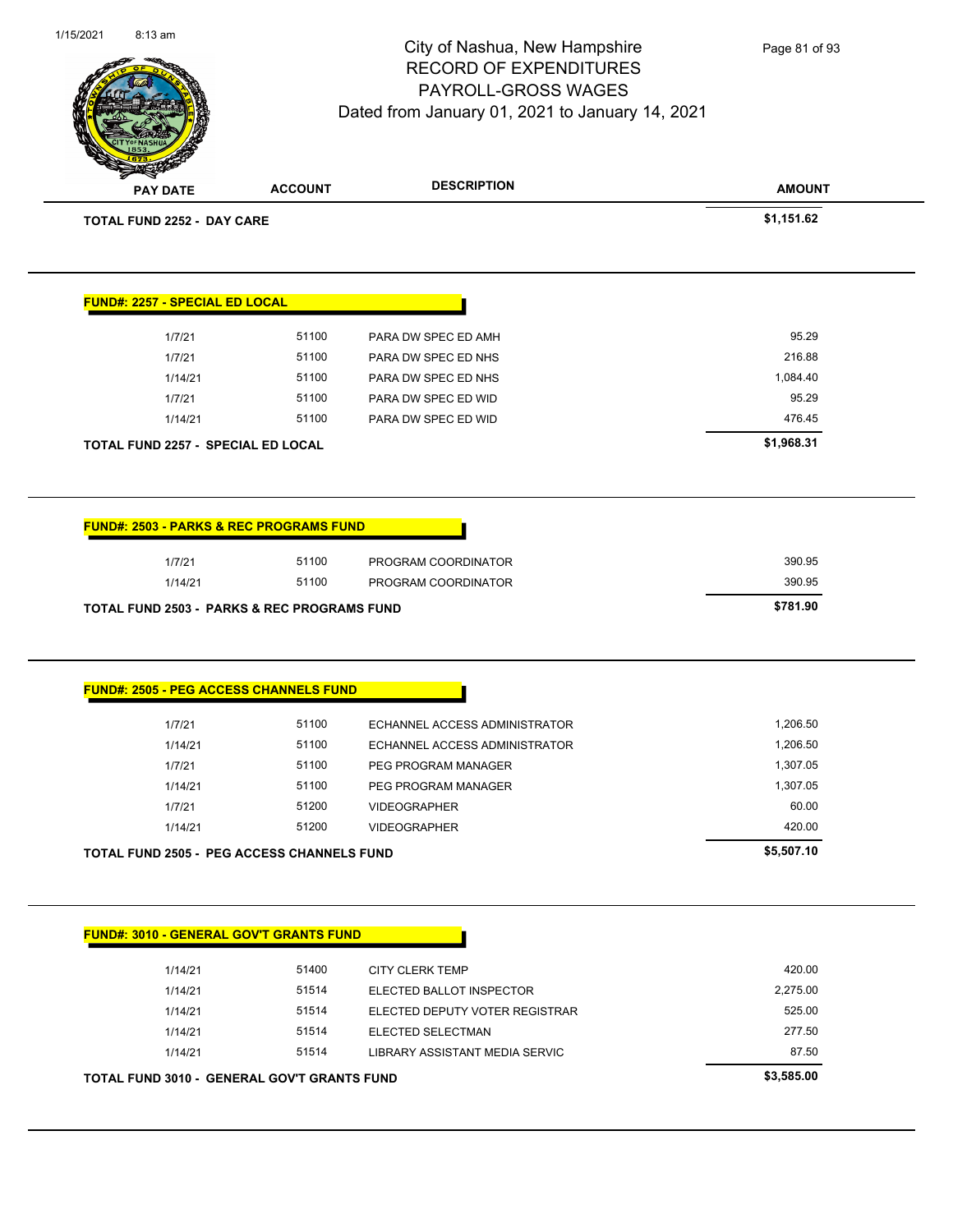

Page 82 of 93

| T<br>$\tilde{\phantom{a}}$<br><b>PAY DATE</b>       | <b>ACCOUNT</b> | <b>DESCRIPTION</b>             | <b>AMOUNT</b> |
|-----------------------------------------------------|----------------|--------------------------------|---------------|
| <b>FUND#: 3030 - EMERGENCY MGMT GRANTS FUND</b>     |                |                                |               |
| 1/7/21                                              | 51200          | EMERGENCY MANAGEMENT COORDINAT | 424.21        |
| 1/14/21                                             | 51200          | EMERGENCY MANAGEMENT COORDINAT | 223.27        |
| <b>TOTAL FUND 3030 - EMERGENCY MGMT GRANTS FUND</b> |                |                                | \$647.48      |

| <b>FUND#: 3035 - FEMA DISASTER ASSIST GRANTS</b>     |       |                               |
|------------------------------------------------------|-------|-------------------------------|
| 1/7/21                                               | 51300 | <b>FIRE LIEUTENANT</b>        |
| 1/14/21                                              | 51300 | <b>FIRE LIEUTENANT</b>        |
| 1/7/21                                               | 51300 | <b>FIREFIGHTERS ALL RANKS</b> |
| 1/14/21                                              | 51300 | <b>FIREFIGHTERS ALL RANKS</b> |
| <b>TOTAL FUND 3035 - FEMA DISASTER ASSIST GRANTS</b> |       |                               |

| <b>TOTAL FUND 3050 - POLICE GRANTS FUND</b> | \$3,782.20 |                                     |            |
|---------------------------------------------|------------|-------------------------------------|------------|
| 1/7/21                                      | 51628      | PATROLMAN ALL RANKS                 | 295.40     |
| 1/14/21                                     | 51300      | PATROLMAN ALL RANKS                 | (1,371.00) |
| 1/7/21                                      | 51300      | PATROLMAN ALL RANKS                 | (10.20)    |
| 1/7/21                                      | 51300      | <b>CAPTAIN</b>                      | 238.48     |
| 1/7/21                                      | 51300      | 1st YR SPECIAL OFFICER CERTIFIED II | (238.48)   |
| 1/14/21                                     | 51100      | PATROLMAN ALL RANKS                 | 1,477.00   |
| 1/7/21                                      | 51100      | PATROLMAN ALL RANKS                 | 1,477.00   |
| 1/14/21                                     | 51100      | DOMESTIC VIOLENCE ADVOCATE          | 957.00     |
| 1/7/21                                      | 51100      | DOMESTIC VIOLENCE ADVOCATE          | 957.00     |

### **FUND#: 3068 - COMMUNITY SERVICES GRANTS FUND**

| 1/7/21  | 51100 | BILINGUAL BICULTURAL COMMUNITY HEALTH WORKER    | 1.652.50 |
|---------|-------|-------------------------------------------------|----------|
| 1/14/21 | 51100 | BILINGUAL BICULTURAL COMMUNITY HEALTH WORKER    | 1.652.50 |
| 1/7/21  | 51100 | BILINGUAL COMM HEALTH WORKER                    | 82.65    |
| 1/14/21 | 51100 | BILINGUAL COMM HEALTH WORKER                    | 82.65    |
| 1/7/21  | 51100 | COMMUNITY SERVICES PROGRAM ADMINISTRATIVE ASSIS | 840.20   |
| 1/14/21 | 51100 | COMMUNITY SERVICES PROGRAM ADMINISTRATIVE ASSIS | 840.20   |
| 1/7/21  | 51100 | <b>EPIDEMIOLOGIST</b>                           | 164.00   |
| 1/14/21 | 51100 | <b>EPIDEMIOLOGIST</b>                           | 164.00   |
| 1/7/21  | 51100 | PROGRAM ASSISTANT COMMUNITY HEALTH              | 118.50   |
| 1/14/21 | 51100 | PROGRAM ASSISTANT COMMUNITY HEALTH              | 121.46   |
| 1/7/21  | 51100 | PUB HEALTH NET SVS COORD                        | 1.418.95 |
| 1/14/21 | 51100 | PUB HEALTH NET SVS COORD                        | 1.418.95 |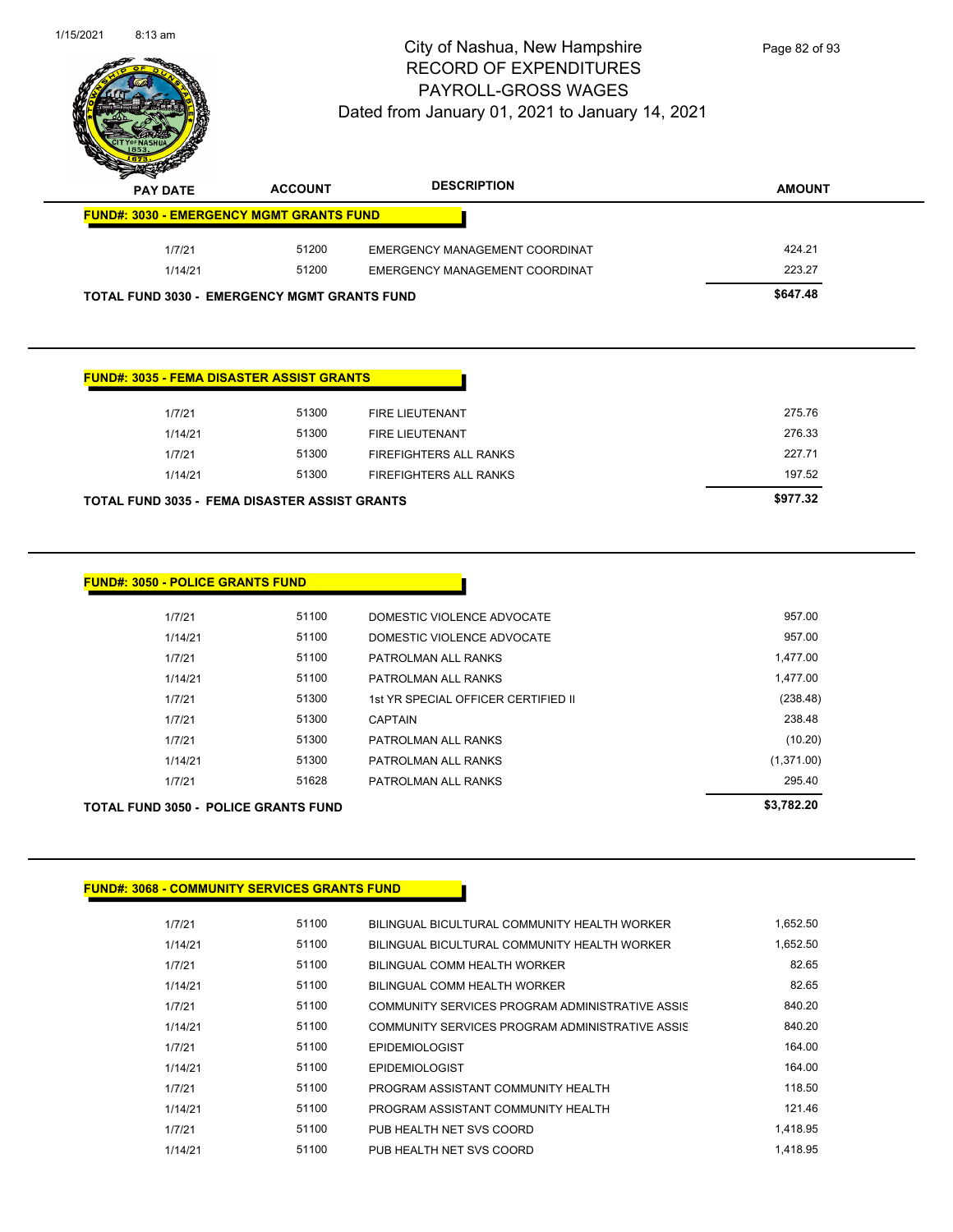

Page 83 of 93

| <b>PAY DATE</b>                                         | <b>ACCOUNT</b> | <b>DESCRIPTION</b>                              | <b>AMOUNT</b> |
|---------------------------------------------------------|----------------|-------------------------------------------------|---------------|
| <b>FUND#: 3068 - COMMUNITY SERVICES GRANTS FUND</b>     |                |                                                 |               |
| 1/7/21                                                  | 51100          | PUB HEALTH PREPAREDNESS COORD                   | 1,145.75      |
| 1/14/21                                                 | 51100          | PUB HEALTH PREPAREDNESS COORD                   | 1,145.75      |
| 1/7/21                                                  | 51100          | PUBLIC HEALTH STRATEGIST                        | 1,208.35      |
| 1/14/21                                                 | 51100          | PUBLIC HEALTH STRATEGIST                        | 1,208.35      |
| 1/7/21                                                  | 51100          | <b>SMP PROGRAM COORDINATOR</b>                  | 1,091.80      |
| 1/14/21                                                 | 51100          | <b>SMP PROGRAM COORDINATOR</b>                  | 1,091.80      |
| 1/7/21                                                  | 51300          | BILINGUAL COMM HEALTH WORKER                    | 15.49         |
| 1/14/21                                                 | 51300          | COMMUNITY SERVICES PROGRAM ADMINISTRATIVE ASSIS | 7.88          |
| 1/7/21                                                  | 51300          | PROGRAM ASSISTANT COMMUNITY HEALTH              | 35.56         |
| 1/7/21                                                  | 51300          | PUB HEALTH NURSE                                | 160.50        |
| 1/7/21                                                  | 51412          | PUB HEALTH NURSE                                | 1,058.41      |
| 1/12/21                                                 | 51412          | PUB HEALTH NURSE                                | (4,667.28)    |
| 1/12/21                                                 | 55118          | <b>TELEPHONE-CELLULAR</b>                       | 25.00         |
| <b>TOTAL FUND 3068 - COMMUNITY SERVICES GRANTS FUND</b> |                |                                                 | \$12,083.92   |

### **FUND#: 3070 - COMMUNITY HEALTH GRANTS FUND**

| TOTAL FUND 3070 -  COMMUNITY HEALTH GRANTS FUND |       |                                    |          |  |
|-------------------------------------------------|-------|------------------------------------|----------|--|
| 1/14/21                                         | 51412 | NURSE PER DIEM (PRACTIONER)        | 83.56    |  |
| 1/14/21                                         | 51100 | PUB HEALTH NURSE                   | 1,239.35 |  |
| 1/7/21                                          | 51100 | PUB HEALTH NURSE                   | 1.239.35 |  |
| 1/14/21                                         | 51100 | PROGRAM ASSISTANT COMMUNITY HEALTH | 850.55   |  |
| 1/7/21                                          | 51100 | PROGRAM ASSISTANT COMMUNITY HEALTH | 829.80   |  |
| 1/14/21                                         | 51100 | BILINGUAL COMM HEALTH WORKER       | 743.60   |  |
| 1/7/21                                          | 51100 | BILINGUAL COMM HEALTH WORKER       | 743.60   |  |
|                                                 |       |                                    |          |  |

### **FUND#: 3090 - URBAN PROGRAM GRANTS FUND**

| 1/7/21  | 51100 | CODE ENFORCEMENT OFFICER II   | 488.50   |
|---------|-------|-------------------------------|----------|
| 1/14/21 | 51100 | CODE ENFORCEMENT OFFICER II   | 488.50   |
| 1/7/21  | 51100 | <b>GRANT MGMT SPECIALIST</b>  | 1,103.65 |
| 1/14/21 | 51100 | <b>GRANT MGMT SPECIALIST</b>  | 1,103.65 |
| 1/7/21  | 51100 | <b>MANAGER URBAN PROGRAMS</b> | 1.709.25 |
| 1/14/21 | 51100 | <b>MANAGER URBAN PROGRAMS</b> | 1.709.25 |
| 1/7/21  | 51100 | PROGRAM COORDINATOR LP&HH     | 1.282.35 |
| 1/14/21 | 51100 | PROGRAM COORDINATOR LP&HH     | 1.282.35 |
| 1/7/21  | 51100 | PROJECT ADMINISTRATOR         | 1,334.15 |
| 1/14/21 | 51100 | PROJECT ADMINISTRATOR         | 1.334.15 |
| 1/7/21  | 51100 | PROJECT ADMINISTRATOR LP&HH   | 1.257.20 |
| 1/14/21 | 51100 | PROJECT ADMINISTRATOR LP&HH   | 1.257.20 |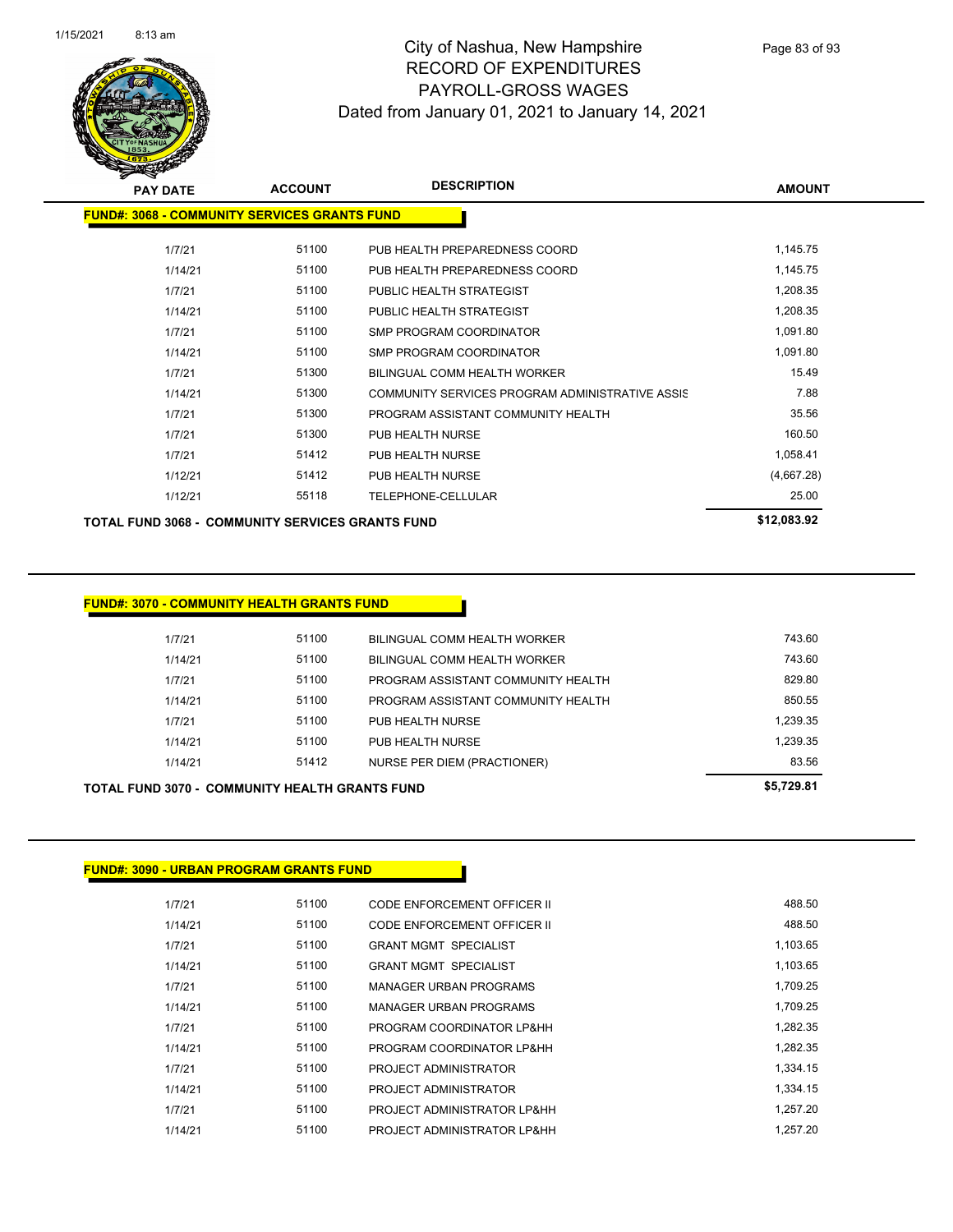| 1/15/2021 | $8:13 \text{ am}$                              |                | City of Nashua, New Hampshire<br><b>RECORD OF EXPENDITURES</b><br>PAYROLL-GROSS WAGES<br>Dated from January 01, 2021 to January 14, 2021 | Page 84 of 93 |
|-----------|------------------------------------------------|----------------|------------------------------------------------------------------------------------------------------------------------------------------|---------------|
|           | <b>PAY DATE</b>                                | <b>ACCOUNT</b> | <b>DESCRIPTION</b>                                                                                                                       | <b>AMOUNT</b> |
|           | <b>FUND#: 3090 - URBAN PROGRAM GRANTS FUND</b> |                |                                                                                                                                          |               |
|           | 1/7/21                                         | 51100          | PROJECT SPECIALIST URBAN PROGR                                                                                                           | 1,196.35      |
|           | 1/14/21                                        | 51100          | PROJECT SPECIALIST URBAN PROGR                                                                                                           | 1,196.35      |
|           | TOTAL FUND 3090 - URBAN PROGRAM GRANTS FUND    |                |                                                                                                                                          | \$16,742.90   |

 $\overline{\phantom{0}}$ 

| <b>TOTAL FUND 3120 - TRANSIT GRANTS FUND</b> |         | \$20,130.71 |                                       |          |
|----------------------------------------------|---------|-------------|---------------------------------------|----------|
|                                              | 1/14/21 | 51300       | <b>TRANSIT UTILITY SERVICE WORKER</b> | 13.66    |
|                                              | 1/7/21  | 51300       | <b>TRANSIT UTILITY SERVICE WORKER</b> | 232.25   |
|                                              | 1/7/21  | 51300       | <b>TRANSIT MECHANICS</b>              | 170.56   |
|                                              | 1/7/21  | 51300       | <b>COMMUNICATION SPEC</b>             | 43.04    |
|                                              | 1/14/21 | 51100       | <b>TRANSIT UTILITY SERVICE WORKER</b> | 1,473.65 |
|                                              | 1/7/21  | 51100       | <b>TRANSIT UTILITY SERVICE WORKER</b> | 1,473.65 |
|                                              | 1/14/21 | 51100       | <b>TRANSIT OPERATIONS COORDINATOR</b> | 990.90   |
|                                              | 1/7/21  | 51100       | <b>TRANSIT OPERATIONS COORDINATOR</b> | 990.90   |
|                                              | 1/14/21 | 51100       | <b>TRANSIT MECHANICS</b>              | 2,001.65 |
|                                              | 1/7/21  | 51100       | <b>TRANSIT MECHANICS</b>              | 2,001.65 |
|                                              | 1/14/21 | 51100       | <b>TRANSIT FLEET FACILITIES SUPV</b>  | 1,103.65 |
|                                              | 1/7/21  | 51100       | <b>TRANSIT FLEET FACILITIES SUPV</b>  | 1,103.65 |
|                                              | 1/14/21 | 51100       | <b>TRANSIT FINANCE COORDINATOR</b>    | 1,308.00 |
|                                              | 1/7/21  | 51100       | <b>TRANSIT FINANCE COORDINATOR</b>    | 1,308.00 |
|                                              | 1/14/21 | 51100       | <b>TRANSIT ADMINISTRATOR</b>          | 1,809.80 |
|                                              | 1/7/21  | 51100       | <b>TRANSIT ADMINISTRATOR</b>          | 1,809.80 |
|                                              | 1/14/21 | 51100       | <b>COMMUNICATION SPEC</b>             | 1,147.95 |
|                                              | 1/7/21  | 51100       | <b>COMMUNICATION SPEC</b>             | 1,147.95 |
|                                              |         |             |                                       |          |

**FUND#: 3800 - SCHOOL GRANTS FUND**

| 1/14/21 | 51100 | 21 CENTURY ELEM MFAM RES COORD | 9,821.40 |
|---------|-------|--------------------------------|----------|
| 1/14/21 | 51100 | ASSISTANT PRINCIPAL AMH        | 1,605.79 |
| 1/14/21 | 51100 | ASSISTANT PRINCIPAL BIR        | 1,533.69 |
| 1/14/21 | 51100 | ASSISTANT PRINCIPAL DR CRSP    | 1.437.50 |
| 1/14/21 | 51100 | ASSISTANT PRINCIPAL MTP        | 1.461.58 |
| 1/14/21 | 51100 | ASSISTANT PRINCIPAL SHE        | 1.485.59 |
| 1/7/21  | 51100 | <b>CLERICAL 21 CENTURY</b>     | 164.10   |
| 1/14/21 | 51100 | CLERICAL 21 CENTURY            | 820.50   |
| 1/14/21 | 51100 | DIRECTOR TITLE 1               | 3.379.30 |
| 1/14/21 | 51100 | <b>HOMELESS LIASION</b>        | 1.482.55 |
| 1/14/21 | 51100 | <b>OFFICE MANAGER TITLE 1</b>  | 1,607.60 |
| 1/7/21  | 51100 | <b>PARA INST LDG</b>           | 115.62   |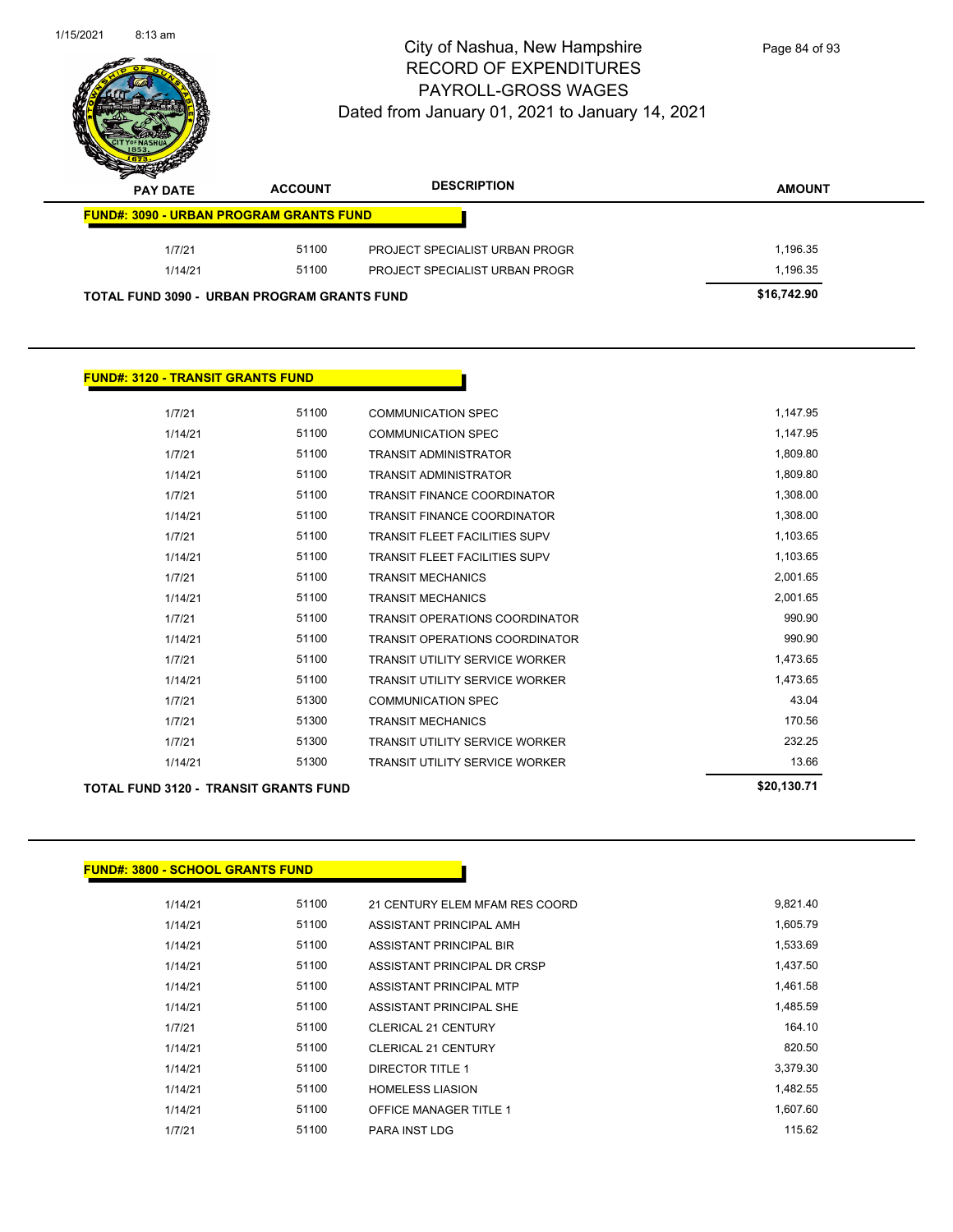

| <b>PAY DATE</b>                         | ACCOUNT | <b>DESCRIPTION</b>               | <b>AMOUNT</b> |
|-----------------------------------------|---------|----------------------------------|---------------|
| <b>FUND#: 3800 - SCHOOL GRANTS FUND</b> |         |                                  |               |
|                                         |         |                                  |               |
| 1/14/21                                 | 51100   | PARA INST LDG                    | 578.10        |
| 1/7/21                                  | 51100   | PARA INST SHE                    | 94.64         |
| 1/14/21                                 | 51100   | PARA INST SHE                    | 473.20        |
| 1/7/21                                  | 51100   | PARA TTI AMH                     | 171.78        |
| 1/14/21                                 | 51100   | PARA TTI AMH                     | 858.90        |
| 1/7/21                                  | 51100   | PARA TTI LDG                     | 724.24        |
| 1/14/21                                 | 51100   | PARA TTI LDG                     | 3,596.40      |
| 1/7/21                                  | 51100   | PARA TTI MTP                     | 590.28        |
| 1/14/21                                 | 51100   | PARA TTI MTP                     | 2,965.26      |
| 1/14/21                                 | 51100   | PARA TTI NURSERY                 | 328.95        |
| 1/14/21                                 | 51100   | PEER COACH                       | 15,969.70     |
| 1/14/21                                 | 51100   | SIGN LANGUAGE INTERPRETER        | 1,148.00      |
| 1/14/21                                 | 51100   | SOCIAL WORKER                    | 7,434.12      |
| 1/14/21                                 | 51100   | <b>TEACHER BEHAVIOR SPEC WID</b> | 2,979.48      |
| 1/14/21                                 | 51100   | TEACHER DWSE BRO                 | 1,888.78      |
| 1/14/21                                 | 51100   | TEACHER DWSE CHA                 | 3,932.46      |
| 1/14/21                                 | 51100   | TEACHER DWSE ELM                 | 1,971.58      |
| 1/14/21                                 | 51100   | TEACHER DWSE MDE                 | 2,022.09      |
| 1/14/21                                 | 51100   | <b>TEACHER DWSE NHS</b>          | 5,110.41      |
| 1/14/21                                 | 51100   | TEACHER ELL LDG                  | 3,586.66      |
| 1/14/21                                 | 51100   | TEACHER PRESCHOOL NHS            | 2,283.59      |
| 1/14/21                                 | 51100   | TEACHER SPED BIC                 | 2,168.59      |
| 1/14/21                                 | 51100   | <b>TEACHER SPED BRO</b>          | 1,792.59      |
| 1/14/21                                 | 51100   | <b>TEACHER SPED DRC</b>          | 1,899.91      |
| 1/14/21                                 | 51100   | <b>TEACHER SPED ELM</b>          | 3,622.89      |
| 1/14/21                                 | 51100   | <b>TEACHER SPED FES</b>          | 3,420.22      |
| 1/14/21                                 | 51100   | <b>TEACHER SPED FMS</b>          | 1,605.18      |
| 1/14/21                                 | 51100   | <b>TEACHER SPED LDG</b>          | 1,605.18      |
| 1/14/21                                 | 51100   | <b>TEACHER SPED MDE</b>          | 2,168.59      |
| 1/14/21                                 | 51100   | <b>TEACHER SPED NHN</b>          | 9,767.24      |
| 1/14/21                                 | 51100   | <b>TEACHER SPED NHS</b>          | 6,601.00      |
| 1/14/21                                 | 51100   | <b>TEACHER SPED NSE</b>          | 6,624.70      |
| 1/14/21                                 | 51100   | <b>TEACHER SPED PMS</b>          | 2,028.68      |
| 1/14/21                                 | 51100   | TEACHER TTI LDG                  | 1,712.60      |
| 1/7/21                                  | 51100   | TITLE ONE PARA FES               | 326.77        |
| 1/14/21                                 | 51100   | TITLE ONE PARA FES               | 1,643.77      |
| 1/7/21                                  | 51200   | ELL OUTREACH WORKER HOURLY       | 87.50         |
| 1/14/21                                 | 51200   | ELL OUTREACH WORKER HOURLY       | 750.00        |
| 1/14/21                                 | 51200   | GUIDANCE COUNSELOR AMH           | 52.50         |
| 1/14/21                                 | 51200   | HOME SCHOOL CORD TTI             | 5,093.28      |
| 1/7/21                                  | 51200   | SUMMER SCHOOL PARA EYP           | 600.00        |
| 1/14/21                                 | 51200   | SUMMER SCHOOL PARA EYP           | 562.50        |
| 1/14/21                                 | 51200   | <b>TEACHER ENGLISH NHN</b>       | 187.50        |
| 1/14/21                                 | 51200   | <b>TEACHER SCIENCE ELM</b>       | 106.25        |
|                                         |         |                                  |               |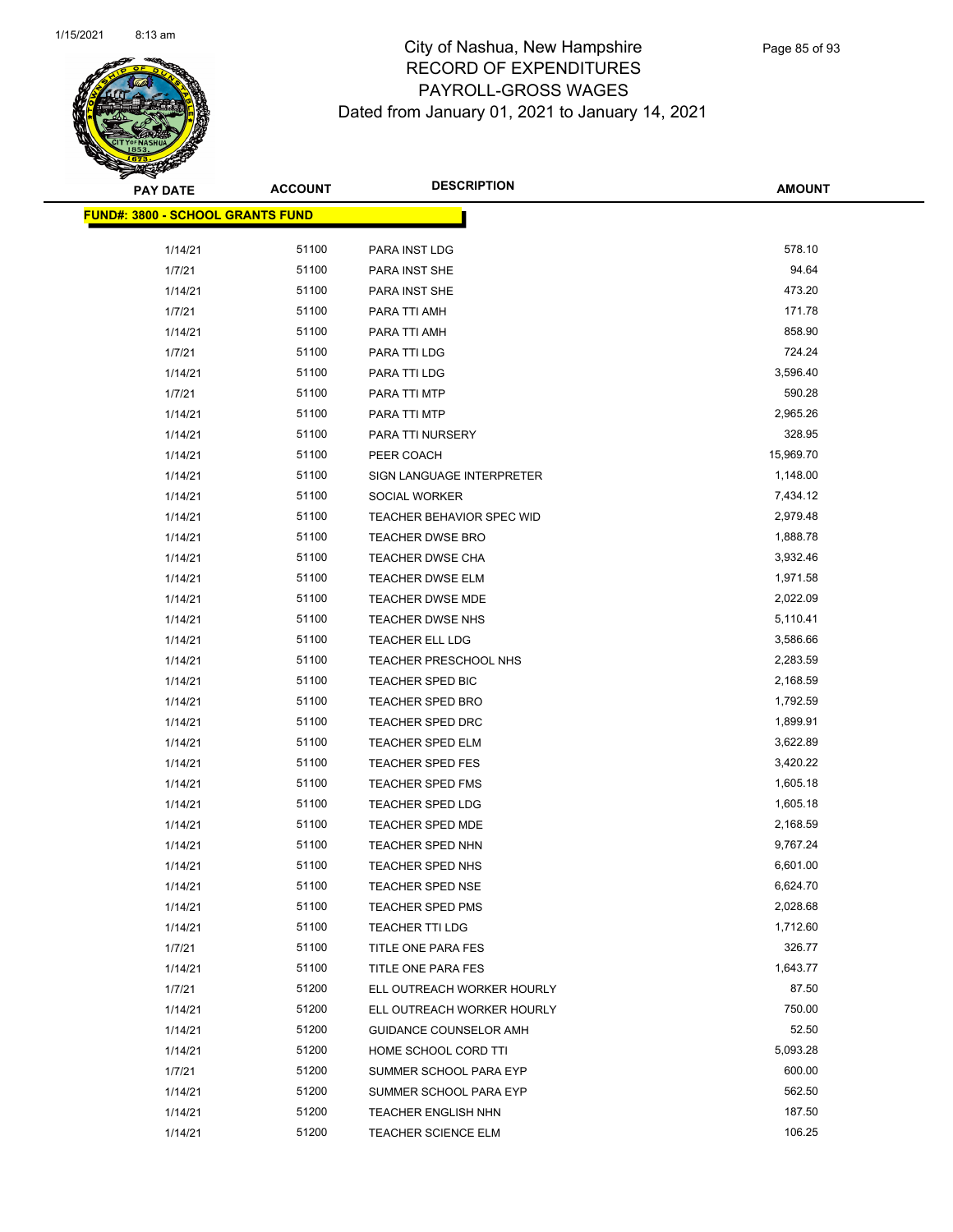

| <b>PAY DATE</b>                         | <b>ACCOUNT</b> | <b>DESCRIPTION</b>            | <b>AMOUNT</b> |
|-----------------------------------------|----------------|-------------------------------|---------------|
| <b>FUND#: 3800 - SCHOOL GRANTS FUND</b> |                |                               |               |
| 1/14/21                                 | 51200          | TEACHER SOCIAL STUDIES NHN    | 356.25        |
| 1/14/21                                 | 51200          | <b>TEACHER TTI AMH</b>        | 8,889.84      |
| 1/14/21                                 | 51200          | <b>TEACHER TTI BIR</b>        | 2,457.28      |
| 1/14/21                                 | 51200          | <b>TEACHER TTI FES</b>        | 1,452.32      |
| 1/14/21                                 | 51200          | <b>TEACHER TTI LDG</b>        | 7,433.32      |
| 1/14/21                                 | 51200          | <b>TEACHER TTI MTP</b>        | 6,643.39      |
| 1/14/21                                 | 51200          | <b>TEACHER TTI NURSERY</b>    | 6,340.28      |
| 1/14/21                                 | 51200          | <b>TEACHER TTI SHE</b>        | 2,383.58      |
| 1/14/21                                 | 51200          | <b>TEACHER TTIDRC</b>         | 4,902.88      |
| 1/7/21                                  | 51200          | <b>TECHNOLOGY SUMMER HELP</b> | 810.00        |
| 1/14/21                                 | 51200          | <b>TECHNOLOGY SUMMER HELP</b> | 562.50        |
| 1/14/21                                 | 51200          | TITLE ONE TUTOR               | 100.00        |
| 1/14/21                                 | 51650          | ADULT ED DIPOLMA TEACHER      | 300.00        |
| 1/14/21                                 | 51650          | ASSISTANT PRINCIPAL NHS       | 225.00        |
| 1/14/21                                 | 51650          | <b>GUIDANCE COUNSELOR NHS</b> | 400.00        |
| 1/14/21                                 | 51650          | SPEECH LANG PATHOLOGIST WID   | 495.36        |
| 1/14/21                                 | 51650          | TEACHER ART NHN               | 100.00        |
| 1/14/21                                 | 51650          | <b>TEACHER COMPUTER NHN</b>   | 100.00        |
| 1/14/21                                 | 51650          | <b>TEACHER ENGLISH NHS</b>    | 300.00        |
| 1/14/21                                 | 51650          | <b>TEACHER GR5 BIC</b>        | 100.00        |
| 1/14/21                                 | 51650          | TEACHER MATH NHS              | 425.00        |
| 1/14/21                                 | 51650          | TEACHER SCIENCE NHN           | 200.00        |
| 1/14/21                                 | 51650          | TEACHER SOCIAL STUDIES NHN    | 100.00        |
| 1/14/21                                 | 51650          | TEACHER SOCIAL STUDIES NHS    | 525.00        |
| 1/14/21                                 | 51650          | TEACHER SPED NHN              | 100.00        |
| 1/14/21                                 | 51650          | TEACHER SPED NHS              | 660.00        |
|                                         |                |                               |               |

**TOTAL FUND 3800 - SCHOOL GRANTS FUND \$184,413.28** 

## **FUND#: 3810 - FOOD SERVICE GRANTS FUND**

| TOTAL FUND 3810 - FOOD SERVICE GRANTS FUND | \$394.43 |                          |         |
|--------------------------------------------|----------|--------------------------|---------|
| 1/14/21                                    | 51650    | FOOD SERVICE ASST PT SHE | 49.24   |
| 1/14/21                                    | 51650    | FOOD SERVICE ASST PT NHS | 49.24   |
| 1/7/21                                     | 51650    | FOOD SERVICE ASST PT NHS | 39.39   |
| 1/14/21                                    | 51650    | FOOD SERVICE ASST PT NHN | 160.80  |
| 1/14/21                                    | 51650    | FOOD SERVICE ASST PT LDG | 32.83   |
| 12/31/20                                   | 51650    | FOOD SERVICE ASST PT BIR | (39.30) |
| 1/14/21                                    | 51650    | FOOD SERVICE ASST PT AMH | 102.23  |
|                                            |          |                          |         |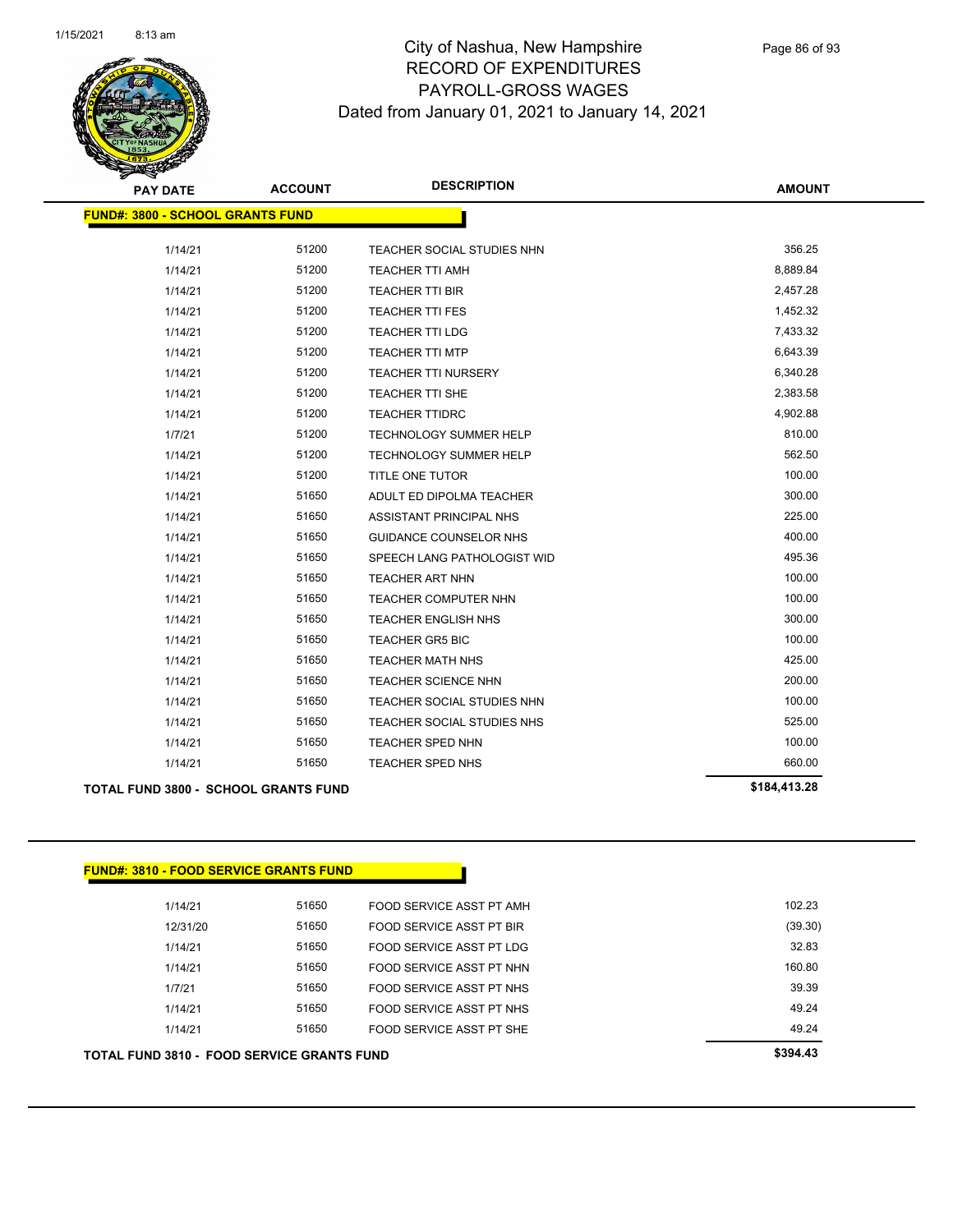|                                                                                                                                                                                                     |                | Dated from January 01, 2021 to January 14, 2021 |               |
|-----------------------------------------------------------------------------------------------------------------------------------------------------------------------------------------------------|----------------|-------------------------------------------------|---------------|
| <b>PAY DATE</b>                                                                                                                                                                                     | <b>ACCOUNT</b> | <b>DESCRIPTION</b>                              | <b>AMOUNT</b> |
| <b>FUND#: 4010 - MOTOR VEHICLE ADMIN FUND</b>                                                                                                                                                       |                |                                                 |               |
| 1/7/21                                                                                                                                                                                              | 51100          | <b>MVR CLERK I</b>                              | 299.15        |
| 1/14/21                                                                                                                                                                                             | 51100          | <b>MVR CLERK I</b>                              | 299.15        |
| TOTAL FUND 4010 - MOTOR VEHICLE ADMIN FUND                                                                                                                                                          |                |                                                 | \$598.30      |
| <b>FUND#: 4030 - POLICE SPECIAL DETAILS FUND</b>                                                                                                                                                    |                |                                                 |               |
| 1/7/21                                                                                                                                                                                              | 51710          | 1st YR SPECIAL OFFICER CERTIFIED II             | 935.48        |
| 1/7/21                                                                                                                                                                                              | 51710          | PATROLMAN ALL RANKS                             | 4,606.77      |
| 1/14/21                                                                                                                                                                                             | 51710          | PATROLMAN ALL RANKS                             | 2,580.90      |
| 1/7/21                                                                                                                                                                                              | 51712          | LIEUTENANT                                      | 311.34        |
| 1/7/21                                                                                                                                                                                              | 51712          | PATROLMAN ALL RANKS                             | 391.12        |
| 1/14/21                                                                                                                                                                                             | 51712          | PATROLMAN ALL RANKS                             | 195.56        |
| 1/7/21                                                                                                                                                                                              | 51712          | SERGEANT                                        | 391.12        |
| 1/14/21                                                                                                                                                                                             | 51712          | <b>SERGEANT</b>                                 | 391.12        |
| TOTAL FUND 4030 - POLICE SPECIAL DETAILS FUND                                                                                                                                                       |                |                                                 | \$9,803.41    |
|                                                                                                                                                                                                     |                |                                                 |               |
|                                                                                                                                                                                                     |                |                                                 |               |
| 1/7/21                                                                                                                                                                                              | 51300          | PATROLMAN ALL RANKS                             | 838.91        |
| 1/14/21                                                                                                                                                                                             | 51300          | PATROLMAN ALL RANKS                             | 2,324.13      |
|                                                                                                                                                                                                     |                |                                                 | \$3,163.04    |
|                                                                                                                                                                                                     |                |                                                 |               |
| 1/14/21                                                                                                                                                                                             | 51712          | <b>FIREFIGHTERS ALL RANKS</b>                   | 216.86        |
| <b>FUND#: 4035 - POLICE OVERTIME BILLING FUND</b><br><b>TOTAL FUND 4035 - POLICE OVERTIME BILLING FUND</b><br><b>FUND#: 4065 - FIRE WATCHGUARDS FUND</b><br>TOTAL FUND 4065 - FIRE WATCHGUARDS FUND |                |                                                 | \$216.86      |
|                                                                                                                                                                                                     |                |                                                 |               |
| <b>FUND#: 4600 - ECON DEV-GREATER NASHUA RLF</b>                                                                                                                                                    |                |                                                 |               |
| 1/7/21                                                                                                                                                                                              | 51100          | DWNTWN SPCLST & OED PGRM COOR                   | 209.15        |

1/15/2021 8:13 am

Ĭ.

 $\sim$ 

 $\overline{a}$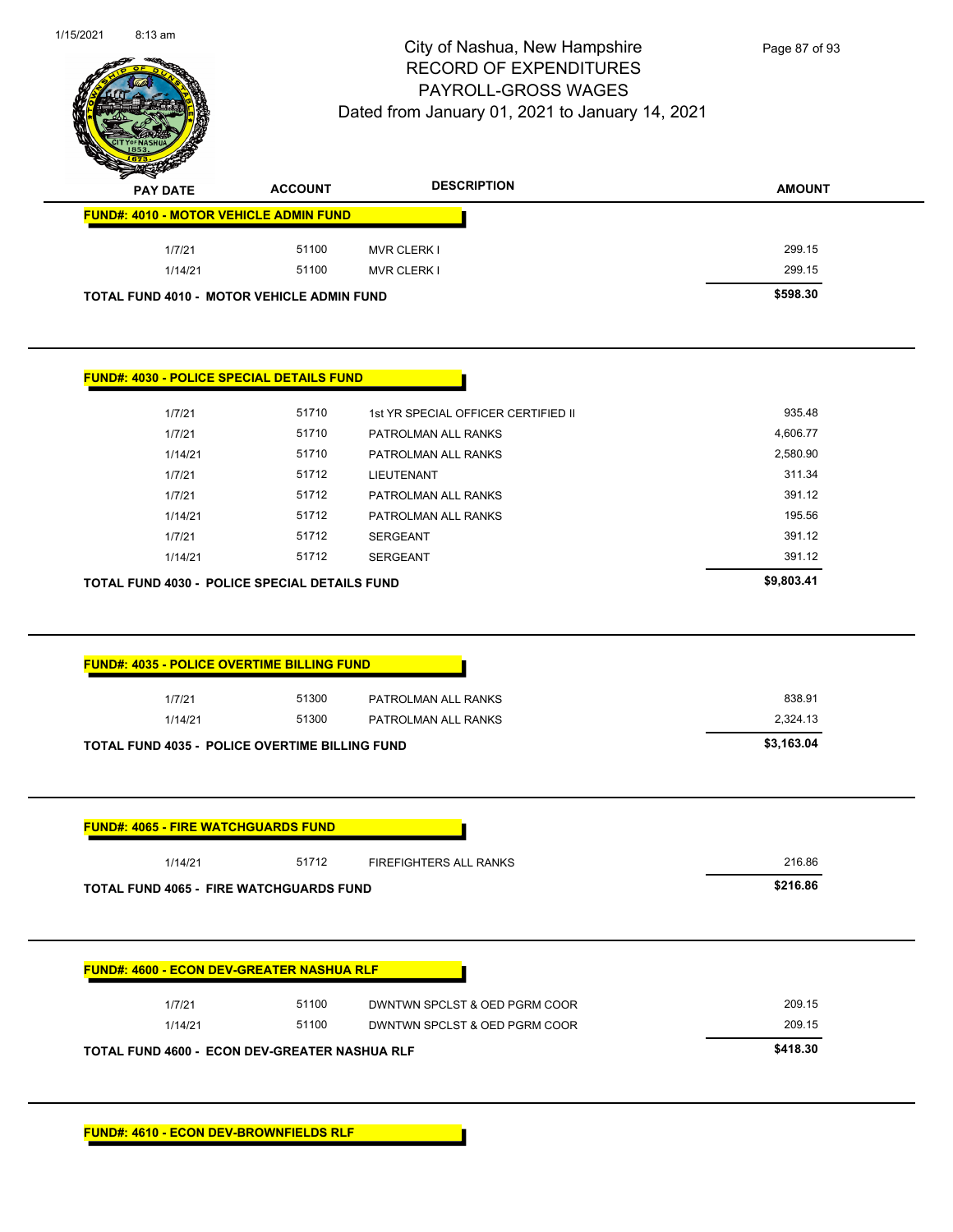$\overline{\phantom{a}}$ 



## City of Nashua, New Hampshire RECORD OF EXPENDITURES PAYROLL-GROSS WAGES Dated from January 01, 2021 to January 14, 2021

Page 88 of 93

| s<br>$\tilde{\phantom{a}}$<br><b>PAY DATE</b>     | <b>ACCOUNT</b> | <b>DESCRIPTION</b>            | <b>AMOUNT</b> |
|---------------------------------------------------|----------------|-------------------------------|---------------|
| <b>FUND#: 4610 - ECON DEV-BROWNFIELDS RLF</b>     |                |                               |               |
| 1/7/21                                            | 51100          | DWNTWN SPCLST & OED PGRM COOR | 209.10        |
| 1/14/21                                           | 51100          | DWNTWN SPCLST & OED PGRM COOR | 209.11        |
| <b>TOTAL FUND 4610 - ECON DEV-BROWNFIELDS RLF</b> |                |                               | \$418.21      |

## **FUND#: 6000 - SOLID WASTE FUND**

| 1/7/21  | 51100 | ADMINISTRATIVE ASSISTANT II          | 1,637.54 |
|---------|-------|--------------------------------------|----------|
| 1/14/21 | 51100 | ADMINISTRATIVE ASSISTANT II          | 1,637.54 |
| 1/7/21  | 51100 | ASSISTANT DIRECTOR OF PUBLIC WORKS   | 225.20   |
| 1/14/21 | 51100 | ASSISTANT DIRECTOR OF PUBLIC WORKS   | 225.20   |
| 1/7/21  | 51100 | AUTOMATED TRASH COLLECTION OPR       | 4,898.00 |
| 1/14/21 | 51100 | AUTOMATED TRASH COLLECTION OPR       | 4,898.00 |
| 1/7/21  | 51100 | <b>CITY ENGINEER</b>                 | 371.20   |
| 1/14/21 | 51100 | <b>CITY ENGINEER</b>                 | 371.20   |
| 1/7/21  | 51100 | <b>COLLECTION EQUIP OPR</b>          | 8,338.60 |
| 1/14/21 | 51100 | <b>COLLECTION EQUIP OPR</b>          | 8,358.88 |
| 1/7/21  | 51100 | <b>COLLECTION EQUIP OPR LANDFILL</b> | 1,940.80 |
| 1/14/21 | 51100 | COLLECTION EQUIP OPR LANDFILL        | 1,940.80 |
| 1/7/21  | 51100 | DEP TREASURER TAX COLLECTOR          | 271.45   |
| 1/14/21 | 51100 | DEP TREASURER TAX COLLECTOR          | 271.45   |
| 1/7/21  | 51100 | <b>DEPUTY CITY ENGINEER</b>          | 90.50    |
| 1/14/21 | 51100 | <b>DEPUTY CITY ENGINEER</b>          | 90.50    |
| 1/7/21  | 51100 | <b>DIRECTOR PUBLIC WORKS</b>         | 281.55   |
| 1/14/21 | 51100 | <b>DIRECTOR PUBLIC WORKS</b>         | 281.55   |
| 1/7/21  | 51100 | DPW BILLING ACCOUNTANT               | 509.80   |
| 1/14/21 | 51100 | DPW BILLING ACCOUNTANT               | 509.80   |
| 1/7/21  | 51100 | DPW COLLECTIONS SPEC III             | 414.80   |
| 1/14/21 | 51100 | DPW COLLECTIONS SPEC III             | 414.80   |
| 1/7/21  | 51100 | DPW CONTRACT ADMINISTRATOR           | 124.30   |
| 1/14/21 | 51100 | DPW CONTRACT ADMINISTRATOR           | 124.30   |
| 1/7/21  | 51100 | <b>ENVIRONMENTAL ENGINEER</b>        | 1,608.70 |
| 1/14/21 | 51100 | <b>ENVIRONMENTAL ENGINEER</b>        | 1,608.70 |
| 1/7/21  | 51100 | EQUIPMENT OPR LANDFILL               | 5,916.00 |
| 1/14/21 | 51100 | <b>EQUIPMENT OPR LANDFILL</b>        | 5,916.01 |
| 1/7/21  | 51100 | <b>EXECUTIVE ASSISTANT</b>           | 177.05   |
| 1/14/21 | 51100 | <b>EXECUTIVE ASSISTANT</b>           | 177.05   |
| 1/7/21  | 51100 | FINANCE AND ADMIN MANAGER            | 452.45   |
| 1/14/21 | 51100 | <b>FINANCE AND ADMIN MANAGER</b>     | 452.45   |
| 1/7/21  | 51100 | FLEET MANAGER STREET DEPT            | 358.95   |
| 1/14/21 | 51100 | FLEET MANAGER STREET DEPT            | 358.95   |
| 1/7/21  | 51100 | LICENSED SCALE OPERATOR              | 1,760.75 |
| 1/14/21 | 51100 | LICENSED SCALE OPERATOR              | 1,760.75 |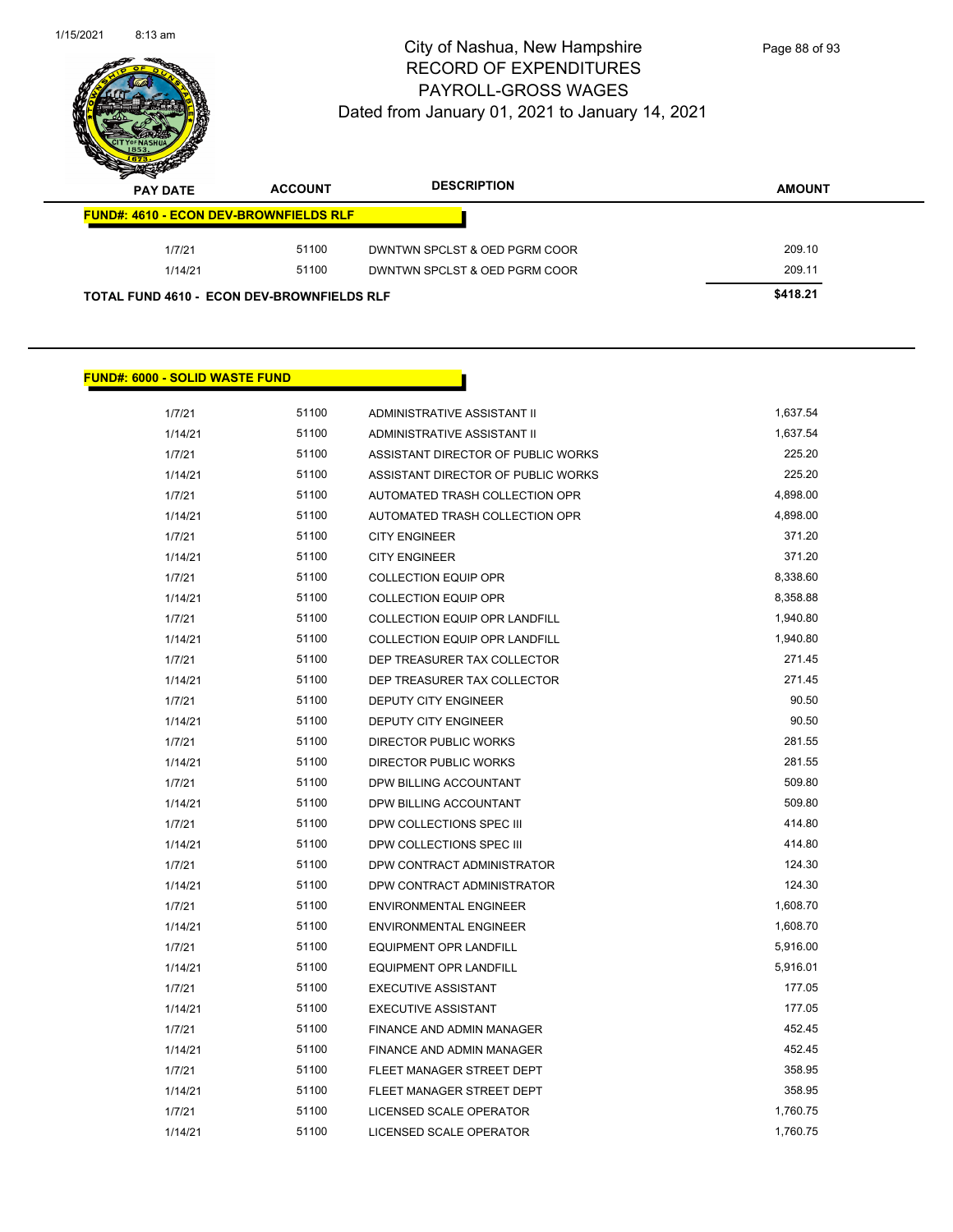

| <b>PAY DATE</b>                       | <b>ACCOUNT</b> | <b>DESCRIPTION</b>                 | <b>AMOUNT</b> |
|---------------------------------------|----------------|------------------------------------|---------------|
| <b>FUND#: 6000 - SOLID WASTE FUND</b> |                |                                    |               |
| 1/7/21                                | 51100          | PUBLIC RELATIONS ADMINISTRATOR     | 181.00        |
| 1/14/21                               | 51100          | PUBLIC RELATIONS ADMINISTRATOR     | 181.00        |
| 1/7/21                                | 51100          | RECYCLING COORDINATOR              | 1,218.50      |
| 1/14/21                               | 51100          | RECYCLING COORDINATOR              | 1,218.50      |
| 1/7/21                                | 51100          | SENIOR STAFF ENGINEER              | 160.85        |
| 1/14/21                               | 51100          | <b>SENIOR STAFF ENGINEER</b>       | 160.85        |
| 1/7/21                                | 51100          | SOLID WASTE FOREMAN                | 2,591.24      |
| 1/14/21                               | 51100          | <b>SOLID WASTE FOREMAN</b>         | 2,649.19      |
| 1/7/21                                | 51100          | SOLID WASTE TECHNICIAN             | 1,206.50      |
| 1/14/21                               | 51100          | SOLID WASTE TECHNICIAN             | 1,206.50      |
| 1/7/21                                | 51100          | SR MGR ACCT FIN REPORTING          | 201.05        |
| 1/14/21                               | 51100          | SR MGR ACCT FIN REPORTING          | 201.05        |
| 1/7/21                                | 51100          | SUPERINTENDENT OF SOLID WASTE      | 2,010.85      |
| 1/14/21                               | 51100          | SUPERINTENDENT OF SOLID WASTE      | 2,010.85      |
| 1/7/21                                | 51100          | TRUCK DRIVER STREET REPAIR         | 370.56        |
| 1/14/21                               | 51100          | TRUCK DRIVER STREET REPAIR         | (370.56)      |
| 1/7/21                                | 51300          | <b>ADMINISTRATIVE ASSISTANT II</b> | 139.83        |
| 1/14/21                               | 51300          | ADMINISTRATIVE ASSISTANT II        | 196.31        |
| 1/7/21                                | 51300          | AUTO MECH 1ST CLASS NIGHTS         | 325.62        |
| 1/7/21                                | 51300          | AUTO MECH 2ND CLASS                | 296.16        |
| 1/7/21                                | 51300          | AUTO MECH 2ND CLASS NIGHTS         | 296.58        |
| 1/7/21                                | 51300          | AUTO MECHANIC 1ST CLASS            | 325.20        |
| 1/7/21                                | 51300          | AUTOMATED TRASH COLLECTION OPR     | 1,095.76      |
| 1/14/21                               | 51300          | AUTOMATED TRASH COLLECTION OPR     | 477.88        |
| 1/7/21                                | 51300          | <b>COLLECTION EQUIP OPR</b>        | 1,149.70      |
| 1/14/21                               | 51300          | <b>COLLECTION EQUIP OPR</b>        | 447.02        |
| 1/7/21                                | 51300          | COLLECTION EQUIP OPR LANDFILL      | 298.08        |
| 1/14/21                               | 51300          | COLLECTION EQUIP OPR LANDFILL      | 186.30        |
| 1/7/21                                | 51300          | <b>COLLECTION SYSTEMS OPERATOR</b> | 587.76        |
| 1/7/21                                | 51300          | EQUIPMENT OPR LANDFILL             | 1,479.44      |
| 1/14/21                               | 51300          | <b>EQUIPMENT OPR LANDFILL</b>      | 775.03        |
| 1/7/21                                | 51300          | LICENSED SCALE OPERATOR            | 603.25        |
| 1/14/21                               | 51300          | LICENSED SCALE OPERATOR            | 271.31        |
| 1/7/21                                | 51300          | <b>SIGN MAINTENANCE</b>            | 247.80        |
| 1/7/21                                | 51300          | <b>SOLID WASTE FOREMAN</b>         | 533.99        |
| 1/14/21                               | 51300          | SOLID WASTE FOREMAN                | 807.18        |
| 1/7/21                                | 51300          | TRUCK DRIVER STREET REPAIR         | 1,111.68      |
| 1/14/21                               | 51300          | TRUCK DRIVER STREET REPAIR         | 555.84        |
| 1/7/21                                | 51400          | <b>INTERN</b>                      | 255.00        |
| TOTAL FUND 6000 - SOLID WASTE FUND    |                |                                    | \$86,436.22   |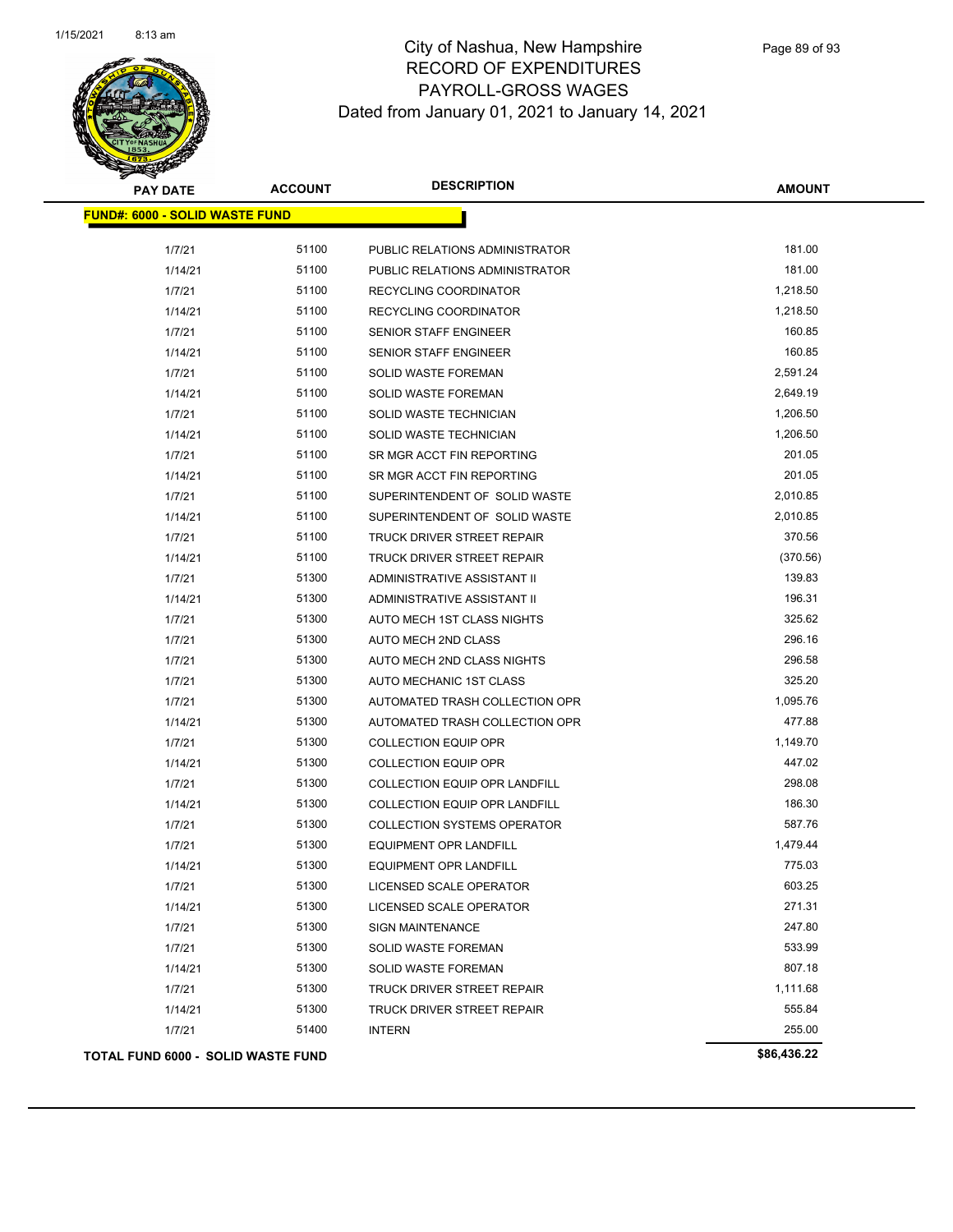

| <b>PAY DATE</b>                      | <b>ACCOUNT</b> | <b>DESCRIPTION</b>                          | <b>AMOUNT</b> |  |
|--------------------------------------|----------------|---------------------------------------------|---------------|--|
| <b>FUND#: 6200 - WASTEWATER FUND</b> |                |                                             |               |  |
|                                      |                |                                             |               |  |
| 1/7/21                               | 51100          | ADMINISTRATIVE ASSISTANT II                 | 760.20        |  |
| 1/14/21                              | 51100          | ADMINISTRATIVE ASSISTANT II                 | 760.20        |  |
| 1/7/21                               | 51100          | ANALYTICAL CHEMIST                          | 863.25        |  |
| 1/14/21                              | 51100          | ANALYTICAL CHEMIST                          | 863.25        |  |
| 1/7/21                               | 51100          | ASSISTANT DIRECTOR OF PUBLIC WORKS          | 225.25        |  |
| 1/14/21                              | 51100          | ASSISTANT DIRECTOR OF PUBLIC WORKS          | 225.25        |  |
| 1/7/21                               | 51100          | <b>CITY ENGINEER</b>                        | 866.20        |  |
| 1/14/21                              | 51100          | <b>CITY ENGINEER</b>                        | 866.20        |  |
| 1/7/21                               | 51100          | <b>COLLECTION SYSTEMS OPERATOR</b>          | 3,918.40      |  |
| 1/14/21                              | 51100          | <b>COLLECTION SYSTEMS OPERATOR</b>          | 3,918.40      |  |
| 1/7/21                               | 51100          | COLLECTION SYSTEMS TECHNICIAN               | 3,154.80      |  |
| 1/14/21                              | 51100          | COLLECTION SYSTEMS TECHNICIAN               | 3,154.80      |  |
| 1/7/21                               | 51100          | <b>COLLECTIONS SPEC II</b>                  | 822.89        |  |
| 1/14/21                              | 51100          | <b>COLLECTIONS SPEC II</b>                  | 822.90        |  |
| 1/7/21                               | 51100          | DEP TREASURER TAX COLLECTOR                 | 271.45        |  |
| 1/14/21                              | 51100          | DEP TREASURER TAX COLLECTOR                 | 271.45        |  |
| 1/7/21                               | 51100          | <b>DEPUTY CITY ENGINEER</b>                 | 904.90        |  |
| 1/14/21                              | 51100          | DEPUTY CITY ENGINEER                        | 904.90        |  |
| 1/7/21                               | 51100          | <b>DIRECTOR PUBLIC WORKS</b>                | 563.00        |  |
| 1/14/21                              | 51100          | <b>DIRECTOR PUBLIC WORKS</b>                | 563.00        |  |
| 1/7/21                               | 51100          | DPW BILLING ACCOUNTANT                      | 509.75        |  |
| 1/14/21                              | 51100          | DPW BILLING ACCOUNTANT                      | 509.75        |  |
| 1/7/21                               | 51100          | DPW COLLECTIONS SPEC III                    | 414.85        |  |
| 1/14/21                              | 51100          | DPW COLLECTIONS SPEC III                    | 414.86        |  |
| 1/7/21                               | 51100          | DPW CONTRACT ADMINISTRATOR                  | 745.70        |  |
| 1/14/21                              | 51100          | DPW CONTRACT ADMINISTRATOR                  | 745.70        |  |
| 1/7/21                               | 51100          | ELECTRICAL DIAGNOSTIC TECH I                | 1,120.00      |  |
| 1/14/21                              | 51100          | ELECTRICAL DIAGNOSTIC TECH I                | 1,120.00      |  |
| 1/7/21                               | 51100          | ENVIRONMENTAL PERMIT & PROGRAMS COORDINATOR | 1,360.80      |  |
| 1/14/21                              | 51100          | ENVIRONMENTAL PERMIT & PROGRAMS COORDINATOR | 1,360.80      |  |
| 1/7/21                               | 51100          | <b>EXECUTIVE ASSISTANT</b>                  | 177.05        |  |
| 1/14/21                              | 51100          | <b>EXECUTIVE ASSISTANT</b>                  | 177.05        |  |
| 1/7/21                               | 51100          | FINANCE AND ADMIN MANAGER                   | 452.45        |  |
| 1/14/21                              | 51100          | FINANCE AND ADMIN MANAGER                   | 452.45        |  |
| 1/7/21                               | 51100          | FLEET MANAGER STREET DEPT                   | 119.65        |  |
| 1/14/21                              | 51100          | FLEET MANAGER STREET DEPT                   | 119.65        |  |
| 1/7/21                               | 51100          | <b>GIS SPECIALIST</b>                       | 762.65        |  |
| 1/14/21                              | 51100          | <b>GIS SPECIALIST</b>                       | 762.65        |  |
| 1/7/21                               | 51100          | <b>MECHANIC WWTP 1ST CLASS</b>              | 4,315.20      |  |
| 1/14/21                              | 51100          | MECHANIC WWTP 1ST CLASS                     | 4,315.21      |  |
| 1/7/21                               | 51100          | OPERATOR II WWTP 1st                        | 4,293.60      |  |
| 1/14/21                              | 51100          | OPERATOR II WWTP 1st                        | 4,293.60      |  |
| 1/7/21                               | 51100          | OPERATOR II WWTP 2nd                        | 1,086.40      |  |
| 1/14/21                              | 51100          | OPERATOR II WWTP 2nd                        | 1,086.40      |  |
|                                      |                |                                             |               |  |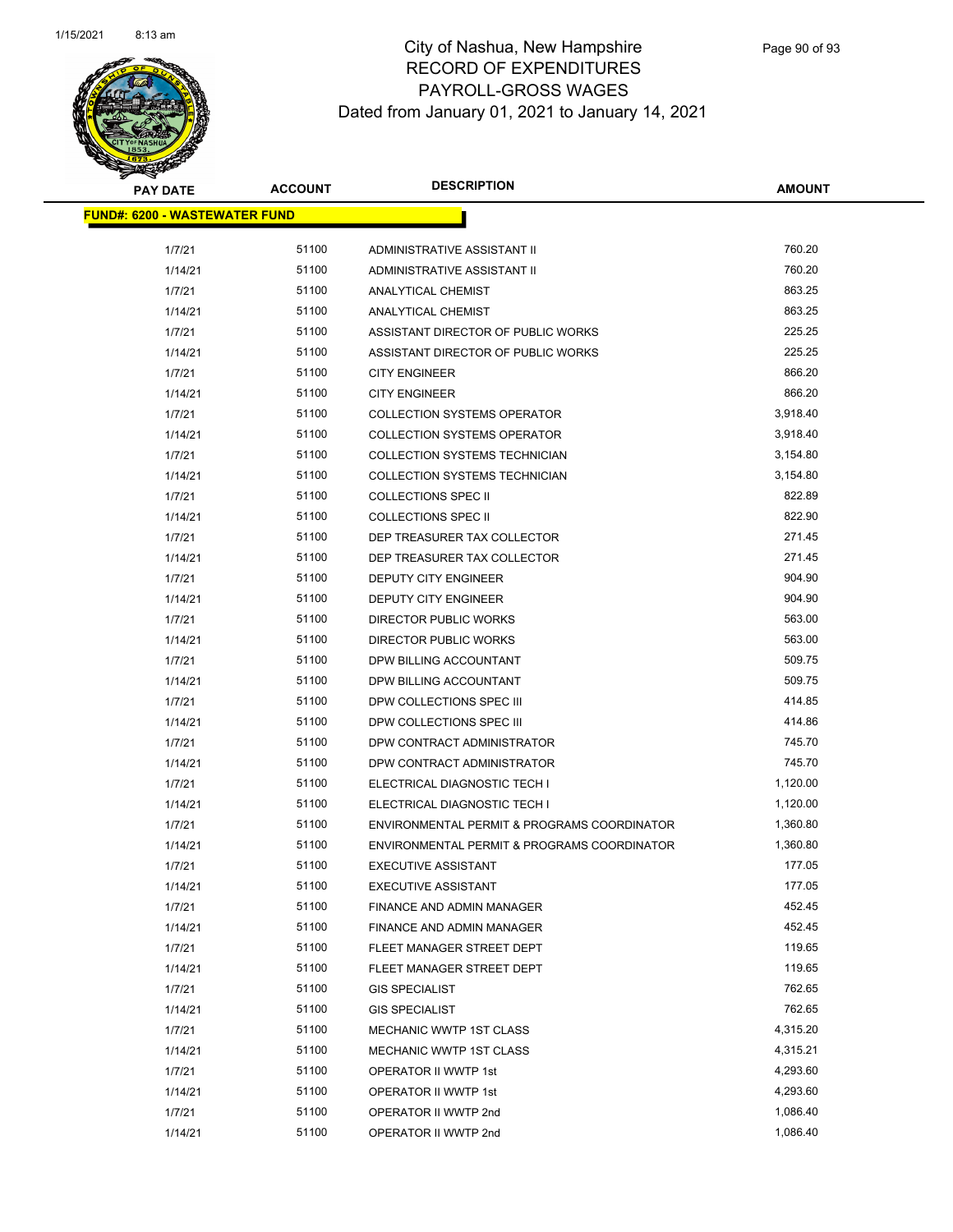

| <b>PAY DATE</b>                      | <b>ACCOUNT</b> | <b>DESCRIPTION</b>                   | <b>AMOUNT</b> |
|--------------------------------------|----------------|--------------------------------------|---------------|
| <b>FUND#: 6200 - WASTEWATER FUND</b> |                |                                      |               |
| 1/7/21                               | 51100          | OPERATOR II WWTP 3rd                 | 2,180.82      |
| 1/14/21                              | 51100          | OPERATOR II WWTP 3rd                 | 2,180.82      |
| 1/7/21                               | 51100          | OPERATOR III WWTP 1st                | 2,262.40      |
| 1/14/21                              | 51100          | OPERATOR III WWTP 1st                | 2,040.56      |
| 1/7/21                               | 51100          | PLANT OPERATIONS SUPERVISOR          | 1,523.20      |
| 1/14/21                              | 51100          | PLANT OPERATIONS SUPERVISOR          | 1,523.20      |
| 1/7/21                               | 51100          | PROCESS CHEMIST                      | 1,002.50      |
| 1/14/21                              | 51100          | PROCESS CHEMIST                      | 1,002.50      |
| 1/7/21                               | 51100          | PUBLIC RELATIONS ADMINISTRATOR       | 241.25        |
| 1/14/21                              | 51100          | PUBLIC RELATIONS ADMINISTRATOR       | 241.25        |
| 1/7/21                               | 51100          | SENIOR STAFF ENGINEER                | 2,521.95      |
| 1/14/21                              | 51100          | SENIOR STAFF ENGINEER                | 2,521.95      |
| 1/7/21                               | 51100          | SR MGR ACCT FIN REPORTING            | 402.20        |
| 1/14/21                              | 51100          | SR MGR ACCT FIN REPORTING            | 402.20        |
| 1/7/21                               | 51100          | <b>STAFF ENGINEER</b>                | 1,190.91      |
| 1/14/21                              | 51100          | <b>STAFF ENGINEER</b>                | 1,190.90      |
| 1/7/21                               | 51100          | SUPERINTENDENT OF WASTEWATER         | 2,115.95      |
| 1/14/21                              | 51100          | SUPERINTENDENT OF WASTEWATER         | 2,115.95      |
| 1/7/21                               | 51100          | <b>SUPV LABORATORY</b>               | 1,237.60      |
| 1/14/21                              | 51100          | <b>SUPV LABORATORY</b>               | 1,237.60      |
| 1/7/21                               | 51100          | TRUCK DRIVER STREET REPAIR           | 896.40        |
| 1/14/21                              | 51100          | TRUCK DRIVER STREET REPAIR           | 896.40        |
| 1/7/21                               | 51100          | <b>WASTEWATER ASSISTANT</b>          | 1,792.80      |
| 1/14/21                              | 51100          | <b>WASTEWATER ASSISTANT</b>          | 1,792.80      |
| 1/7/21                               | 51100          | <b>WASTEWATER FOREMAN</b>            | 2,649.20      |
| 1/14/21                              | 51100          | <b>WASTEWATER FOREMAN</b>            | 2,530.55      |
| 1/7/21                               | 51100          | WASTEWATER PROJECT ENGINEER          | 1,608.70      |
| 1/14/21                              | 51100          | WASTEWATER PROJECT ENGINEER          | 1,608.70      |
| 1/7/21                               | 51300          | ANALYTICAL CHEMIST                   | 258.97        |
| 1/7/21                               | 51300          | <b>COLLECTION SYSTEMS OPERATOR</b>   | 918.38        |
| 1/14/21                              | 51300          | <b>COLLECTION SYSTEMS OPERATOR</b>   | 924.66        |
| 1/7/21                               | 51300          | <b>COLLECTION SYSTEMS TECHNICIAN</b> | 317.76        |
| 1/14/21                              | 51300          | COLLECTION SYSTEMS TECHNICIAN        | 876.12        |
| 1/7/21                               | 51300          | <b>COLLECTIONS SPEC II</b>           | 15.42         |
| 1/7/21                               | 51300          | ELECTRICAL DIAGNOSTIC TECH I         | 338.28        |
| 1/14/21                              | 51300          | ELECTRICAL DIAGNOSTIC TECH I         | 95.14         |
| 1/7/21                               | 51300          | MECHANIC WWTP 1ST CLASS              | 323.64        |
| 1/14/21                              | 51300          | <b>MECHANIC WWTP 1ST CLASS</b>       | 1,783.65      |
| 1/7/21                               | 51300          | OPERATOR II WWTP 1st                 | 1,089.77      |
| 1/14/21                              | 51300          | OPERATOR II WWTP 1st                 | 519.58        |
| 1/7/21                               | 51300          | OPERATOR II WWTP 3rd                 | 1,652.67      |
| 1/14/21                              | 51300          | OPERATOR II WWTP 3rd                 | 1,284.44      |
| 1/7/21                               | 51300          | OPERATOR III WWTP 1st                | 349.32        |
| 1/14/21                              | 51300          | OPERATOR III WWTP 1st                | 355.40        |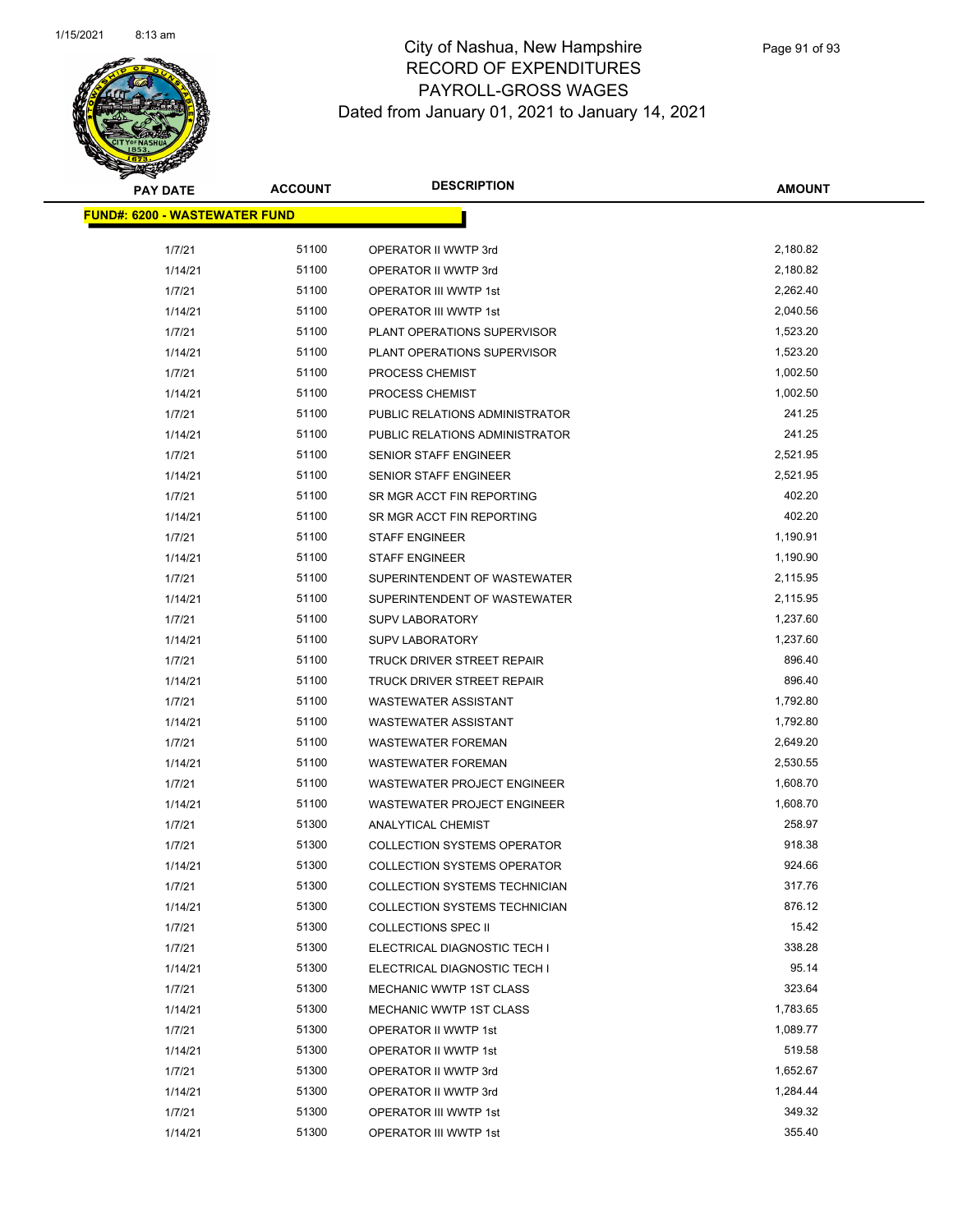

**AMOUNT PAY DATE ACCOUNT DESCRIPTION FUND#: 6200 - WASTEWATER FUND** 1/7/21 51300 SUPV LABORATORY 174.03 1/7/21 51300 WASTEWATER ASSISTANT 100.85 1/7/21 51300 WASTEWATER FOREMAN 509.16 1/14/21 51300 WASTEWATER FOREMAN 695.42 1/7/21 51400 TEMPORARY LAB ASSISTANT 51.00 1/14/21 51400 TEMPORARY LAB ASSISTANT 667.25 **TOTAL FUND 6200 - WASTEWATER FUND \$111,629.08** 

**FUND#: 6500 - PROPERTY & CASUALTY FUND**

| 1/7/21                                                | 59207 | WORKERS COMPENSATION CLAIMS | 11.212.43   |
|-------------------------------------------------------|-------|-----------------------------|-------------|
| 1/14/21                                               | 59207 | WORKERS COMPENSATION CLAIMS | 13.604.11   |
| <b>TOTAL FUND 6500 - PROPERTY &amp; CASUALTY FUND</b> |       |                             | \$40,307.34 |
|                                                       |       |                             |             |
|                                                       |       |                             |             |
|                                                       |       |                             |             |
| <b>FUND#: 6600 - BENEFITS SELF INSURANCE FUND</b>     |       |                             |             |

| TOTAL FUND 6600 -  BENEFITS SELF INSURANCE FUND |       |                                    | \$8,041.53 |
|-------------------------------------------------|-------|------------------------------------|------------|
| 1/7/21                                          | 51300 | EMPLOYEE BENEFITS SPEC             | 141.59     |
| 1/7/21                                          | 51300 | EMPLOYEE BENEFITS ASSISTANT        | 7.65       |
| 1/14/21                                         | 51100 | HUMAN RESOURCES DIRECTOR           | 356.70     |
| 1/7/21                                          | 51100 | HUMAN RESOURCES DIRECTOR           | 356.70     |
| 1/14/21                                         | 51100 | <b>EMPLOYEE BENEFITS SPEC</b>      | 1.161.85   |
| 1/7/21                                          | 51100 | EMPLOYEE BENEFITS SPEC             | 1,161.84   |
| 1/14/21                                         | 51100 | <b>EMPLOYEE BENEFITS MANAGER</b>   | 1,608.70   |
| 1/7/21                                          | 51100 | EMPLOYEE BENEFITS MANAGER          | 1,608.70   |
| 1/14/21                                         | 51100 | <b>EMPLOYEE BENEFITS ASSISTANT</b> | 821.45     |
| 1/7/21                                          | 51100 | EMPLOYEE BENEFITS ASSISTANT        | 816.35     |